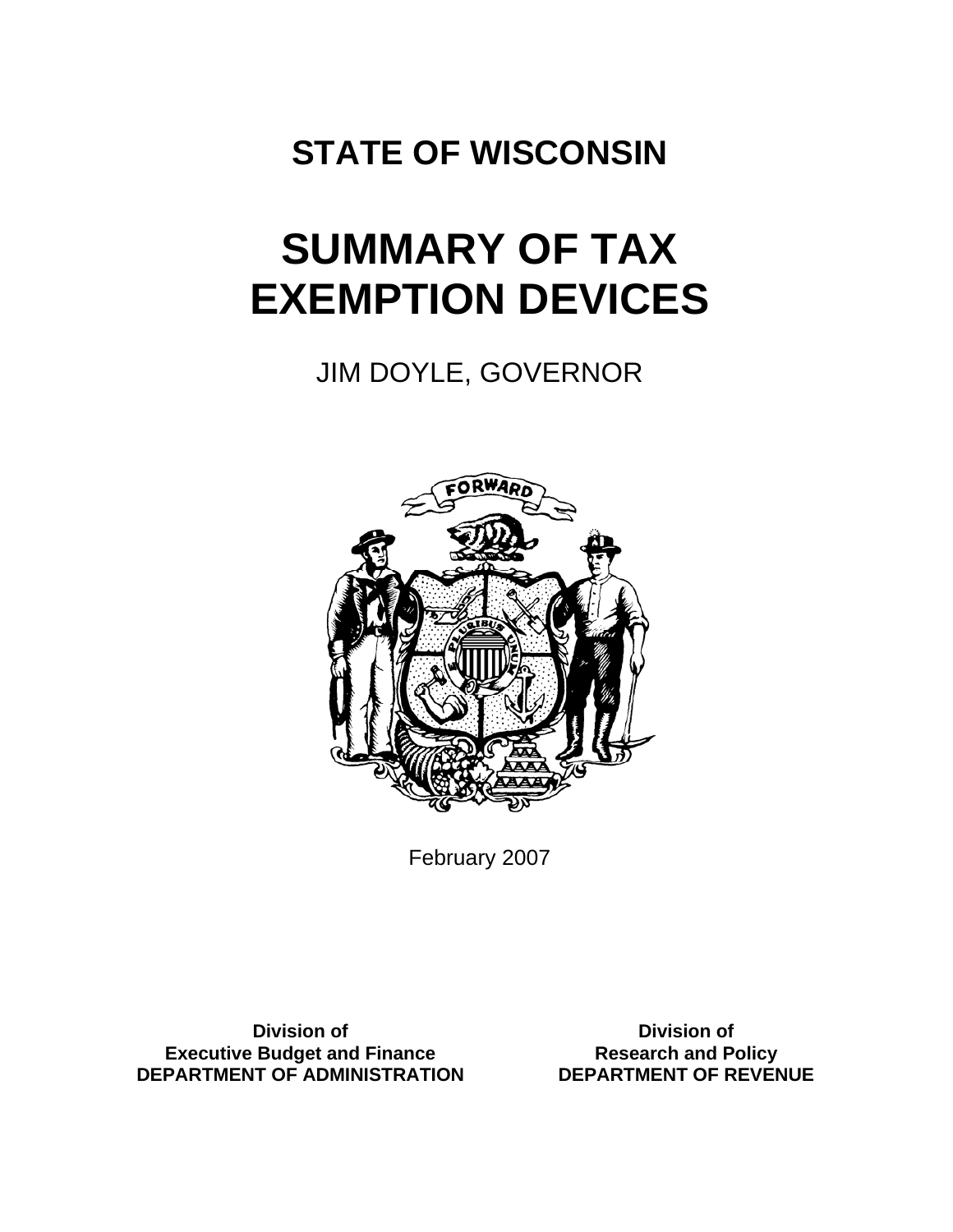**State of Wisconsin** • **DEPARTMENT OF REVENUE** 



2135 RIMROCK ROAD • P.O. BOX 8933 • MADISON, WISCONSIN 53708-8933 FAX (608) 266-6466 • http://www.revenue.wi.gov

*Jim Doyle* **Roger M. Ervin** *Governor**Secretary of Revenue*

January 16, 2007

To members of the 2007-08 Legislature:

Every two years, the Department of Revenue is required––under section 16.425 of the Wisconsin Statutes––to prepare a summary of existing tax exemption devices. This *Summary of Tax Exemption Devices* facilitates a comprehensive review of tax exemption devices and their corresponding fiscal effects. This type of review is important if we are to keep the revenue loss associated with current state tax exemptions in perspective.

The report represents the efforts of staff in the Department of Revenue, Division of Research and Policy, with contribution from the Office of the Commissioner of Insurance. Great care has been taken to provide as accurate and complete a report as possible. The Department of Revenue hopes that members of the Legislature and others find the document to be a useful tool in the formulation of public policy decisions. Research staff in the department stands ready to answer any questions you may have concerning material in this document.

Sincerely

Roger M. Ervin Secretary of Revenue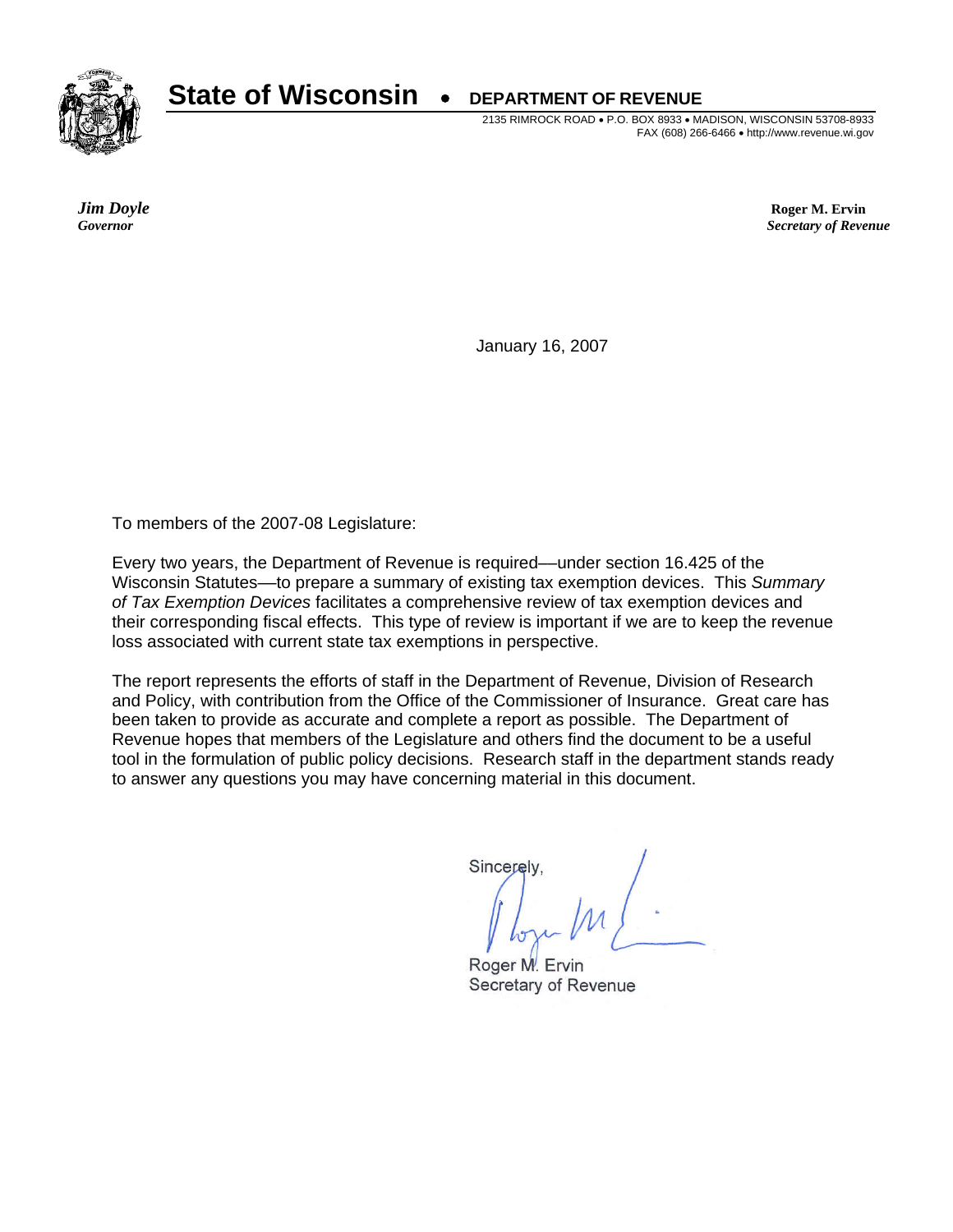## **TABLE OF CONTENTS**

### Page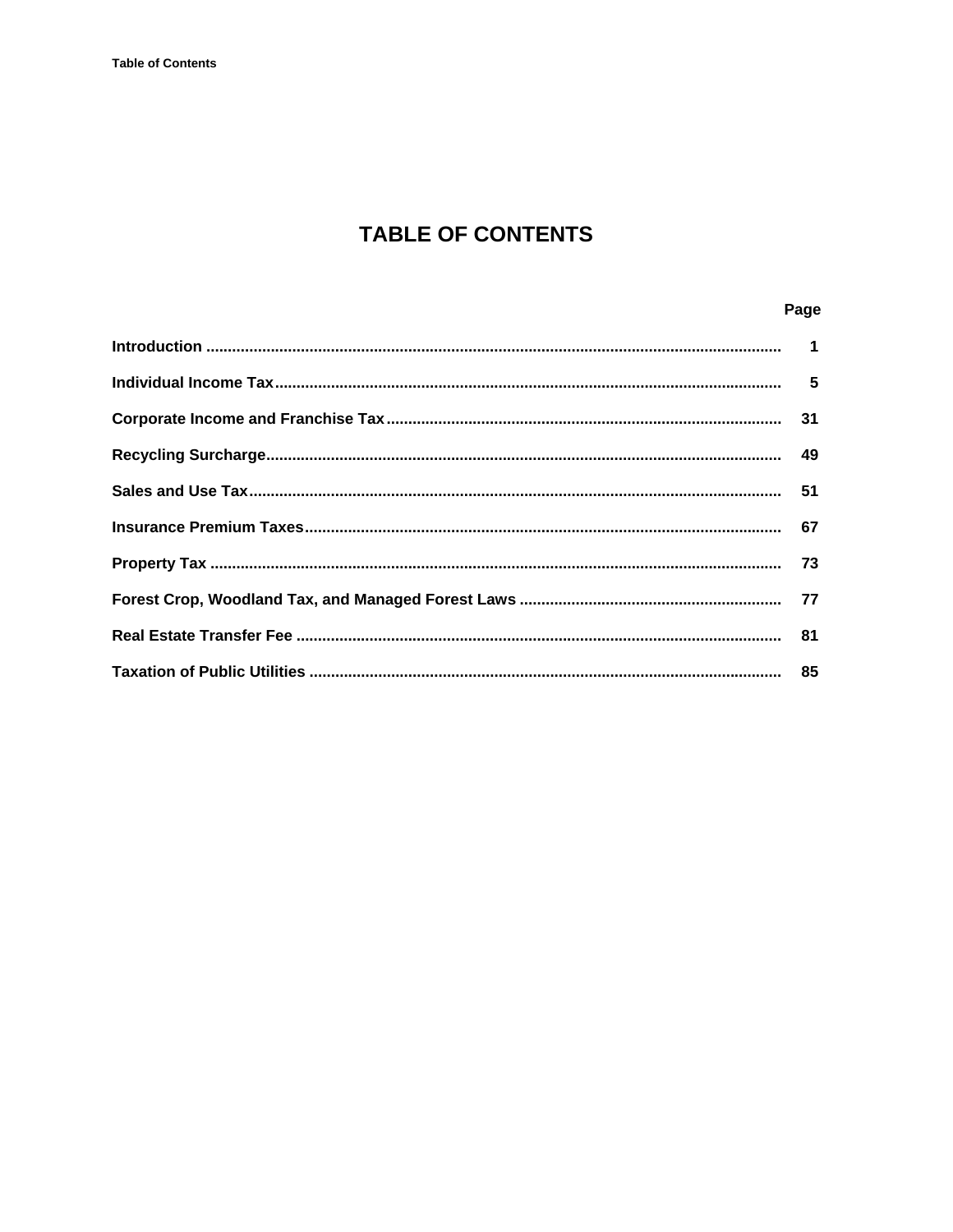## **INTRODUCTION**

<span id="page-3-0"></span>Wisconsin's state and local governments rely on tax revenues to fund valuable services to our citizens. Ensuring that our system of taxation is fair, equitable, and efficient is vital to our economic success and quality of life. In setting tax policies, we must consider taxpayers' ability to pay, the impact of those policies on economic development, and the interaction of tax policies with other policy goals.

Tax exemptions are an important component of Wisconsin tax policies. A tax exemption is "…any tax provision that exempts, in whole or part, certain persons, income, goods, services or property from the impact of established taxes."<sup>1</sup> Granting a tax exemption can be a powerful tool for providing economic development incentives or for mitigating the regressive qualities of certain tax types. However, exemptions always come with a cost. Exemptions reduce revenues otherwise available for programs or for tax relief for taxpayers who do not benefit from the exemption. Therefore, it is critical that policymakers understand both the costs of exemptions and their effectiveness at achieving their intended goal.

Recognizing the need for this information, the legislature mandated that a report be presented biennially to the legislature listing all tax exemption devices and their fiscal effects. The first report was presented in 1975 and this is the  $17<sup>th</sup>$  report compiled by the Department of Revenue.

#### **Highlights of the Report**

The report is organized by tax type. For each, it describes the various exemptions that are currently authorized and provides estimates of the fiscal effects in fiscal year 2006 (FY06) where data is available. Detailed explanations of each tax type are available on the Department of Revenue web site at [http://www.revenue.wi.us/report/index.html.](http://www.revenue.wi.us/report/index.html)

On a case by case basis, the estimates provide a valuable benchmark for discussion of whether the policy justifications warrant the loss in revenue or if other tools, such as direct expenditure programs, could be considered as alternatives. As the examples below demonstrate, determining the degree to which exemptions meet their policy objectives is challenging, due to the difficulty of quantifying the outcomes and in some cases needing to make assumptions regarding the underlying goal.

#### *Individual Income Tax Exemptions*

The individual income tax is the largest generator of revenues for state government. In FY06, income tax collections of \$6.1 billion represented 51.1% of state General Purpose Revenue (GPR) tax collections. Exemptions from the income tax include deductions or exclusions from taxable income and tax credits. A tax exclusion refers to a type of income that is not taxable and does not need to be reported on the tax return, such as income from qualifying scholarships. A deduction refers to an amount that is subtracted from total taxable income that is reported, such as a deduction for capital gains and the standard deduction. Credits are a direct reduction in the tax liability that is owed. For non-refundable credits, the credit cannot exceed total tax liability. In contrast, refundable credits can exceed tax liability, resulting in a payment due to the taxpayer.

Many income tax exemptions are based on Wisconsin's consistency with federal tax policy. For example, Wisconsin conforms to the federal exclusion of payments received for sickness or injury benefits, which had an estimated cost of \$1.05 billion for Wisconsin in FY06. While this is clearly a high cost exemption, removing the exemption would reduce the benefit of other policy programs such as worker's compensation, proceeds from insurance policies, and allowance for injuries incurred in military action.

Other income tax exclusions are unique to Wisconsin. For example, Wisconsin allows taxpayers to subtract from income 60% of the capital gains on assets held more than one year. This deduction cost \$277 million in FY06.

An example of a refundable tax credit is the homestead credit that provides a credit to low income renters and homeowners to offset a portion of property taxes. The cost of the program in FY06 was \$122 million.

 $\overline{a}$ 

<sup>&</sup>lt;sup>1</sup> From Wisconsin Statutes Section 16.425 (2).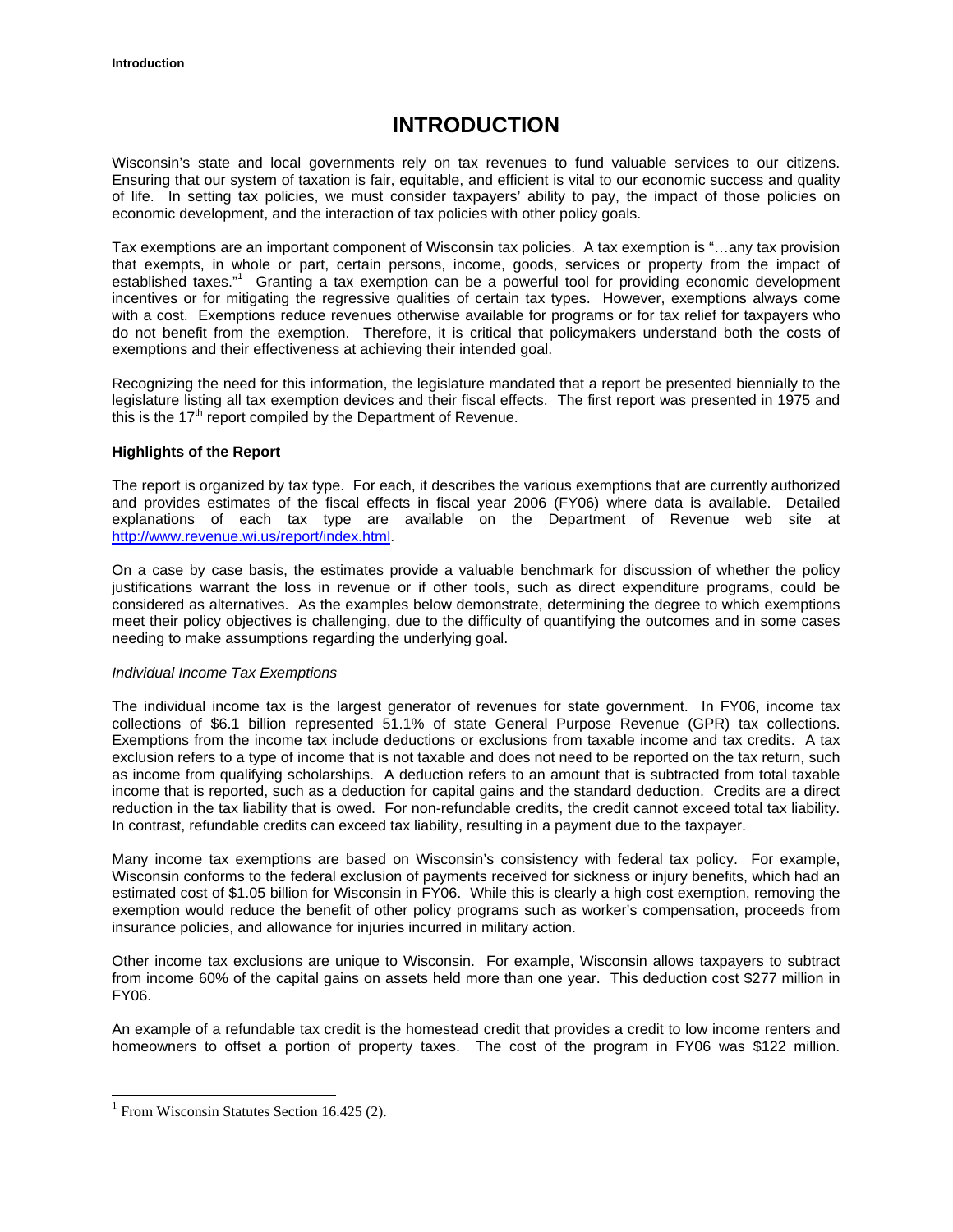However, its parameters are not indexed for inflation, so the scope of individuals that it benefits decreases as incomes rise.

#### *Sales Tax Exemptions*

Wisconsin generated \$4.1 billion in FY06 from its 5% sales and use tax, which represented 34.3% of state GPR taxes. In addition, counties and professional football and baseball stadium districts are authorized to collect additional sales tax from the same tax base. Goods and services that are exempt from this tax therefore lower revenues for both the state and local governments.

One of the largest exemptions from the sales tax is the exemption for food purchased for home consumption, which was estimated to reduce state revenues by \$550 million in FY06. Since food items represent a larger portion of the incomes for low-income individuals, removing this exemption would have implications for health and quality of life programs.

Another significant exemption is for goods sold to other state and local governments and schools, which reduces revenues by an estimated \$295 million. Removing this exemption would result in a situation where one taxing authority imposes a tax on another.

In contrast to tangible goods that are taxed unless specifically exempt in statute, services are exempt unless they are singled out for taxation. Of those services that continue to be exempt, the largest exemptions are in the areas of professional services and business services. These categories include a variety of services such as health professionals which account for \$495 million in foregone revenue, and legal and computer services which reduce revenues by over \$100 million each.

#### *Property Tax Exemptions*

The local property tax generates more revenue than either the state sales or income tax. Property taxes collected in 2006 for taxes levied in 2005 totaled \$8.3 billion, which represents the combined levy of school districts, municipalities, counties, technical colleges, and special districts. The state establishes policies regarding what real and personal property is subject to the local property tax, guided by the uniformity clause of the state constitution, which prohibits differential treatment of most property including partial exemptions.

Real property that is exempt from taxation includes property owned by religious establishments, educational and medical facilities, and residential property that is owned by benevolent associations. In total it is estimated that the value of this exempt property is \$22.5 billion. There are also a number of exemptions to personal property taxation, most notably the exemption for machinery and equipment for manufacturing, which comprises an estimated value of \$12.0 billion.

If the exempt property examined in this report were taxable, property tax rates would be reduced by an estimated 8.6% statewide, ranging from a 12.6 % reduction in cities to a 3.2 % reduction in towns.

Clearly these exemptions have implications for economic development, health, housing, and education policies in Wisconsin, and the impact on the property tax should be analyzed in the context of those benefits.

#### *Other Exemptions*

The report also discusses exemptions relating to the corporate income tax, insurance premium taxes, recycling surcharge, real estate transfer fees, public utility taxes, and forest crop and managed forest laws.

#### **Limitations of the Report**

Readers should be aware of several limitations to the report.

The fiscal impacts of tax exemption devices are often difficult to measure, and estimates of the effect of tax exemptions are subject to limitations and the need to make assumptions. Generally, in calculating each fiscal effect, it is assumed that only the provision in question is changed and that all other aspects of the tax system remain the same.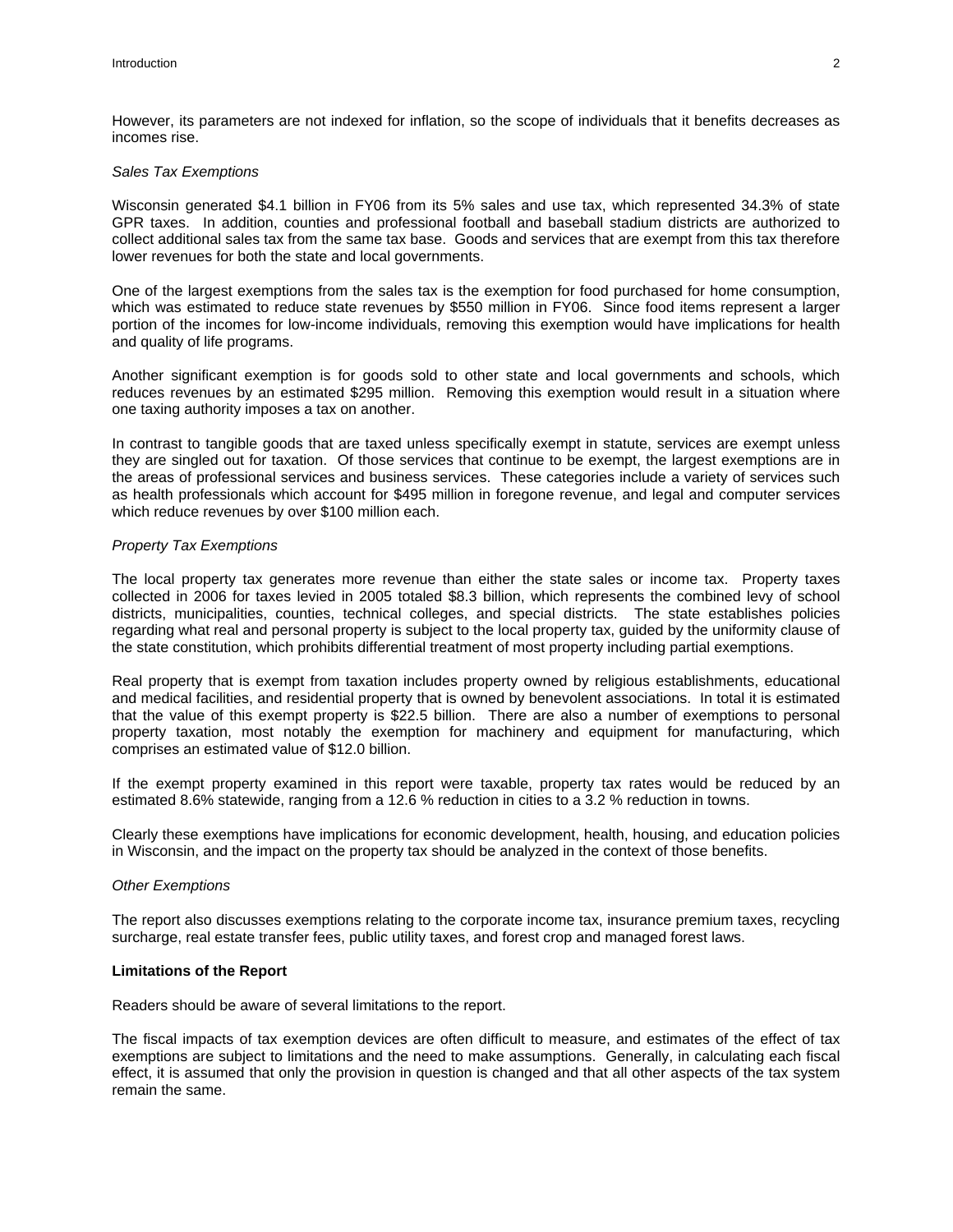All of the estimates are based on the impact of the exemption devices in FY06 to allow for the use of actual data. Changes in taxpayer behavior or economic activities since that time are not reflected.

Consistent with accepted revenue estimating practices, the estimates also assume that economic variables, taxpayer behavior and other factors would be unaffected by the repeal of an exemption device. For some devices, these assumptions are open to question. For example, the removal of an income tax deduction could significantly alter spending or investment behavior.

In addition, the estimates are only as good as the data available. In some cases, the estimates are very reliable, however in other cases little data is available or we must rely on external sources. Therefore, the estimates should generally be viewed as indicative only of the order of magnitude of tax exemption costs.

Due to these data limitations and interactions between various exemptions, it is not necessarily accurate to sum across the exemptions to arrive at a total fiscal impact. Each estimate is made in isolation. If two or more items were eliminated, the combined effect may be more or less than the sum of their respective estimates.

In addition to listing tax exemption devices and estimating their impacts, the statutes require that the tax exemption report contain "policy purposes and indicators of effectiveness in achieving such purposes" for each item. As discussed above, it is difficult to determine what policy considerations prompted the enactment of each tax exemption device and to evaluate the degree to which policy goals have been achieved. Because no standard for such evaluation has been established, the department has not been able to comply with this requirement.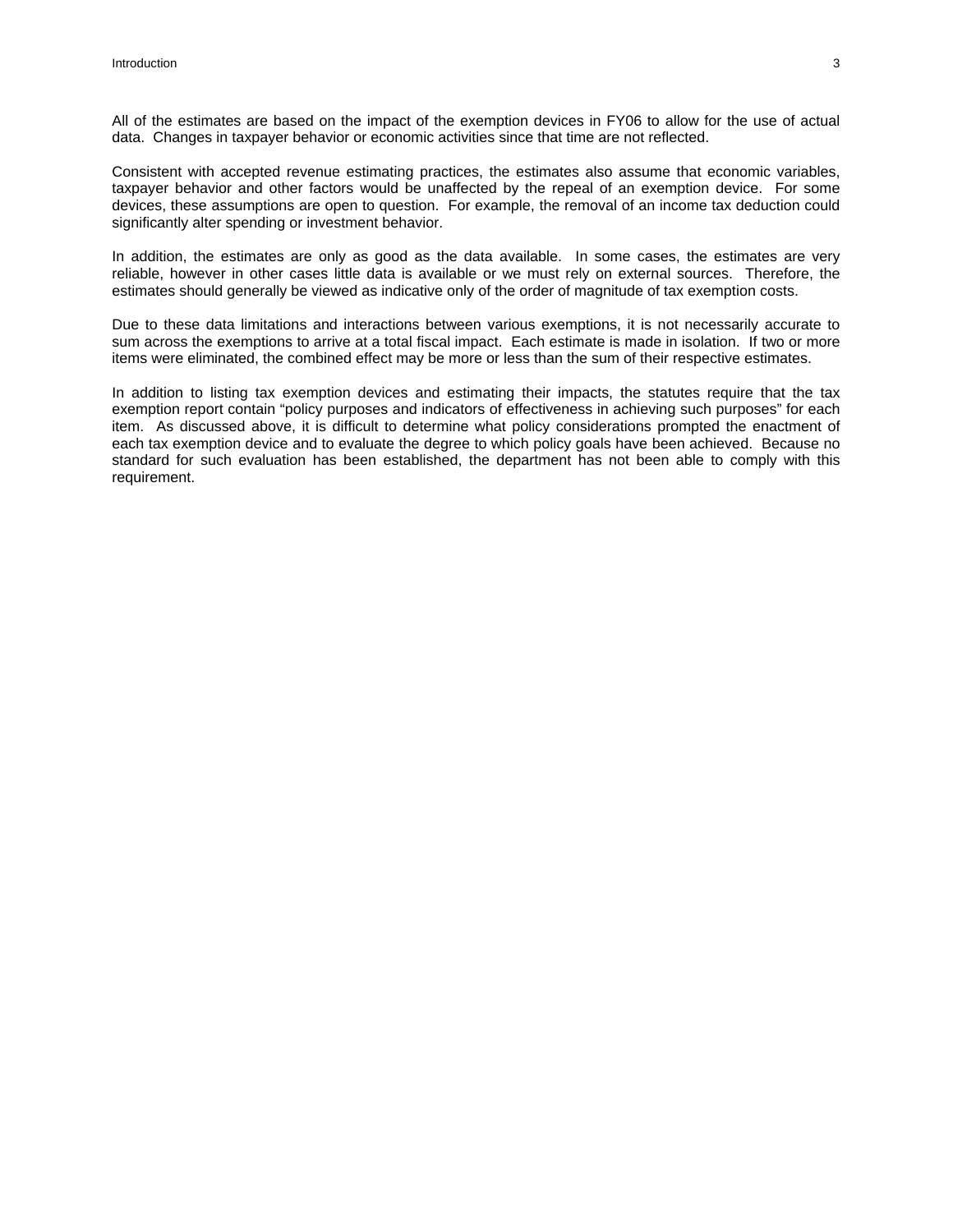## **INDIVIDUAL INCOME TAX**

#### <span id="page-6-0"></span>**Introduction**

The individual income tax is Wisconsin's largest tax source, generating \$6,144 million, or 51% of state general purpose revenue taxes in FY06. Wisconsin first enacted its income tax in 1911 – two years before the federal income tax was imposed.

Wisconsin imposes the income tax on a base that generally conforms to the base for the federal income tax – federal adjusted gross income (FAGI) is the starting point for the Wisconsin tax calculation. FAGI is calculated on the federal return by reporting the various kinds of income – for instance, wages and salaries, interest and dividends, business earnings, retirement income – and then making adjustments for certain kinds of income or expenses. Major adjustments include:

- Contributions to individual retirement accounts and to retirement plans of self-employed persons.
- Deduction for 100% of health insurance premiums paid by the self-employed.
- One-half of the self-employment tax paid for social security and Medicare coverage.
- Up to \$2,500 in interest on student loans when income does not exceed prescribed limits.
- Alimony paid; to the extent the payments are included in the income of the recipient.

In the Wisconsin tax calculation, modifications, both additions and subtractions, are made to FAGI in the determination of Wisconsin adjusted gross income (WAGI). Additions are types of income that are exempt from federal tax but subject to state tax, or deductions allowed for federal but not Wisconsin purposes. The major addition is state and municipal bond interest, which states, but not the federal government, may tax. Another addition results from differences in the amount of capital losses that taxpayers may offset against income – \$3,000 under federal law, but \$500 under Wisconsin law. Taxpayers who deduct more than \$500 in losses for federal purposes must add back the excess in calculating WAGI.

Subtractions are types of income taxable under federal law but exempted by Wisconsin and certain expenses for which Wisconsin allows a deduction. Major subtractions include:

- 60% of capital gains on assets held for more than one year. These gains are fully included in federal taxable income, though long-term gains are taxable at lower rates than ordinary income.
- Interest on U.S. government bonds, which the federal government may, but states may not, tax.
- Pensions received by persons who were members of or retired from Milwaukee City and county retirement funds, the state teachers' retirement fund, and the civil service retirement system prior to January 1, 1964. In addition, veterans' pensions are exempt from Wisconsin income tax.
- A portion of social security benefits that is taxable for federal purposes. Up to 85% of social security benefits are subject to federal tax, but Wisconsin limits the amount taxed to 50% of benefits. For taxable years beginning in 2008 or after, all federally taxable social security benefits are allowed as a subtraction.
- A portion of unemployment compensation, which is fully taxable under federal, but taxed by Wisconsin only when income exceeds \$18,000 for married couples and \$12,000 for most other filers.
- Tuition payments to post-secondary institutions in Wisconsin and to schools in Minnesota covered under Minnesota-Wisconsin tuition reciprocity. For each qualified student, the subtraction is limited to two times the average amount charged to resident undergraduates by the University of Wisconsin System at four-year institutions.
- Premiums paid for long-term care insurance.
- The full amount of health insurance premiums paid by the self-employed and 50% of premiums paid by employed persons whose employer does not contribute to their health insurance. Starting in 2006, the 50% subtraction for employed persons whose employer does not contribute to their health insurance will be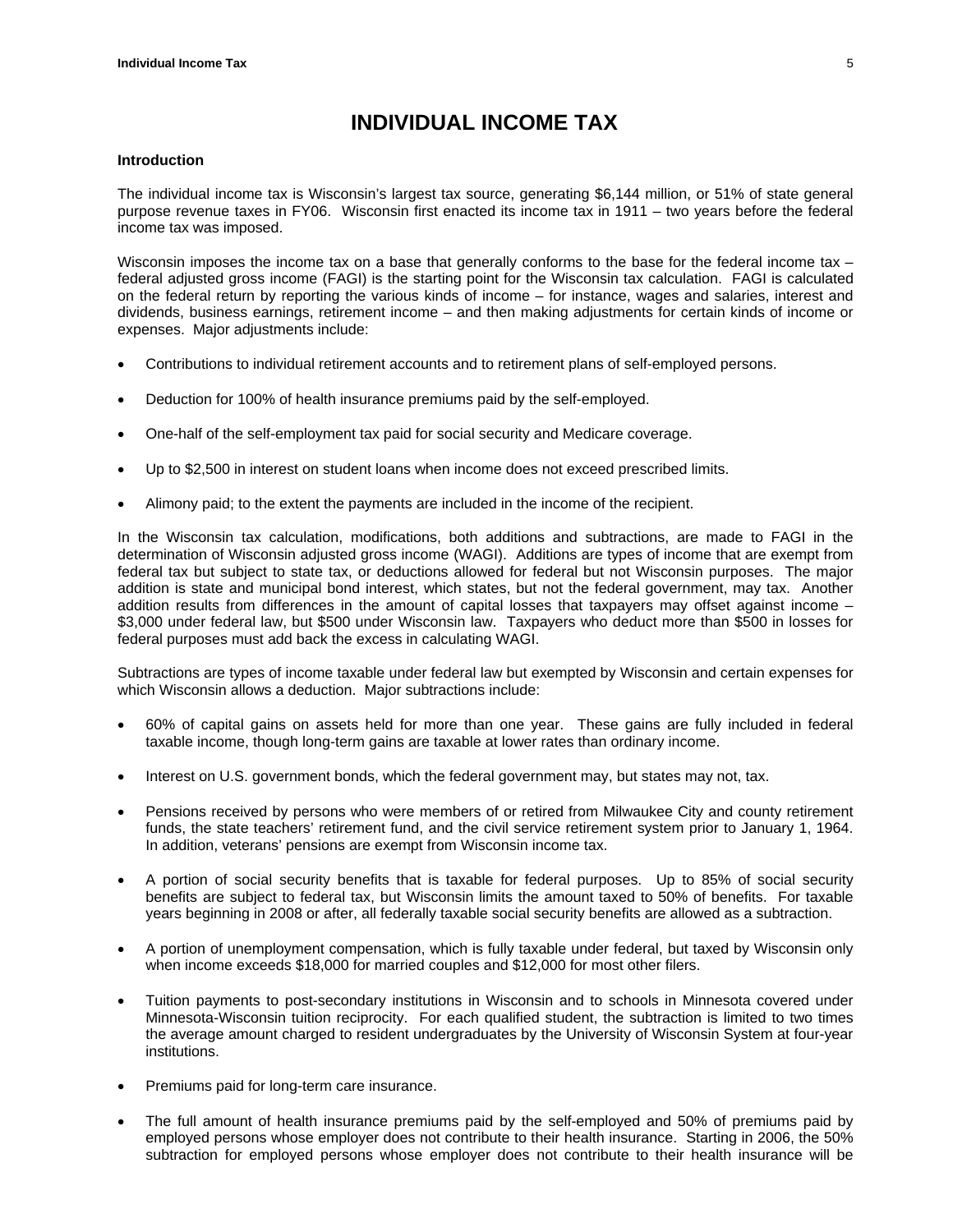increased to 100%. Additionally, a subtraction for individuals with no self-employment income and no employer will be phased-in during 2007 and 2008. In 2009 the full amount of health insurance premiums paid by these individuals will be allowed as a subtraction.

WAGI is reduced by a standard deduction and personal exemptions to yield Wisconsin taxable income. Wisconsin provides a sliding scale standard deduction, equal to some maximum when income is below a specified level; this maximum deduction is phased down to \$0 as income increases. For instance, in 2005, the deduction for single persons was \$8,170 when WAGI was less than \$11,770, and it declined to \$0 as income increased from \$11,770 to \$79,853. The deduction parameters for each filing status are shown in Table 1; the maximum deduction and phase-out range are indexed annually for inflation. Unlike federal law, Wisconsin does not allow itemized deductions; instead it provides an itemized deductions credit, discussed below, equal to 5% of certain deductions in excess of the standard deduction.

**WISCONSIN STANDARD DEDUCTIONS, 2005** Filing Status Maximum Deduction | Phase-Out Range Phase-out Rate Single \$8,170 \$11,770 - \$79,853 12% Head of Household  $\begin{array}{|l} \hline \end{array}$  \$10,550  $\begin{array}{|l} \hline \end{array}$  \$11,770 - \$34,404\*  $\begin{array}{|l} \hline \end{array}$  22.515% Married Filing Jointly \$14,710 \$16,520 - \$90,895 19.778%<br>Married Filing Separately \$6.990 \$7.850 - \$43.192 19.778% Married Filing Separately | \$6,990 | \$7,850 - \$43,192 | 19.778%

**TABLE 1** 

Income at which head of household deduction equals the deduction for single filers. Above this income level, the deduction for heads of households is the same as that for single persons.

WAGI is also reduced by a personal exemption equal to \$700 for each tax filer, spouse, and dependent. There is an additional exemption of \$250 for each tax filer and spouse age 65 or older.

Wisconsin taxable income, equal to WAGI less the standard deduction and personal exemptions, is the base to which statutory tax rates are applied to yield gross tax liability. As Table 2 shows, Wisconsin imposed a series of graduated tax rates, ranging from 4.6% to 6.75%. The top rate applies only to filers with substantial amounts of income – in 2005, on income exceeding \$137,410 for single persons and \$183,210 for married couples filing jointly. Bracket ceilings are indexed for inflation.

|          | Taxable Income Brackets |                      |                     |
|----------|-------------------------|----------------------|---------------------|
| Tax Rate | Single                  | Married - Joint      | Married - Separate  |
| 4.60%    | $$0 - $9.160$           | $$0 - $12.210$       | $$0 - $6.110$       |
| 6.15%    | $$9,160 - $18,320$      | \$12,210 - \$24,430  | $$6,110 - $12,210$  |
| 6.50%    | \$18,320 - \$137,410    | \$24,430 - \$183,210 | $$12,210 - $91,600$ |
| 6.75%    | More than \$137,410     | More than \$183,210  | More than \$91,600  |

**TABLE 2 WISCONSIN TAX RATES AND BRACKETS, 2005**

Finally, gross tax is reduced by credits against the tax liability. Major non-refundable credits, which are limited to the amount of income tax liability otherwise due, include:

- The itemized deductions credit, equal to 5% of the amount by which certain federal itemized deductions exceed the standard deduction. Deductions allowed for the credit are those for medical expenses, mortgage interest on a primary residence located in Wisconsin, investment interest on securities the income from which is subject to Wisconsin tax, and charitable contributions.
- The school property tax credit, equal to 12% of the first \$2,500 of property taxes, or rent constituting property taxes, for a maximum credit of \$300. Rent constituting property taxes equals 20% of rent if heat is included in rent, and 25% if heat is not included.
- The working families credit, which eliminated tax liability below \$18,000 for married couples filing jointly and \$9,000 for other tax filers and which is phased out over the next \$1,000 of income above these amounts.
	- The married couple credit for couples when both spouses are working, equal to 3% of the earnings of the lower earning spouses, but not more than \$16,000, resulting in a maximum credit of \$480.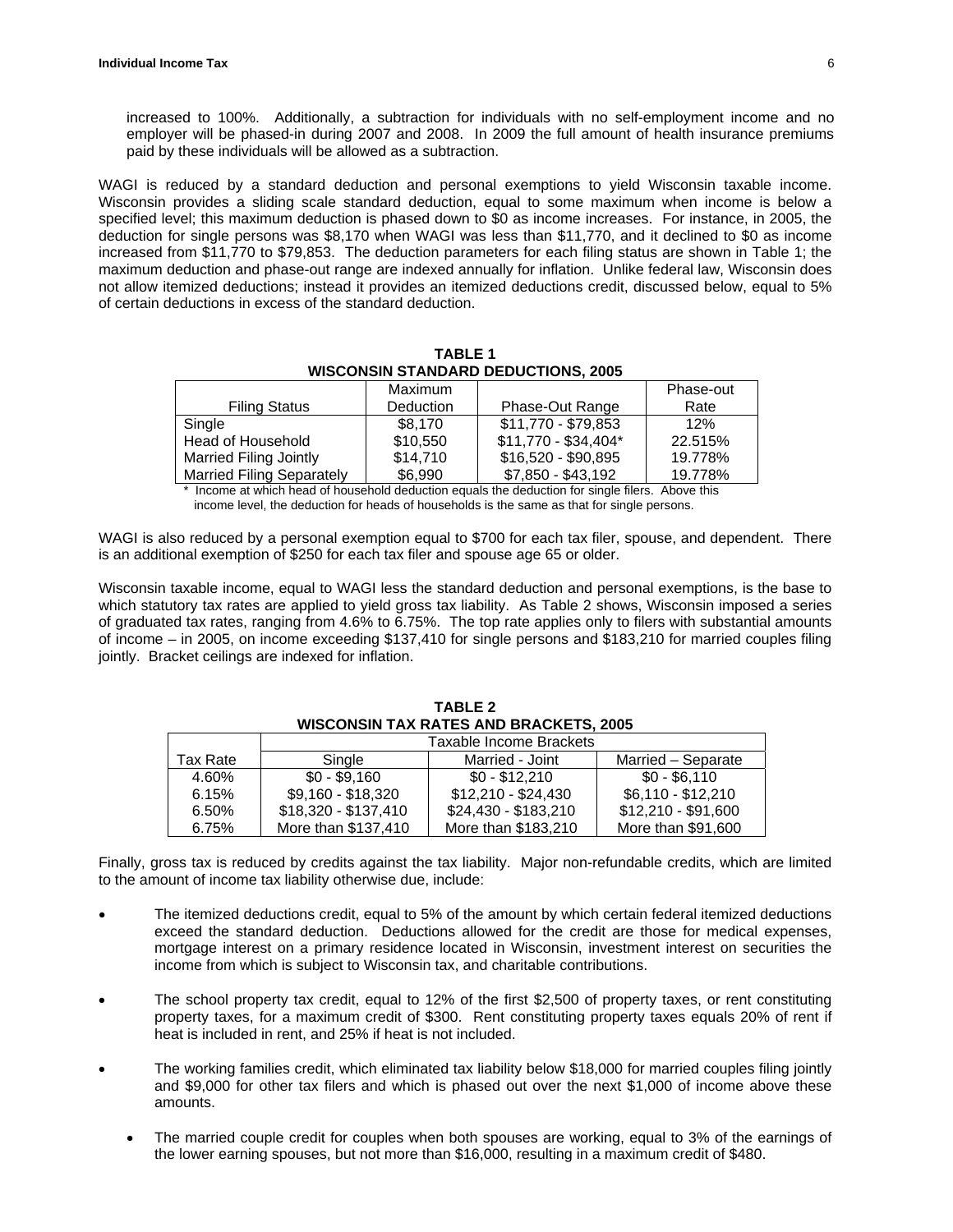- The credit for military income earned outside the United States, to the extent the income is included in WAGI, equal to the amount of those earnings, but no more than \$300.
- Historic rehabilitation credits, including a supplement to the federal historic rehabilitation credit equal to 5% of qualifying expenditures under the federal Internal Revenue Code and a state historic rehabilitation credit equal to 25% of qualified expenditures to substantially rehabilitate certified historic buildings.
- A credit for income taxes paid to other states on wages or other earnings in those states. No credit is allowed for states with which Wisconsin has reciprocity, that is, agreements under which each state agrees not to tax the wages earned within its borders by residents of the other state. Wisconsin has reciprocity agreements with Illinois, Indiana, Kentucky, Michigan, and Minnesota. Because the number of Wisconsin residents working in Illinois and Minnesota is substantially higher than the number of residents of those states working in Wisconsin, Wisconsin annually makes a payment to those states to compensate them for the net revenue loss they incur as a result of reciprocity.

In addition to nonrefundable tax credits, Wisconsin also offers refundable credits, which are paid to claimants in the form of a tax refund when the amount of the credit exceeds tax otherwise due. These credits are essentially subsidies provided to particular types of claimants through the tax system. These credits are:

- The Homestead credit, which equals up to 80% of property taxes or rent constituting property taxes when household income does not exceed \$8,000. Maximum property taxes allowable under the credit are \$1,450, so the maximum credit is \$1,160. The credit is phased out as household income rises from \$8,000 to \$24,500. Rent constituting property taxes equals 20% of rent when heat is included in rent and 25% of rent when heat is not included.
- The earned income tax credit (EITC), calculated as a percentage of the federal earned income tax credit depending on family size: 4% for persons with one child, 14% for persons with two children, and 43% for persons with three or more children. In 2005, the federal credit for persons with one child was equal to 34% of earnings up to \$7,830, for a maximum credit of \$2,662. The credit for single persons was phased out as the greater of FAGI or earnings rose from \$14,370 to \$31,030; the phase-out floor and ceiling was \$2,000 higher for married couples. For persons with two or more children, the federal credit was 40% of earnings up to \$11,000, for a maximum credit of \$4,400. The credit was phased out for single persons as income or earnings rose from \$14,370 to \$35,263; the phase-out floor and ceiling was \$2,000 higher for married couples. Thus, the maximum Wisconsin credits were \$106 for persons with one child, \$616 for persons with two children, and \$1,892 for persons with three or more children.
- The farmland preservation credit for owners of farmland that was zoned exclusively for agriculture use or covered under a farmland preservation agreement with the state. The credit is calculated by determining "excessive property tax" on land and improvements, which is the amount of allowable property taxes less a portion of household income in excess of \$5,000 (ranging from 7% of household income between \$5,000 and \$10,000 to 37% of household income in excess of \$30,000). "Excessive property tax" is limited to \$6,000 and the potential credit is equal to 90% of the first \$2,000 of excessive property taxes, 70% of the next \$2,000 and 50% of the remaining \$2,000, for a maximum potential credit of \$4,200. The amount of credit actually received is 70%, 80%, 95% or 100% of the potential amount, depending on whether the claimant participates in the farmland preservation program through zoning or a contract and depending on the action taken on a farmland preservation plan or zoning by the county or municipality in which the farmland is located. The minimum credit is 10% of excessive property tax.
- The farmland tax relief credit equal to a percentage, determined by the Department of Revenue, of property taxes on farmland exclusive of improvements; the maximum credit is \$1,500. The Department of Revenue annually determines the credit percentage and amount of property taxes that can be claimed so that total expenditures on the credit for all claimants is \$15 million, adjusted for expenditures in excess of, or less than, this amount in the prior fiscal year. The credit for tax year 2005 was based on 20% of the first \$7,500 of property taxes.
- The veterans and surviving spouses property tax credit equal to the amount of property taxes paid on the claimant's principal dwelling. This credit is available to certain disabled veterans who are at least 65 years of age. It is also available to un-remarried surviving spouses of veterans who died while on active duty, during training, or had a service connected disability rating of 100% at the time of death. In all cases the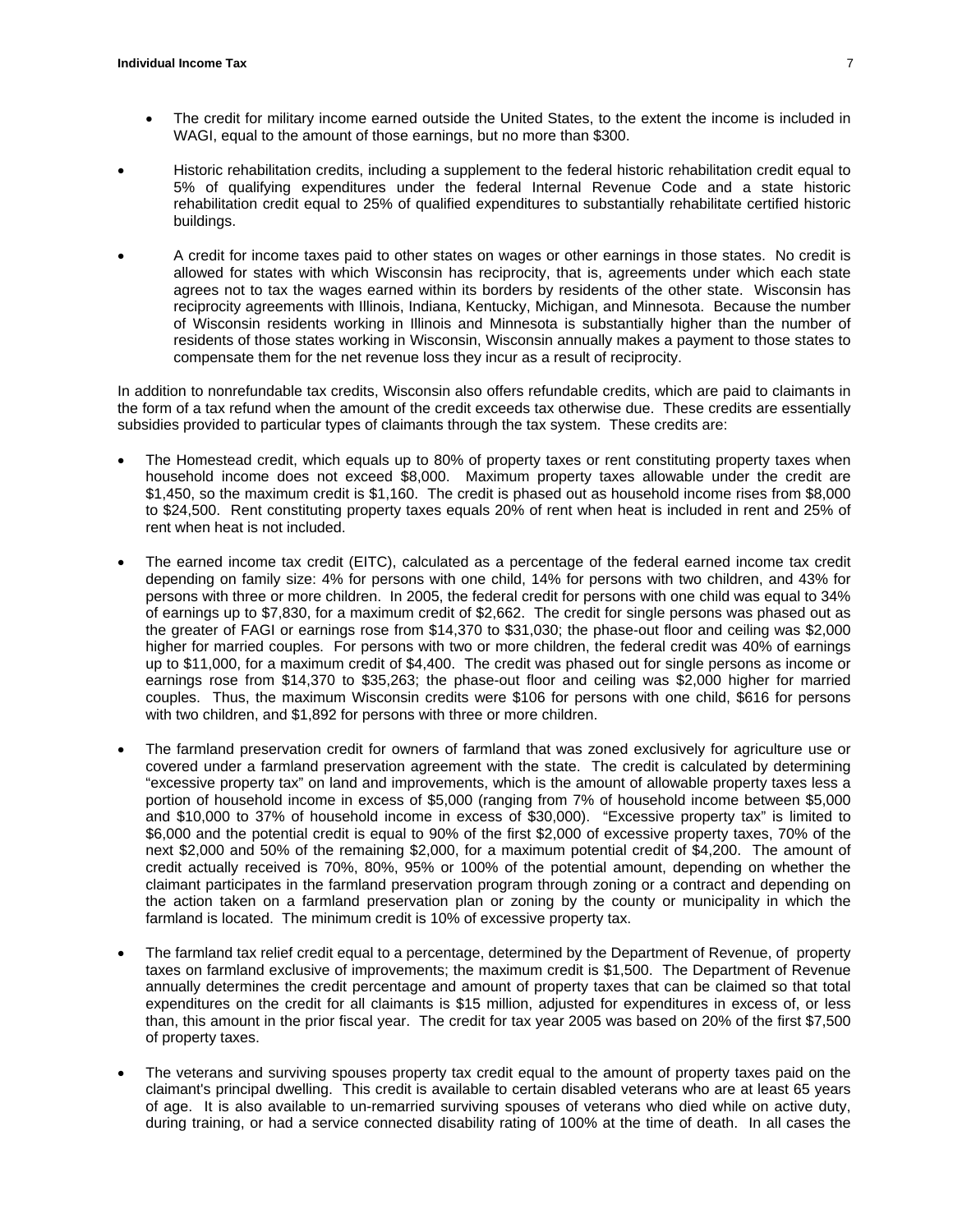In addition to this regular tax, Wisconsin imposes an alternative minimum tax that may limit the benefit of some tax exemption devices. The alternative minimum tax is equal to 6.5% of alternative minimum taxable income above the applicable exemption amount (\$40,250 if single, \$58,000 if married filing a joint return, and \$29,000 if married filing a separate return for tax year 2005).

#### **Estimates of Fiscal Effects**

Estimates of individual income tax exemption devices are provided in Table 3. Descriptions of each device follow the table. The table identifies the exemption devices, indicates the statutory section allowing the exemption device, and provides an estimate of its fiscal effect in FY06.

Several approaches were used to generate the estimates shown in Table 3. The estimates of exclusions from gross income, which are not reported on tax returns, were generally based on estimates of the fiscal effect of federal tax expenditures – i.e., federal tax exemption devices – contained in the annual budget document issued by the Executive Office of the President. Estimates prepared by the Congressional Budget Office and the staff of the Joint Committee on Taxation were also considered. Generally, Wisconsin's share of the federal fiscal effect was determined using the state's share of total federal adjusted gross income on all federal tax returns, and then adjustments were made to account for the differences in federal and Wisconsin tax rates.

Most of the other estimates were based on Wisconsin-specific data sources, including the 2005 Wisconsin individual income tax model, aggregate statistics from the 2005 tax processing year, and tax collection statistics for FY06. The tax model is derived from a scientifically stratified sample of approximately 22,000 tax returns, weighted to reflect the statewide population of tax filers in 2005. This model was used to simulate the effect of tax exemption devices for which data is captured in the sample. The aggregate statistics were drawn from tax returns processed from July 1, 2005 to June 30, 2006.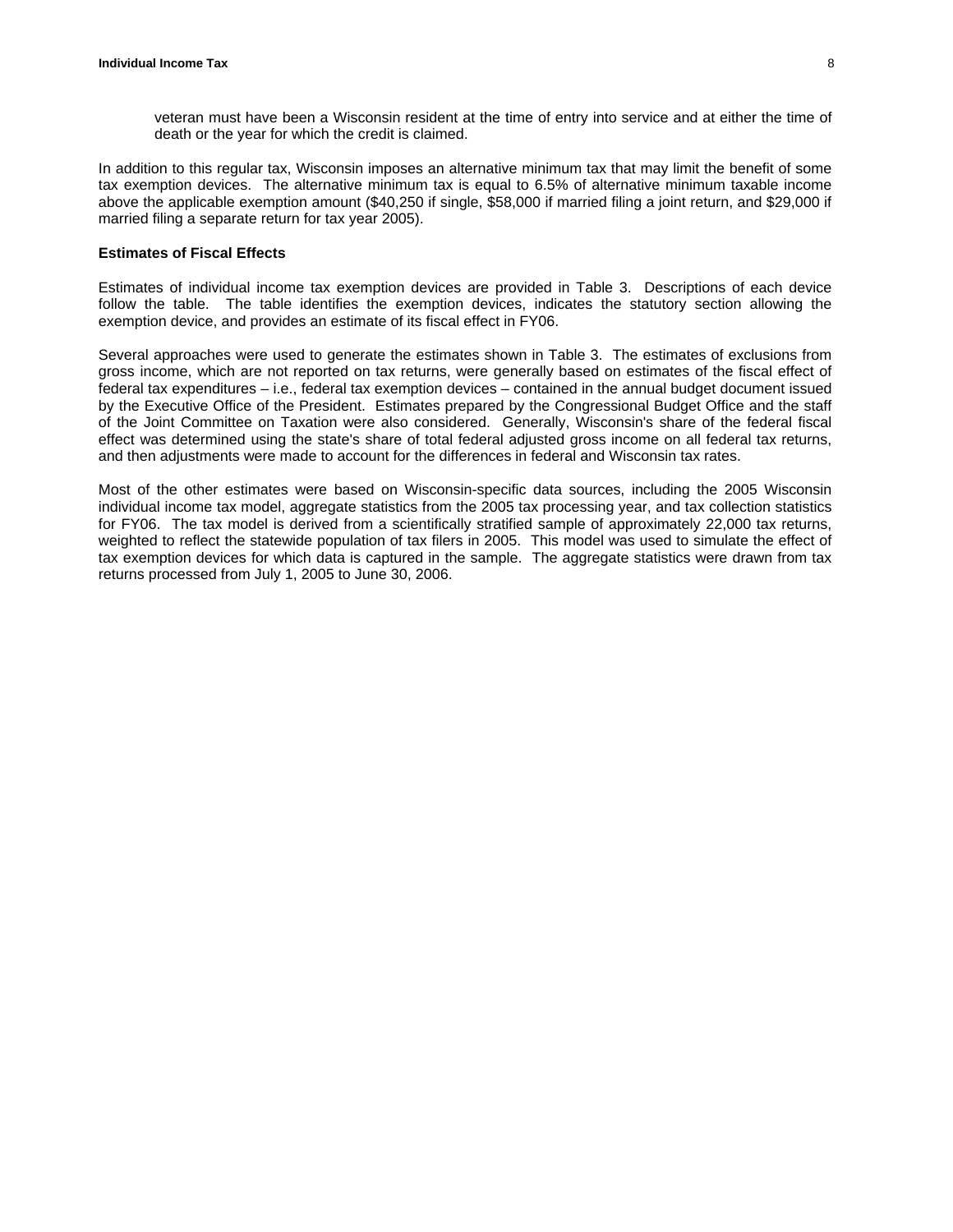| INDIVIDUAL INCOME TAX EXEMPTION DEVICES SUMMARY<br><b>Exemption Device</b> | Statutory Reference*                 | FY06 Fiscal Effect         |
|----------------------------------------------------------------------------|--------------------------------------|----------------------------|
|                                                                            |                                      |                            |
| <b>Exclusions from Federal Gross Income</b>                                |                                      |                            |
| Gain from Sale or Exchange of Residence (Home)                             | <b>IRC 121</b>                       | \$132,000,000              |
| <b>Social Security Benefits</b>                                            | <b>IRC 86</b>                        | 192,000,000                |
| Railroad Retirement Annuities and Pensions                                 | <b>IRC 86</b>                        | 2,340,000                  |
| <b>Public Assistance</b>                                                   | <b>IRC 61</b>                        | 3,010,000                  |
| Sickness and Injury Benefits                                               | IRC 104 to 106                       | 1,050,000,000              |
| Group Term Life Insurance Purchased for Employees                          | <b>IRC 79</b>                        | 15,100,000                 |
| Death Benefits                                                             | <b>IRC 101</b>                       | 58,800,000                 |
| Meals and Lodging to Employees                                             | <b>IRC 119</b>                       | 9,180,000                  |
| Scholarships and Fellowships                                               | <b>IRC 117</b>                       | 10,500,000                 |
| <b>Awards and Prizes</b>                                                   | IRC 74 (b) and (c)                   | Minimal                    |
| Payments to Victims of Nazi Persecution                                    | IRC 61 (P.L. 107-16, Section<br>803) | Minimal                    |
| <b>Rental Value of Parsonages</b>                                          | <b>IRC 107</b>                       | 3,500,000                  |
| Reduced Armed Forces Retirement Pay                                        | <b>IRC 122</b>                       | Not available              |
| Combat Pay and Other Armed Forces Exclusions                               | IRC 112 and 134                      | 50,400,000                 |
| Life Insurance Dividends                                                   | <b>IRC 7702</b>                      | 32,200,000                 |
| Cancellation of Business Property Indebtedness                             | IRC 108 (a)                          | Minimal                    |
| Income Realized from Debt Cancellation Through                             | <b>IRC 108</b>                       | Not available              |
| <b>Bankruptcy</b>                                                          |                                      |                            |
| Interest on Certain State and Local Bonds                                  | ss. 66.1201 (14)a, 66.1333           | Not available              |
|                                                                            | $(5)(a)4.c$ and 71.05 $(1)(c)$       |                            |
| Gifts and Inheritances                                                     | <b>IRC 102</b>                       | Not available              |
| Appreciation of Property Held at the Time of Death                         | <b>IRC 1014</b>                      | 84,900,000                 |
| Employer Contributions to Pension Plans and Net                            | IRC 401 to 404A, 406 to 407          | 646,000,000                |
| Pension Fund Earnings                                                      | and 409 to 417                       |                            |
| <b>Employer Reimbursement of Employee's Educational</b>                    | <b>IRC 127</b>                       | 4,290,000                  |
| Expenses                                                                   |                                      |                            |
| <b>Employer-Provided Child Care</b>                                        | <b>IRC 129</b>                       | 5,590,000                  |
| <b>Employer-Provided Adoption Assistance</b>                               | <b>IRC 137</b>                       | 729,000                    |
| Roth Individual Retirement Accounts                                        | <b>IRC 408A</b>                      | 14,000,000                 |
| <b>Education Individual Retirement Accounts</b>                            | <b>IRC530</b>                        | 625,000                    |
| <b>Transportation and Other Fringe Benefits</b>                            | IRC 132 (a)                          | 23,800,000                 |
| <b>Foster Care Payments</b>                                                | <b>IRC 131</b>                       | 1,620,000                  |
| <b>Cancellation of Student Loans</b>                                       | IRC 108 (f)                          | Minimal                    |
| Recovery of Tax Benefit Items                                              | <b>IRC 111</b>                       | Minimal                    |
| Foreign Earned Income                                                      | <b>IRC 911</b>                       | 20,600,000                 |
| Natural Resource-Related Cost-Sharing Payments                             | <b>IRC 126</b>                       | Minimal                    |
| Passive Activity Losses                                                    | <b>IRC 469</b>                       | 8,360,000                  |
|                                                                            |                                      |                            |
| <b>Adjustments to Federal Gross Income</b>                                 |                                      |                            |
| <b>Capital Losses</b>                                                      | IRC 1211; s 71.05 (10)(c)            | 5,800,000                  |
| Losses from the Sale or Exchange of Business Property                      | IRC 62 (a)(3)                        | 4,140,000                  |
| Pension, Profit-Sharing, Annuity and Bond Purchase                         | IRC 62 (a)(6)                        | 15,400,000                 |
| Plans of Self-Employed Individuals                                         |                                      |                            |
| Individual Retirement Accounts (IRAs)                                      | IRC 62 (a)(7), 219, 408, 408A,       | 15,000,000                 |
|                                                                            | and 530<br><b>IRC 221</b>            |                            |
| <b>Student Loan Interest</b>                                               |                                      | 6,620,000<br>17,700,000    |
| Self-Employment Tax                                                        | IRC 164 (f)                          | 21,900,000                 |
| Health Insurance of Self-Employed Persons                                  | IRC 162 (I)                          |                            |
| <b>Educator Expenses</b>                                                   |                                      | 1,070,000                  |
| <b>Medical Savings Accounts</b>                                            | IRC 220, 223<br><b>IRC 217</b>       | Not available<br>1,220,000 |
| <b>Moving Expenses</b><br>Alimony                                          | IRC 62 (a)(10), 71 and 215           | 9,200,000                  |
| Penalty on Early Withdrawal of Savings                                     | IRC 62 (a)(9)                        | 369,000                    |
|                                                                            |                                      |                            |

**TABLE 3 INDIVIDUAL INCOME TAX EXEMPTION DEVICES SUMMARY**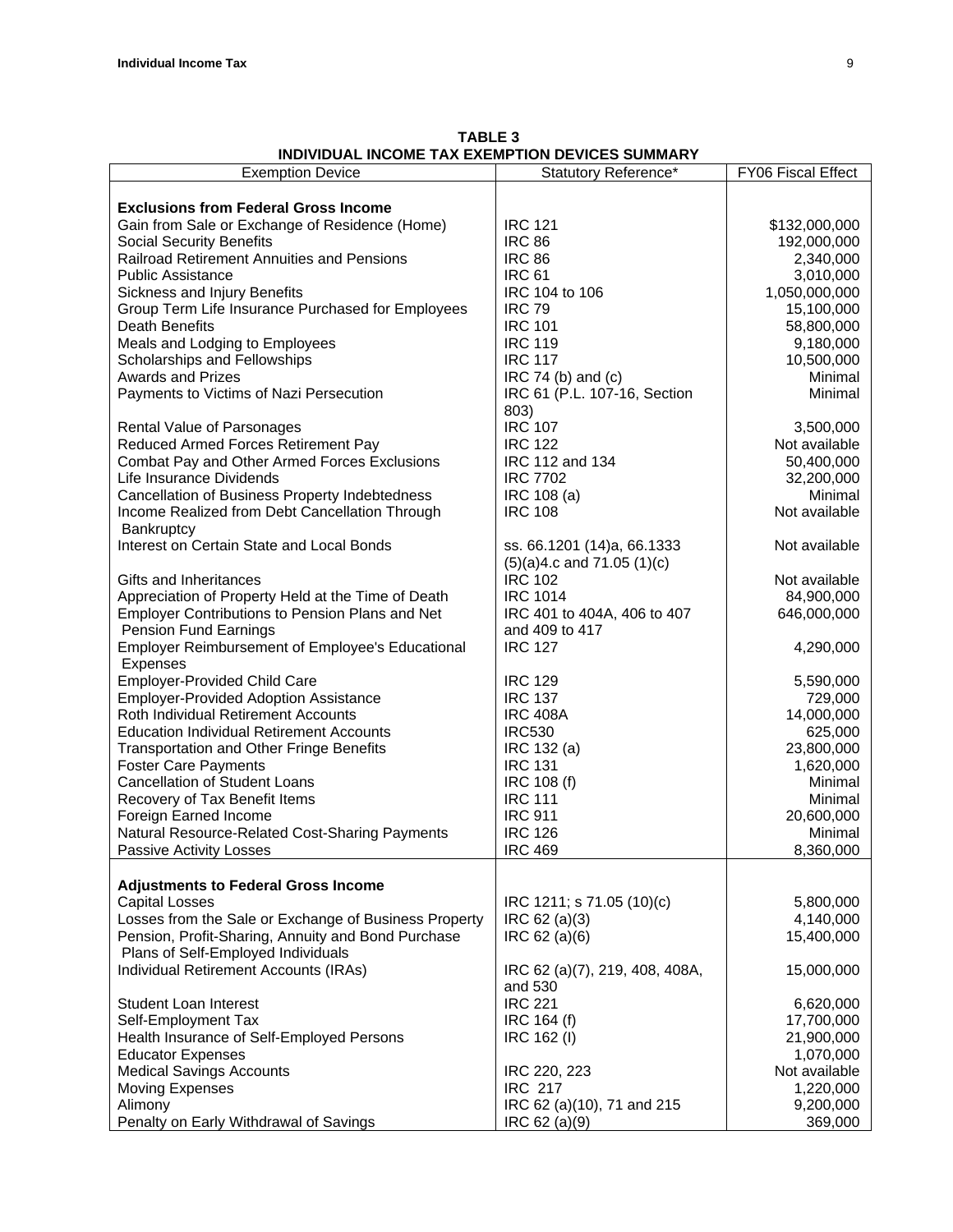| INDIVIDUAL INCOME TAX EXEMPTION DEVICES SUMMART (CONTINUED) |                                |                    |
|-------------------------------------------------------------|--------------------------------|--------------------|
| <b>Exemption Devices</b>                                    | Statutory Reference*           | FY06 Fiscal Effect |
| <b>Wisconsin Modifications to Federal Adjusted Gross</b>    |                                |                    |
| <b>Income</b>                                               |                                |                    |
| Social Security Benefits: Difference in State and Federal   | s. 71.05 (6)(b)21              | 51,900,000         |
| Treatment                                                   |                                |                    |
| Interest on U.S. Obligations                                | s. 71.05 (6)(b)1               | 13,000,000         |
| <b>Capital Gains Deduction</b>                              | s. 71.05 (6)(b)9               | 277,000,000        |
|                                                             |                                | Not available      |
| Capital Gains from Qualified Small Business Stock           | s. 71.05 (6)(b)6               |                    |
| Gains on Sales of Business Assets to Related Persons        | s. 71.05 (6)(b)25              | 149,000            |
| Net Long-Term Capital Losses (Pre-1982)                     | s. 71.05 (14)                  | Minimal            |
| <b>Public Pensions</b>                                      | s. 71.05 (1)(a), (am) and (an) | 54,300,000         |
| State Legislators' Per Diem Expenses                        | s. 71.05 (1)(b)                | 79,000             |
| Small Business (Subchapter S) Corporation Subtractions      | s. 71.05 (10)(b)               | Not available      |
| Distributive Share of Estates and Trusts                    | s. 71.16(1)                    | Not applicable     |
| Distributive Share of Partnership Modifications             | s. 71.05 (9)                   | Not applicable     |
| <b>Wisconsin Net Operating Loss Carryover</b>               | s. 71.05 (8)                   | 4,720,000          |
| Health Insurance Premiums of the Self-Employed and          | s. 71.05 (6)(b)19 and 20       | 4,230,000          |
| Certain Employees: Difference in State and Federal          |                                |                    |
| Treatment                                                   |                                |                    |
| Long-Term Care Insurance Expenses                           | s. 71.05 (6)(b)26              | 5,830,000          |
|                                                             |                                |                    |
| <b>Constant Basis Assets</b>                                | s. 71.05 (13)(b)               | Minimal            |
| Adjusted Basis of Assets Acquired after January 1, 1965     | s. 71.05 (19) and (20)         | Minimal            |
| <b>Unemployment Compensation</b>                            | s. 71.05 (6)(b)8               | 2,980,000          |
| Disability Income                                           | s. 71.05 (6)(b)4               | Minimal            |
| <b>Adoption Expenses</b>                                    | s. 71.05 (6)(b)22              | 255,000            |
| <b>Higher Education Tuition Expenses</b>                    | s. 71.05 (6)(b)28              | 20,200,000         |
| Prepaid Tuition and College Savings Plans                   | s. 71.05 (6)(b)23 and 31 to 33 | 6,920,000          |
| <b>Viatical Settlement Contracts</b>                        | s. $71.05(1)(f)$               | Minimal            |
| Payments to Victims of Nazi Persecution                     | s. 71.05 (6)(b)30              | Minimal            |
| Human Organ Donation Expenses                               | s. 71.05 (10)(i)               | Minimal            |
| <b>Active Duty Military Pay</b>                             | s. 71.05 (6)(b)34              | Minimal            |
|                                                             |                                |                    |
|                                                             |                                |                    |
| <b>Deductions and Exemptions from Wisconsin</b>             |                                |                    |
| <b>Adjusted Gross Income</b>                                |                                |                    |
| <b>Sliding Scale Standard Deduction</b>                     | s. 71.05 (22)                  | 578,000,000        |
| Personal Exemption and Additional Elderly Exemption         | s. 71.05 (23)                  | 189,000,000        |
|                                                             |                                |                    |
| <b>Wisconsin Credits</b>                                    |                                |                    |
| <b>Itemized Deductions Credit</b>                           | s. 71.07 (5)                   | 321,000,000        |
| <b>School Property Tax Credit</b>                           | s. 71.07 (9)                   | 383,000,000        |
| <b>Working Families Credit</b>                              | s. 71.07 (5m)                  | 328,000            |
| <b>Married Couple Credit</b>                                | s. 71.07 (6)                   | 275,000,000        |
| <b>Armed Forces Member Credit</b>                           | s. 71.07 (6m)                  | 979,000            |
| Credit for Sales Tax on Fuel and Electricity Used in        | s. 71.07 (3s)                  | 16,400,000         |
|                                                             |                                |                    |
| Manufacturing                                               |                                |                    |
| <b>Development Zone Credits</b>                             | s. 71.07 (2dm) and (2dx)       | 3,900,000          |
| Dairy Investment Credit                                     | s. 71.07(3n)                   | 11,900,000         |
| Angel Investment Credit                                     | s. 71.07(5d)                   | 585,000            |
| Early Stage Seed Investment Credit                          | s. 71.07(5b)                   | 109,000            |
| Veterans' and Surviving Spouses' Property Tax Credit        | s. 71.07(6e)                   | 658,000            |
| <b>Historic Preservation Credits</b>                        | s. 71.07 (9m) and (9r)         | 1,630,000          |
| <b>Earned Income Credit</b>                                 | s.71.07 (9e)                   | 82,000,000         |
| <b>Homestead Credit</b>                                     | ss. 71.07 (4), 71.51 to 71.55  | 122,000,000        |
| Income Taxes Paid to Other States/Income Tax                | ss. 71.07 (7), 71.10 (7) and   | 190,000,000        |
| Reciprocity                                                 | (7e)                           |                    |
| Claim of Right Credit                                       | s. 71.07 (1)                   | Minimal            |
|                                                             |                                |                    |
| <b>Farmland Tax Relief Credit</b>                           | s. 71.07 (3m)                  | 13,100,000         |
| <b>Farmland Preservation Credit</b>                         | ss. 71.07 (3), 71.57 to 71.61  | 12,300,000         |

**TABLE 3 INDIVIDUAL INCOME TAX EXEMPTION DEVICES SUMMARY (continued)**

\* These are references to sections of the 2005 Wisconsin Statutes, except "IRC" indicates a reference to a section of the federal Internal Revenue Code authorizing the exemption device.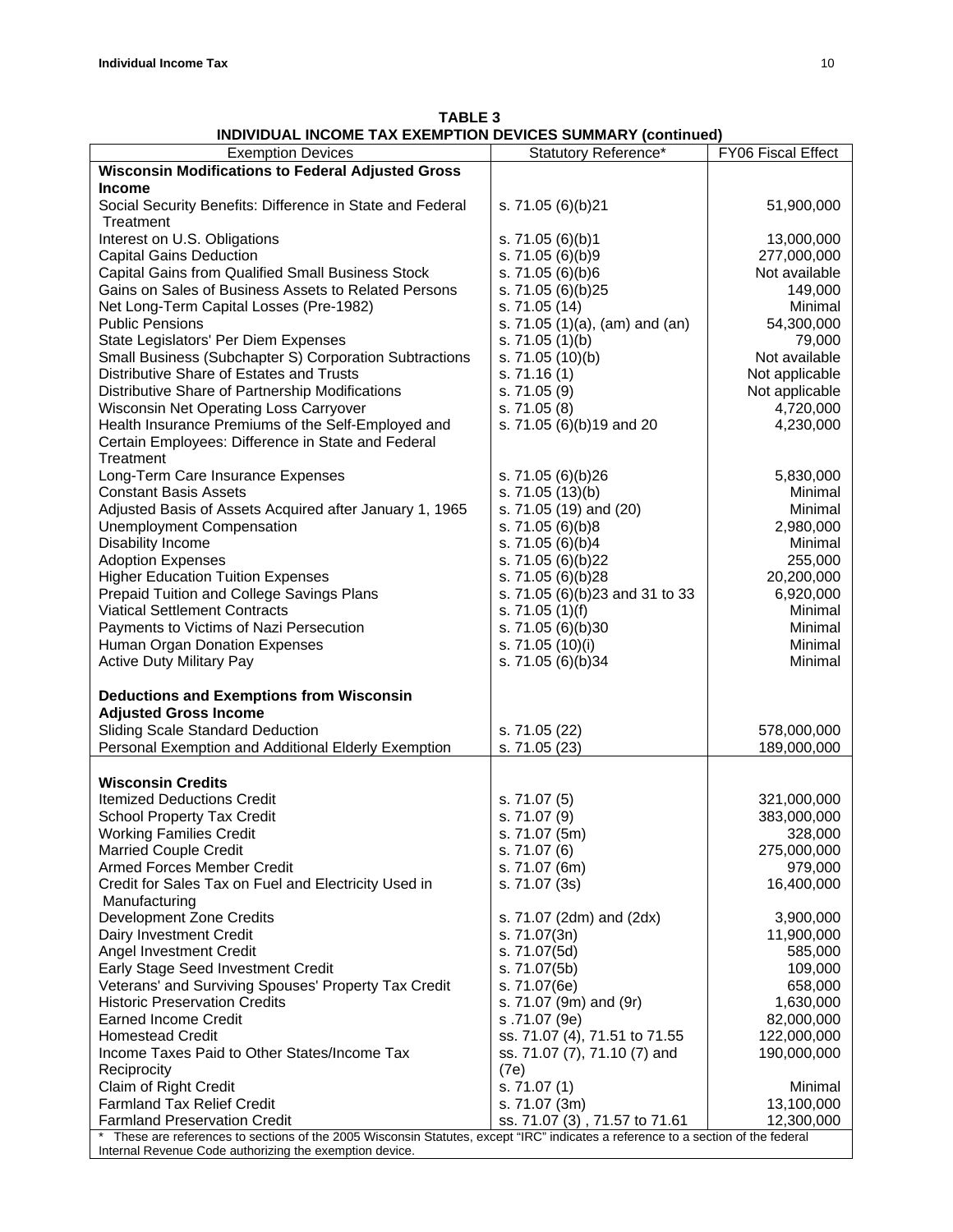#### **EXCLUSIONS FROM FEDERAL GROSS INCOME**

An exclusion is a type of income that is not included in federal gross income by provisions of the Internal Revenue Code or under the U.S. Constitution, or in Wisconsin income by provisions of the Wisconsin Statutes. Excluded income does not have to be reported on the income tax return.

#### **Gain from Sale or Exchange of Residence (Home)**

A taxpayer may exclude from income up to \$250,000 (\$500,000 for married couples filing jointly) of capital gain realized on the sale or exchange of a residence. The taxpayer generally must have owned and occupied the home as a principal residence for at least two of the five years prior to the sale. An individual not meeting the ownership or residence requirements is allowed a pro rata amount of the exclusion if the sale or exchange is due to a change in employment, health, or other unforeseen circumstances. The exclusion is allowed on only one sale every two years, and it is not permitted on properties in which depreciation is allowed for rental or business use.

#### **Social Security Benefits**

Old-age and survivors' insurance benefit payments, state old-age assistance payments, and Medicare benefits are generally excluded from the gross income of the person receiving such benefits. Federal law subjects up to 50% of benefits to tax when income exceeds a base amount and up to 85% of benefits when income exceeds an adjusted base amount. In this determination, income equals modified adjusted gross income plus one-half of social security.

The base amounts, for determining tax on up to 50% of benefits, are \$25,000 for single persons, including married persons filing separately who lived apart from their spouses for the full tax year; \$32,000 for married couples filing a joint return; and \$0 for married persons filing separately who lived with their spouses for at least part of the year. The adjusted base amounts, for taxing up to 85% of benefits, are \$34,000 for single persons, \$44,000 for married couples, and \$0 for married persons filing separately and living with their spouses for at least part of the year.

Wisconsin only partially follows the federal treatment, taxing up to 50% of social security benefits. The table provides separate fiscal estimates of the state revenue loss resulting from the federal exclusion and the loss resulting from the state modification to FAGI that limits the amount of social security benefits subject to tax to 50%, rather than 85%, of the total. For taxable years beginning in 2008 or after, Wisconsin will not tax any social security benefits.

#### **Railroad Retirement Annuities and Pensions**

Annuities or pensions paid under the 1935 and 1937 Railroad Retirement Acts are generally excluded from gross income. Up to 50% of Tier 1 retirement benefits are taxable for federal tax purposes, but the Railroad Retirement Acts specifically prohibit state taxation of retirement benefits, so Tier 1 benefits are completely excluded from gross income for state purposes.

#### **Public Assistance**

Assistance provided under the Wisconsin Works program, Medicaid, general relief, and other public assistance to individuals and families is excluded from the gross income of the recipients.

#### **Sickness and Injury Benefits**

Compensation for sickness or personal injury excluded from gross income includes the following:

- Amounts received under the worker's compensation and social security acts,
- Damages received as a result of a court suit or other legal settlement in a personal injury case,
- Proceeds received from an accident, health or medical insurance policy paid for by the taxpayer,
- A pension, annuity or similar allowance for sickness or injury sustained while active in the armed forces, the Coast and Geodetic Survey, the Public Health Service or the Foreign Service, and disability income received by an employee of the United States for injuries incurred in a terrorist attack during the performance of duties outside the U.S.
- Employer contributions to an accident or health plan designed to benefit the employee, and
- Sick pay or employer-financed disability benefits, other than reimbursement for medical expenses deducted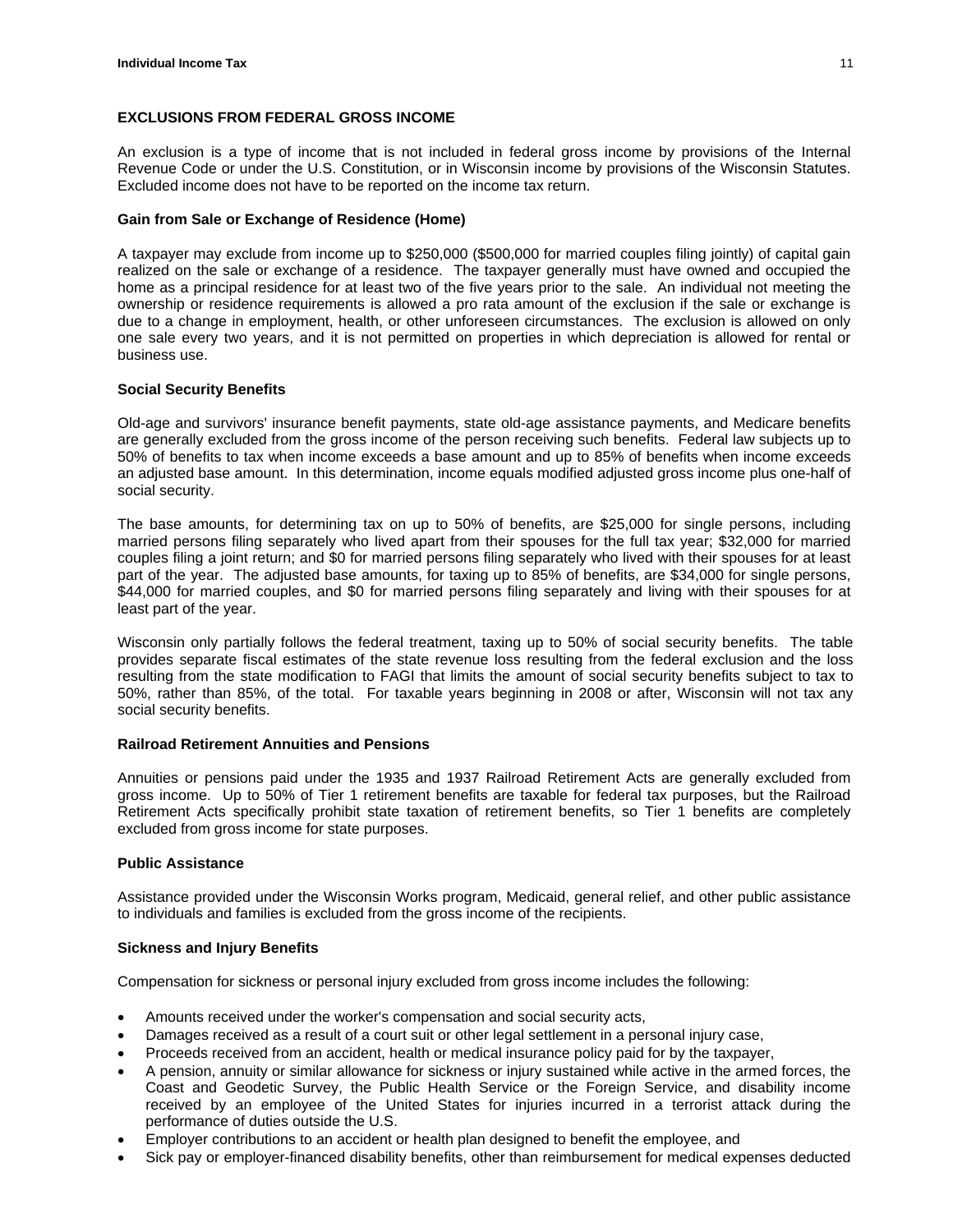in the same year or a prior year, which is regarded as taxable income.

#### **Group Term Life Insurance Purchased for Employees**

The cost of group term life insurance provided to an individual under a policy carried by an employer is generally considered taxable income. However, the cost incurred in purchasing the first \$50,000 worth of coverage is excluded from the gross income of employees.

#### **Death Benefits**

Amounts paid under a life insurance contract are excluded whether these sums are paid at one point or over time.

#### **Meals and Lodging to Employees**

Employees may exclude from gross income the value of any meals or lodging provided to them for the convenience of the employer. Meals must be furnished on the employer's business premises and lodging must have been accepted by an employee as a condition of employment.

#### **Scholarships and Fellowships**

Scholarships and fellowships are excluded from gross income when received by a degree candidate at an educational institution and when used to pay tuition and course-related fees or to purchase books, equipment, and supplies. Amounts used for room and board, however, must be included in income. Scholarships and fellowships do not qualify for the exclusion if they are made either to compensate the recipient for services provided, or to allow the recipient to pursue studies or research that primarily benefit the person or institution paying the scholarship and fellowship.

#### **Awards and Prizes**

Awards or prizes received in recognition of religious, charitable, scientific, educational, literary or civic achievement may be excluded from gross income if the amount received is transferred to a government agency or a charitable organization. Further, the exclusion applies only if the recipient was selected without any action on his or her part to enter the competition for the award and only if the recipient is not required to render any substantial future services as a condition of receiving the award.

Employee awards for length of service or achievement are generally excludable from gross income to the extent of the deduction claimed by the employer. Deductions of such awards are limited.

#### **Payments to Victims of Nazi Persecution**

Restitution payments received by persons persecuted by Nazi Germany, or countries allied to it, or received by their heirs or estates are excluded from gross income.

#### **Rental Value of Parsonages**

The allowance paid to a minister for the purpose of renting a home, or the rental value of the home furnished as part of compensation, is excluded from gross income. In both cases, the associated utility expenses are considered part of the allowance and, as such, excluded from gross income.

#### **Reduced Armed Forces Retirement Pay**

The amount deducted from retirement or retainer pay of members or former members of the United States Armed Forces under the Retired Serviceman's Family Protection Plan is excluded from gross income. The reduction in retirement pay is made by contract between the member of the service and the Armed Forces for the purchase of an annuity. This reduction is between 12.5% and 50% of retirement pay, but in no case less than \$25. If the person should die before the amount of the contract is paid, the survivor receiving the annuity may exclude from gross income any reductions in annuity payments used to conclude the contract.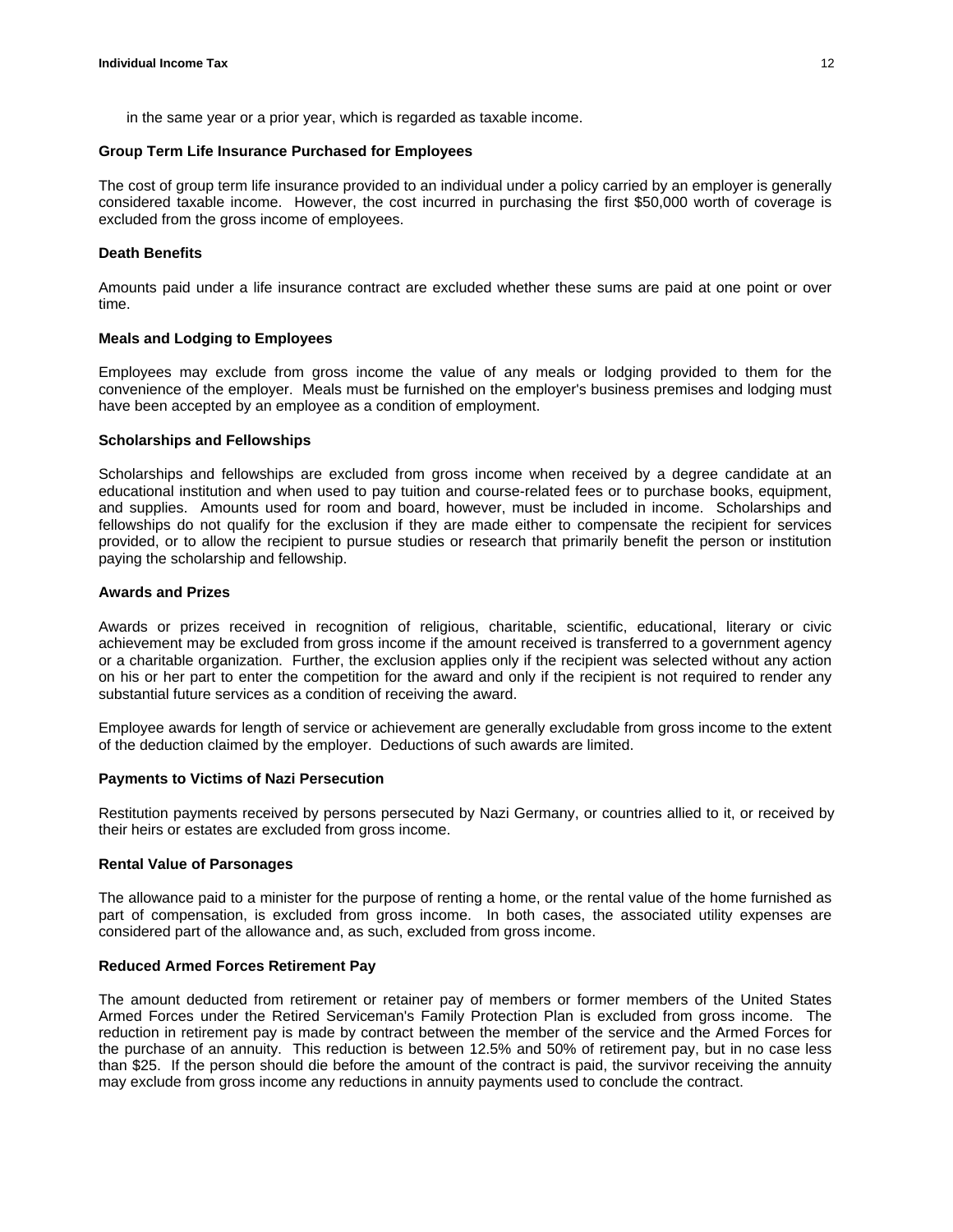#### **Combat Pay and Other Armed Forces Exclusions**

The monthly compensation of members of the United States Armed Forces is excluded from gross income if the taxpayer served in a combat zone. The exclusion for commissioned officers is limited to the maximum amount that enlisted personnel may exclude. Currently designated combat zones and hazardous duty areas include:

- Afghanistan, along with Uzbekistan, Kyrgyzstan, Pakistan, Tajikistan, and Jordan;
- the Federal Republic of Yugoslavia (Serbia/Montenegro), Albania, the Adriatic Sea, and the Ionian Sea north of the 39th parallel;
- Bosnia, Herzegovina, Croatia, and Macedonia;
- the Persian Gulf, the Red Sea, the Gulf of Oman, the part of the Arabian Sea that is north of 10 degrees north latitude and west of 68 degrees east longitude, the Gulf of Aden, and the total land areas of Iraq, Kuwait, Saudi Arabia, Oman, Bahrain, Qatar, and the United Arab Emirates;
- The Philippines (only troops with orders referencing Operation Enduring Freedom);
- Yemen and Djibouti; and

Exclusions applicable to miscellaneous Armed Forces income are:

- All payments of benefits under any law administered by the Veterans' Administration (38 U.S. Code 3101);
- A pension of \$100 per month for all persons over the age 65 who are on the Army, Navy, Air Force, or Coast Guard Medal of Honor roll (38 U.S. Code 562);
- Benefits under World War Adjusted Compensation Act;
- Benefits under World War Veteran's Act;
- Leave compensation payment under Armed Forces Leave Act;
- G.I. Bill educational benefits;
- In-kind benefits provided to armed forces personnel;

#### **Life Insurance Dividends**

Dividends on matured insurance policies may be excluded from gross income for income tax purposes.

#### **Cancellation of Business Property Indebtedness**

A taxpayer need not recognize income when a debt of the taxpayer is fully or partially canceled if the individual incurred the debt in connection with property used in a trade or business. The taxpayer must agree to reduce the basis (cost) of the property if an economic benefit was realized as a result of the discharge of a debt for the purpose of determining future depreciation and capital gains or losses.

#### **Income Realized from Debt Cancellation through Bankruptcy**

When a debt is forgiven in connection with a bankruptcy proceeding, the income realized is not subject to tax unless the principal purpose of the bankruptcy plan is the evasion of income taxes.

#### **Interest on Certain State and Local Bonds**

In general, interest on obligations of state and local governments is subject to the Wisconsin income tax, even though such income may be exempt from federal taxation. However, interest on the following bonds is exempt:

• bonds issued by city housing authorities, city redevelopment authorities, local exposition districts and local cultural arts districts;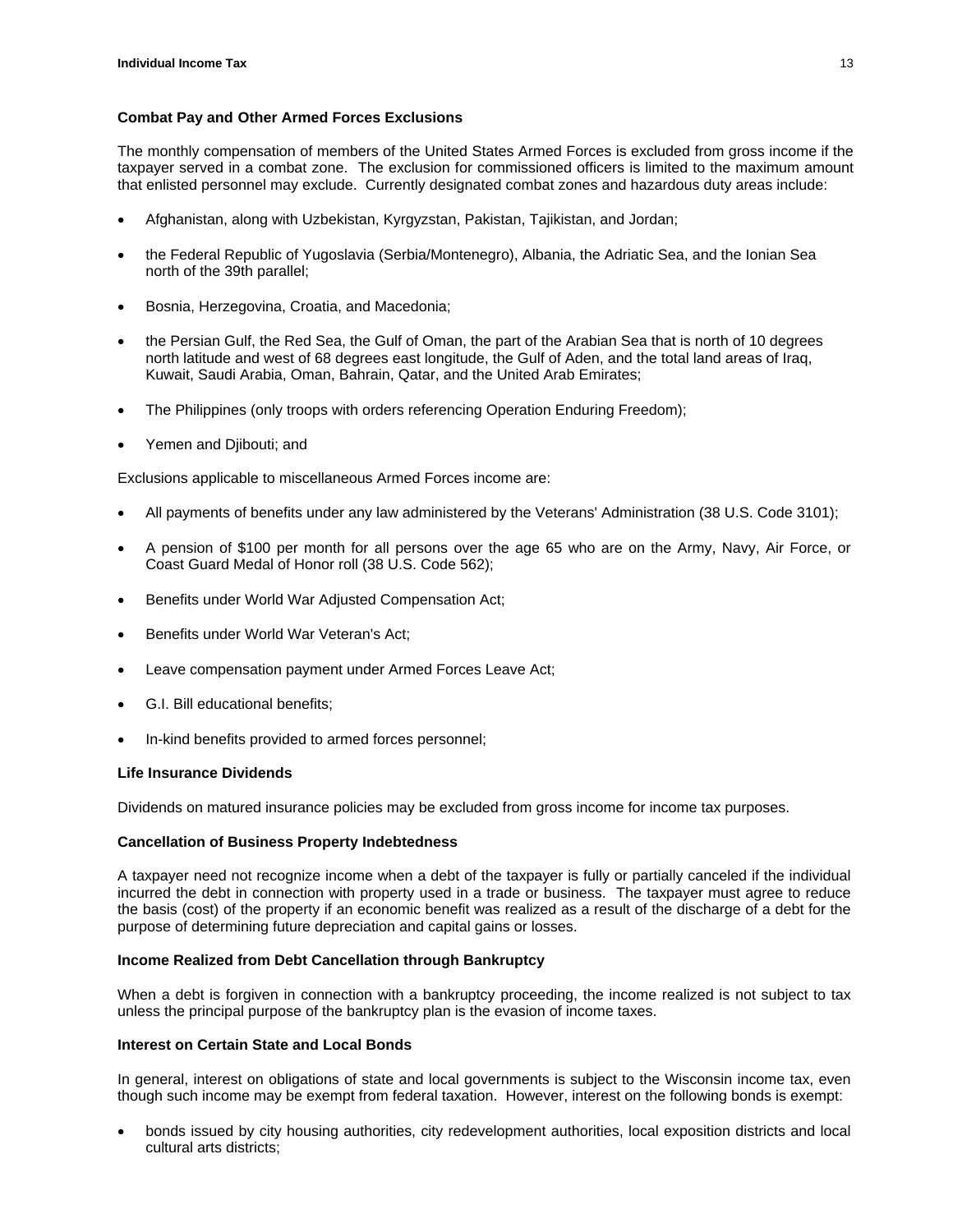- bonds issued by the Wisconsin Housing and Economic Development Authority (WHEDA) before January 29, 1987 (except business development, economic development, and housing revenue bonds);
- Wisconsin professional baseball park and football stadium district bonds;
- Wisconsin Housing Finance Authority (WHFA) bonds (that is, bonds issued before 1983, when WHFA became known as WHEDA);
- bonds issued by the Government of Puerto Rico, Guam, the Virgin Islands or for bonds issued after October 16, 2004, the Government of American Samoa; and
- Wisconsin higher education bonds.

#### **Gifts and Inheritances**

The value of property received by gift, inheritance, devise or bequest is excluded from gross income. This exclusion does not apply to the income from property received by gift or bequest nor to a gift or bequest consisting of income from property rather than the property, itself.

No records are available on the total value of property transferred by gift or inheritance, so a comprehensive estimate of the revenue loss has not been calculated. Property transferred at death, for deaths occurring after September 30, 2002, is subject to the Wisconsin estate tax when the value of the estate exceeds \$675,000. Only about 2% of all estates are subject to this tax; however, they account for a substantially larger share of the total value of property transferred at death, since they are the very largest estates. The estate tax is, in a sense, a substitute for income tax due if inheritances were included as income for these largest estates. Wisconsin estate taxes paid by these estates during FY06 were \$109 million.

Under 2001 Act 16, for deaths occurring on or after January 1, 2008, the Wisconsin estate tax will be based on federal law in effect at that time. Under current federal law, this implies that the Wisconsin estate tax will no longer be imposed for deaths occurring on or after January 1, 2008. However, the elimination of the federal estate tax is scheduled to sunset at the end of 2010. If the sunset occurs, the Wisconsin estate tax will once again be imposed for deaths occurring after December 31, 2010.

#### **Appreciation of Property Held at the Time of Death**

Appreciation (gain) from property held at the time of death is not subject to tax for either the deceased or his or her heirs. The basis of inherited property generally is its fair market value at the time of the decedent's death, rather than its cost when the decedent acquired it. As a result, the appreciation of the property while it was held by the decedent – the difference in fair market value at the time of death and the decedent's cost of purchasing the property – is not taxed.

With the repeal of the federal estate tax in 2010, this exclusion will be eliminated in that year. The basis of the property for the heir will be the decedent's basis of the property, so the appreciation of the property while it was owned by the decedent will be taxable income for the heir when he or she sells the property. Under current federal law, the repeal of the federal estate tax and the change in basis rules for property transferred at death are scheduled to sunset at the end of 2010—the estate tax and the current basis rules will be reinstated, barring further changes in federal law.

The estimate of the revenue loss from this exclusion reflects the effect of Wisconsin's 60% exclusion for longterm capital gains.

#### **Employer Contributions to Pension Plans and Net Pension Fund Earnings**

Amounts contributed to qualified pension, profit-sharing, stock bonus, bond purchase, and annuity plans by an employer on behalf of his or her employees are generally not treated as income taxable to the employees at the time the contributions are made. Further, employers may generally deduct these contributions from gross income, and the earnings that accrue on the contributions are excluded from the employee's income, so long as the assets are retained within a qualified plan.

Tax is imposed when distributions are made from the plan to employees in the form of pensions and annuities. At that time the taxable portion of the plan benefits must be included in the gross income of the recipient. The portion of the benefits representing the employee's contribution to the plan is not taxable upon distribution if the employee's contributions were already included in income and subject to tax at the time the contributions were made.

Taxing employer contributions and earnings on pension plan assets at the time of withdrawal, rather than at the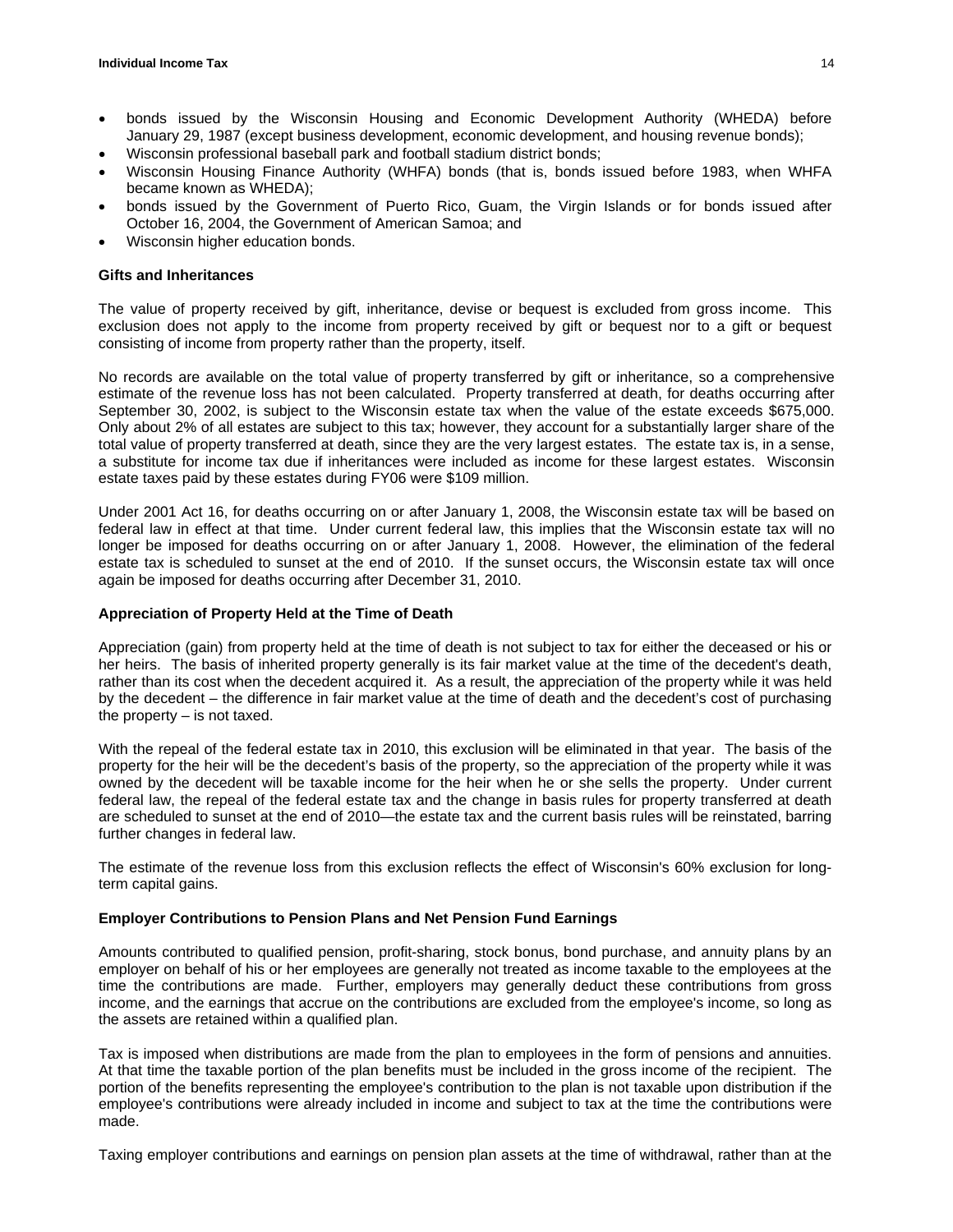time of contribution, results in a revenue loss if the plan beneficiary pays tax at a lower rate when retired than when working.

#### **Employer Reimbursement of Employee's Educational Expenses**

Up to \$5,250 of non-job related employer-provided educational assistance may be excluded from gross income.

#### **Employer-Provided Child Care**

The value of child or dependent care services provided by an employer under a nondiscriminatory plan is excluded from gross income to the extent that the amount excluded does not exceed \$5,000 (\$2,500 for married separate filers). Further, the value of services excluded may not exceed the earned income of the employee or the earned income of an employee's lower-earning spouse.

#### **Employer-Provided Adoption Assistance**

Up to \$10,630 per child in adoption assistance provided by an employer is excluded from gross income. The \$10,630 exclusion is allowed for special needs adoption even if that amount exceeds actual expenses incurred. The exclusion is phased out for persons with modified adjusted gross income between \$159,450 and \$199,450. The amount excludable and the phase out ranges are indexed for inflation.

#### **Transportation and Other Fringe Benefits**

Employer-provided transportation in a commuter vehicle, transit passes, and parking are excluded from income of the employee receiving these benefits. In 2005, the exclusion for commuter transportation or transit passes is limited to \$105 per month and the exclusion for parking is limited to \$200 per month. These amounts are indexed for inflation.

Other fringe benefits excluded from income include services provided by employers to employees at no additional cost to the employer, employee discounts, property or services for which an employee would be allowed a deduction if the employee provided that property or service, property or service of minimal value, reimbursement of moving expenses, and retirement planning services. Only the transportation benefits have a measurable fiscal effect.

#### **Foster Care Payments**

Foster care payments to care providers by a state or local government or a foster care placement agency are excluded from income.

#### **Cancellation of Student Loans**

The amount of a student loan funded by federal, state or local government programs that has been forgiven is not included in taxable income when the cancellation is contingent upon the beneficiary working for a specified period of time in a certain area or for a particular type of employer.

#### **Recovery of Tax Benefit Items**

Income from the recovery of an amount for which a tax deduction or other benefit was claimed during the previous year is not included in income if the deduction did not reduce income tax liability in that previous year. However, if the deduction led to reduced tax liability in a prior year, then the recovery is taxable. An example of a recovered tax benefit item is a debt that is written off in one year but received in a later year.

#### **Foreign Earned Income**

Qualified individuals who work abroad and receive earned income from foreign sources may elect to exclude up to \$80,000 of such income in 2005. The exclusion amount is adjusted to take into account employer-provided housing allowances, or housing expenses where allowances are not provided, and the maximum exclusion is reduced for taxpayers who work abroad for only part of a year. Effective for taxable years beginning after December 31, 2005, the income exclusion will increase to \$82,400.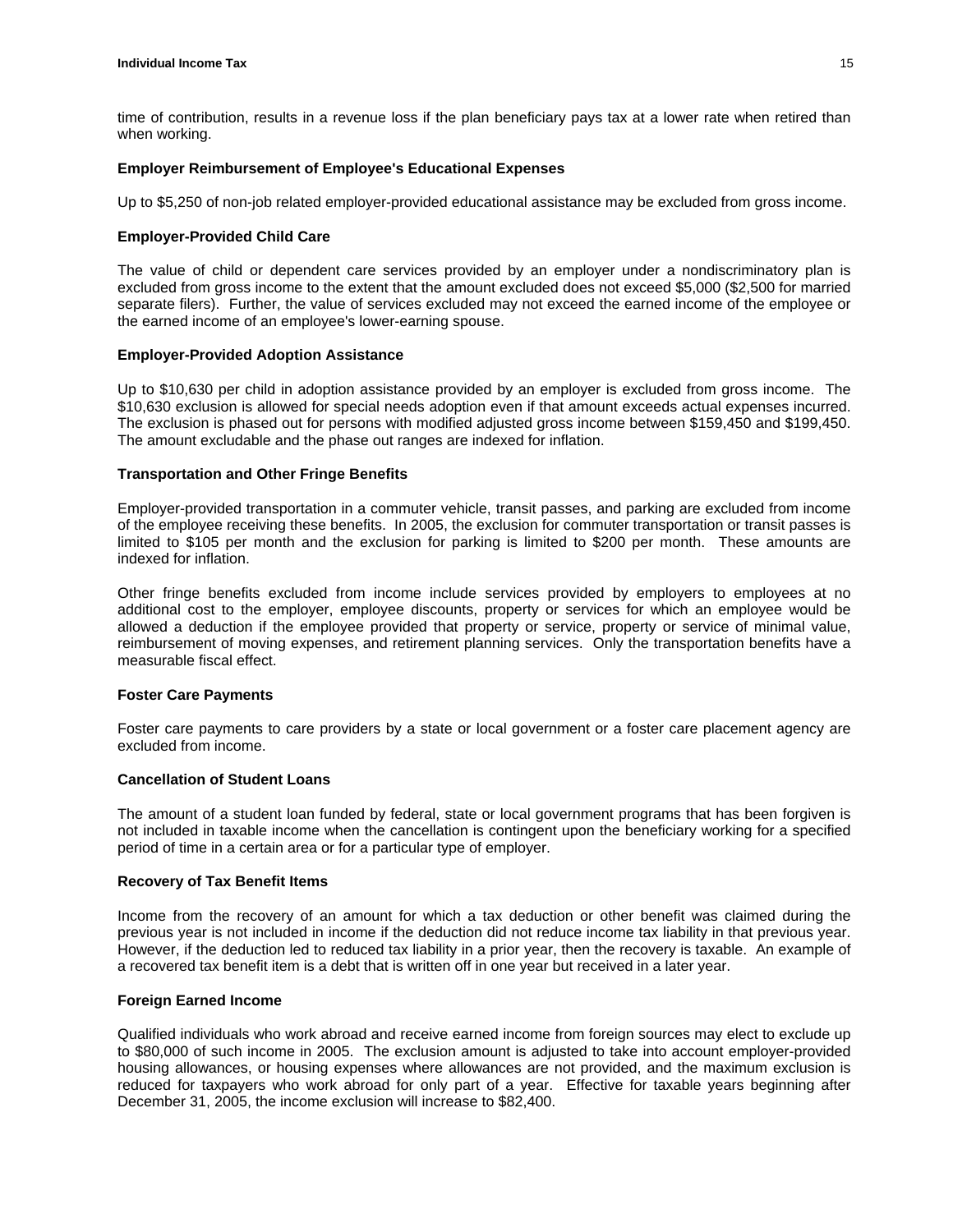#### **Natural Resource-Related Cost-Sharing Payments**

Payments received by individuals primarily for the purpose of conserving soil and water resources, protecting or restoring the environment, improving forests, or providing a habitat for wildlife may be excluded from gross income.

#### **Passive Activity Losses**

In general, when the deductions exceed the income from a business activity, the resulting loss can be offset against other types of income. However, passive activity losses – those from business activities in whose management or operation taxpayers do not actively or materially participate – are subject to passive loss restrictions. Under the restrictions, passive losses can only be offset against other passive income. Passive losses subject to the restrictions are suspended and carried forward indefinitely until used against other passive income or until the taxpayer disposes of the ownership interest in the passive business activity in a fully taxable transaction.

Certain activities are explicitly treated by the tax code as either passive or active. For example, interest, dividends, annuities, royalties and other portfolio income are not treated as income from a passive activity, so net losses generated from passive activities cannot be used to offset portfolio income.

A rental activity generally is treated as a passive activity, though a limited exception exists for rental activity losses incurred by a taxpayer who actively participates in the rental real estate venture and owns at least a 10% interest in the rental property. Under the exception, up to \$25,000 of losses from rental real estate may be used to offset income from non-passive sources. The \$25,000 maximum is reduced (but not below zero) when the taxpayer's adjusted gross income exceeds \$100,000 and is completely phased out when AGI exceeds \$150,000. Special rules apply for married taxpayers who file separate returns and live apart. A taxpayer with a working interest in oil and gas activities is also exempt from the passive loss rules.

#### **Viatical Settlement Contracts**

A viatical settlement is a payment to the holder of a life insurance policy, or to the certificate holder of a group life insurance certificate, which insures the life of a person who has a catastrophic or life-threatening illness or condition. The payment is less than the expected death benefit of the policy or certificate to the person making the payment. Income received under such a viatical settlement contract is exempt from the income tax.

#### **Payments to Victims of Nazi Persecution**

Settlements or other payments of claims for assets stolen, hidden or lost by a person due to persecution by Nazi Germany or any Axis regime from 1933 to 1945 are not included in federal gross income.

#### **ADJUSTMENTS TO FEDERAL GROSS INCOME**

An adjustment is an amount subtracted from gross income to arrive at adjusted gross income.

#### **Capital Losses**

Losses from the sale or exchange of capital assets may be used to offset gains from capital assets. If the amount of capital losses exceeds the amount of capital gains in the current year, the net capital loss may be used to offset up to \$500 of ordinary income for Wisconsin tax purposes (under federal law, the offset is limited to \$3,000). The amount of net capital loss not allowed as a deduction in the current year may be carried forward to future years to offset capital gains or ordinary income up to the \$500 limit, up to 15 years.

Wisconsin treatment of long-term losses incurred prior to tax year 1982 also differs from the federal treatment. The Wisconsin modification for these pre-1982 long-term losses is described in the section on "Modifications to Federal Adjusted Gross Income."

#### **Losses from the Sale or Exchange of Business Property**

Losses from the sale or exchange of property used in a business are deductible.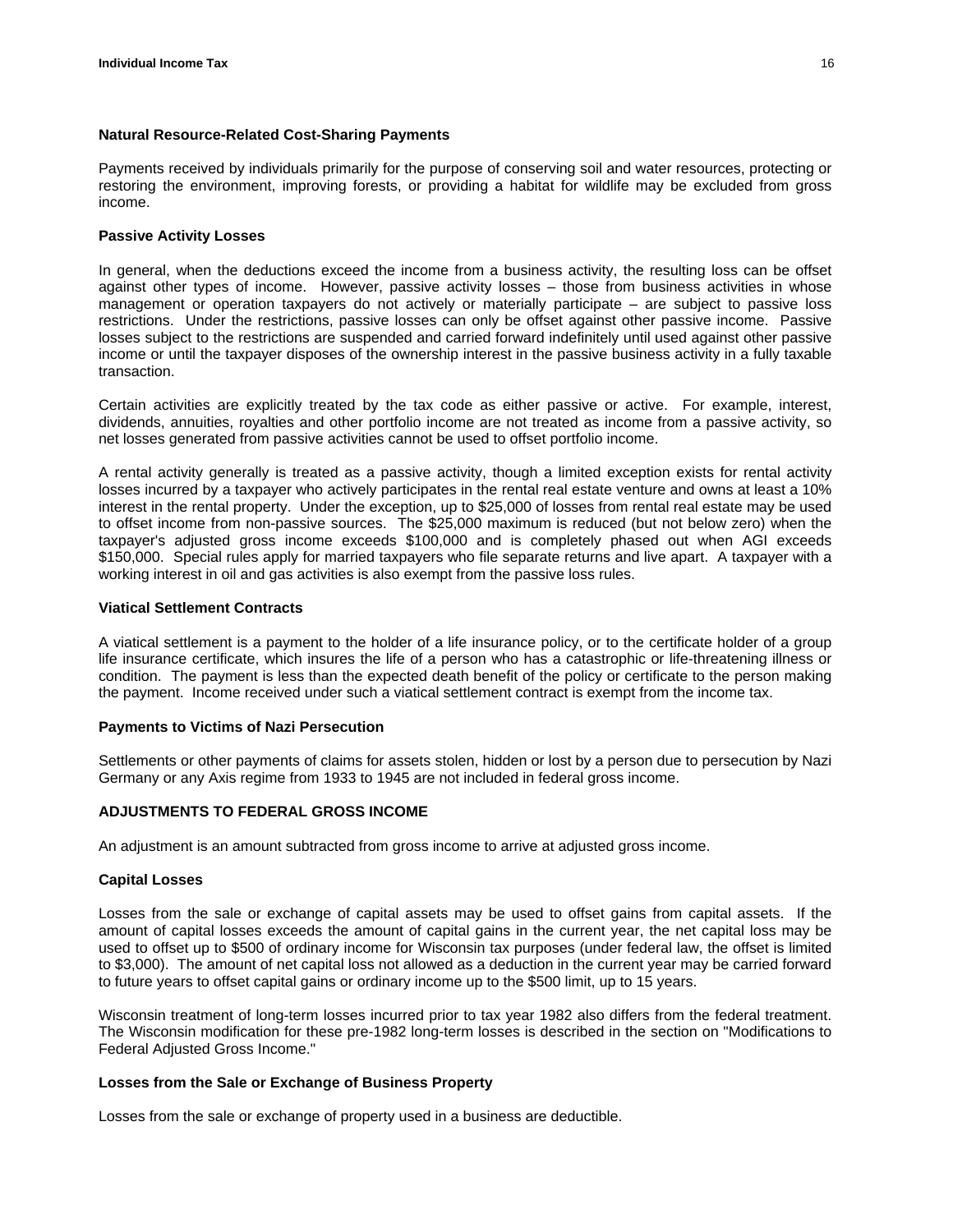#### **Pension, Profit-Sharing, Annuity, and Bond Purchase Plans of Self-Employed Individuals**

A self-employed taxpayer may deduct from gross income contributions made on the taxpayer's behalf to a pension, profit-sharing, annuity or bond purchase plan. Contributions must be made from earned income.

#### **Individual Retirement Accounts (IRAs)**

Taxpayers may receive tax benefits from three different types of individual retirement accounts under federal law: the traditional IRA, the Roth IRA, and the education IRA.

#### 1. **Traditional IRA**

Persons contributing to a traditional IRA may claim a deduction for the amount contributed and are not taxed on the earnings that remain in a traditional IRA. IRA contributions and earnings on them are taxable when withdrawals are made from the account.

The deduction for contributions is limited to persons who are not covered by an employer-provided retirement plan or who are covered by such plans but have adjusted gross income, for tax year 2005, less than \$50,000 for single persons, \$70,000 for married persons filing jointly or \$0 for married persons filing separately. These income floors are being increased each tax year through 2007. The deduction is phased out over the next \$10,000 of income.

For tax year 2005, the deduction is generally limited to \$4,000 for each tax filer and spouse, but not more than the person's earnings. For married couples, the combined IRA deduction may not exceed combined earnings; in other words, a spouse with little or no earnings may still claim an IRA deduction if the other spouse has earnings in excess of his or her own IRA deduction. These maximum contributions are coordinated among the three types of IRAs; the combined contribution to all IRAs for any one person cannot exceed \$4,000 or the person's earnings. The maximum contribution will be increased to \$5,000 in 2008. Further, taxpayers age 50 and older are allowed additional "catch-up" contributions of \$500 in 2005 and \$1,000 in subsequent years.

With limited exceptions, amounts in a traditional IRA cannot be withdrawn without penalty prior to age 59<sup>1</sup>/<sub>2</sub>. Early withdrawals must be included in gross income and are also subject to an additional 10% penalty tax. The 10% early withdrawal penalty does not apply in cases of death and disability or when the withdrawals are used for qualified higher education expenses or first-time homeowner expenses (up to \$10,000). Amounts withdrawn from an IRA after age 59½ must be included in gross income in the year of the withdrawal. Withdrawals must begin after the individual reaches the age of 70½. Insufficient withdrawals after age 70½ are subject to a penalty tax.

Persons can make nondeductible contributions to their retirement accounts and the earnings on those nondeductible contributions can be excluded from income, as long as the assets are retained within the retirement account.

#### 2. **Roth IRA**

A Roth IRA is an account for which the contributions are not deductible when made, but qualified distributions, including earnings on contributions, are not taxable. Persons whose adjusted gross income does not exceed \$95,000 if single, \$150,000 if married filing jointly or \$0 if married filing separately may contribute up to \$4,000 per person per year to a Roth IRA. The amount of contribution permitted is phased out as income rises to \$110,000 for single filers, \$160,000 for married joint filers, and \$10,000 for married separate filers.

The increases in contribution limits and the catch-up contributions for taxpayers age 50 and older that apply to traditional IRAs also apply to Roth IRAs.

Distributions from a Roth IRA are not subject to tax if they are made no earlier than five years after the account is established and if the taxpayer has reached age 59½. Earlier distributions are not subject to tax if they are made because of the death or disability of the taxpayer or for first-time homebuyer expenses (up to \$10,000). Nonqualified distributions must be included in gross income and are subject to a 10% penalty tax. Unlike a traditional IRA, distributions from a Roth IRA are not required upon reaching the age of 70½.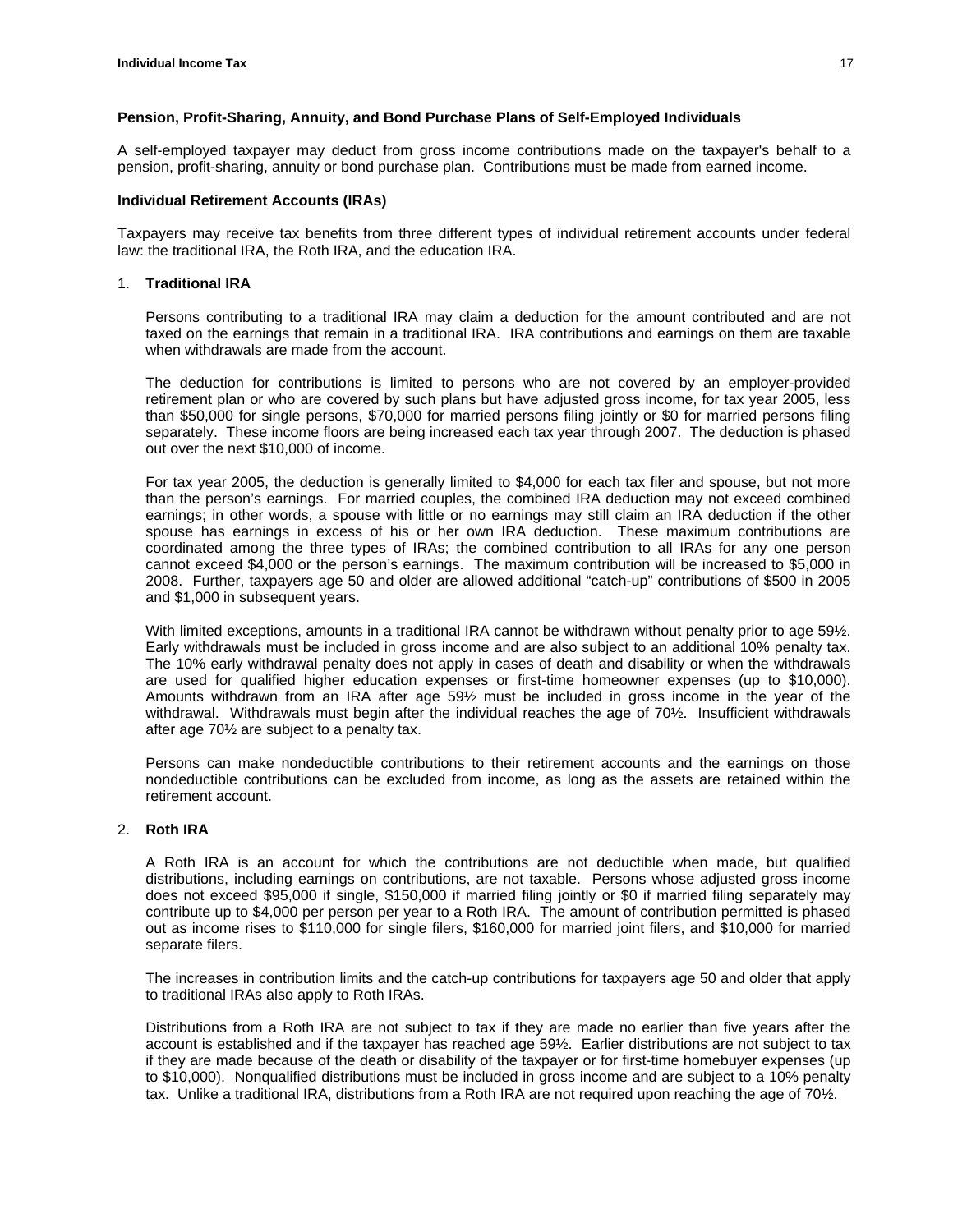#### 3. **Education IRA**

An education IRA (also known as a Coverdell Education Savings Account) is similar to a Roth IRA: contributions are not deductible, but qualified distributions are not subject to tax if they are used to pay the post-secondary expenditures of the beneficiary.

For tax year 2005, contributions of up to \$2,000 per child may be made to an education IRA when income is less than \$95,000 for single persons and \$190,000 for married couples filing jointly. The amount that may be deducted is phased out as income rises to \$110,000 for single filers and \$220,000 for married joint filers.

#### **Student Loan Interest**

Persons who have taken out loans on behalf of themselves, their spouse or their dependents to pay for the cost of attending an eligible educational institution may deduct the interest they pay on these loans. The maximum deduction allowed is \$2,500. For 2005, the maximum deduction amount is reduced for single and head of household filers when FAGI is more than \$50,000 and is eliminated when FAGI exceeds \$65,000; for married joint filers the deduction is phased out between \$105,000 and \$135,000 of FAGI. The \$50,000 and \$100,000 amounts are indexed for inflation. Married separate filers and those filers claimed as dependents on another's return may not claim the deduction.

#### **Qualified State Tuition Programs**

Distributions from qualified tuition programs, whether these plans are state-sponsored or offered by private institutions, are exempt from federal tax. Under these programs, contributors purchase tuition credits or certificates on behalf of a designated beneficiary, entitling the beneficiary to a waiver of payment of qualified higher education expenses. Prior to 2002, earnings on these contributions were deferred until distributed and then taxable to the beneficiary, rather than the contributor. Wisconsin provides its own exemption for earnings on prepaid tuition and college saving plans, described in the "Modifications to Federal Adjusted Gross Income" section.

#### **Self-Employment Tax**

Self-employed persons are allowed to deduct one-half of their self-employment taxes, which are paid for social security and Medicare coverage. This deduction equalizes treatment between self-employed and employed persons. For the employed, the social security tax is shared equally by the employer and the employee; the amount paid by the employer is not considered income to the employee and is deductible for the employer.

#### **Health Insurance of Self-Employed Persons**

Under federal law, self-employed persons can deduct up to 100% of premiums paid for health insurance. The deduction may not exceed the earned income from the trade or business for which the insurance plan was established. Wisconsin has its own deduction for up to 100% of the premiums paid for health insurance by selfemployed persons, which was put in place when only a partial deduction was allowed under federal law.

#### **Medical Savings Accounts**

Through 2004, a federal deduction was allowed for contributions to an Archer Medical Savings Account (MSA) by participants in the MSA program; this was also allowed for Wisconsin tax filers. Participation in the MSA program was limited to the self-employed or to persons employed by firms with 50 or fewer employees. Participation also required concurrent enrollment in a high deductible health plan, defined as a health plan with a higher annual deductible than typical health plans and with a maximum limit on the annual amount of out-ofpocket medical expenses that the participant must pay for covered expenses.

Under the MSA program, employer's contributions are excluded from gross income and contributions by individuals are deductible from income. Contributions are limited to 65% of the health insurance deductible for individual plans and 75% of the deductible for family coverage. Distributions from an MSA are excluded from income if used to pay qualified medical expenses, including un-reimbursed medical costs of an eligible MSA participant, and his or her spouse or dependents. MSA distributions may not be used to purchase insurance, except for COBRA-type continuation coverage or long-term health insurance. Distributions used for nonqualified expenses are subject to a 15% penalty, unless the participant is disabled or is age 65 or older.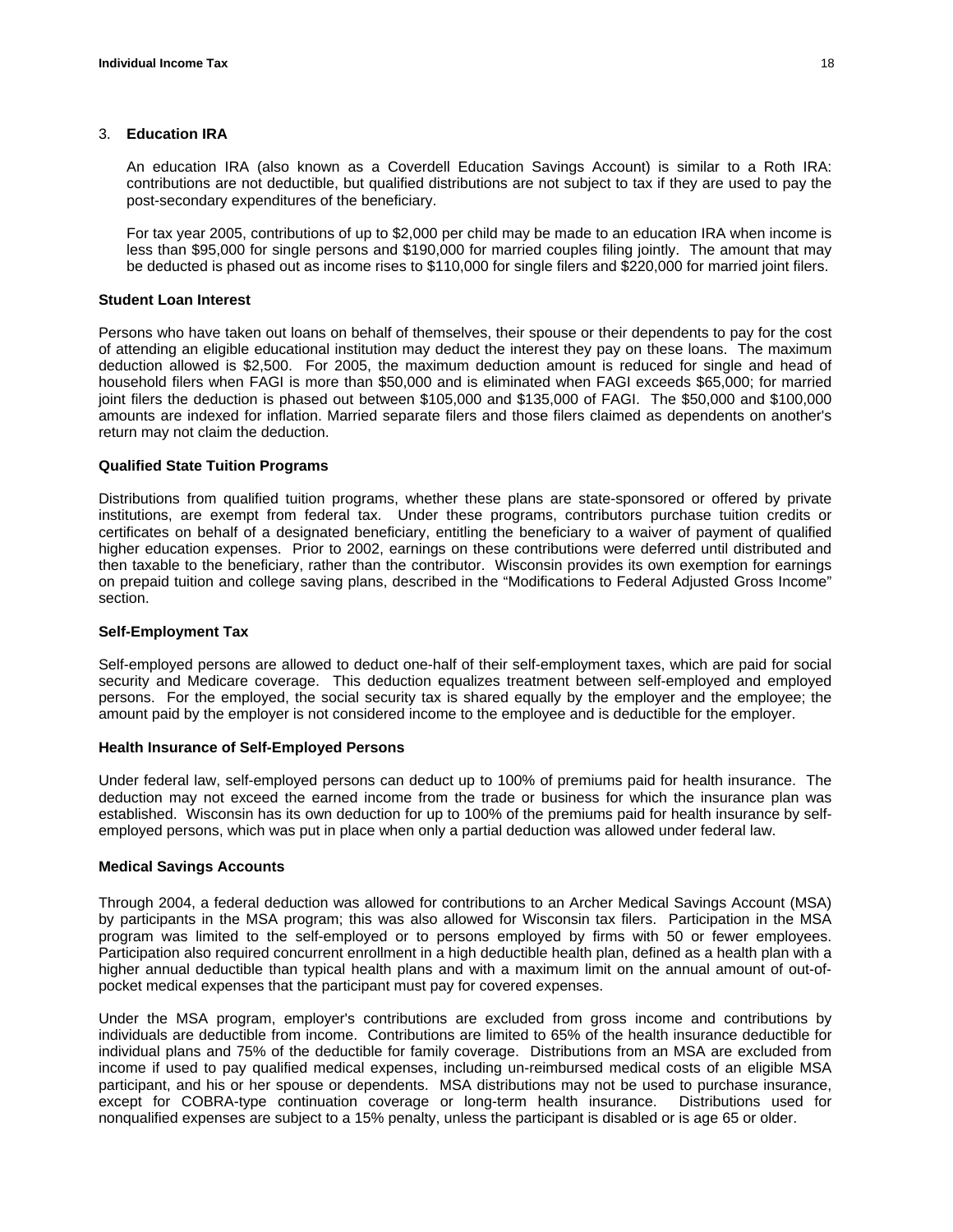Beginning in 2004, no new MSAs may be established under federal law, although contributions to existing MSAs will still be allowed. Also beginning in 2004, a federal deduction is allowed for Health Savings Accounts (HSA), although Wisconsin has not adopted the federal HSA provisions.

#### **Moving Expenses**

A deduction from gross income is allowed for moving expenses when the move is related to starting work in a new location. Deductible moving expenses include the cost of transporting household goods and personal effects, and the cost of travel to the new residence, including lodging, but not meals.

#### **Alimony**

Alimony, separate maintenance or similar periodic payments may be deducted from the gross income of the spouse or former spouse making the payments; however, they are deductible only to the extent that the payments are includible in the gross income of the recipient. Such payments must be made pursuant to a decree of divorce or separation. Child support and property settlements are not considered alimony.

#### **Penalty on Early Withdrawal of Savings**

Penalties paid because of premature withdrawal of funds from time savings accounts or deposits may be deducted from gross income. The adjustment is allowed for amounts forfeited to a bank, mutual savings bank, savings and loan association, cooperative bank or homestead association as a penalty for premature withdrawal of funds from a time savings account, certificate of deposit or similar class of deposit. The deduction is not allowed when the loss is incurred in a transaction connected with a trade or business.

#### **WISCONSIN MODIFICATIONS TO FEDERAL ADJUSTED GROSS INCOME**

A modification is an addition to or subtraction from federal adjusted gross income authorized by the Wisconsin Statutes to compute Wisconsin adjusted gross income (also referred to as Wisconsin total income). In this report, with the exception of the capital gains add modification discussed in the previous section on "Adjustments to Gross Income," only subtraction modifications are described because only they constitute tax exemption devices.

#### **Social Security Benefits: Difference in State and Federal Treatment**

Wisconsin taxes up to 50% of social security benefits, while up to 85% of those benefits are subject to federal tax. A subtract modification allows taxpayers subject to the higher federal taxation to reduce taxable social security to the amount taxable in Wisconsin. The \$51.9 million revenue loss for this modification is in addition to the \$192 million revenue loss from the exclusion discussed in the "Exclusions from Gross Income" section; the total fiscal effect of the state's tax treatment of social security is \$244 million. For taxable years beginning in 2008 or after, Wisconsin will not tax any social security benefits.

#### **Interest on U.S. Obligations**

All interest and dividend income, less related expenses, received on obligations of the United States, its territories and the District of Columbia may be subtracted from federal adjusted gross income in determining Wisconsin adjusted gross income. The subtraction applies to interest on obligations issued directly by the federal government and obligations issued by independent agencies, which federal law prohibits states from taxing.

The state taxes interest and dividend income, less related expenses, received from obligations issued by independent agencies that are merely guaranteed by the federal government, provided federal law does not prohibit state taxation. These include bonds issued by the Federal National Mortgage Association, the Government National Mortgage Association, and the Tennessee Valley Authority. The fiscal effect of this exemption is difficult to estimate because a significant portion of these bonds are held indirectly by individuals through mutual funds, partnerships, and other investment vehicles.

#### **Capital Gains Deduction**

Wisconsin allows taxpayers to exclude from income 60% of the capital gains on assets held more than one year.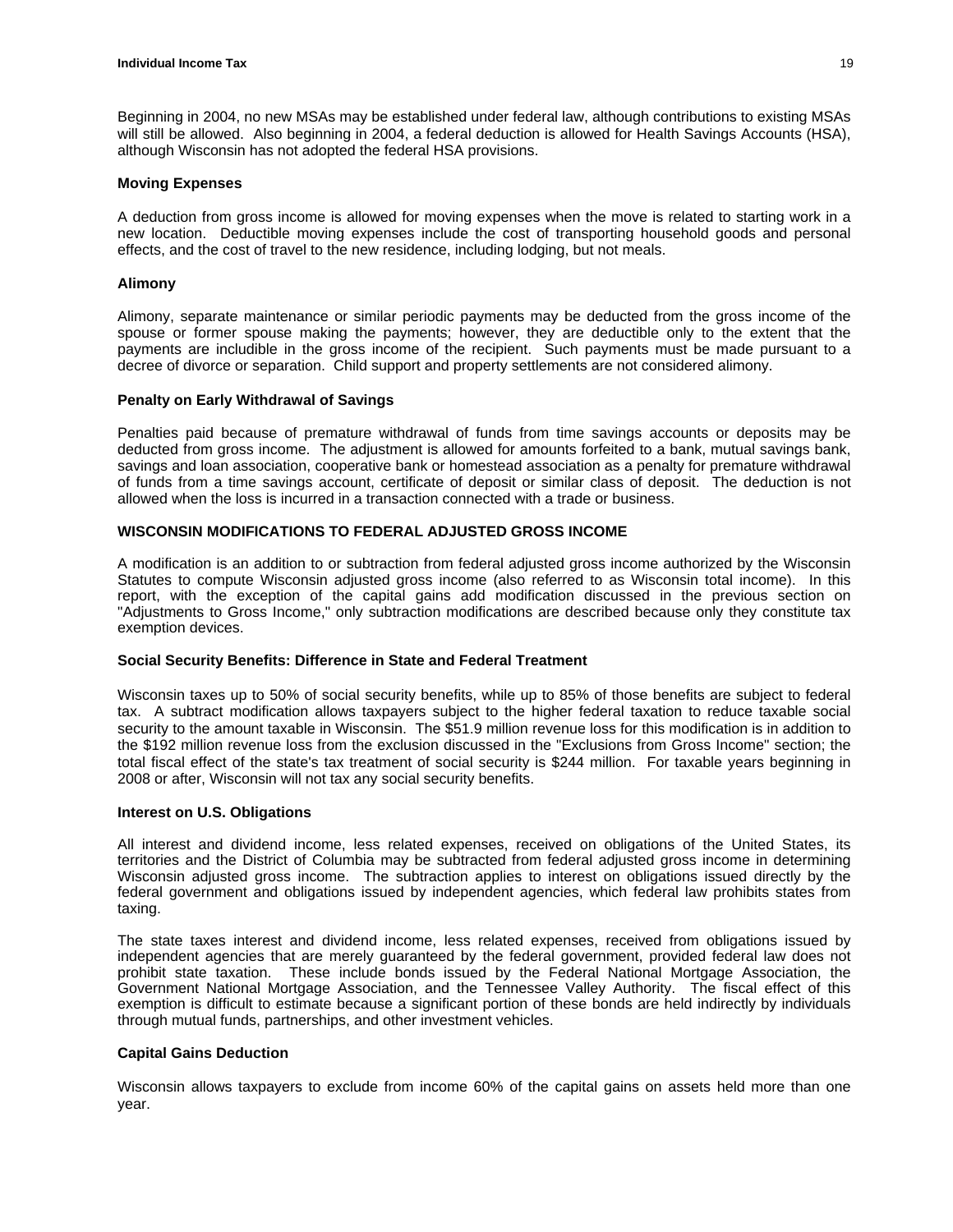#### **Capital Gains from Qualified Small Business Stock**

The state excludes from income 100% of the amount of net capital gains from qualified business stock issued on or after January 1, 1986. To qualify for the exclusion, taxpayers must be issued a certification notice by the business, have not acquired the stock as a gift, and hold the stock for a period of at least five years. The criteria for qualified small businesses are listed under Wisconsin Statutes, sec. 71.01 (10). In general, only initial public offerings of small Wisconsin businesses qualify for the exclusion.

#### **Gains on Sales of Business Assets to Related Persons**

Gains on sales of business assets, including assets used in farming, to persons related to the seller within the third degree of kinship are not subject to tax. These related persons include parents, children, grandparents, grandchildren, brothers and sisters, uncles and aunts, nephews and nieces, and great grandchildren.

#### **Net Long-Term Capital Losses (Pre-1982)**

Net long-term capital losses from years prior to 1982 that were not allowed as an adjustment to federal gross income in the year a federal net capital loss deduction was taken may be subtracted from federal adjusted gross income. The subtraction is limited to \$3,000 (\$1,500 for married persons filing separately). The unused portion of pre-1982 net long-term capital losses may be carried forward to future years.

Taxpayers deducting pre-1982 net long-term capital losses are not subject to the \$500 state limit on the net capital loss deduction described in the earlier section on "Adjustments to Gross Income".

#### **Public Pensions**

Payments received from the selected retirement systems by persons who were members of or retired from these systems prior to 1964 are exempt from Wisconsin income; to the extent the payments were included in federal income. The Milwaukee Public School Teachers, Milwaukee City Employees, Milwaukee County Employees, Milwaukee County Sheriff, Milwaukee City Police, Milwaukee Fire Fighters, and Wisconsin Public School Teachers retirement systems, and the U.S. Civil Service and Military Employee retirement system are covered by this exemption.

All payments from the U.S. military retirement system and all U.S. government pension payments received by retirees of the U.S. Coast Guard, the commissioned corps of the National Oceanic and Atmospheric Administration, and the commissioned corps of the public health service are exempt.

#### **State Legislators' Per Diem Expenses**

Amounts received by state legislators as an allowance for expenses incurred while in Madison on legislative business are excluded from Wisconsin adjusted gross income, provided a deduction for travel expenses is not claimed.

#### **Small Business (Subchapter S) Corporation Subtractions**

A subtraction modification may be allowed to reflect transitional adjustments or differences between the state and federal basis of stock in such corporations. Differences may exist because Wisconsin's treatment of S corporations differed from the federal treatment prior to 1979.

#### **Distributive Share of Estates and Trusts**

The distributive share of income received from an estate or trust must be adjusted to reflect all Wisconsin modifications to federal adjusted gross income. The distributive share is the beneficiary's portion of income that is distributed from the estate or trust. An example is a taxpayer who receives a total of \$1,500 from a trust, \$300 of which is income derived from interest on U.S. securities. Since federal adjusted gross income includes such interest, the taxpayer subtracts this \$300 to arrive at Wisconsin adjusted gross income.

#### **Distributive Share of Partnership Modifications**

The distributive share of income received from a partnership must be adjusted to reflect all Wisconsin modifications to federal taxable income. The distributive share is the taxpayer's portion of income from the partnership. An example is a partnership equally distributing \$2,000 in income to two partners, with \$1,000 of the income consisting of interest from U.S. Treasury bills. For federal purposes, each partner receives \$1,000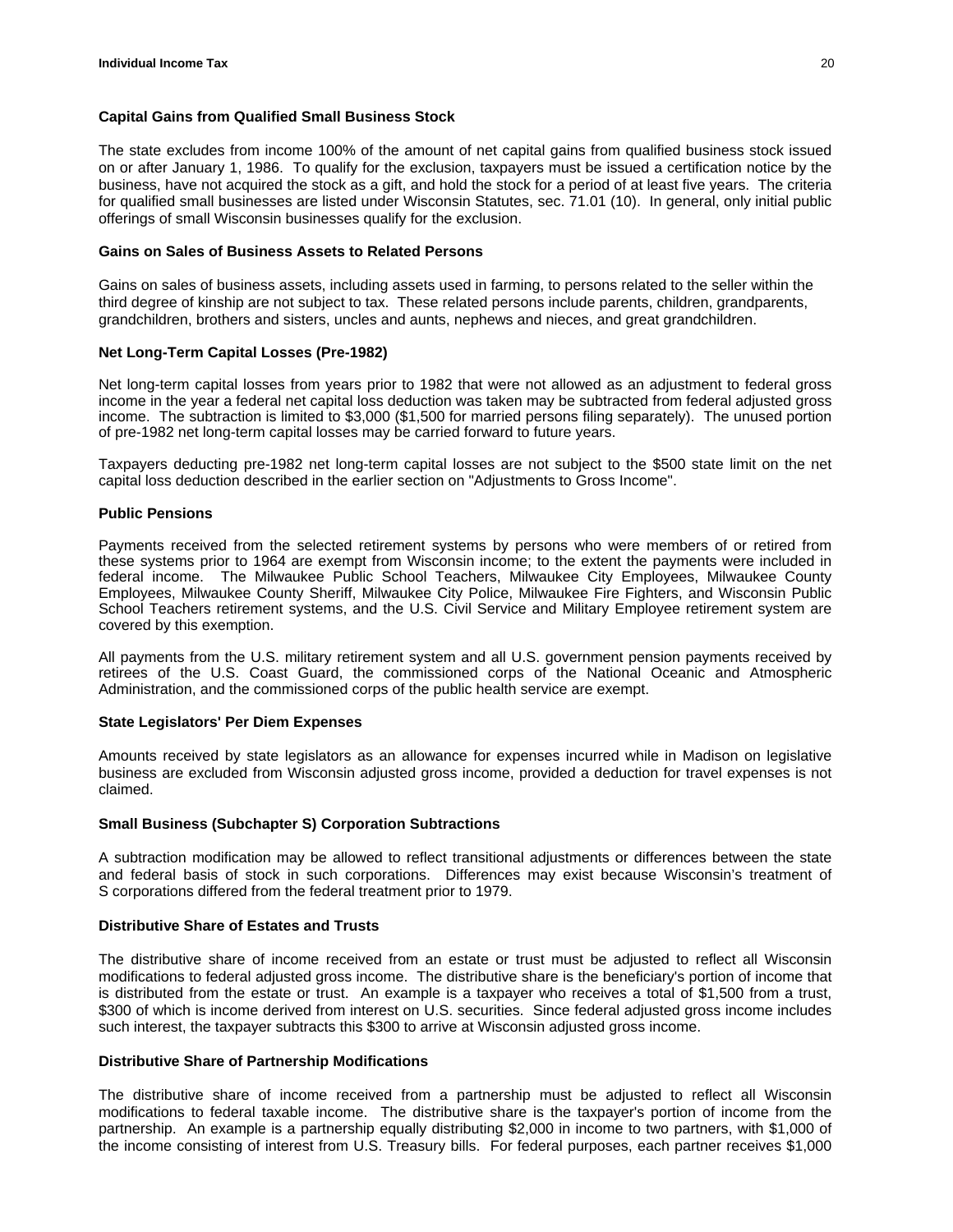in taxable income. However, Wisconsin does not tax interest on U.S. Government securities, so each partner subtracts \$500 from federal income to arrive at Wisconsin adjusted gross income. This \$500 is the distributive share of the partnership modifications.

#### **Wisconsin Net Operating Loss Carryover**

A net operating loss (NOL) is generally an excess of allowable business deductions over the gross income realized from operations. In determining whether a net operating loss exists, casualty losses are treated as business losses and salary or wages are treated as business income.

In Wisconsin, net operating losses may be carried forward up to 15 years to offset income, and thus reduce tax liability. Federal law allows taxpayers to carry losses back three years or forward 15 in determining taxable income of those years. This difference in federal and Wisconsin carryover periods and other differences in federal and state law may necessitate modifications to federal adjusted gross income to ensure that only Wisconsin business losses are carried forward for state tax purposes. For instance, state and local bond interest and federal NOL carrybacks may be added back to determine the deductible amount of the loss carried forward for Wisconsin purposes.

#### **Health Insurance Premiums of the Self-Employed and Certain Employees: Difference in State and Federal Treatment**

Wisconsin allows the self-employed to deduct health insurance premiums for themselves, their spouses and dependents. Additionally, employees whose employer does not contribute towards the cost of their health insurance premiums may deduct 50% of their payments for health insurance in 2005 and 100% beginning in 2006. A deduction is also being phased-in for individuals who are not self-employed and have no employer. For taxable years beginning in 2007 these individuals can deduct 33.4% of health insurance premiums. For 2008 the deduction increases to 66.7% and for 2009 and thereafter it increases to 100%.

The \$4.2 million revenue loss is the amount of loss that occurs because the Wisconsin health insurance premium deductions are more comprehensive than the federal deduction for the self-employed premiums. The revenue loss to the state from the federal deduction for the self-employed is \$21.9 million, so the total fiscal effect of state health insurance deductions is \$26.1 million.

#### **Long-Term Care Insurance Expenses**

A deduction is allowed for premiums paid for long-term care insurance. This insurance provides coverage for convalescent or custodial care, or care for a chronic condition or terminal illness that is provided in a person's home, an institution or a community-based setting. Qualified expenses include expenses for policies that cover a taxpayer and his or her spouse. Qualified expenses subtracted from gross income in the calculation of federal adjusted gross income cannot be claimed for this deduction. Also, qualified expenses claimed for this deduction cannot be used to calculate the Wisconsin itemized deduction credit.

#### **Constant Basis Assets**

A taxpayer who sold or otherwise disposed of a constant basis asset that has a federal basis different from the Wisconsin basis is required to adjust Wisconsin income to reflect the amount of this difference. This provision applies if the asset was owned prior to January 1, 1965. A constant basis asset is one for which depreciation is not allowed, such as unimproved land.

#### **Adjusted Basis of Assets Acquired after January 1, 1965**

A taxpayer who acquires a constant basis asset, such as unimproved land, that has a federal basis different from the Wisconsin basis is required to modify Wisconsin income to reflect the difference in the year that the asset is sold or otherwise disposed of. When a taxpayer acquires a changing basis asset, one for which depreciation is allowed, such as a building, Wisconsin income is modified to reflect differences in the state and federal bases each year, except that the differences may be amortized over a period of five years or less.

This section applies to property acquired after January 1, 1965, for Wisconsin tax purposes. It also generally applies to taxpayers who move into the state and bring certain property with them.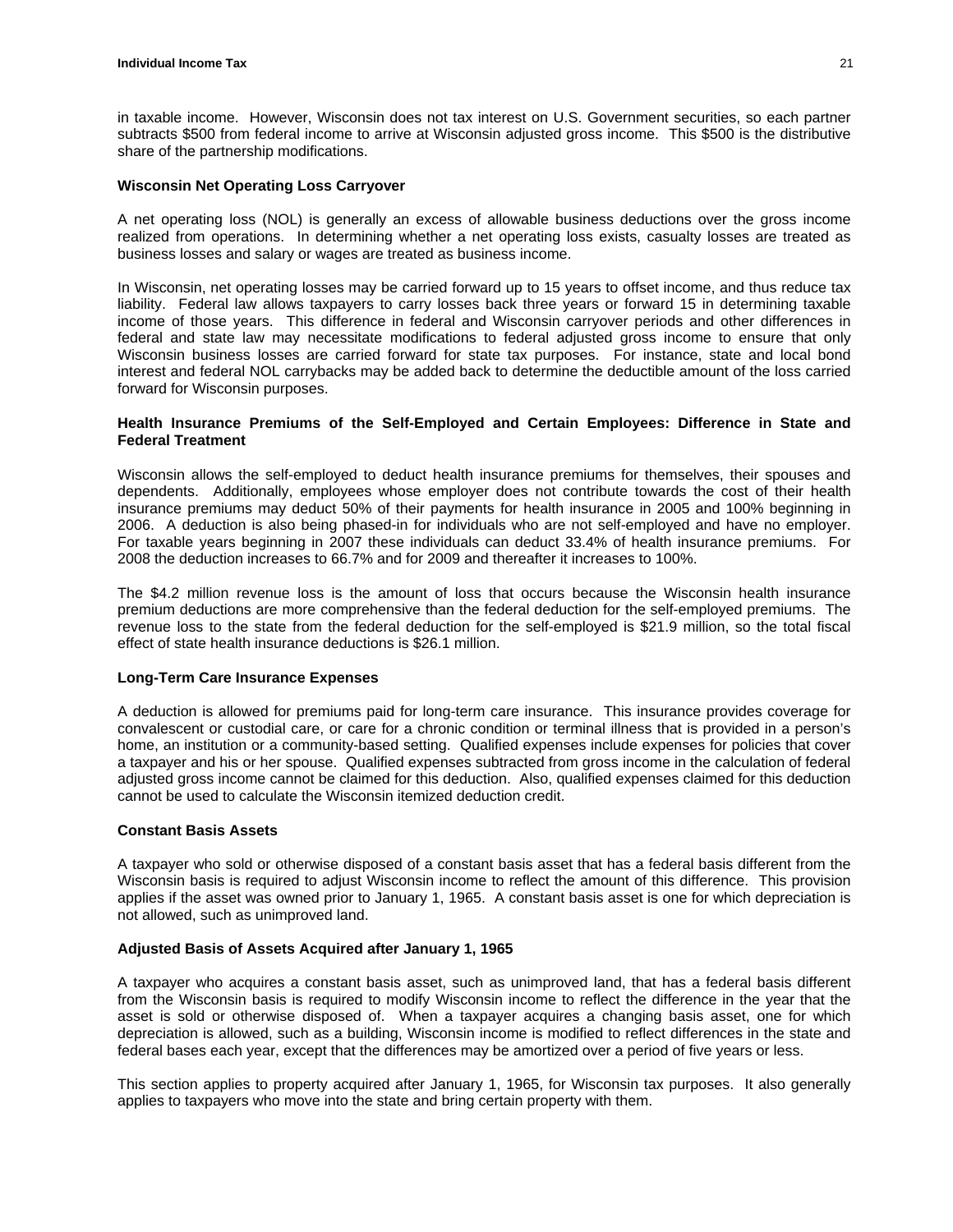#### **Unemployment Compensation**

Wisconsin excludes from income a portion of unemployment compensation when income falls below certain amounts. Taxable unemployment compensation equals the lesser of total unemployment compensation or 50% of the amount, if any, by which unemployment benefits plus the recipient's adjusted gross income (excluding unemployment compensation and certain disability benefits) exceed specified base amounts. The base amounts are: \$12,000 for single persons and married persons who file separately and lived apart from their spouses for the full tax year; \$18,000 for married persons filing a joint return; and \$0 for married persons who file separately but lived with their spouses for at least part of the tax year.

#### **Disability Income**

A subtraction is allowed for payments to disabled persons that are included in federal income but were excluded under sec. 105 (d) of the Internal Revenue Code prior to its repeal in 1983. This exclusion is limited to individuals who are retired on permanent and total disability, are less than 65 years old, and have FAGI of less than \$20,200 (\$25,400 if married and both spouses are eligible).

#### **Adoption Expenses**

Adoptive parents may deduct adoption fees, court costs or legal fees relating to the legal adoption of a child. This subtraction from federal adjusted gross income is limited to \$5,000 of adoption expenses that occur during the tax year in which the adoption is finalized and the two prior tax years. Employer-paid adoption expenses that under federal law are excluded from gross income may not be used for the deduction.

#### **Higher Education Tuition Expenses**

The federal tax deduction for qualified tuition and fees does not apply in Wisconsin, however, Wisconsin law does allow a tuition deduction. For tax year 2005 a deduction of up to \$4,244 per student per year is allowed for tuition that is paid to any university, college, technical college or a school approved by the Educational Approval Board that is located in Wisconsin. Tuition paid to a public vocational school or public institution of higher education in Minnesota under the Minnesota-Wisconsin reciprocity agreement also qualifies for the deduction. Eligible expenses include tuition for the education of the claimant, the claimant's spouse, and his or her dependent. The maximum deduction amount is phased out in specified ranges of federal adjusted gross income: between \$50,000 and \$60,000 for single and head of household filers, \$80,000 and \$100,000 for married joint filers, and \$40,000 and \$50,000 for married separate filers. The amount of the subtraction is equal to two times the average amount charged to resident undergraduates for academic fees by the University of Wisconsin System at four-year institutions.

#### **Prepaid Tuition and College Savings Plans**

A deduction of up to \$3,000 deduction per year is allowed for contributions to a college savings plan or to an existing prepaid tuition plan operated by EdVest. To prevent double-counting of the deduction, no deduction is allowed for any costs paid out using distributions from such a college savings or prepaid tuition plan. In particular, taxpayers cannot claim a deduction for tuition financed by a distribution from an EdVest account when the contribution to that account was previously deducted.

The deduction is allowed when the beneficiary is the claimant, the claimant's child and dependent, the claimant's grandchild, great-grandchild, niece or nephew.

In addition, any interest earnings on contributions to an EdVest plan may be deducted, to the extent these earnings are included in federal adjusted gross income and provided that the distributions from the plan are used for qualified educational purposes. Distributions from these plans are exempt from federal tax.

The prepaid tuition program is limited to University of Wisconsin System schools and Minnesota schools included under the Minnesota-Wisconsin tuition reciprocity agreement. The college savings plan allows individuals to purchase tuition units that apply toward tuition or other costs at any institution of higher education in the United States.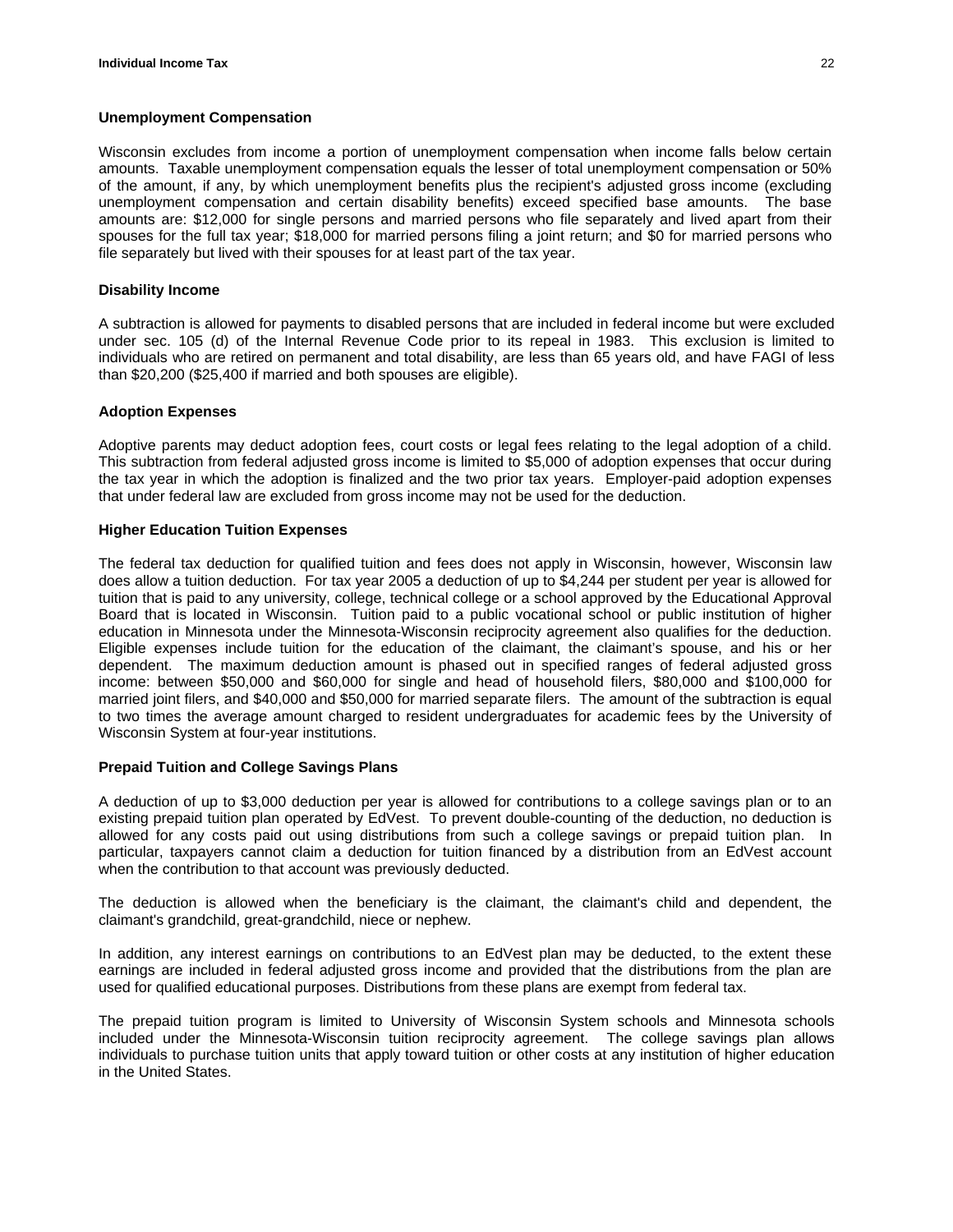#### **Human Organ Donation Expenses**

An individual who, while living, donates one or more of his or her human organs to another human being for human organ transplantation may subtract \$10,000 from federal adjusted gross income in the year in which the transplant occurs. The subtract modification may only be claimed for travel expenses, lodging expenses, and lost wages that are incurred by the claimant and related to his or her organ donation.

#### **Active Duty Military Income**

Members of the reserves or National Guard components of the U.S. armed forces who are called to federal active duty, may deduct from FAGI the amount of military pay received that relates to the period of time during which they are on active duty. Military income received while on active duty and serving in a combat zone is already excluded from income and therefore may not be deducted from FAGI. Military pay deducted from income may not be used in claiming the armed forces member tax credit.

#### **DEDUCTIONS AND EXEMPTIONS FROM WISCONSIN ADJUSTED GROSS INCOME**

A deduction is an amount subtracted from Wisconsin adjusted gross income (or total income) to yield Wisconsin taxable income – the amount to which the tax rates are applied. Federal taxpayers may claim either a standard deduction or an itemized deduction. Wisconsin taxpayers are allowed a standard deduction only, though taxpayers may be eligible for an itemized deductions credit, explained in the next section. Wisconsin also provides a personal exemption that is subtracted from Wisconsin adjusted gross income.

#### **Standard Deduction**

Wisconsin provides a sliding scale standard deduction that decreases as income increases. For tax year 2005, the standard deduction for single persons was \$8,170 when Wisconsin adjusted gross income (WAGI) was less than \$11,770, and it was phased out as WAGI rose from \$11,770 to \$79,853. For heads of households, mostly single parents, the deduction was \$10,550 when WAGI was less than \$11,770, and it was phased down to the level of the standard deduction of single filers as WAGI rose from \$11,770 to \$34,404. When WAGI exceeded \$34,404, heads of households received the same deduction as single filers. For joint filers, the standard deduction was \$14,710 when WAGI was less than \$16,520 and was phased out when WAGI was between \$16,520 and \$90,895. For married persons filing separately, the standard deduction was \$6,990 when WAGI was less than \$7,850 and was phased out when WAGI was between \$7,850 and \$43,192. These amounts are indexed for inflation.

The estimate of revenue loss for the standard deduction does not reflect the amount of the itemized deductions credit that would be claimed by persons not currently claiming it if the standard deduction was eliminated; the credit cannot be calculated because the amount of their itemized deductions are not known for all taxpayers.

#### **Personal Exemption and Additional Elderly Exemption**

Wisconsin provides an exemption equal to \$700 for each tax filer, spouse and dependent, plus an additional exemption of \$250 for each taxpayer and spouse age 65 and older.

#### **WISCONSIN CREDITS**

A credit is an amount that is subtracted directly from the taxpayer's Wisconsin gross tax liability (i.e., the amount determined by applying the Wisconsin tax rates to Wisconsin taxable income) to determine the Wisconsin net tax liability. A credit can be nonrefundable or refundable. A nonrefundable credit is limited to the amount of income tax otherwise due; it cannot be used to reduce taxes to less than \$0. A refundable credit is paid to claimants in the form of a refund check when the amount of the credit exceeds the tax otherwise due.

#### **Itemized Deductions Credit**

Federal law allows itemized deductions to be subtracted from federal adjusted gross income when these deductions exceed the federal standard deduction. Wisconsin does not allow itemized deductions, but instead has a nonrefundable credit for some of the expenses for which federal itemized deductions may be claimed. This credit is equal to 5% of the eligible itemized deductions in excess of Wisconsin's sliding scale standard deduction. The eligible expenses include medical expenses, interest, and charitable contributions. No credit is allowed for the federal itemized deductions for state and local taxes, casualty and theft losses, and miscellaneous expenses.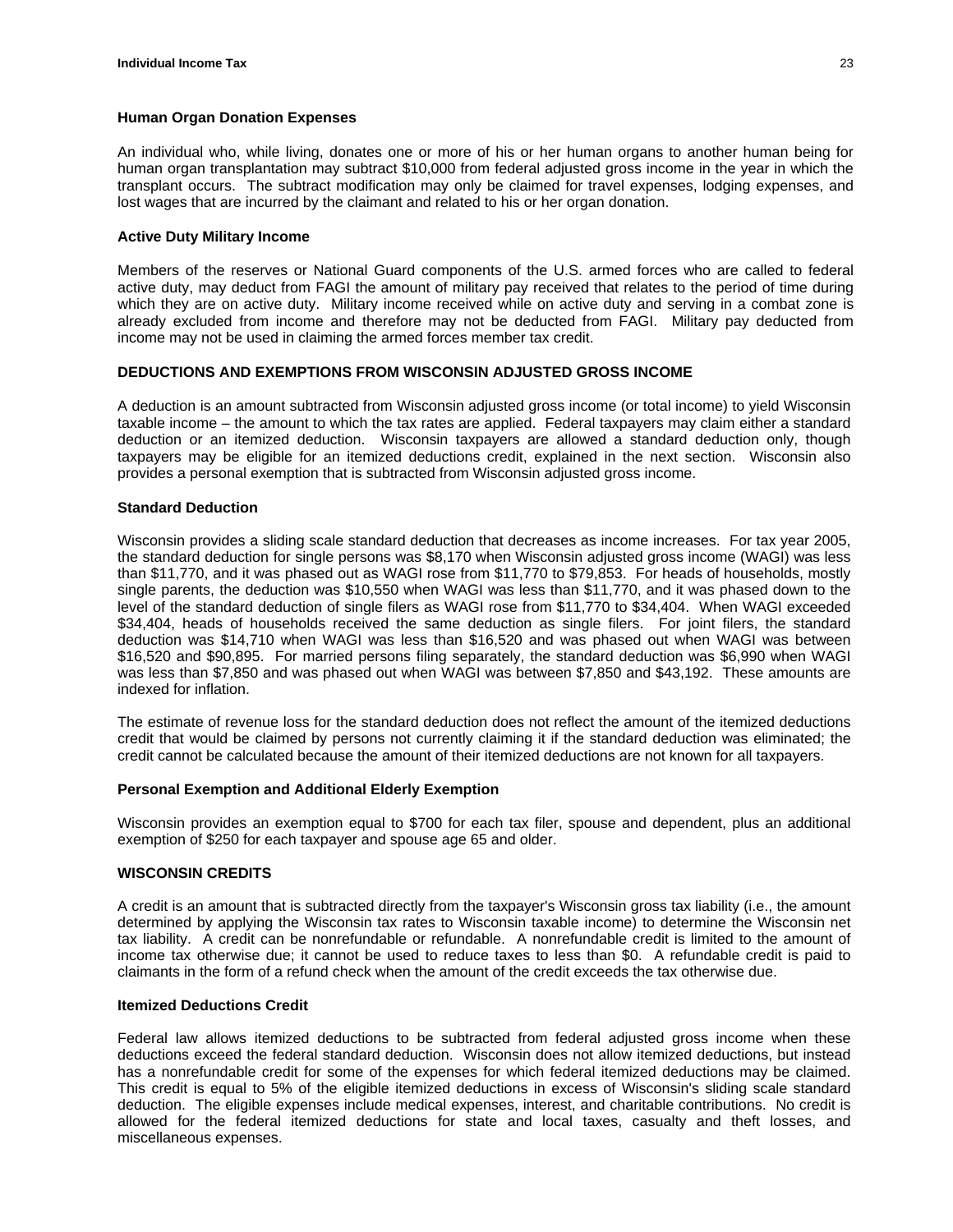The expenses used in calculating the Wisconsin itemized deductions credit are described below, and their fiscal effects are estimated. The sum of these estimates for each particular expense exceeds the total fiscal effect for the itemized deductions credit because of interaction effects.

#### 1. **Medical Expenses**

Most health expenses can be claimed as an itemized deduction to the extent that the total amount of medical expenses not compensated for by insurance exceeds 7.5% of the taxpayer's federal adjusted gross income. Eligible expenses include: fees for doctors, dentists, health practitioners and hospital services; amounts spent for prescription medicine and drugs; premiums paid on medical or health insurance policies; costs of medical equipment (e.g. motorized wheelchairs, hearing aids, dentures, eye glasses); and the cost of transportation, meals, and lodging for needed medical care. The credit for medical expenses reduced tax revenues by \$28.8 million in FY06.

#### **2. Interest**

Mortgage interest on a primary personal residence located in Wisconsin qualifies for the state's itemized deductions credit. Wisconsin also allows the credit for interest paid on indebtedness related to investments to the extent that the investment interest is offset by the taxpayer's net investment income and to the extent that income is subject to Wisconsin tax. The revenue loss from the credit for interest expense was \$215 million in FY06.

Interest paid on indebtedness related to business, rental, and royalty property is subtracted separately in determining the net income from the business, rental or royalty activity; see the section on "Deductions Which Further Define Net Income."

#### 3. **Charitable Contributions**

Contributions to recognized charitable organizations or activities can be claimed as an itemized deduction. In general, a recognized charity is any governmental body or any public or private corporation, trust or foundation organized and operated principally for charitable, religious, scientific, literary or educational purposes. Certain limitations apply on contributions of property or the taxpayer's personal services. Additional limitations apply on the total amount of charitable contributions that can be deducted within a single year. The revenue loss from the credit for charitable contributions was \$102 million in FY06.

#### **School Property Tax Credit**

The school property tax credit is equal to 12% of the first \$2,500 of property taxes or rent constituting property taxes paid on a person's primary residence and contiguous land, up to a maximum credit of \$300. For renters, "rent constituting property taxes" means 25% of rent if heat is not included or 20% of rent if heat is included in rent. No credit is allowed for property taxes or rent that is deductible as a trade or business expense. The credit is nonrefundable.

#### **Working Families Credit**

The working families credit equals a taxpayer's net tax liability, defined as gross tax less the itemized deductions, school property tax, and historic rehabilitation credits, when income is less than \$18,000 for married couples filing jointly and \$9,000 for other tax filers. Essentially, the credit eliminates tax liability when income is below these ceilings. The credit is phased out over the next \$1,000 of income above these ceilings. The credit is limited to full-year residents and no credit is allowed for persons who are claimed as a dependent on another filer's tax return. It is nonrefundable.

#### **Married Couple Credit**

Wisconsin provides a nonrefundable credit for married couples when both spouses are working to offset the marriage tax penalty facing two-earner couples. A penalty occurs when a married couple pays more tax than what they would if the two spouses were taxed as two single filers. The credit equals 3% of the first \$16,000 of earnings, resulting in a maximum credit of \$480.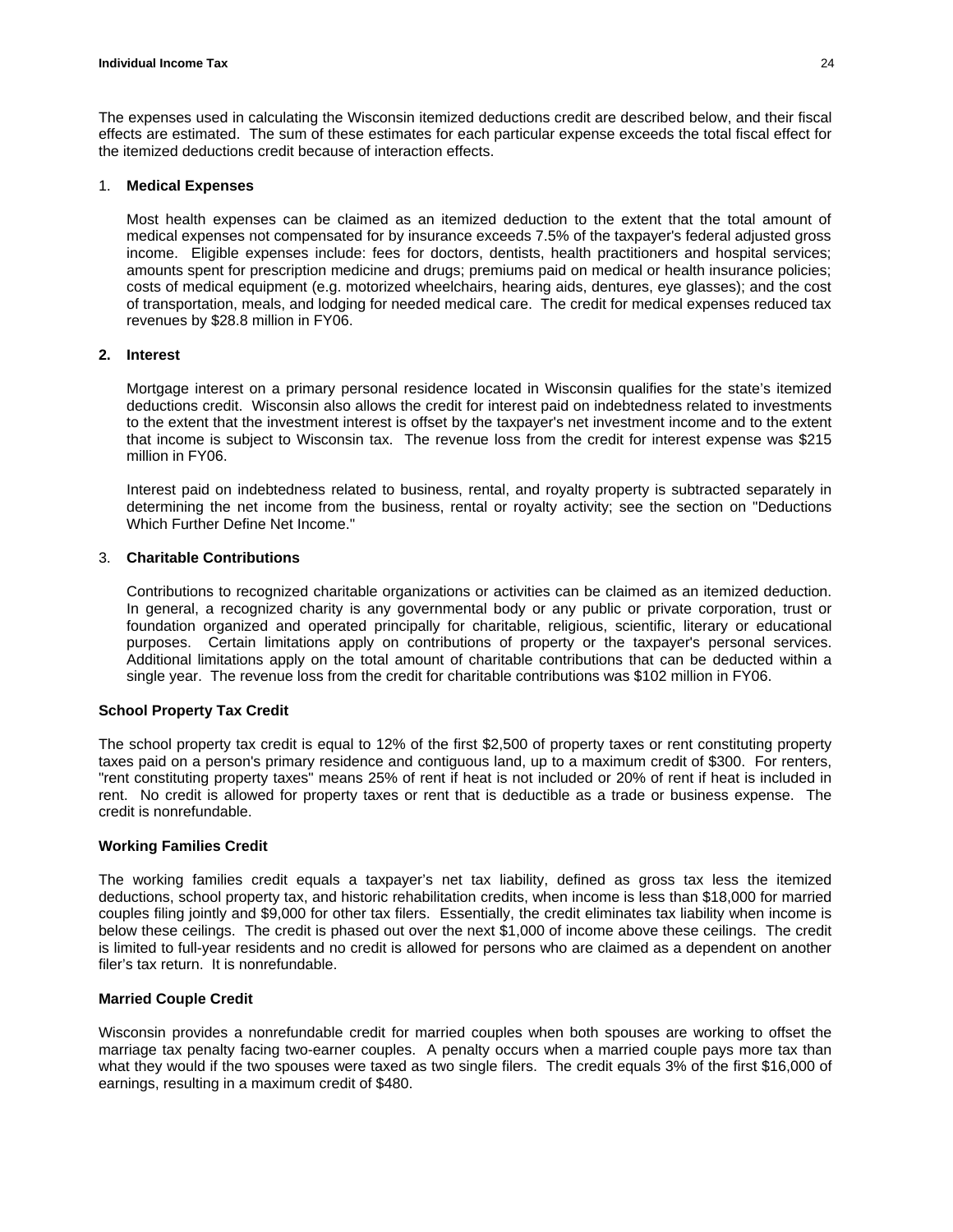#### **Armed Forces Member Credit**

Wisconsin allows a nonrefundable credit of up to \$300 for military pay received for service while stationed outside the United States; to the extent this pay is included in WAGI. If both spouses of a married couple filing jointly receive pay for military service outside the country, each may claim the \$300 credit. The credit is allowed for full-year residents of Wisconsin only.

#### **Development Zone Credits**

Development zone credits are available to taxpayers who are certified by the Department of Commerce to participate in the Wisconsin development zone program. Credits awarded to non-corporate entities are passed through to their owners in proportion to their ownership interest in the entity, and may be claimed on the owner's individual income tax return. These credits are nonrefundable, so they are limited to tax liability otherwise due, however unused amounts may be carried forward. This program and the credits are more fully discussed in the chapter on "Corporate Income and Franchise Taxes."

#### **Angel Investment Credit and Early Stage Seed Investment Credit**

The angel investment credit is available to individuals for investments in qualified new business ventures certified by the Department of Commerce. A credit for 12.5% of the investment may be claimed in each taxable year for two years. The maximum amount eligible for the credit is \$500,000 for each investment. The amount of credit that may be claimed by all taxpayers in any taxable year is limited to \$3 million and the total amount of credits that may be claimed for all taxable years is \$30 million. It is nonrefundable.

Also beginning in tax year 2005, the early stage seed investment credit is available for businesses and individuals for 25% of qualified investments, with a maximum credit of \$3.5 million per taxable year and \$35 million for all taxable years. A more detailed description of the credit can be found in the Corporate Income and Franchise Tax chapter.

Both credits expire after tax year 2014.

#### **Historic Preservation Credits**

Two nonrefundable credits are provided to encourage the rehabilitation of historic buildings in Wisconsin.

#### 1. **Supplement to the Federal Historic Rehabilitation Credit**

The supplement to the federal historic rehabilitation credit, equal to 5% of qualified rehabilitation expenditures, may be claimed for projects eligible for the federal credit. Qualified rehabilitation expenditures, defined under sec. 48 (g) of the Internal Revenue Code, are expenditures to substantially rehabilitate certified historic buildings for use in a trade or business. The rehabilitation work must meet historic preservation standards and the expenditures must exceed the taxpayer's adjusted basis in the building. Unused amounts of the credit may be carried forward for up to 15 years. The credit applies only to property located in Wisconsin. Taxpayers must reduce their Wisconsin adjusted basis in the building by the amount of the credit claimed. The reduced basis will result in lower depreciation deductions.

For rehabilitation projects undertaken by a partnership, tax-option corporation or limited liability company (LLC), the credit is passed through to the individual partners, shareholders or members in proportion to their ownership interest in the partnership, corporation or LLC.

#### 2. **State Historic Rehabilitation Credit**

The state historic rehabilitation credit is equal to 25% of qualified expenditures to substantially rehabilitate certified historic buildings for noncommercial use. The credit applies to owner-occupied personal residences, provided that the residence is not used in the course of a trade or business. The credit cannot be claimed for rehabilitation of a personal residence if the person has already claimed a rehabilitation credit for another personal residence within the preceding five years. The rehabilitation work must meet historic preservation standards and the expenditures must exceed \$10,000. The maximum credit amount is \$10,000 (\$5,000 for married persons filing separately). Unused amounts of credit can be carried forward for up to 15 years. The credit applies only to property located in Wisconsin.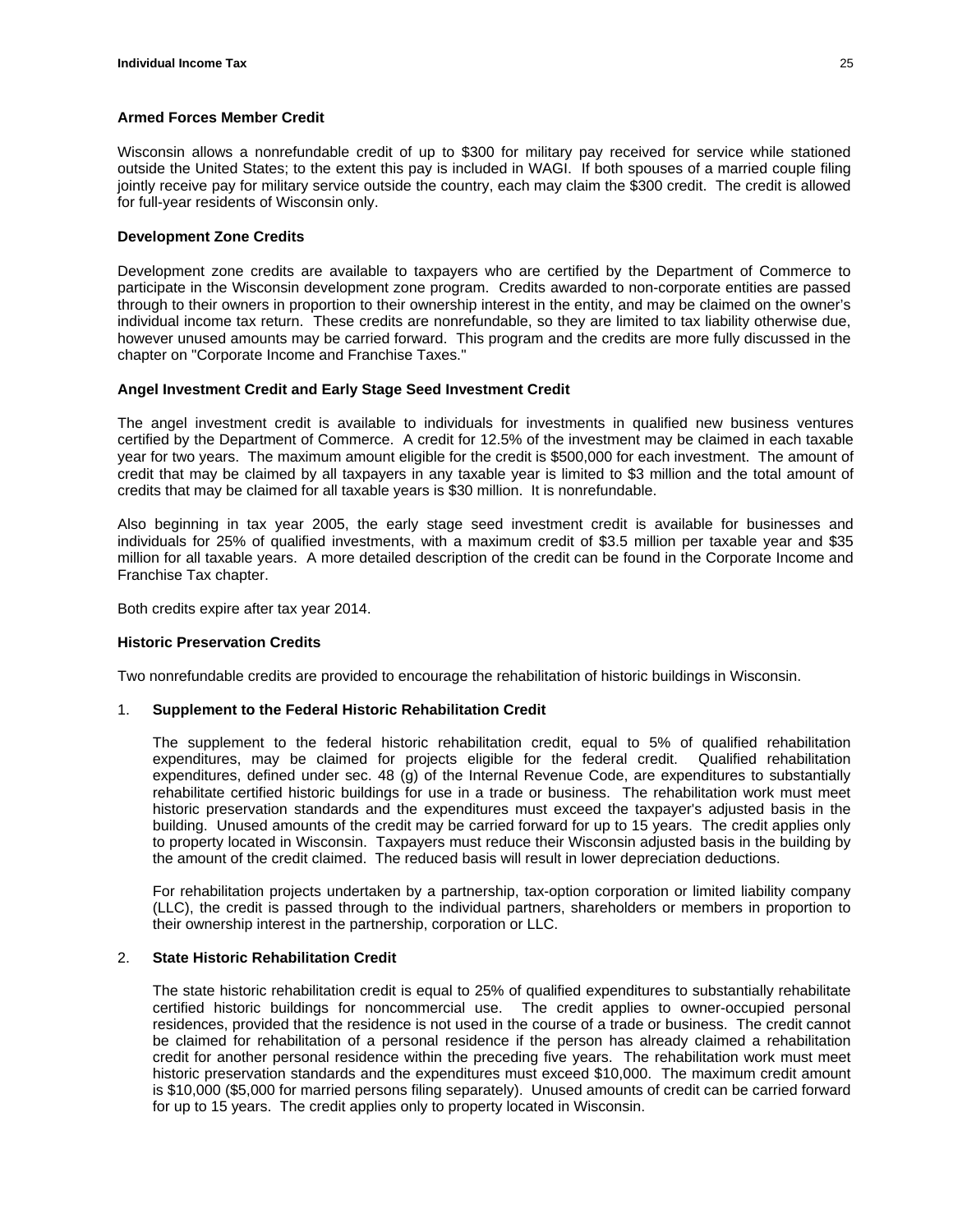Taxpayers must reduce their Wisconsin adjusted basis in the building (or entire property, if not a building) by the amount of the credit claimed. The reduced basis will have the result that taxpayers may have an increased taxable gain from the sale or exchange of the property.

#### **Dairy and Livestock Farm Investment Credit**

For taxable years beginning after 2005 and before 2012, a nonrefundable credit is available for 10% of certain expenditures to modernize or expand a dairy or livestock farm. The maximum amount of the credit that can be claimed is \$50,000. This credit is discussed in more detail in the corporate income and franchise tax chapter of this report.

#### **Earned Income Credit**

Wisconsin allows low-income workers with dependents to claim a Wisconsin earned income credit equal to a percentage of the federal earned income tax credit, depending on family size. The credit is refundable; any amount of the credit in excess of taxes otherwise due is rebated to the taxpayer.

The Wisconsin credit is 4% of the federal credit for persons with one child, 14% for persons with two children, and 43% for persons with three or more children. For persons with one child the 2005 federal credit was 34% of the first \$7,830 of earnings, and for persons with two or more children the credit was 40% of the first \$11,000 of earnings. These federal credits were phased out as the greater of earnings or federal adjusted gross income rose from \$14,370 to \$31,030 for single persons with one child and from \$14,370 to \$35,263 for single persons with two or more children. The phase-out floors and ceilings are \$2,000 higher for married couples who file joint returns and they are scheduled to be \$3,000 higher for tax years after 2007. The maximum credit and the range over which the credit is phased out are indexed to inflation.

Federal law also allows a credit for low-income workers without children; Wisconsin has no similar credit.

#### **Homestead Credit**

Low-income homeowners and renters may qualify for a refundable income tax credit based on household income and property taxes or rent constituting property taxes. To qualify, the person:

- 1. Must be 18 years of age or older by the last day of the calendar year;
- 2. Must not be claimed as a dependent on anyone else's federal income tax return (unless the claimant is 62 years of age or older);
- 3. Must be a legal resident of Wisconsin for the entire calendar year;

4. Must have household income (of the claimant and spouse) of less than \$24,500. Household income includes both taxable and nontaxable sources.

In addition, persons are ineligible for the credit if they:

- 1. Live in a nursing home and receive medical assistance (Title XIX) at the time of filing the claim;
- 2. Live the entire year in housing that is exempt from property taxes;
- 3. Claim the farmland preservation credit or the veterans and surviving spouse property tax credit for their home; or
- 4. Receive general relief payments of \$400 or more for each month of the year of claim, or public assistance (Aid to Families with Dependent Children or Temporary Assistance for Needy Families) for the entire year of claim.

For renters, property taxes are assumed to be 20% of rent if heat is included or 25% of rent if heat is not included in the rent. In computing household income, a claimant may deduct \$250 for each dependent living with the claimant.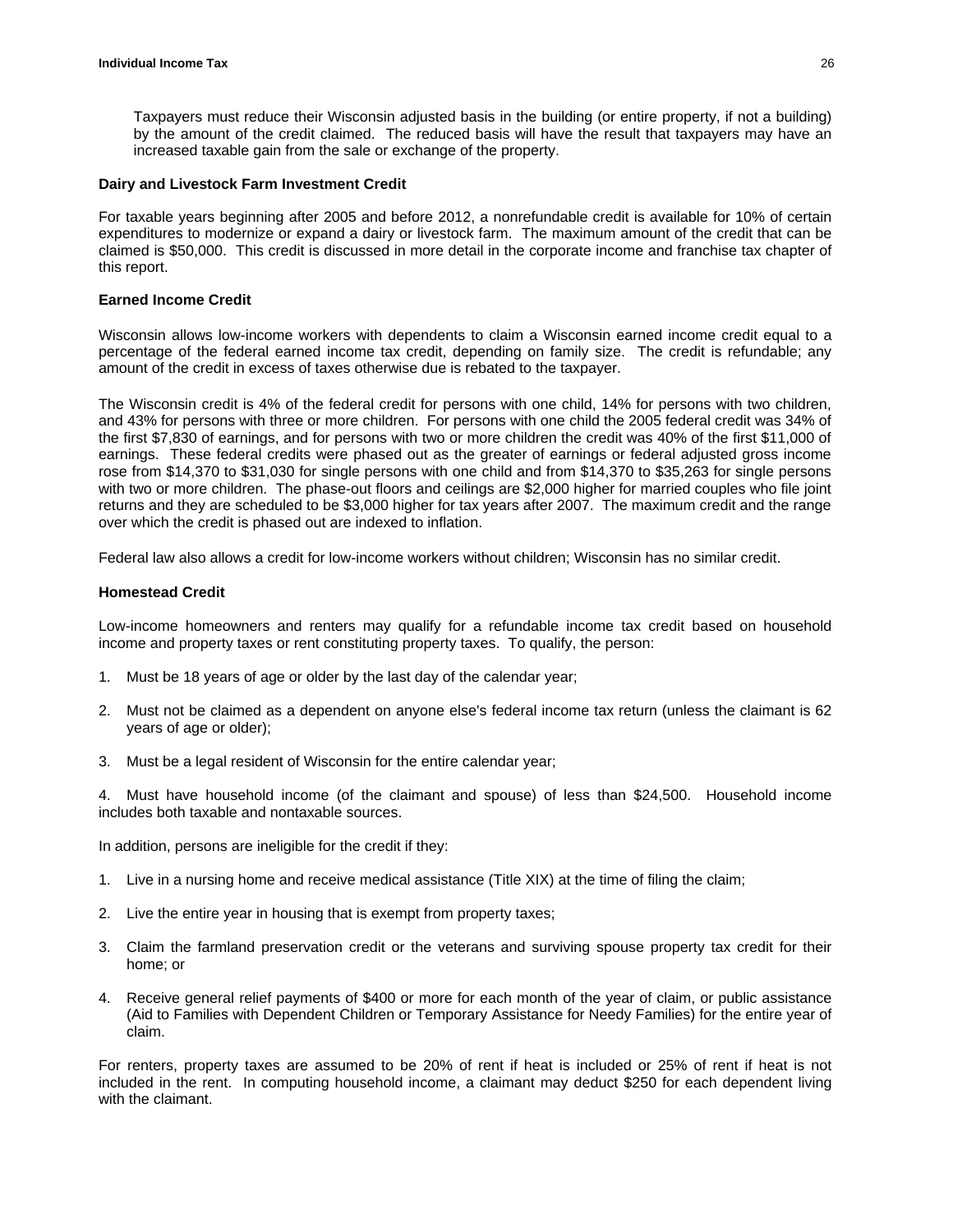For claims filed in 2005, the amount of credit was determined as follows:

- 1. If household income was \$8,000 or less, the credit was 80% of property taxes up to \$1,450; thus, the maximum credit was \$1,160.
- 2. If household income exceeded \$8,000 but was no more than \$24,500, the credit was 80% of the amount by which property taxes exceeded 8.778% of household income in excess of \$8,000. That is, the credit is 80% of property taxes up to a maximum credit of \$1,160. The credit is phased out at a rate of 7.0224% (80% multiplied by 8.778%) when household income exceeds \$8,000.
- 3. If household income exceeded \$24,500, no homestead credit was allowed.

#### **Income Taxes Paid to Other States/Income Tax Reciprocity**

If a person lives in one state and is employed in another, income may be subject to taxation in both states. To alleviate this double taxation, the state in which the taxpayer resides may allow a credit for income taxes paid to another state. Alternatively, two states may enter into a reciprocity agreement whereby the taxpayer is only required to pay state income taxes to the home state. Currently, Wisconsin has reciprocity agreements with Illinois, Indiana, Kentucky, Michigan and Minnesota.

#### 1. **Credit for Taxes Paid to Other States**

Wisconsin residents may reduce their Wisconsin income tax by the amount of income taxes paid to other states (or the District of Columbia). The credit is not allowed if wages are earned in states having reciprocity agreements with Wisconsin. The revenue loss from this credit was \$102 million in FY06. The credit is refundable.

#### 2. **Income Tax Reciprocity**

Since there are more Wisconsin residents employed in Minnesota and Illinois than residents of those two states working in Wisconsin, the income tax revenue foregone by those two states exceeds the taxes foregone by Wisconsin as a result of reciprocity. Either state could capture these additional revenues by eliminating reciprocity, but that would require individuals living in one state and working in the other to file income tax returns with both states. To avoid this and to eliminate the need for credits for taxes paid to the other state, Wisconsin has agreed to pay both Minnesota and Illinois an amount equal to the tax each state foregoes in excess of the amount of tax Wisconsin foregoes as a result of reciprocity. The payment to Minnesota includes interest calculated from July 1 of the tax year for which the payment is made until the date of the payment. Payments in FY06 were \$57,000,000 to Minnesota and \$32,000,000 to Illinois.

#### **Claim of Right Credit**

A taxpayer who repays income in the current year that had been subject to tax in a previous year may claim a refundable credit for the amount of tax paid on that income in the previous year.

#### **Farmland Tax Relief Credit**

A farmland tax relief credit equal to a percentage of property taxes on farmland, exclusive of improvements, is provided to owners of farmland. The Department of Revenue sets the credit percentage and amount of eligible property taxes so that the maximum credit is \$1,500 and total expenditure on the credit for all claimants, individual and corporate, is \$15 million, adjusted for expenditures in excess of or less than this amount in the prior fiscal year. For tax year 2005, the credit rate was 20% of the first \$7,500 of property taxes.

No credit is allowed for property taxes on farm buildings or other improvements on the farmland. The credit is refundable. To be eligible for the credit, the claimant must be domiciled in the state for the entire year and own the property on which the claim is based. This farmland must be at least 35 acres and be part of a farm that produces gross profits of at least \$6,000 in the year the credit is claimed, or \$18,000 in total for the year the credit is claimed and the two prior years.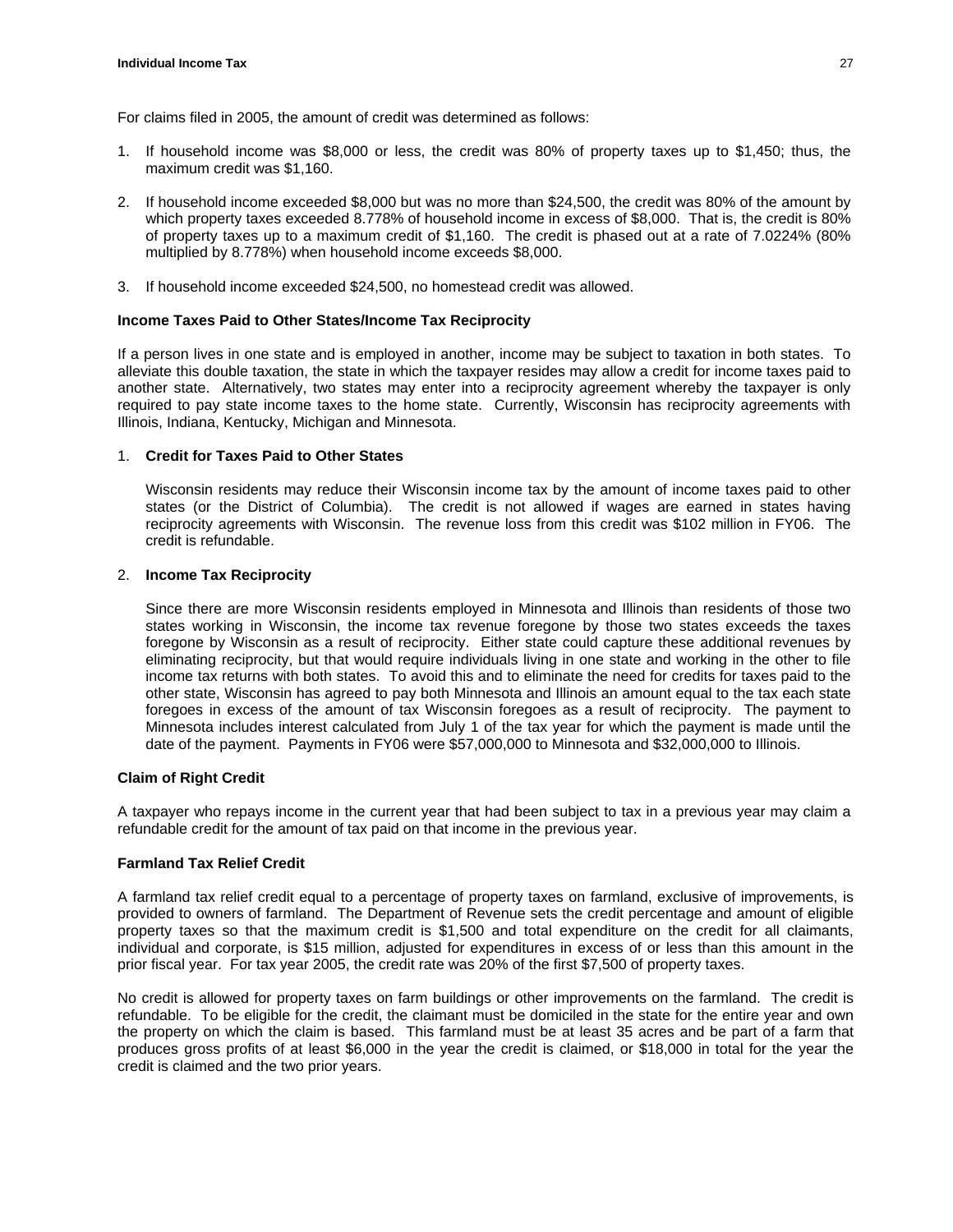#### **Farmland Preservation Credit**

The Farmland Preservation Credit program allows owners of Wisconsin farmland to reduce their state income tax liability by a percentage of the property taxes paid on the land. The purpose of the credit is to encourage farmers to keep their land in agricultural use.

To be eligible for the credit, the following conditions must be met:

- 1. The claimant must be a resident of the state for the entire year for which the credit is claimed and must own the land for which the credit is claimed.
- 2. The farmland upon which the claim is based must be zoned exclusively for agricultural use or the claimant must have signed a farmland preservation agreement.
- 3. The farmland on which the claim is based must be at least 35 acres and must produce at least \$6,000 in gross farm receipts in the year for which the credit is claimed, or a total of \$18,000 in gross farm receipts in the year for which the credit is claimed and the two preceding years. If at least 35 acres of the farmland is enrolled in the federal Conservation Reserve Program, the farmland does not have to meet the gross farm receipts test.
- 4. The claimant or his or her spouse may not claim a homestead credit for the same period as that for which the farmland credit is claimed. In addition, only one member of a household may claim the farmland credit.
- 5. The claimant must certify that all taxes owed by the claimant on the farmland for the year before the year for which the claim is made have been paid.
- 6. The claimant must be in compliance with county soil and water conservation standards.

The credit amount is calculated as follows:

- 1. Household income is computed.
- 2. Excess property tax is calculated as shown in the table below where allowable property tax is the lesser of the claimant's property tax bill or \$6,000.

| LAULJU I INUI<br>LII LAA VALVULATIVII |                                          |                                                                                      |
|---------------------------------------|------------------------------------------|--------------------------------------------------------------------------------------|
| over-                                 | If household income is:<br>but not over- | The excess property tax is the<br>amount by which allowable<br>property tax exceeds: |
|                                       | \$5,000                                  | \$0                                                                                  |
| 5,000                                 | 10,000                                   | 7% of household income - \$350                                                       |
| 10,000                                | 15,000                                   | 9% of household income - \$550                                                       |
| 15,000                                | 20,000                                   | 11% of household income - \$850                                                      |
| 20,000                                | 25,000                                   | 17% of household income - \$2050                                                     |
| 25,000                                | 30,000                                   | 27% of household income - \$4550                                                     |
| 30,000                                | 36,621                                   | 37% of household income - \$7550                                                     |
| 36,621                                |                                          | \$6000                                                                               |

**TABLE 4**  EVCESS **PROPERTY TAY CALCULATION** 

3. Using the excess property tax, the potential credit is calculated according to the table below. Excess property tax cannot exceed \$6,000.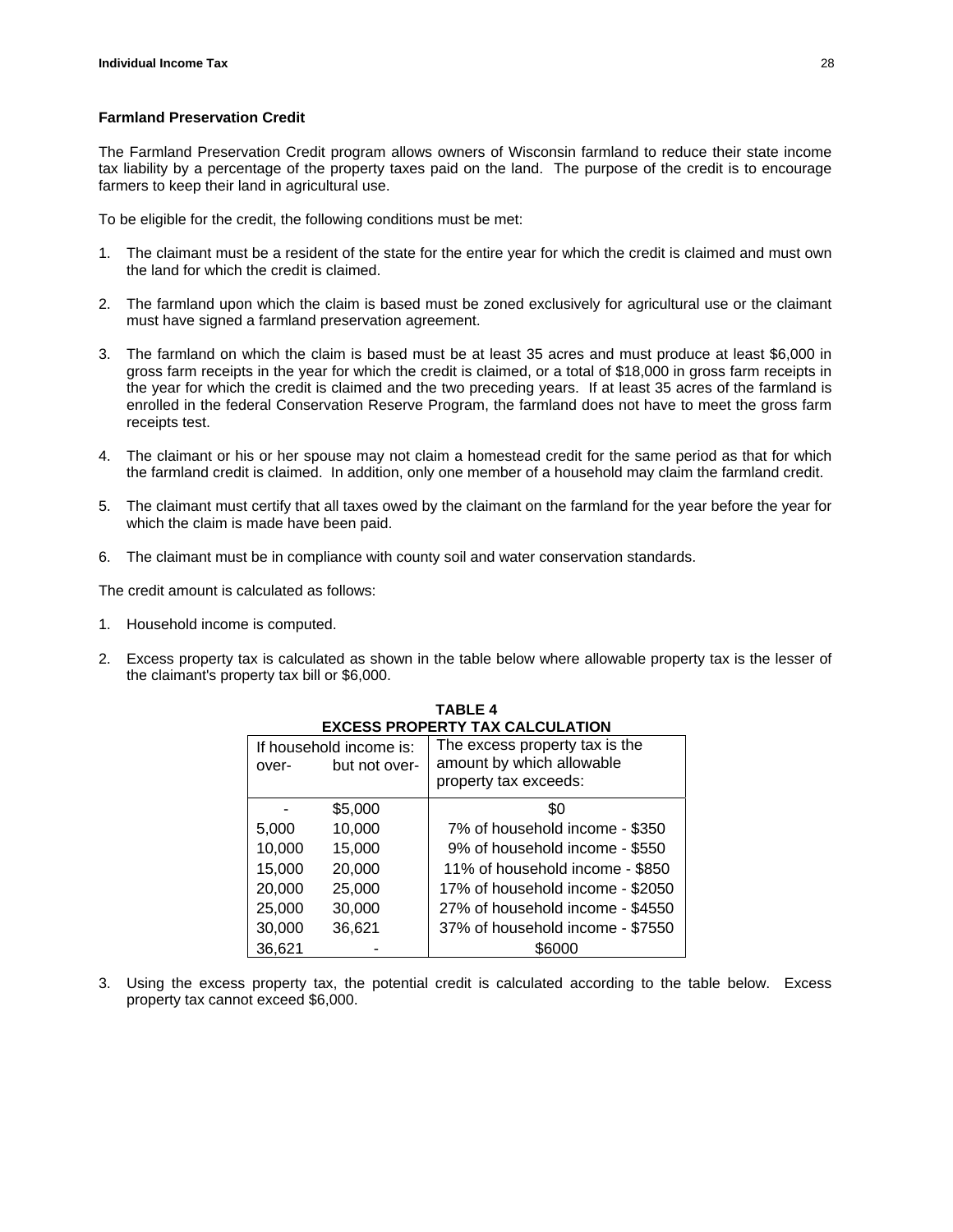| POTENTIAL CREDIT CALCULATION |               |                                        |
|------------------------------|---------------|----------------------------------------|
| If excess property tax is:   |               | The potential credit is:               |
| over-                        | but not over- |                                        |
| \$0                          | \$2,000       | 90% of excess property tax             |
| 2,000                        | 4,000         | 70% of excess property tax $+$ \$400   |
| 4,000                        | 6,000         | 50% of excess property tax $+$ \$1,200 |

**TABLE 5 POTENTIAL CREDIT CALCULATION**

- 4. The claimant's calculated credit is 70%, 80% or 100% of the potential credit, depending on whether the claimant has a farmland preservation agreement or participates in the program through zoning and on the type of action the county and municipality have taken on the agricultural preservation plan or zoning ordinance. The Department of Agriculture, Trade and Consumer Protection can inform claimants of the percentage they can expect to receive.
- 5. Finally, the claimant's Farmland Preservation Credit is equal to the smaller of the calculated credit and a special minimum credit equal to 10% of the allowable property tax. In addition, the total of a claimant's farmland preservation credit and farmland tax relief credit cannot exceed 95% of the farmland property taxes.

The amount of any Farmland Preservation Credit received is treated as income for Wisconsin tax purposes and must be reported as such on the claimant's tax return for the year in which it is received. The reason for this treatment is that property taxes on farmland are a deductible business expense that the farmland owner has already claimed as a deduction in calculating federal adjusted gross income. The credit is added back to reduce the deduction to the amount actually paid by the landowner, that is, the amount of the tax less the credit.

Under certain circumstances, if a farmland owner removes land from the Farmland Preservation Program, tax credits received on the land for the preceding 10 years, including interest on the credits, must be repaid.

#### **Veterans and Surviving Spouses Property Tax Credit**

Eligible veterans and surviving spouses may claim this refundable credit in the amount of the property taxes paid during the year on the claimant's principal dwelling in Wisconsin. To be eligible for the credit, veterans must be at least 65 years of age and verified by the Wisconsin Department of Veterans Affairs as having served in the U.S. armed forces, having been a Wisconsin resident at the time of entry into service, currently being a Wisconsin resident for the purpose of veterans benefits, and having a service-connected disability rating of 100%. An eligible surviving spouse must be an un-remarried surviving spouse of an individual who was a Wisconsin resident at the time of entry into service, was a Wisconsin resident at the time of death and died while on active duty or would be otherwise considered an eligible veteran at the time of death. The cost of this credit for fiscal year 2006 was \$658,000, but this may not reflect ongoing costs as awareness of the credit increases and individuals change their filing behavior.

#### **DEDUCTIONS WHICH FURTHER DEFINE NET INCOME**

This report estimates the cost to the state of providing exemptions from the income tax for items that would otherwise be taxable. In earning a trade or business income, certain expenses are necessarily incurred and individuals are allowed to deduct these expenses in determining the net income from the trade or business subject to tax. These deductions are described below, but their fiscal effect is not estimated because they are not truly exemption devices. Rather, they are used to define net income upon which the income tax is imposed.

#### **Trade and Business Expenses**

A deduction from gross income is allowed for the ordinary and necessary expenses that are directly attributable to a trade or business carried on by the taxpayer. Services by the taxpayer as an employee are not considered a trade or business. Examples of expenditures normally allowed as deductions include: employee compensation and benefits, the cost of operations, fuel and electricity, advertising expenses, interest paid, insurance, legal fees, bad debts, depreciation, amortization, and depletion.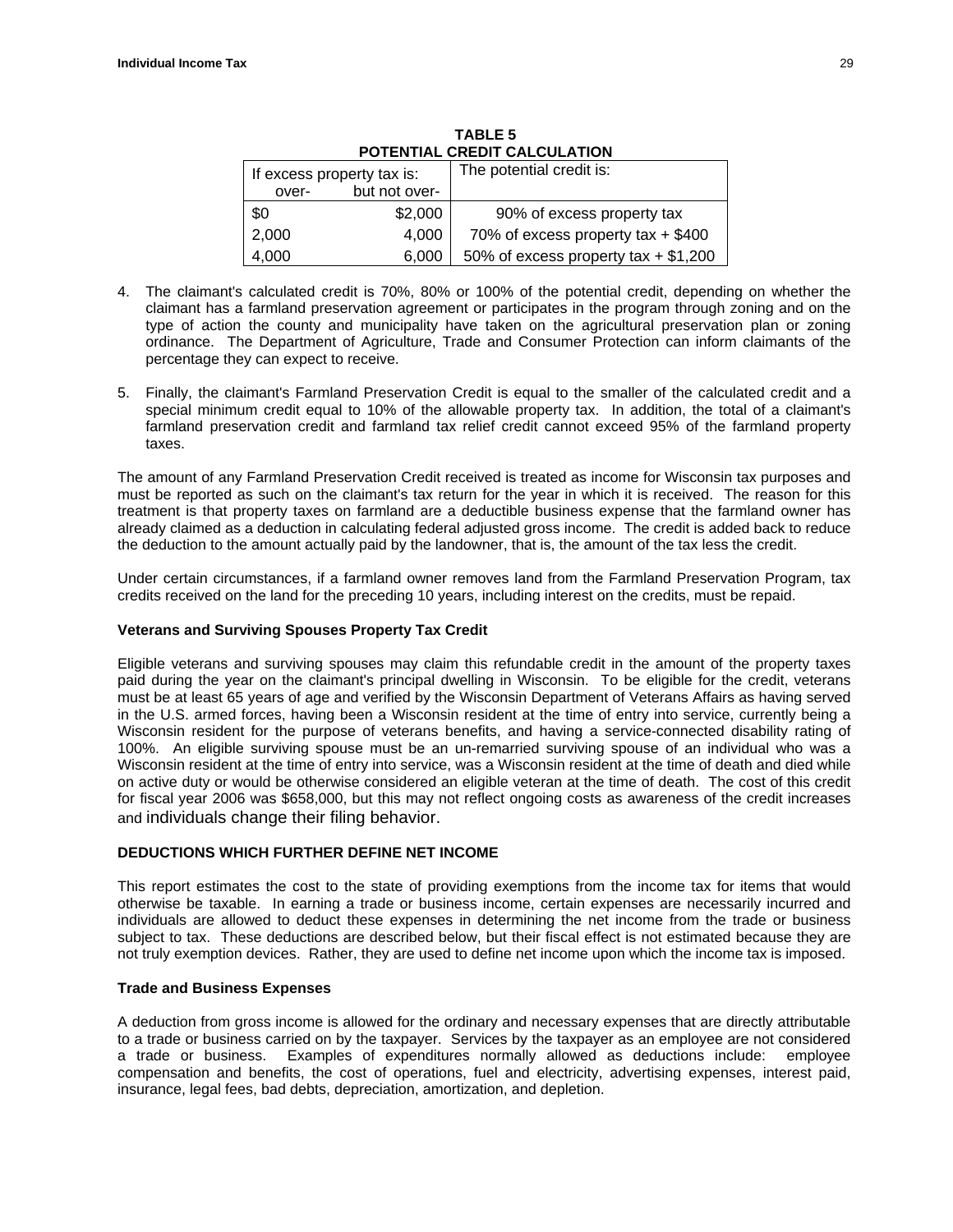#### **Employee's Trade and Business Expenses**

Employees are allowed to deduct from gross income certain trade and business expenses that are incurred in the performance of job-related services for their employers. For purposes of computing adjusted gross income, the deduction is limited to:

- 1. All costs (including entertainment expenses) incurred in connection with one's job for which reimbursement is received either through an expense allowance or some other means. Amounts constituting reimbursement for employee expenses must be included in gross income in most instances.
- 2. Travel expenses whether or not reimbursement is received for them. They include the cost of transportation, meals, lodging and the use of certain services, e.g. telephone services.
- 3. All business expenses of an outside salesperson, defined as an individual who solicits business as a fulltime salesperson away from his or her employer's place of business. This deduction would cover items such as insurance, depreciation on an automobile or other vehicle, food, lodging, telephone charges, and entertainment.

Federal regulations provide that if an employee receives a reimbursement exactly equal to his expenses and makes a sufficient accounting to the employer, he need not report the reimbursement as gross income, in which case none of the expenses may be deducted in determining adjusted gross income.

#### **Expenses Related to Rent and Royalty Income**

The expenses related to rent and royalty income are deductible from gross income. These expenses include taxes, interest, depletion, depreciation, and other expenses such as repairs, employee wages, utilities, insurance, and losses.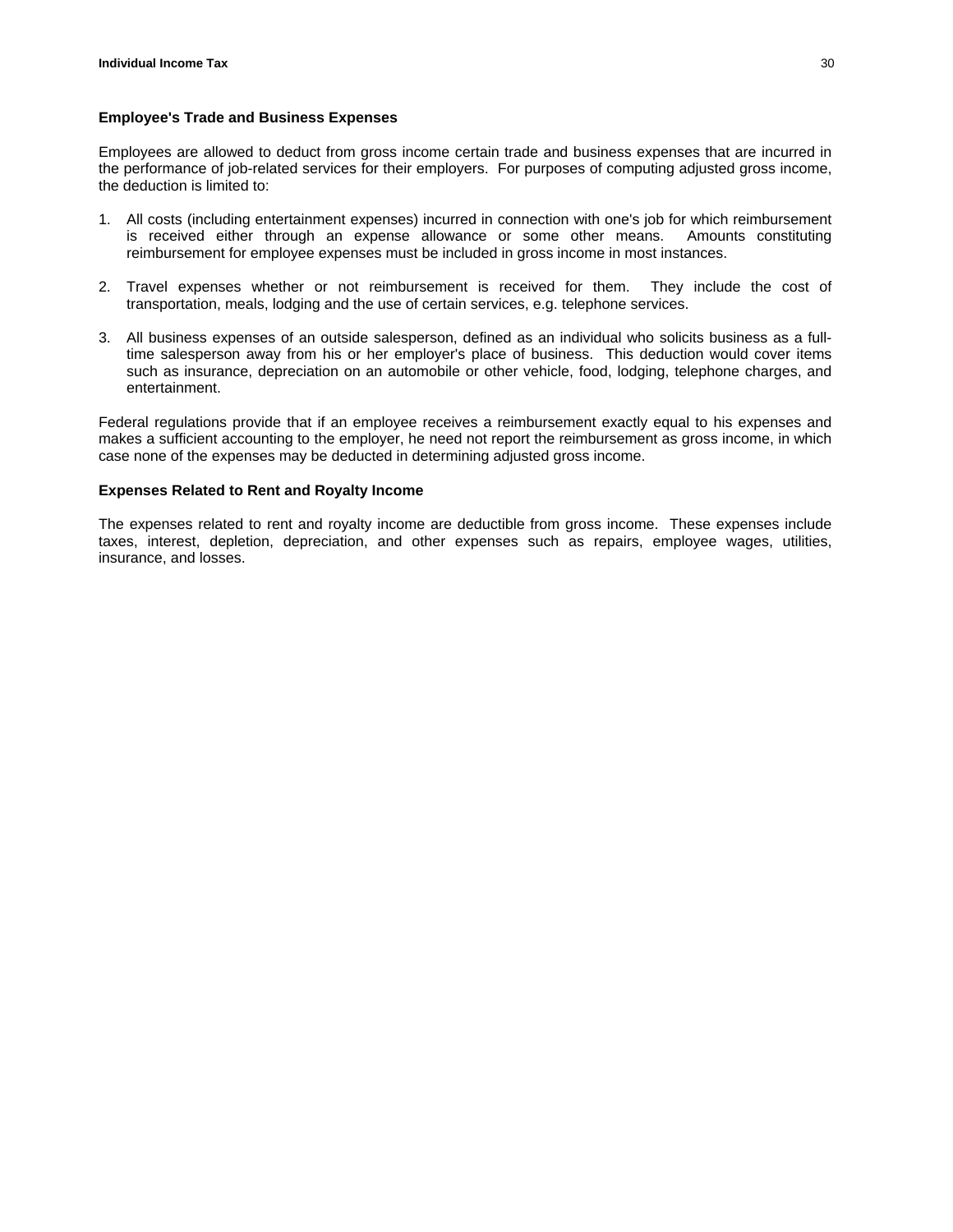## **CORPORATE INCOME AND FRANCHISE TAX**

<span id="page-32-0"></span>Taxation of corporate income was enacted in Wisconsin in 1911, at the same time the individual income tax was created. Since its initial enactment, the corporate tax has undergone some noteworthy changes: a shift from graduated rates to a flat rate in 1981, federalization of the tax base in 1987, and a phase-in of a single sales factor beginning in 2006. In 1981, a series of rates and brackets were replaced with a single flat rate of 7.9%. Under the federalized state corporate tax in effect since 1987, corporate taxpayers are subject to tax on the Wisconsin apportioned share of their federal net taxable income, with a limited number of adjustments for the relatively few remaining federal/state law differences and the ongoing effects of previous law differences. Corporations that conduct business in more than one state must apportion their net income among the states with jurisdiction to tax the income. Until 2006, Wisconsin apportioned income with a formula based on three factors — property, payroll, and sales. In the formula, the sales factor was double-weighted (50%) and the property and payroll factors were single-weighted (25% each). For taxable years beginning in 2006, an apportionment formula based solely on the sales factor will be phased in, with full implementation of the single sales formula beginning in 2008.

Corporations are actually subject to one of two state taxes. The corporate *income* tax, imposed since 1911, is a tax on the net income of corporations doing business in the state. The corporate *franchise* tax, imposed since 1965, is a tax on the privilege of doing business in the state. Corporate net income is used as the measure or base for the franchise tax. The distinction between the two taxes is a subtle one, relating primarily to the restrictions under federal law on the types of income that states can tax with an income tax (e.g., interest from U.S. obligations). The vast majority of corporations pay the franchise tax. The income tax applies to corporations whose business in Wisconsin consists entirely of foreign or interstate commerce and corporations that are filing their final return before dissolution. Because both levies employ the same rate and the same general rules for determining corporate net income (although interest income from U.S. obligations cannot be taxed under the income tax), the two taxes are usually considered as one.

Wisconsin also imposes a recycling surcharge equal to 3% of the gross tax liability of regular (C) corporations and 0.2% of the net income of tax-option (S) corporations and other business entities. The surcharge and its exemptions are treated in a separate chapter.

Wisconsin provides for differential tax treatment of business income depending on the form of organization under which a business or organization operates. The business income of proprietorships and partnerships is reported and taxed on the individual income tax returns filed by the owners of the business. Tax-option or Subchapter S corporations are corporations that have elected under Subchapter S of the Internal Revenue Code to have their business income taxed to the individual owners of the business in essentially the same manner as a partnership.

Businesses that are organized as regular, or Subchapter C, corporations pay the corporate income/franchise tax. In addition, under certain circumstances, the business income of nonprofit organizations and certain types of trusts can be subject to the state corporate tax.

Wisconsin Act 112 (1993) authorized the formation of a new form of business organization, the limited liability company (LLC). LLCs combine the limited liability protection afforded to owners of corporations with the flowthrough tax benefits provided to owners of S corporations and partners in partnerships. Generally, business income of LLCs is reported and taxed on the individual income tax returns of the owners (called members) of the business. However, some LLCs choose to be taxed as corporations and their business income is reported on the corporate return.

#### **Collections**

In FY06, corporate tax collections were \$780.3 million or 6.5% of total general purpose revenue (GPR) taxes. Although corporate tax collections continue to be a major source of revenue for the state, they have declined as a share of total state tax revenues. Enactment and expansion of the state sales tax and growth of the individual income tax have reduced the relative importance of the corporate tax as a revenue source.

#### **Data Sources**

Tax exemption devices applicable to the corporate income tax are grouped into five categories: exemptions, exclusions, special treatments, deductions, and credits. The following data sources were used to estimate the fiscal effects of these exemption devices.

1. Wisconsin Corporate Income Tax Model. Fiscal estimates were based in part on data and analysis provided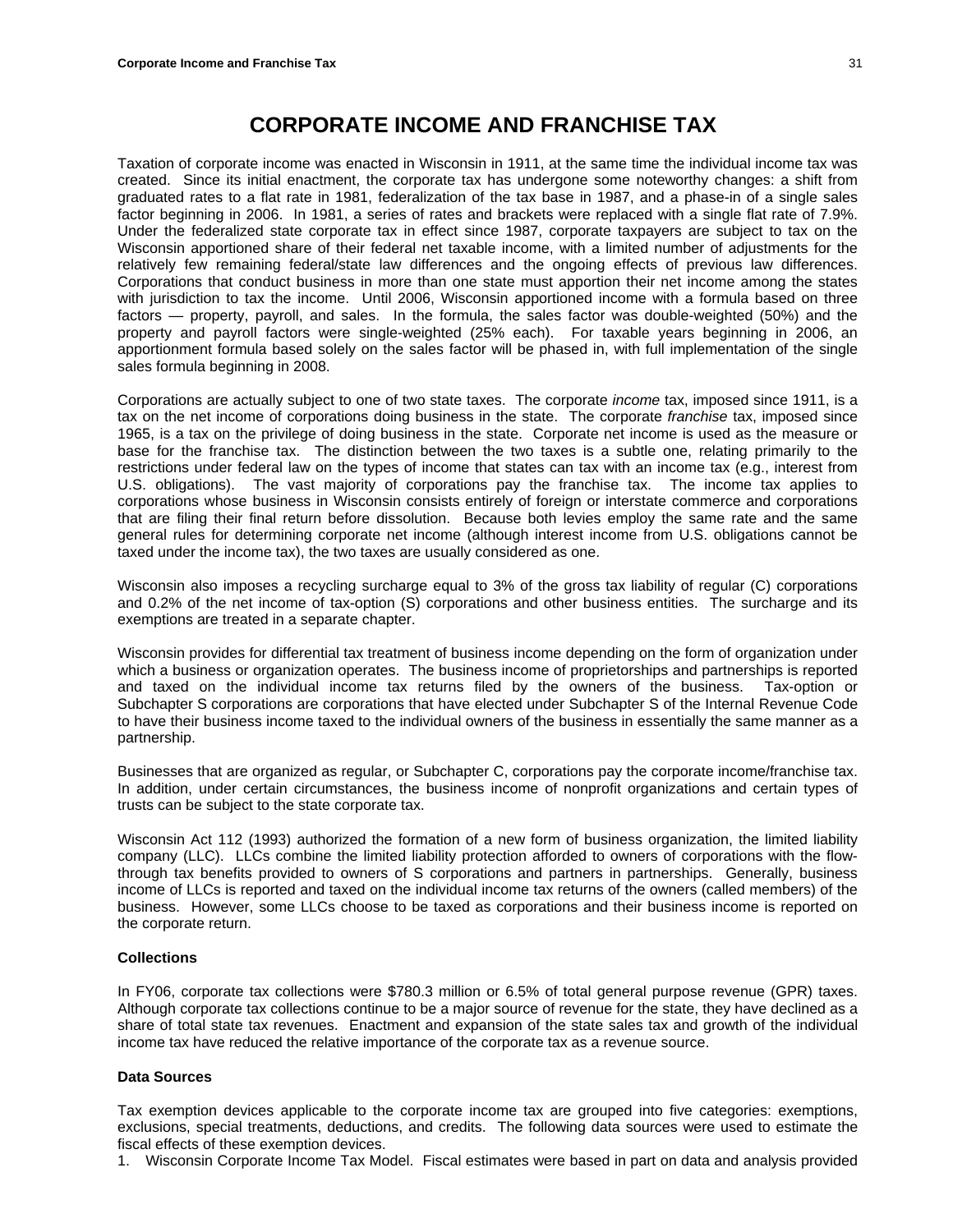by a computerized corporate income and franchise tax model. Like the Individual Income Tax Model, the corporate model depends on scientifically selected samples of returns from state taxpayers. The model contains more than 5,000 corporate returns for tax year 2003, weighted to reflect the corporate tax filing population.

- 2. Wisconsin Corporate Tax Collection Statistics. Department of Revenue annual aggregate statistics of corporate tax collections and data from individual corporate returns were also used to estimate fiscal effects.
- 3. Federal Tax Expenditure Estimates. The Congressional Budget Act of 1974 requires preparation of a federal tax expenditure budget annually. These "expenditures" reflect the cost in lost federal revenues of the wide variety of exemptions and incentives contained in the Internal Revenue Code. Using Congressional Budget Office, Joint Tax Committee, and U.S. Department of Treasury figures, estimates of the fiscal effect of comparable provisions contained in state law were generated. The procedure followed was first to apportion the federal tax expenditure to Wisconsin and then to adjust for the difference in state and federal tax rates.
- 4. Statistics of Income, *Corporation Income Tax Returns*. Published annually by the Internal Revenue Service, this document provides aggregate data for income and deduction amounts reported on federal returns. By apportioning the appropriate figures to Wisconsin using the 0.99% ratio of Wisconsin corporate income to U.S. income and applying a marginal rate of 7.9%, fiscal estimates for some exemptions were obtained.
- 5. Miscellaneous Sources. Federal and state government agencies which publish data relating to the corporate sector provided additional information.

Several methodological issues complicate the estimation of the revenue loss associated with corporate tax exemption devices. The major obstacle is the lack of useful data. When data are available, they often only approximate the exempt income or deductible expenses for which an estimate is being made. Data may be several years old, which reduces its usefulness given the potential volatility in economic conditions across the nation, within the state, or within a particular industrial sector. Interest rates, price levels, industrial reorganizations, and many other factors contribute to this volatility. Further, the corporate tax is imposed on corporate profits, which can be highly variable. Finally, the estimation process requires assumptions, for example, on Wisconsin's share of some national aggregate or the profitability of corporations operating in Wisconsin relative to firms nationwide. Frequently there is limited information on which to base these assumptions, so they may introduce errors into calculations.

| <b>Exemption Devices</b>                          | Statutory Reference*              | FY06 Fiscal Effect        |
|---------------------------------------------------|-----------------------------------|---------------------------|
| <b>Exemptions from Taxation</b>                   |                                   |                           |
| Governmental Units                                | s. $71.26(1)(b)$ and $(bm)$       | None                      |
| Nonprofit Corporations or Associations            | s. 71.26 (a)                      |                           |
| Nonprofit Organizations                           |                                   | None                      |
| <b>Private Foundations</b>                        |                                   | \$19,700,000 <sup>1</sup> |
| Cooperatives                                      | s. $71.26(1)(c)$                  | None                      |
| <b>Credit Unions</b>                              | s. $71.26(1)(a)$                  | 6,370,000                 |
| <b>Insurance Companies</b>                        | s. 71.43 (2) and 71.45 (1)        | Not available             |
| <b>Banks Under Liquidation</b>                    | s. $71.26(1)(d)$                  | Minimal                   |
| Assets Distributed to the Menomonee Indian Tribe  | s. 71.26 (1)(e)                   | Minimal                   |
| Activities of Out-of-State Publishers and Certain | s. 71.23(3)                       | Not available             |
| <b>Foreign Corporations</b>                       |                                   |                           |
| <b>Exclusions From Income</b>                     |                                   |                           |
| Life Insurance Proceeds                           | <b>IRC 101</b>                    | Minimal                   |
| Exchanges of Corporate Property or Stock          | IRC 1031 to 1033 and 1036 to 1038 |                           |
| Like-Kind Exchanges                               |                                   | 2,900,000                 |
| Other Exchanges                                   |                                   | Not available             |
| Recovery of Bad Debts, Prior Taxes and            | <b>IRC 111</b>                    | Minimal                   |
| <b>Delinquency Amounts</b>                        |                                   |                           |
| Natural Resource-Related Cost-Sharing Payments    | <b>IRC 126</b>                    | Minimal                   |
| Statutory Reference*                              |                                   |                           |
| <b>Special Treatment</b>                          |                                   |                           |
| Limit on Tax Liability of Insurers                | s. 71.46 (3)                      | $19,300,000^2$            |
| <b>Urban Mass Transportation Companies</b>        | s. 71.39                          | None                      |
| RICs, REITs and REMICs                            | IRC 851 to 860 and 860A to 860G,  | Minimal                   |
|                                                   | s. $71.26$ (2)(b)                 |                           |

#### **TABLE 1 CORPORATE INCOME AND FRANCHISE TAX EXEMPTION DEVICES SUMMARY**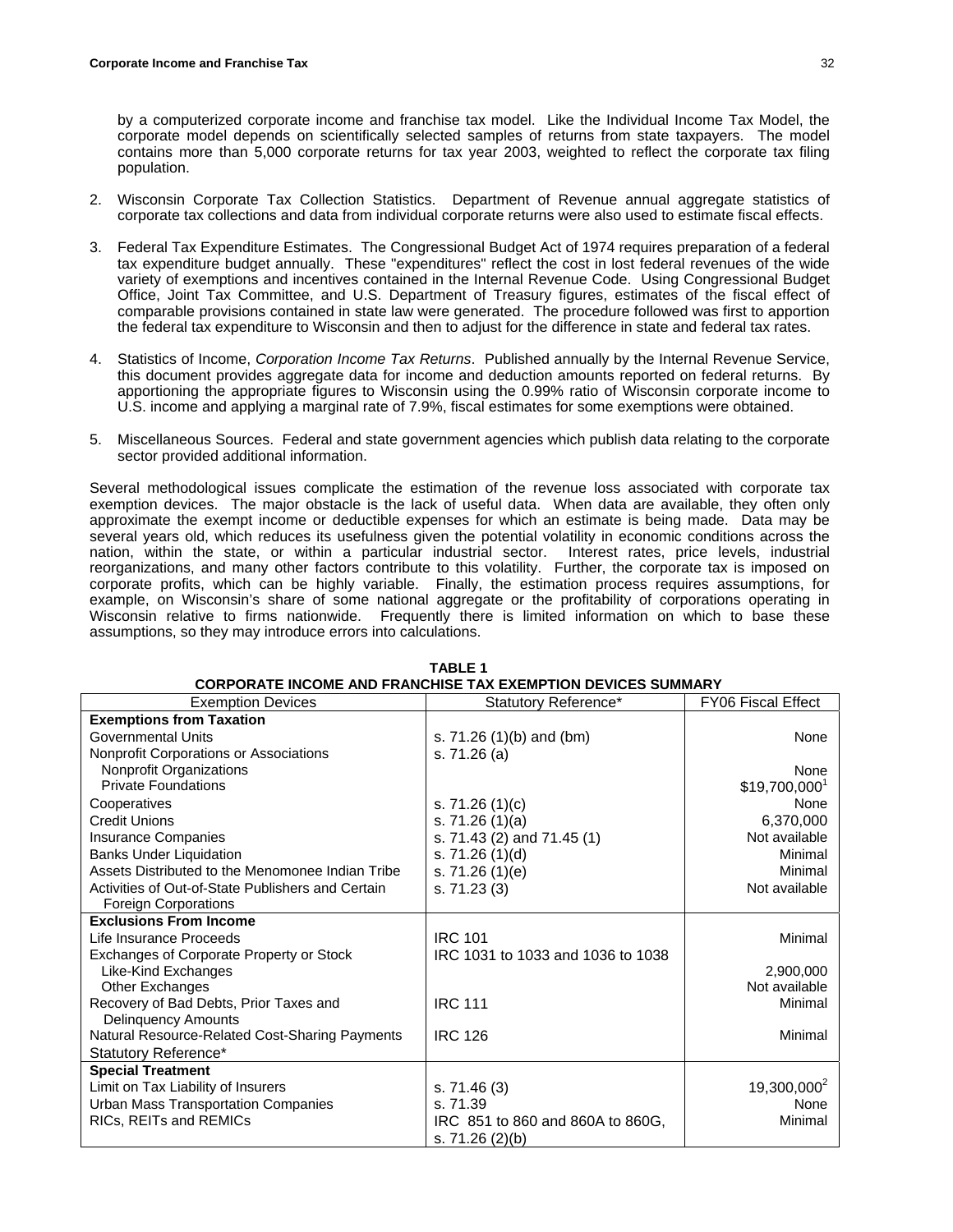| <b>Exemption Devices</b>                             | Statutory Reference*                | FY06 Fiscal Effect       |
|------------------------------------------------------|-------------------------------------|--------------------------|
| Apportionment of Income                              | s. 71.25(6)                         | 15,600,000 <sup>2</sup>  |
| "Throwback" Sales                                    | s. 71.25 (9)(b)2m and 3, and (9)(c) | $11,800,000^2$           |
| <b>Tax-Option Corporations</b>                       | IRC 1361 to 1368 and 1374,          | Not available            |
|                                                      | ss. 71.32 to 71.365                 |                          |
| <b>Limited Liability Companies</b>                   | ss. 71.19 to 71.21 and ch. 183      | <b>Unknown</b>           |
| Unincorporated Cooperative Associations              | ss. 71.26 (1) (c) and ch. 193       | None                     |
| <b>Deductions from Gross Income</b>                  |                                     |                          |
| Amortization and Other Special Cost Recovery         | IRC 169, 173 to 175, 178, 180, 190, |                          |
| Allowances:                                          | 193 to 195, 263(c), 291, 611, 612,  |                          |
| <b>Circulation Expenditures</b>                      | 616 and 617                         | Minimal                  |
| <b>R&amp;D Expenditures</b>                          |                                     | 15,240,000               |
| <b>Conservation Expenditures</b>                     |                                     | Not available            |
| Lease Acquisition                                    |                                     | Minimal                  |
| <b>Fertilizer Expenditures</b>                       |                                     | Minimal                  |
| <b>Disabled Access Expenditures</b>                  |                                     | Minimal                  |
| <b>Tertiary Injectants</b>                           |                                     | Minimal                  |
| <b>Reforestation Expenditures</b>                    |                                     | Minimal                  |
| Start-Up Expenditures                                |                                     | 300,000                  |
| Intangible Drilling Costs                            |                                     | Minimal                  |
| Mine Exploration                                     |                                     | Minimal                  |
| <b>Other Amortization</b>                            |                                     | Not available            |
| <b>Charitable Contributions</b>                      | <b>IRC 170</b>                      | 4,400,000                |
| Depreciation-Accelerated and Modified Cost           | IRC 167, 168 and 179                |                          |
| Recovery System and Expensing Election               | s. $71.26(3)(y)$                    |                          |
| <b>Accelerated Recovery</b>                          |                                     | Not available            |
| Section 179 Expensing                                |                                     | Not available            |
| <b>Dividends</b>                                     | IRC 591 and 1382; s. 71.26 (3)(j)   |                          |
| Dividends Received                                   |                                     | Not available            |
| Patronage Dividends                                  |                                     | Not available            |
| Depositor's Dividends                                |                                     | Not available            |
| Deductions from Gross Income, continued              |                                     |                          |
| <b>Bad Debt Reserves of Financial Institutions</b>   | IRC 585 and 593                     | 70,000                   |
| Net Operating Loss Carryforward                      | s. 71.26 (4)                        | 115,300,000 <sup>2</sup> |
| <b>Qualified Production Activities</b>               | <b>IRC 199</b>                      | 9,400,000                |
| <b>Credits</b>                                       |                                     |                          |
| Credit for Sales Tax on Fuel and Electricity Used in | ss. 71.28 (3) and 71.47 (3)         | 27,200,000 <sup>3</sup>  |
| Manufacturing                                        |                                     |                          |
| Manufacturing Investment Credit                      | ss. 71.28 (3t) and 71.47 (3t)       | See Footnote 4           |
| Research Expenditures Credit                         | ss. 71.28 (4) and 71.47 (4)         | $17,300,000^3$           |
| <b>Research Facilities Credit</b>                    | ss. 71.28 (5) and 71.47 (5)         | $1,200,000^3$            |
| Supplement to Federal Historic Rehabilitation Credit | ss. 71.28 (6) and 71.47 (6)         | $330,000^3$              |
| Development Zone, Airport Development Zone,          | ss. 71.28 (1dx), (1dm), (1di), (3w) | $4,800,000^3$            |
| Development Opportunity Zone, Enterprise Zone        | and 71.47 (1dx), (1dm) (1di), (3w)  |                          |
| Jobs Credit, Enterprise Development Zone and         |                                     |                          |
| Agricultural Development Zone Credits                |                                     |                          |

**TABLE 1 (continued) CORPORATE INCOME AND FRANCHISE TAX EXEMPTION DEVICES SUMMARY**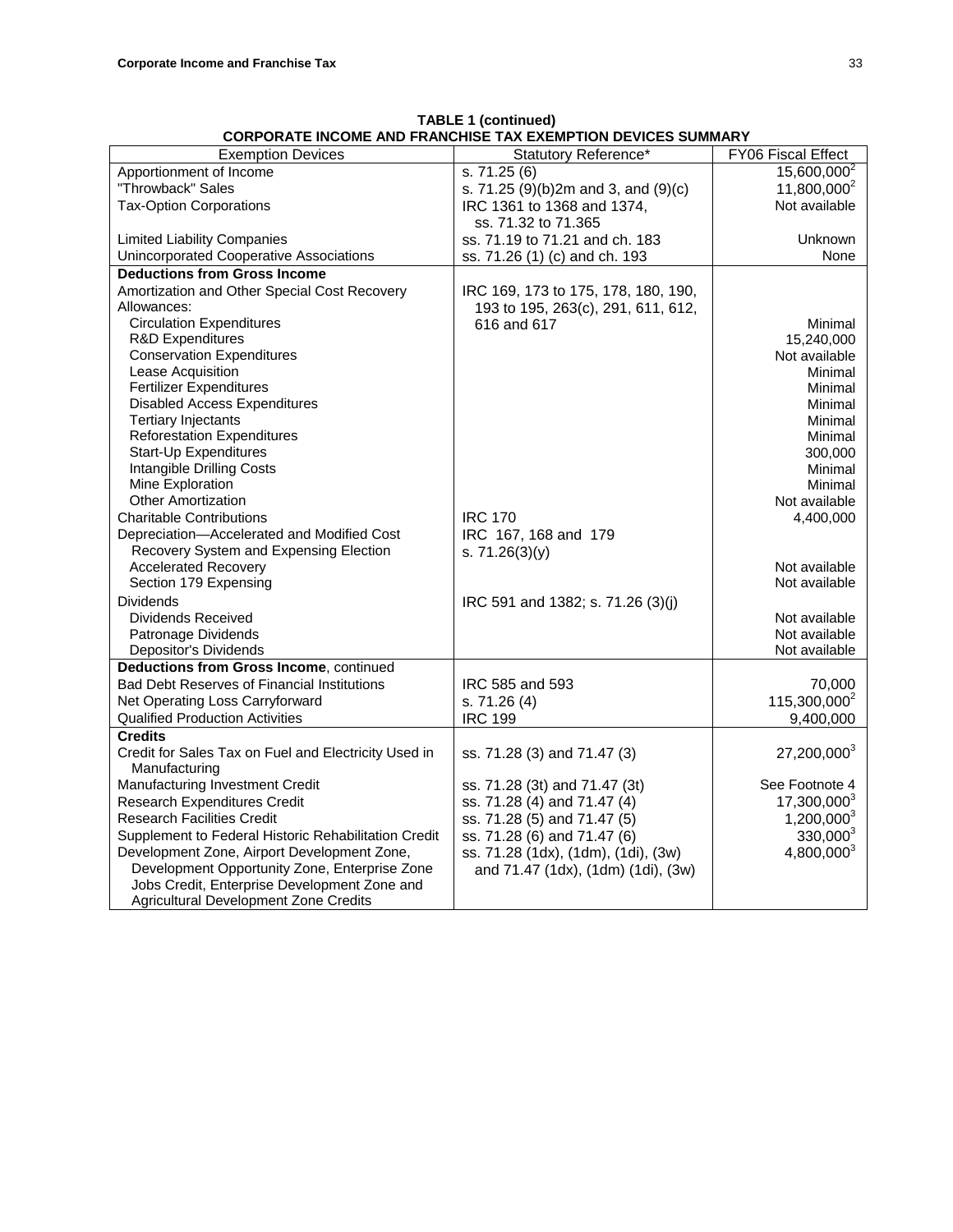| <b>CORPORATE INCOME AND FRANCHISE TAX EXEMPTION DEVICES SUMMARY</b> |                                       |                           |  |
|---------------------------------------------------------------------|---------------------------------------|---------------------------|--|
| <b>Exemption Devices</b>                                            | Statutory Reference*                  | <b>FY06 Fiscal Effect</b> |  |
| Dairy and Livestock Farm Investment Credit                          | ss. 71.28 (3n) and 71.47 (3n)         | 960,000 <sup>3</sup>      |  |
| <b>Technology Zone Credit</b>                                       | ss. 71.28 (3g) and 71.47 (3g)         | $330,000^3$               |  |
| Early Stage Seed Investment Credit                                  | ss. 71.28 (5b) and 71.47 (5b)         | Minimal                   |  |
| <b>Farmland Tax Relief Credit</b>                                   | ss. 71.28 (2m) and 71.47 (2m)         | 234,000 <sup>3</sup>      |  |
| <b>Farmland Preservation Credit</b>                                 | ss. 71.28 (2), 71.47 (2) and 71.57    | $167,000^3$               |  |
|                                                                     | to 71.61                              |                           |  |
| <b>Community Development Finance Credit</b>                         | ss. 71.28 (1) and 71.47 (1)           | Minimal                   |  |
| <b>Insurance Security Fund Assessments</b>                          | s.646.51(7)                           | None                      |  |
| <b>Film Production Credits</b>                                      | ss. 71.28 (5f), (5h), and 71.47 (5f), | See Footnote 4            |  |
|                                                                     | (5h)                                  |                           |  |
| Broadband Internet Equipment Credit                                 | ss. 71.28 (5e) and 71.47 (5e)         | See Footnote 4            |  |
| Health Insurance Risk-sharing Pool Assessment                       | ss. 71.28 (5g) and 71.47 (5g)         | See Footnote 4            |  |
| Credit                                                              |                                       |                           |  |

**TABLE 1 (continued)** 

Note: References to sections of the 2005 Wisconsin Statutes, except "IRC" indicates a reference to a section of the federal Internal Revenue Code authorizing the exemption device.

1. Data is for Federal Fiscal Year 2003, the most recent data available.

2. Data is for State Fiscal Year 2005, the most recent data available.

3. Amount is for credit taken. Additional amounts may have been claimed but carried forward.

4. The provision does not take effect until after FY 2006. Therefore there is no FY06 fiscal effect.

#### **EXEMPTIONS FROM TAXATION**

An exemption allows certain types of organizations, or certain activities related to those organizations, to be free of Wisconsin corporate franchise or income taxes.

#### **Governmental Units**

All political units are exempt from income taxation. This includes the federal and state governments, counties, cities, towns, villages, school districts, technical college districts, and special governmental districts like sewerage treatment districts and family care districts. Also exempt are quasi-governmental districts formed for some special public purpose, including local exposition, professional baseball park, professional football stadium, and local cultural arts districts.

Under the provisions of the United States Constitution, states cannot tax the assets or income-generating activities of the federal government. The state does not tax the assets or income-generating activities of local governments. Defining the net income of local government activities would be difficult, since such activities are generally not trades or businesses. In the case of activities that could be considered trades or businesses, such as municipal water utilities or public golf courses, the activities rarely result in net income to the local government.

#### **Nonprofit Corporations or Associations**

All religious, scientific, educational, benevolent or other corporations or associations not organized or operated for profit are exempt from taxation on income from activities related to their tax-exempt purpose. Examples include college alumni groups, scouting organizations, religious and other not-for-profit nursing homes, community-based fund-raising drives for the needy, public interest research groups, and foundations.

Nonprofit organizations with income from business activities that are not related to their tax-exempt purpose are subject to a corporate-level unrelated business income tax (UBIT) similar to the federal UBIT. Certain types of income, such as royalties, are not included in UBIT.

Nonprofit organizations are not subject to tax on income from contributions and business activities related to their tax-exempt purpose because this income is used to provide the public services for which these organizations exist. The fiscal effect from this exemption is shown to be zero because if nonprofits were subject to tax, they would have little or no income subject to tax.

Private foundations are treated differently since their activities tend to be more restricted than tax-exempt nonprofit organizations. Foundations generally do not conduct activities; rather, they provide grants to other organizations to conduct the activities. Thus, the investment income of foundations greatly exceeds their low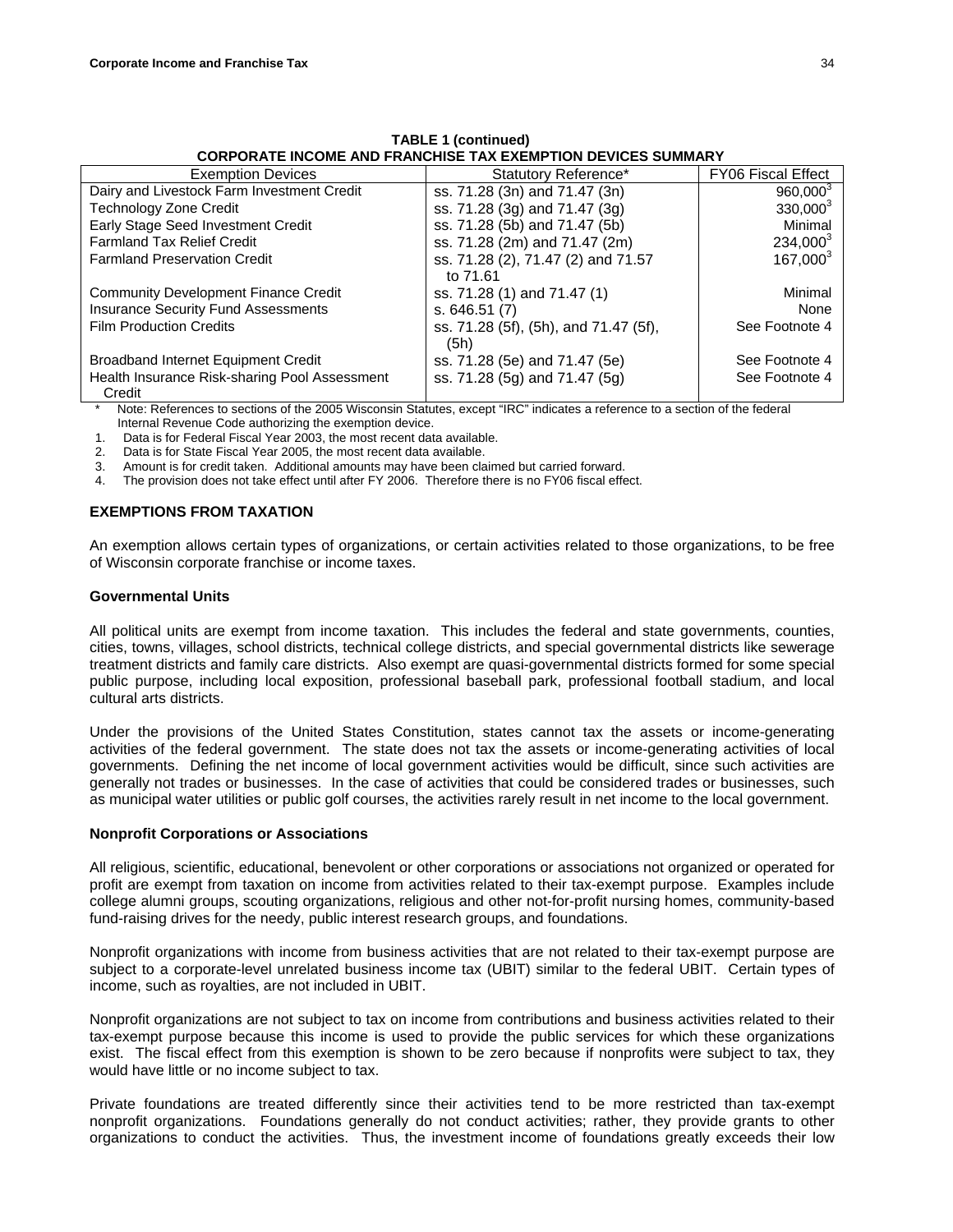amount of operating costs. The net investment income for these private foundations is exempt from the income and franchise taxes under Wisconsin law. Since 1969, the federal government has imposed an annual excise tax on the net investment income of private foundations and a series of penalty levies linked to the failure of foundations to meet certain specified operating requirements. The state does not impose a similar annual excise tax on private foundations.

### **Cooperatives**

Cooperatives organized under Chapter 185 of the Wisconsin Statutes are exempt from income taxation, provided they operate without profit to any shareholder or member and distribute their proceeds according to the procedures set out in sec. 185.45, Wis. Stats. Cooperatives may be organized for any lawful purpose except banking or insurance.

Agricultural cooperatives engaged in marketing farm products for producers and associations or corporations that process and market farm products for such cooperatives are exempt from income taxation. To retain their exempt status, cooperatives must: (1) have at least 25 members, (2) return to producers the net proceeds resulting from sale of their products, and (3) in the preceding five years have limited payments of members' dividends to no more than 8% of the value of the stock per year. Corporations that process and market farm products for agricultural co-ops are additionally required to deal solely in farm products and cannot charge more than a sufficient amount to cover the costs of: (1) marketing and processing, (2) payment of dividends not to exceed 8% of the value of the cooperative's stock per year, and (3) a 5% addition to surplus.

Because cooperatives, by definition, do not operate for profit, they would not have a taxable net income if subject to tax. Thus, the exemption has no fiscal effect. Distributions made by cooperatives to the cooperative members may be taxable, depending on the nature of the distribution (see the discussion of patronage dividends under the section on "Deductions from Gross Income").

# **Credit Unions**

Federally-chartered credit unions are exempt from state taxation under federal law. Wisconsin exempts statechartered credit unions from taxation, except for the portion of their net income attributable to public deposits from the state or local governments. There are approximately 300 credit unions operating in Wisconsin; most of them are state chartered.

The estimate does not take into account the fact that, if credit unions did lose their exempt status, they would most likely receive much of the same favorable tax treatment accorded other financial institutions.

#### **Insurance Companies**

The following insurance companies are exempt from income taxation:

- Insurance companies exempted under sec. 501 (c)(15) of the Internal Revenue Code. This section exempts companies other than life insurance companies whose net written premiums (or, if higher, their direct written premiums) do not exceed \$350,000.
- Town mutual companies organized under Chapter 612 of the Wisconsin Statutes.
- Foreign insurance companies, that is, any insurance company organized outside the state of Wisconsin.
- Domestic life insurance companies engaged exclusively in life insurance.
- Domestic insurance companies insuring against losses relating to mortgages.

In general, only domestic insurers pay the corporate franchise tax to the Department of Revenue, based on the portion of their net income attributable to lines of insurance other than life insurance. There are between 100 to 150 insurance companies subject to the franchise tax. Other insurance companies pay a premium tax (\$134.6 million in collections in FY06) to the Office of the Commissioner of Insurance, based on the amount of premiums written in Wisconsin. According to the 2005 annual report of the Office of the Commissioner of Insurance, as of December 31, 2005, there were 2,011 insurance companies with operations in the state, of which 377 were domestic companies. Of the domestic companies, 71 were town mutual companies. The fiscal effect of this exemption is unknown since it is not clear how income subject to tax would be defined.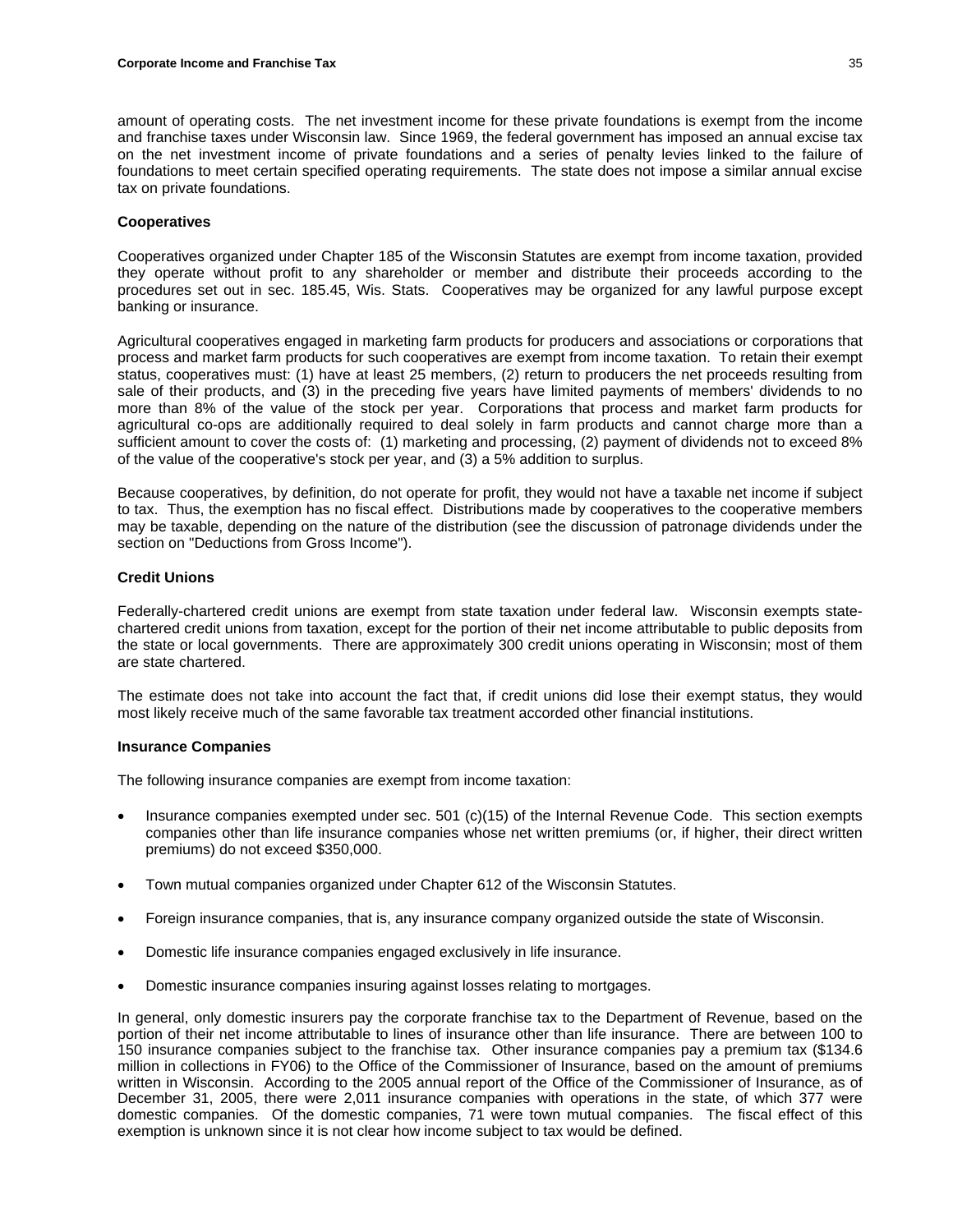# **Banks under Liquidation**

Banks placed in the hands of the Division of Banking, Wisconsin Department of Financial Institutions, for liquidation under sec. 220.08, Wis. Stats., are exempt from tax if such taxation would diminish the financial assets needed to make full payment to depositors. There have been relatively few bank liquidations in Wisconsin since the Depression in the 1930s. It is unlikely that this pattern will change. If it did, very little tax revenue could be expected from financial institutions undergoing liquidation.

### **Assets Distributed to the Menominee Indian Tribe**

Assets distributed by the U.S. government to members of the Menominee Indian Tribe or any corporations or organizations created by the tribe are exempt from state taxation. In addition, stocks, bonds, and other securities issued by tribal corporations or organizations are exempt from state tax.

Under federal law, states generally do not have the authority to tax business activities of Indian tribes provided that the activities are conducted on reservation property or property held in tribal trust.

### **Activities of Out-of-State Publishers and Certain Foreign Corporations**

Under federal law, the state has jurisdiction to tax the Wisconsin-apportioned share of the net income of an out-ofstate corporation only if the corporation has nexus – that is, a business presence – in Wisconsin. A corporation generally has nexus in Wisconsin if it has property or employees (i.e., payroll) in the state on a regular basis. Certain exceptions to the nexus rules exist so that some out-of-state corporations will not be subject to the Wisconsin income and franchise tax.

Wisconsin allows the following exemptions from nexus:

- The storage of property with a firm in this state for purposes of fabricating, processing, manufacturing or printing the property for an out-of-state corporation.
- The storage of property on the premises of a Wisconsin firm when the intent is to distribute the goods outside the state.
- The printing, storage, and distribution of books, magazines, and other publications for out-of-state publishing companies that contract with Wisconsin printing firms.
- The storage of property in Wisconsin for no more than 90 days by foreign corporations, provided the property is stored at a site not owned by the foreign corporation and is transferred and used in the state for fabricating, processing, manufacturing or printing on the site where the property is stored. Further, the assessed property value of the site where the property is stored and transferred must be a least \$10 million but not more than \$11 million on January 1, 1999.

These out-of-state corporations usually have no payroll or plant and equipment in Wisconsin. Thus, the act of storing property in the state for processing, printing or other temporary purposes would have been the only factor establishing nexus, and in turn, a Wisconsin tax liability for the corporations, in the absence of these exemptions.

# **EXCLUSIONS FROM INCOME**

An exclusion is an item that is not included in the definition of gross income. Excluded income normally does not have to be reported on the tax return.

# **Life Insurance Proceeds**

Amounts received by a corporation from an insurance company or any other insurer as payment for a death claim are exempt from income taxation. For example, if a company took out polices on the lives of its board members and was paid the value of insurance on the life of one of the board members upon his or her death, the insurance benefit would not be included in the income of the corporation subject to tax. However, the company could not claim a business expense deduction for the premiums it paid on the policy.

Companies are believed to represent a small proportion of all beneficiaries. Further, because insurance compensation is usually paid on the deaths of individuals past retirement age, the effect of this provision is thought to be small.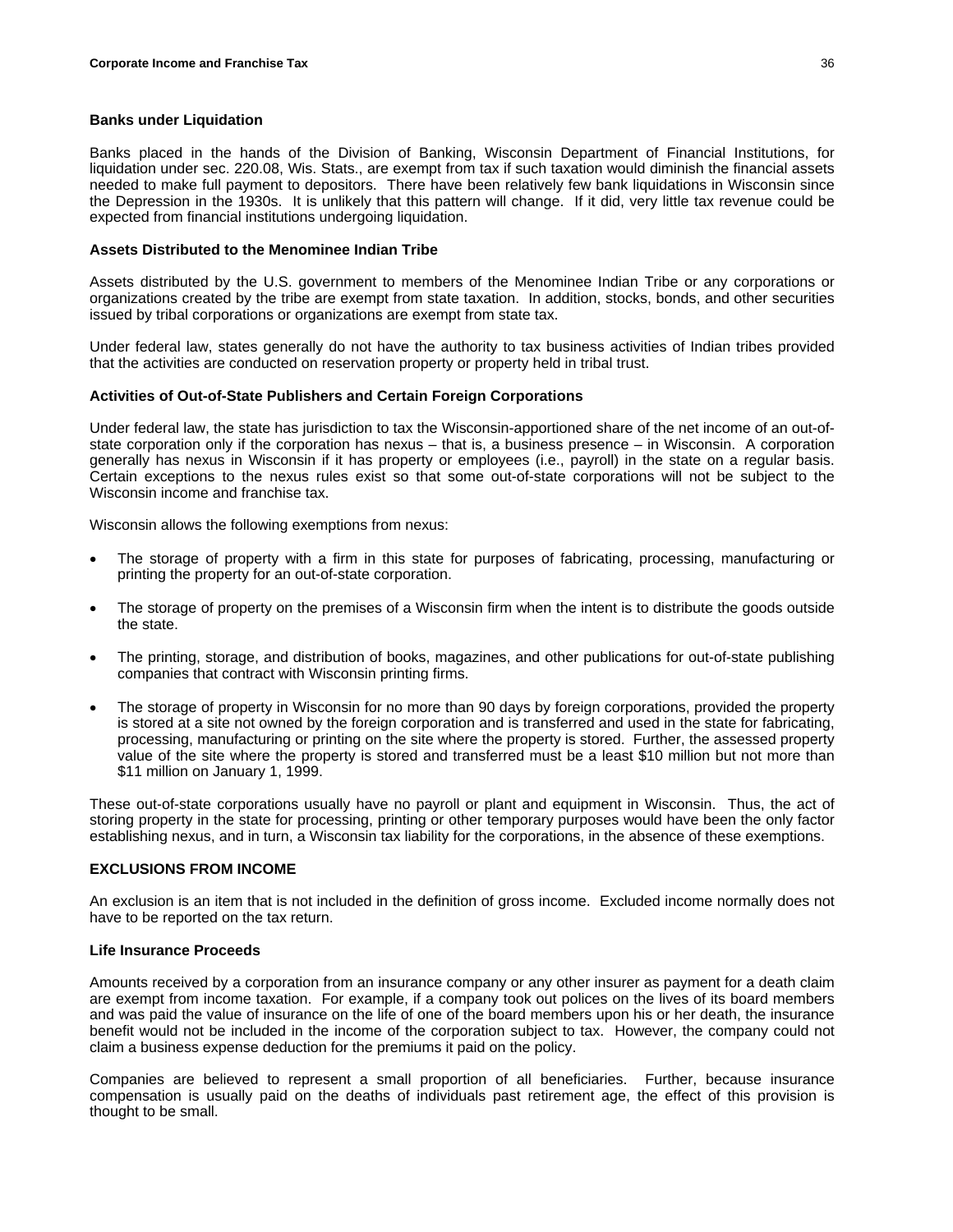# **Exchanges of Corporate Property or Stock**

In general, a gain is recognized as a result of an exchange or disposition of property to the extent that any cash proceeds plus the taxpayer's basis in new property exceed the taxpayer's basis in the old property. However, gains from the following types of transactions are excluded from gross income:

- Exchange of property held for productive use in a trade or business or held for investment for like-kind (i.e., similar) property. Examples of like-kind exchanges are an exchange of a delivery truck for a delivery van, and an exchange of one real property for another real property. The nonrecognition of gain does not apply to exchanges involving inventory and intangible investments, such as stocks and bonds, or to any exchanged property disposed of within two years by either party, with exceptions for death or involuntary conversions.
- Exchange of stock in the corporation for property. For example, a shareholder might contribute property to a corporation for additional shares of stock.
- Involuntary conversions. There is no recognition of gain from involuntary conversions of property provided that the property is converted into similar property or if it is converted into money used to acquire similar property.
- Exchange of common or preferred stock in a corporation for similar stock in the same corporation. For example, a shareholder might be allowed to convert 100 shares of old stock into 200 shares of new stock.
- Certain exchanges of United States obligations. There is generally no recognition of gain if United States obligations must be surrendered in exchange solely for other United States obligations.
- Certain reacquisitions of real property. There is generally no recognition of gain if the seller of real property reacquires a real property in exchange for satisfaction of indebtedness secured by the real property.

The fiscal effects of these exemption devices generally are small because they represent a postponement of income that will eventually be taxed. In general, the taxpayer's basis in the new property is equal to the basis in the old property or otherwise reduced to take into account the fact that the property was acquired in a tax-free transaction.

#### **Recovery of Bad Debts, Prior Taxes and Delinquency Amounts**

Receipts generated by the recovery of bad debts, prior taxes or delinquency amounts are excluded from gross income to the extent that they did not reduce income tax liability when deducted in a prior year. The portion of a recovery amount that gave rise to a tax benefit in prior years is taxable.

# **Natural Resource-Related Cost-Sharing Payments**

Payments received by corporations primarily for the purpose of conserving soil and water resources, protecting or preserving the environment, improving forests, or providing a habitat for wildlife may be excluded from gross income.

# **SPECIAL TREATMENT**

Certain corporate entities are subject to tax provisions that are substantially different from those provided for most corporations. While these entities pay corporate franchise or income taxes, the method used to compute the tax liability is different from that afforded other corporate taxpayers.

#### **Limit on Tax Liability of Insurers**

The tax liability of insurance companies subject to the state income/franchise tax (see the discussion under the section on "Exemptions") is limited to 2% of the gross premiums derived from non-life lines of insurance in Wisconsin.

#### **Urban Mass Transportation Companies**

Any corporation deriving 50% or more of its gross income from urban mass transportation is assessed a special tax of one-half of taxable income. Before the imposition of this tax, an amount equivalent to 8% of the depreciated cost of property used or useful in business, as well as federal income tax payments, are deductible;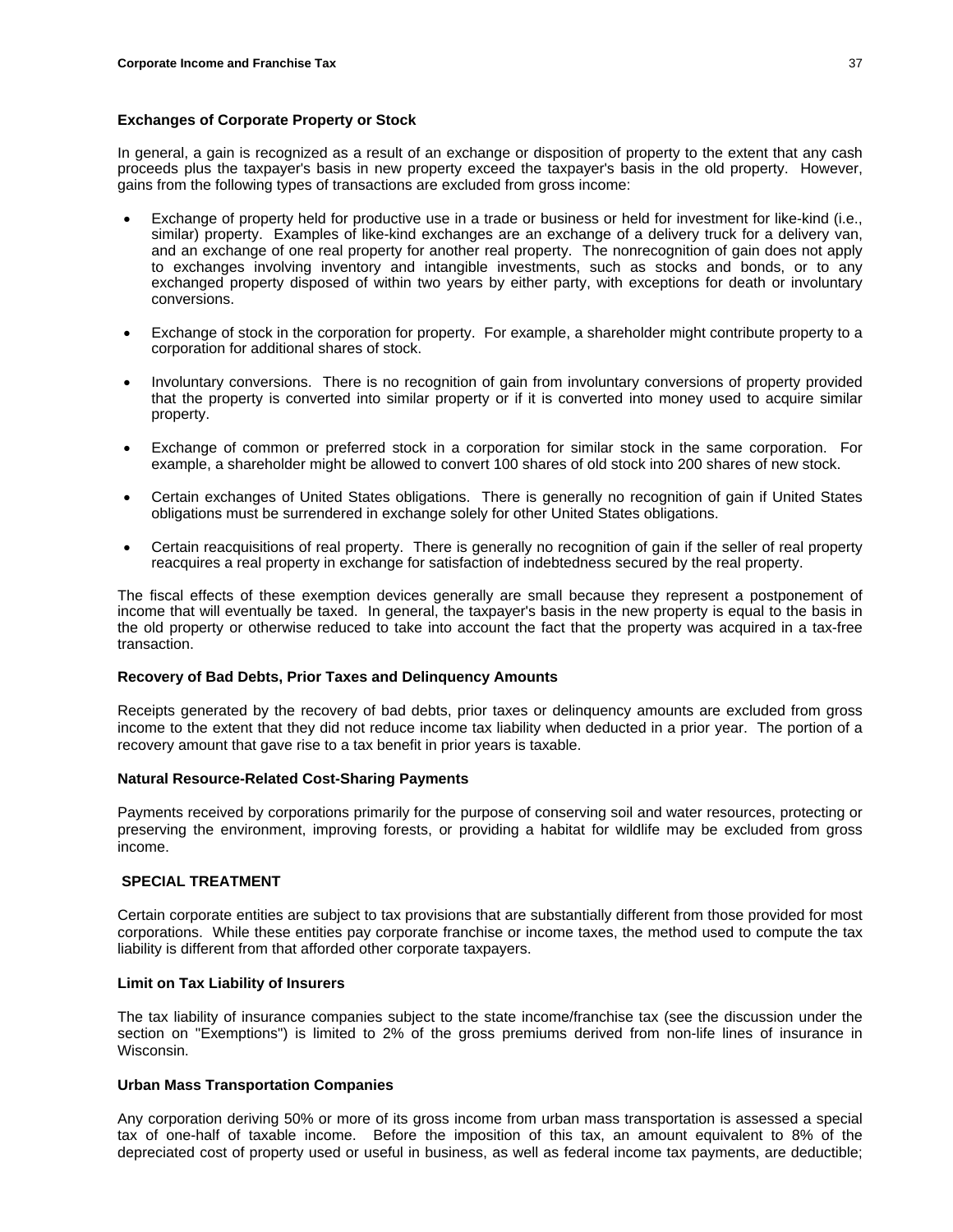interest paid is not. No revenue has been collected under this special tax levy since 1974.

There are approximately 23 county or municipality-owned urban mass transportation companies in Wisconsin, with the vast majority of revenues coming from operations in Milwaukee, Madison, Racine, Eau Claire, and Green Bay. Because each of these companies generally register losses or no net income, this exemption has no fiscal effect.

### **RICs, REITs and REMICs**

Certain types of corporations are substantially or fully exempt from tax at the corporate level provided that they meet certain percentage requirements for distributions to shareholders. These corporations are generally organized as investment vehicles and do not carry on a trade or business other than the investment activities.

A regulated investment company (RIC) must derive its income primarily from interest, dividends, and gains from the disposition of stock and securities. Most mutual funds are organized as RICs. At least 90% of a RIC's income must be distributed to its shareholders each year. If so, the corporation is allowed a deduction for the distributions to shareholders. This deduction reduces the corporation's net taxable income to a minimal amount and effectively eliminates any corporate tax liability. Failure to meet the distribution requirements results in the denial of the deduction and a substantial corporate tax liability.

A real estate investment trust (REIT) specializes in real estate investments and must derive its income primarily from rents from real property, other real property income, interest, dividends, and gains from the disposition of stock and securities. At least 90% of a REIT's income must be distributed to its shareholders each year. The taxation of REITs is essentially the same as the taxation of RICs in that a deduction for distributions to shareholders is allowed if the corporation meets the distribution requirement.

A real estate mortgage investment conduit (REMIC) is an entity that holds a fixed pool of mortgages and issues multiple classes of ownership interests to investors. In general, a REMIC is treated in a manner similar to a partnership. Thus, the net income of a REMIC is taxable to the holders of the interests in the REMIC.

There are relatively few of these types of investment corporations operating in Wisconsin. In addition, any income not taxed to the corporation is generally taxed to the shareholders. Thus, the fiscal effect of this exemption device is minimal.

#### **Apportionment of Income**

Wisconsin requires multi-jurisdictional corporations to compute the amount of income taxable in this state through the use of a three-factor apportionment formula. The factors in the formula are based on the relationship of a company's property, payroll, and sales in Wisconsin to the total property, payroll, and sales in all jurisdictions. Each factor represents a ratio that is assigned a weight and then combined to yield a single income apportionment percentage.

Since 1974, Wisconsin has used an apportionment formula that double weights the sales factor. As such, the sales factor has a weight of 50% in the formula and each of the payroll and property factors are weighted at 25%. Double-weighting of the sales factor favors corporations with sales on a regional or national basis that have significant property and payroll in state.

Beginning in 2006, single sales factor apportionment will be phased in. For taxable year 2006, the apportionment formula will be composed of a sales factor representing 60% of the fraction, a property factor representing 20% of the fraction, and a payroll factor representing 20% of the fraction. For taxable year 2007, the apportionment formula will be composed of a sales factor representing 80% of the fraction, a property factor representing 10% of the fraction, and a payroll factor representing 10% of the fraction. The single sales factor formula will be fully phased in for taxable years beginning in 2008. Special apportionment formulas will continue to apply to certain industries, such as interstate trucking and financial institutions. This report does not incorporate the effect of single sales factor apportionment.

The fiscal effect of this exemption device is the difference in tax with greater weight being given to the sales factor as compared to a formula that weights each factor equally. Since the most recent data available relate to tax year 2003, the fiscal effect is the difference in the tax liability under a double-weighted factor and a formula that weights all factors equally. The revenue loss from tax savings to the corporations that benefit from double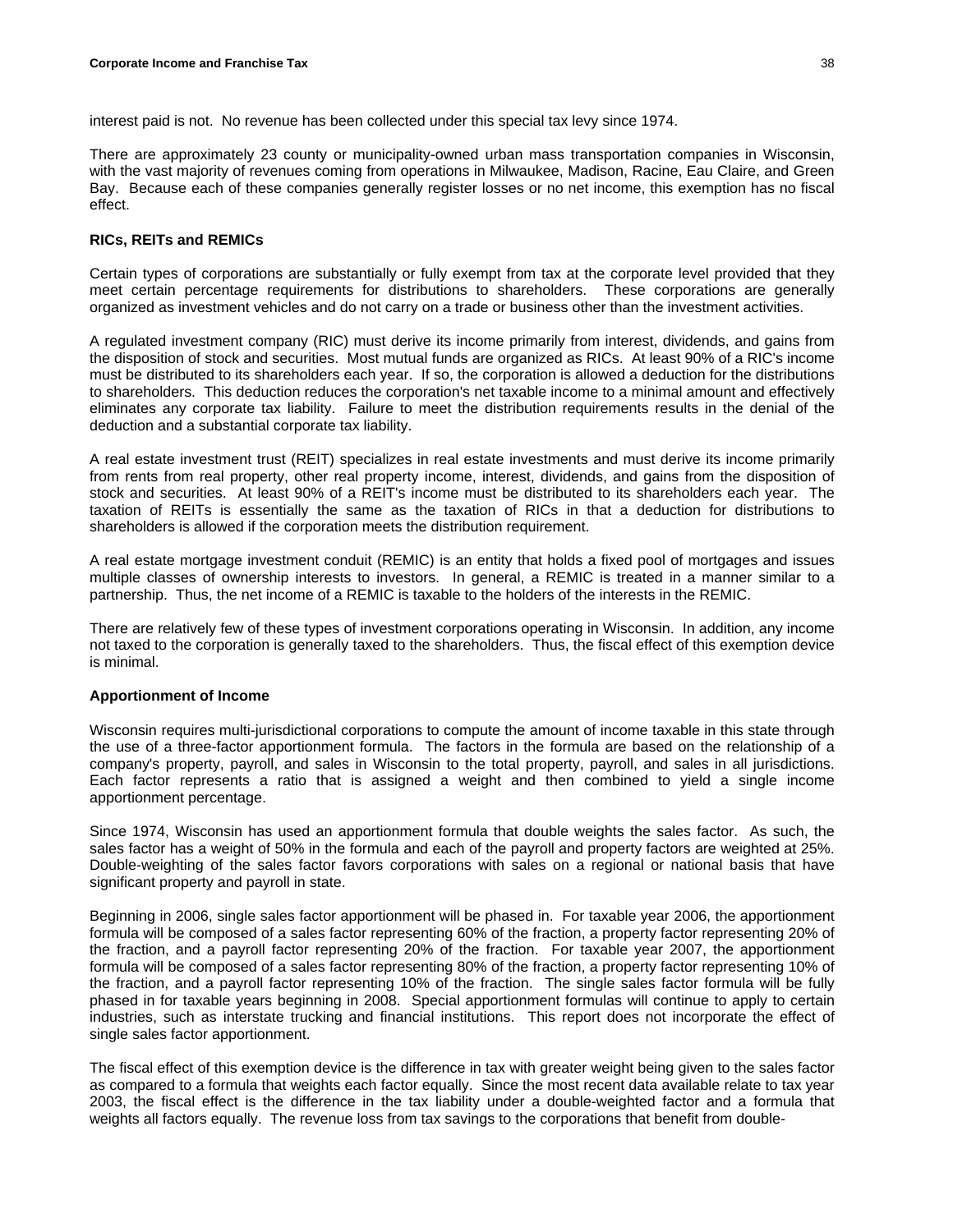weighting the sales factor is offset somewhat by revenue gains from the increased taxes paid by corporations that would have had lower tax liabilities if the sales factor was single-weighted.

### **"Throwback" Sales**

A multi-state corporation subject to tax in Wisconsin is required to treat certain "throwback" sales as Wisconsin sales when calculating its sales factor using the multi-state apportionment formula. Throwback sales are sales originating in Wisconsin made to the federal government and shipped outside of Wisconsin and sales originating in Wisconsin to customers located in states where the seller is not subject to tax because of the nexus standards defined by federal law and interpreted by the Wisconsin Administrative Code.

Under the nexus standards, a corporation must have some type of operations in a state, generally in the form of property or employees, before its income can be taxed by that state. Without nexus, a state cannot tax a corporation. The throwback rule ensures that a corporation's entire income is subject to apportionment by the states with jurisdiction to tax. Without the throwback rule, sales to destination states in which the seller does not have nexus would not be included in the numerator of the sales factor of any state and a corporation would be able to avoid paying tax on some of its income.

One half of throwback sales shipped from Wisconsin are included in the numerator of the sales factor, while the full amount of throwback sales is included in the denominator. In other words, the sales factor weights throwback sales at one half the weight of in-state sales. This treatment will not change under the single sales factor apportionment formula that begins in 2008.

The estimate is based on the difference of half-weighting the throwback sales compared to the weights applied to in-state sales under the apportionment formula in effect in tax year 2003, the most recent data available.

# **Tax-Option Corporations**

A tax-option corporation is a corporation with not more than 75 individual shareholders that elects Subchapter S treatment under sec. 1362 of the Internal Revenue Code. Under Subchapter S, the corporation is exempt from tax at the corporate level and the net income is taxed to the individual shareholders under the individual income tax on a pro rata basis. The net income is taxed to the shareholders regardless of whether the corporation makes any actual distributions to the shareholders. In general, Subchapter S corporations are treated in a manner similar to partnerships and items of income retain their character as they flow through to the shareholders.

Most federal Subchapter S corporations are automatically treated as tax-option corporations for state purposes. However, Subchapter S corporations can elect to be treated as regular corporations for state purposes under certain conditions. Regular corporations converting to Subchapter S or tax-option treatment are subject to a special tax on built-in gains for both federal and state purposes.

# **Limited Liability Companies**

Limited liability companies (LLCs) are a type of business entity that may be taxed similar to corporations or partnerships, depending on how they are structured. If taxable as a partnership, owners of an LLC (called members) are taxed on the flow-through income of the company at lower individual rates, rather than at the higher corporate rate. However, if taxable as a corporation, an LLC is taxed at the entity level using the corporate income tax rate.

### **Unincorporated Cooperative Associations (UCA)**

2005 Act 441 authorized the creation of a new type of business organization called an unincorporated cooperative association (UCA). A UCA may be organized to market or process agricultural products; to manufacture products; to provide products, supplies or services; or for any other lawful purpose. A UCA may be organized by one or more organizers or it may be organized by converting from another form of business entity. The tax treatment of a UCA is similar to that of other pass-through entities, in that profits or losses are passed through to the UCA's members. Income and losses would be included on the owner's tax return and taxed at the owner's rate.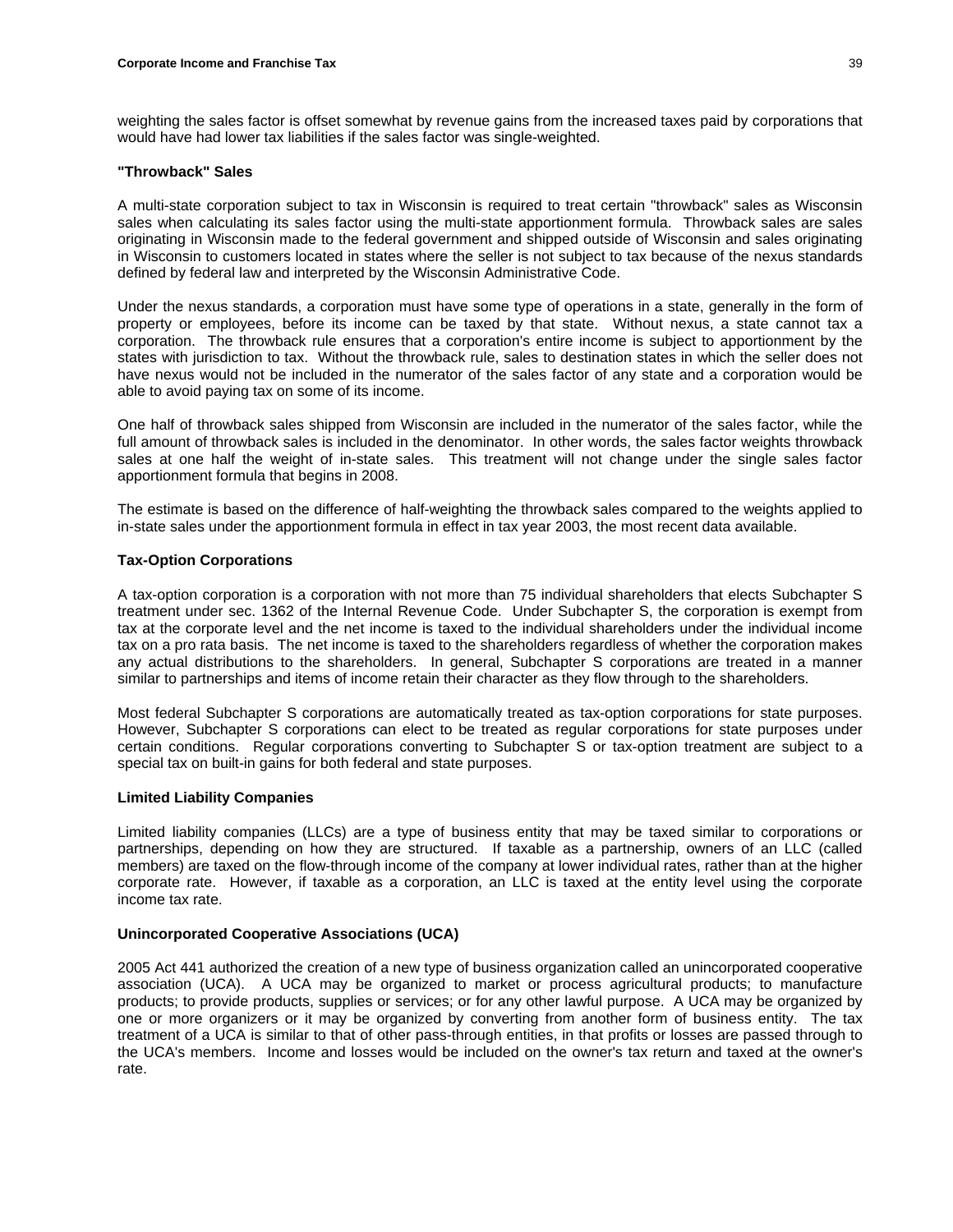# **DEDUCTIONS FROM GROSS INCOME**

A deduction is an amount subtracted from Wisconsin gross income (or total income) to establish Wisconsin taxable income – the amount to which the tax rate is applied.

### **Deductions Which Further Define Net Income**

Sec. 71.23, Wis. Stats., subjects corporations to a tax on or measured by their net income. Net income is defined as gross income less allowable deductions. Thus, the very nature of the corporate tax requires that income be reduced by certain current expenses and allocated costs. These expenses include: wages and salaries, taxes, repairs, rents, interest, and the cost of employee benefits. These expenses are generally legitimate business outlays and thus are not considered a tax exemption device.

# **Amortization and Other Special Cost Recovery Allowances**

The cost associated with the consumption of an asset can be recovered in several ways. When an asset has a fixed life, costs are generally recovered through depreciation which is discussed later in this section. For assets with indeterminate lives, the cost recovery methods include amortization, depletion, and special cost recovery allowances. In addition, special cost recovery provisions apply for other types of costs that otherwise would not be recovered until the asset is disposed of, income is received for the product or service for which the cost was incurred or the corporation is dissolved. The following costs are eligible for recovery techniques that allow taxpayers to recover costs sooner than would otherwise be allowed.

- 1. Pollution control facilities. The cost of certain pollution control facilities can be amortized over a period of five years. To qualify, the pollution control facility must be used in connection with a plant in operation prior to 1976.
- 2. Circulation expenditures. Costs (other than costs to acquire land, depreciable property, and part of the business of other newspapers or periodicals) to establish, maintain or increase the circulation of newspapers and periodicals can be deducted in the year paid.
- 3. Research and development expenditures. Costs of noncapital research and experimental activities can be deducted in the year paid or amortized over a period of five years (see also the discussion of noncapital expenditures under the Research Expenditures Credit in the section on "Credits").
- 4. Soil and water conservation expenditures. Taxpayers engaged in farming can deduct, in the year paid, the costs of soil and water conservation practices that are consistent with a conservation plan approved by the Soil Conservation Service of the U.S. Department of Agriculture. The deduction cannot exceed 25% of gross income from farming.
- 5. Lease acquisition. The cost of acquiring a lease, including renewal options, can be deducted in the year paid if certain requirements are met.
- 6. Fertilizer expenditures. Taxpayers engaged in farming can deduct the cost of fertilizers, lime, and other materials used to condition land utilized in farming in the year paid.
- 7. Disabled access expenditures. Up to \$15,000 of costs to remove architectural and transportation barriers to the disabled and elderly can be deducted in the year paid.
- 8. Tertiary injectants. Costs of tertiary injectants, used as part of tertiary recovery methods for oil and gas, can be deducted in the year paid.
- 9. Reforestation expenditures. Up to \$10,000 of costs to reforest qualified timber property can be amortized over a period of seven years.
- 10. Start-up expenditures. Costs of incorporating the taxpayer's business and issuing stock for the business can be amortized over a period of five years.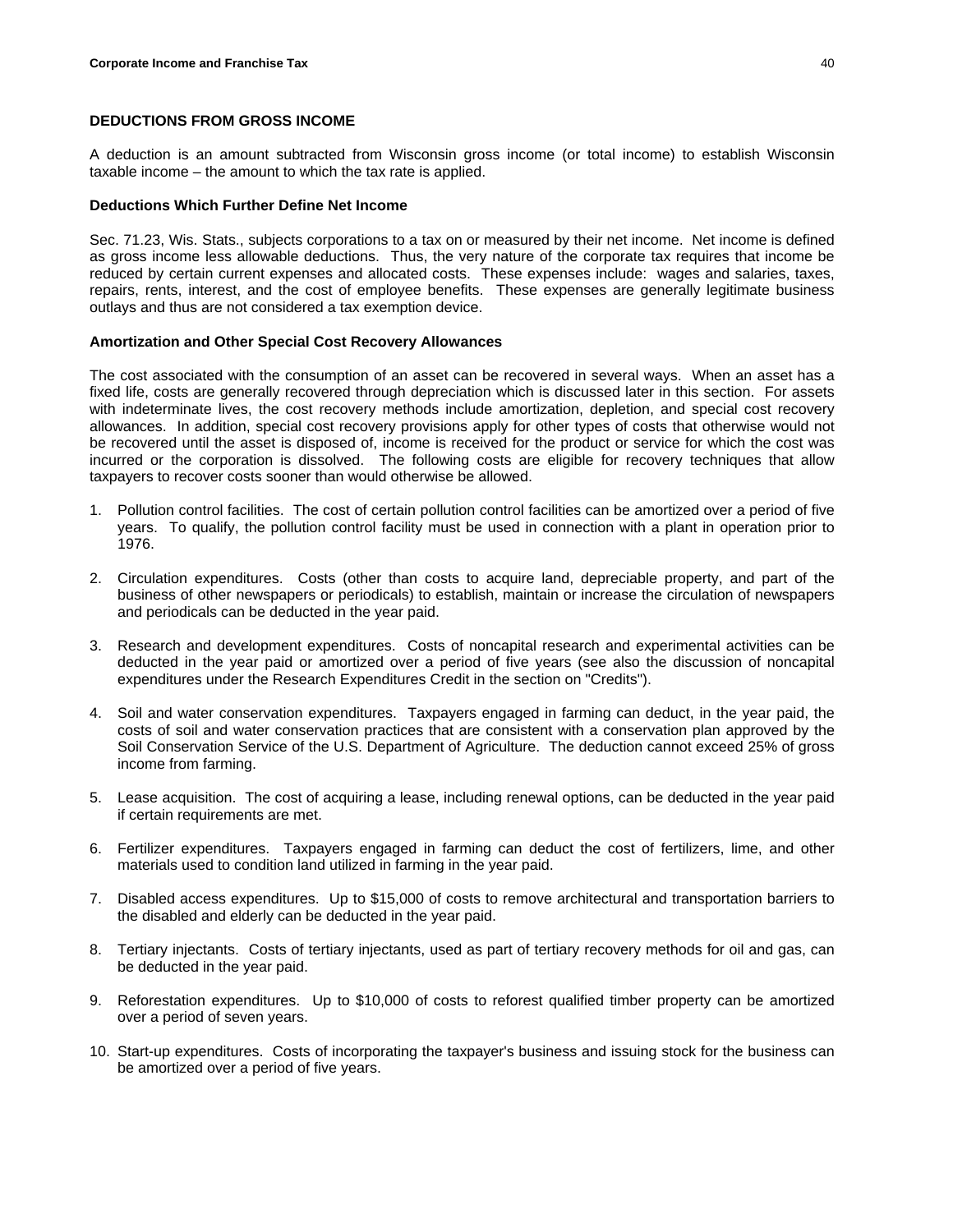- 11. Intangible drilling costs. Operators of a domestic oil, gas or geothermal well may elect to expense intangible drilling and development costs, rather than capitalizing the costs through depletion or depreciation. For operators of wells located outside the U.S., costs can be recovered over a 10-year, straight-line amortization schedule or added to the adjusted basis of the property for cost depletion, at the choice of the taxpayer.
- 12. Mine exploration and development. A portion of the costs of exploring for energy and mineral deposits and developing such deposits for mining or drilling can be deducted in the year paid. The remaining portion is amortized over a period of five years.

Depletion allowances are provided to allow taxpayers to recover the costs of capital investment in natural resources. Under the cost depletion method, the acquisition costs are divided by the estimated number of units that the deposit or resource will produce. Taxpayers are allowed an annual deduction equal to the current year's production multiplied by the per unit depletion cost. Federal law also allows taxpayers the option of using percentage depletion, which provides taxpayers with an annual deduction equal to a percentage of the gross income from the current year's production.

For state purposes, only cost depletion is allowed. Since cost depletion does not allow for rapid cost recovery in the way that percentage depletion does, cost depletion is not considered an exemption device.

The special expensing provision for depreciable property under sec. 179 of the Internal Revenue Code is discussed under Depreciation in this section.

### **Charitable Contributions**

Contributions by corporations to the following charities are deductible from gross income:

- The state or any other political subdivision, as long as the gift is for strictly public purposes.
- A corporation, trust or community chest, fund or foundation operating for strictly religious, charitable, scientific, literary or educational purposes, or for fostering national or international sports competition, or for the prevention of cruelty to children or animals.
- Veterans' organizations and an auxiliary unit, society, trust or foundation of such organizations.
- Member-owned or nonprofit cemetery corporations chartered solely for burial purposes.

Certain limitations apply to the amount of contributions that can be claimed as a deduction and to the amount that can be deducted for contributions of property. In general, the deduction for charitable contributions cannot exceed 10% of a corporation's taxable income. Amounts of contributions not deductible in the current year can be carried forward for five years and claimed as a deduction.

#### **Depreciation – Modified Accelerated Cost Recovery Systems and Expensing Election**

Depreciation deductions are allowed to reflect the reasonable expenses incurred by taxpayers for exhaustion, wear and tear of property used in a trade or business or held for the production of income. Effective for tax year 1987, the state adopted the Modified Accelerated Cost Recovery System (MACRS), enacted as part of the federal Tax Reform Act of 1986. However, property placed in service prior to that time must continue to be depreciated according to the state restrictions in effect at the time the property was placed into service.

Under MACRS, eligible property is generally assigned to a depreciation recovery class of 3 years, 5 years, 7 years, 10 years, 15 years or 20 years, 25 years, 27.5 years, 31.5 years or 39 years, depending upon the type of property. The cost of the property is recovered using statutory recovery methods and conventions.

With some restrictions, sec. 179 rules of the Internal Revenue Code in effect prior to December 31, 2000, allow taxpayers to expense up to \$25,000 in the current year. To qualify as sec. 179 property, the property must be acquired by purchase for use in the active conduct of a trade or business (sec. 1245 depreciable property). The total cost of the property expensed under this election cannot exceed the total amount of taxable income derived from the active conduct of any trade or business during the tax year. However, excess amounts may be carried forward an unlimited number of years, subject to the ceiling each year.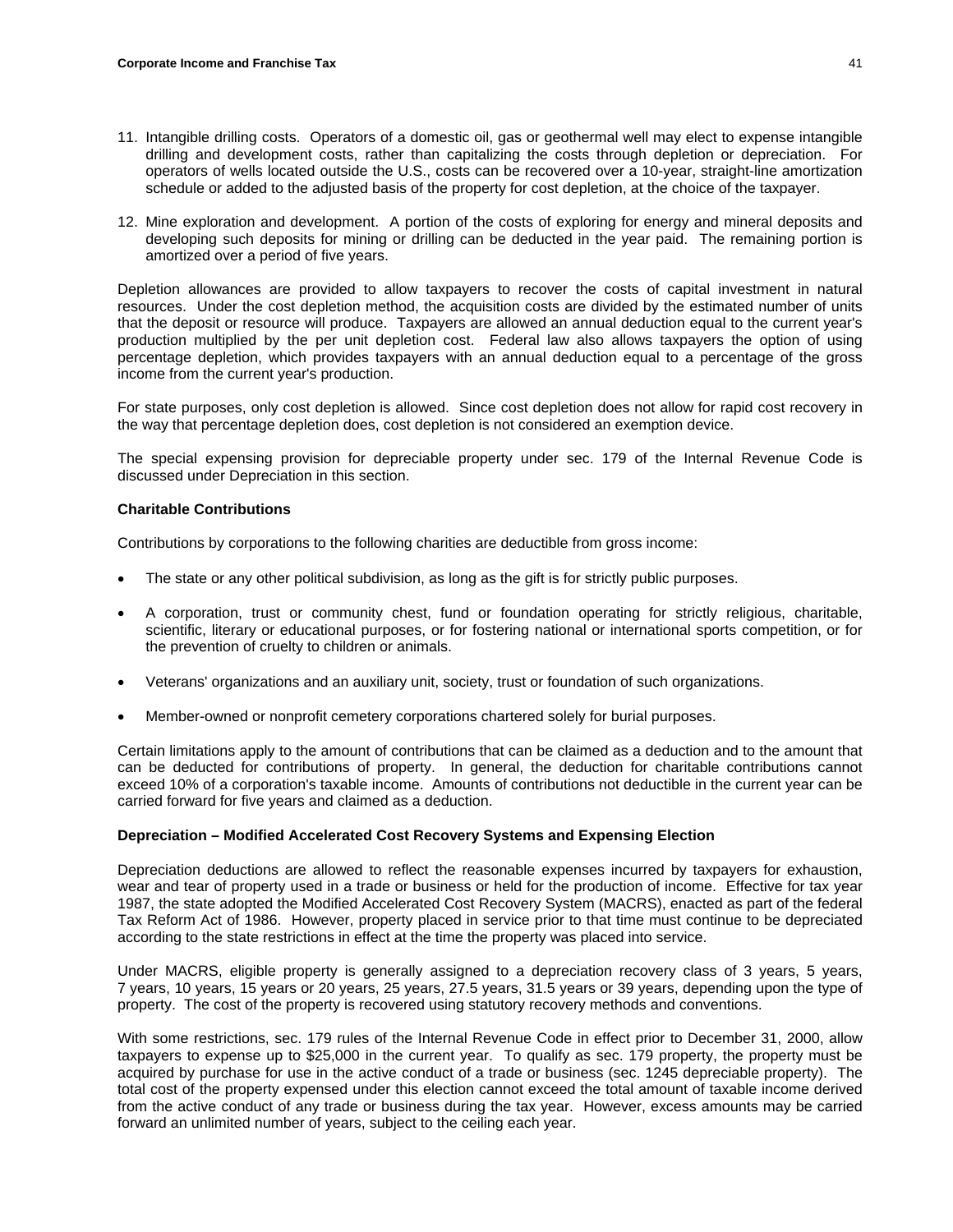Wisconsin has not adopted the increased bonus depreciation and expensing provisions enacted after December 31, 2000.

The fiscal effect of the accelerated depreciation exemption device relates to the revenue impact of allowing more generous depreciation write-offs in comparison to the allowable deductions under the straight-line depreciation method.

# **Dividends**

Dividends paid are generally not deductible by the payor corporation except for:

- Amounts paid as dividends or earnings to depositors' accounts by savings and loan associations, mutual loan corporations or mutual savings banks.
- Amounts distributed to patrons of businesses operating on a cooperative basis in proportion to their patronage, rather than stock or ownership. This type of dividend amounts to a delayed discount for purchases made.

Dividends received are deductible in full by the recipient corporation if the payor corporation is a controlled subsidiary in which the recipient parent corporation owns at least 70% of the voting stock. The payor corporation is not allowed to subtract the dividends paid in determining its Wisconsin taxable income.

### **Bad Debt Reserves of Financial Institutions**

In general, corporations can deduct bad debts only as the debts become worthless. Savings and loan associations, mutual savings banks, and other savings institutions may deduct additions to a reserve account for bad debts in lieu of deducting bad debts as they are experienced. Banks are also allowed to deduct additions to bad debt reserves, provided that the assets of the bank do not exceed \$500 million.

The deduction for additions to bad debt reserves is generally based on the average ratio of bad debts actually incurred to total loans outstanding for the five preceding taxable years. The tax benefit from this provision is that financial institutions using the reserve method can deduct bad debts before they actually become worthless.

# **Net Operating Loss Carryforward**

Wisconsin authorizes corporations to carry net operating losses incurred in the current year forward for up to 15 years to offset net income in future years but does not allow losses to be carried back to offset taxable net income in previous years. In contrast, Federal law allows losses to be carried forward 20 years or carried back two years. This treatment acts to smooth out fluctuations in corporate profits, which may change dramatically with economic conditions. Similar to federal law, prior year losses must be applied against income to the maximum extent possible and in a consecutive fashion during the carryover period. Losses from the earliest years are always used first. The fiscal effect relates to the difference in tax liability without the carryforward provision relative to actual liability under current law.

# **Qualified Production Activities Deduction**

Until 2000, federal law exempted a portion of the foreign trade income of a foreign sales corporation (FSC) from federal tax, provided that the income was derived from the foreign presence and business activity of the FSC. Following several rulings by the World Trade Organization (WTO) that the FSC provisions created an unfair trade advantage to these companies, the FSC exemption was ultimately repealed and replaced in the 2004 federal American Jobs Creation Act with a deduction for Qualified Production Activities Income (QPAI) for manufacturers to replace the existing tax exemption. Wisconsin has adopted the QPAI provisions of this new federal law. When the deduction is fully phased in (in 2010) it will equal 9% of the lesser of: (a) qualified production activities income for the year or (b) taxable income for the year. The new deduction will be phased in over a number of years with a deduction transition percentage of 3% for 2005 and 2006, and 6% for 2007 through 2009. While the QPAI deduction is intended to offset the loss of tax benefits due to the repeal of the prior exclusion, it appears that the QPAI deduction will not benefit the same firms as the prior exemption.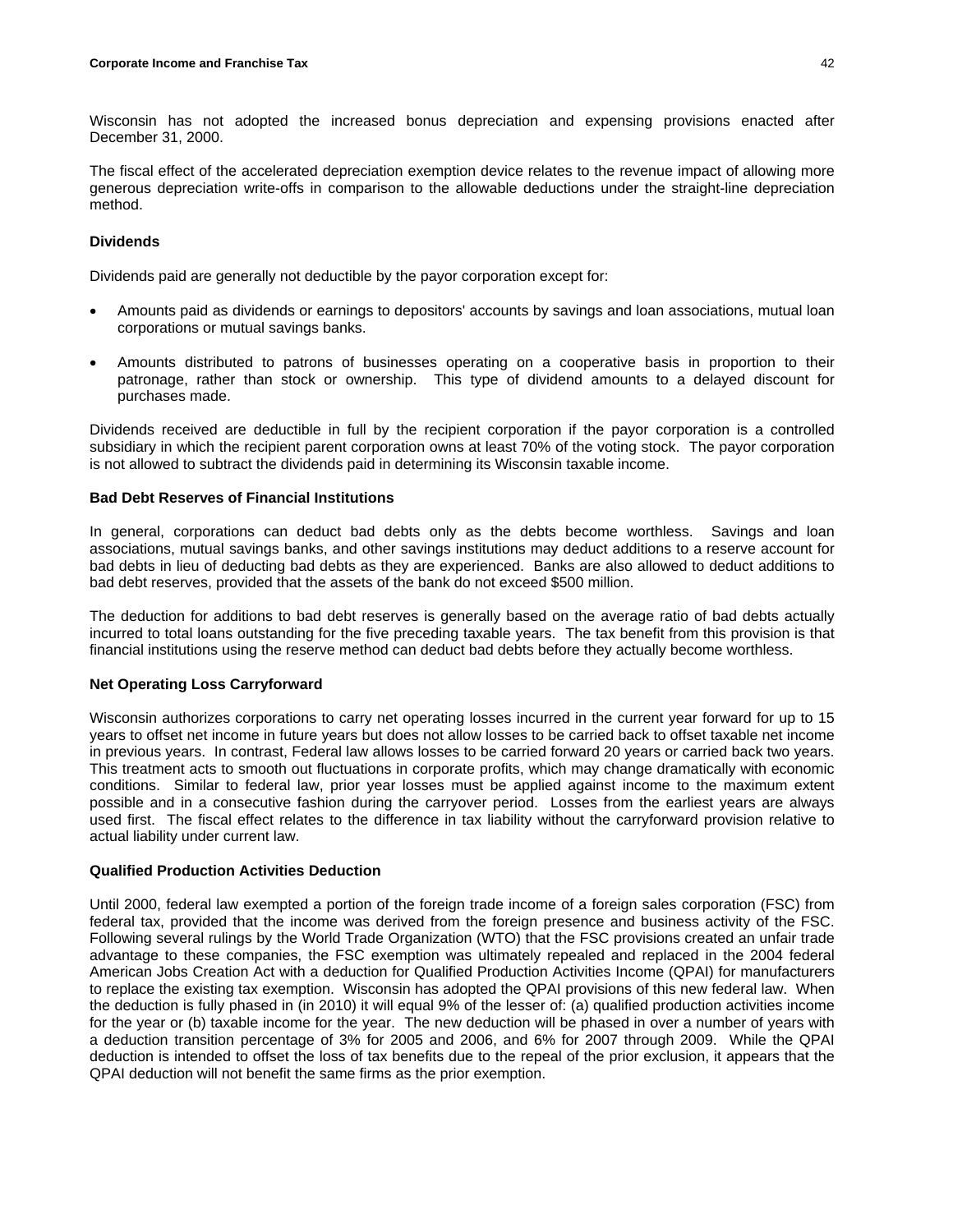# **CREDITS**

A credit is an amount subtracted directly from the taxpayer's Wisconsin gross tax liability (i.e., the amount determined by applying the Wisconsin tax rate to Wisconsin taxable income) to determine the Wisconsin net tax liability. Generally, corporate tax credits are nonrefundable, that is, used only to reduce the amount of tax otherwise due.

# **Credit for Sales Tax on Fuel and Electricity Used in Manufacturing**

Until 2006, a nonrefundable credit could be claimed for the amount of Wisconsin sales tax paid on fuel and electricity consumed in manufacturing tangible personal property in the state. The credit was designed to be the equivalent of a sales tax exemption. Unused amounts of credit could be carried forward and offset against tax liability over the next 20 years. Corporations were required to increase their net income by the amount of credit claimed in lieu of reducing their deduction for the sales tax portion of the expense of fuel and electricity.

Beginning in 2006, fuel and electricity used in manufacturing are exempt from the sales tax and the credit for sales tax is repealed. Manufacturers that meet certain conditions may continue to use manufacturers' sales tax credit carried forward from prior years to offset income in the future. Manufacturers with up to \$25,000 of unused credit may take up to 50% in 2007 and 2008. Manufacturers with more than \$25,000 of unused credit will be allowed to deduct unused credits over the next two years and will be eligible for the manufacturing investment credit, discussed below.

# **Manufacturing Investment Credit**

Beginning in 2008, businesses whose credit for sales tax on fuel and electricity used in manufacturing was disallowed after repeal of that credit in 2006 will be able to claim a manufacturing investment credit, provided they meet certain job retention, investment or other tests. The credit will equal the unused manufacturers' sales tax credit that was disallowed, amortized over 15 years, with a 15-year carryforward of unused credits. Claimants must satisfy one of the following:

- Retention of 100% of the full-time (at least 35 hours per week) jobs employed by the company as of December 23, 2003.
- Average annual investment since January 1, 2003, equal to 2% of total book value of the company's depreciable assets in Wisconsin-based plants and facilities or \$5 million.
- Other criteria specific to individual industries as determined by the Department of Commerce, in consultation with the Department of Revenue, through administrative rule.

# **Research Expenditures Credit**

A nonrefundable research expenditures' credit for noncapital expenditures for research-related activities conducted in Wisconsin is available to corporations. The credit is patterned after the federal research credit and is equal to 5% of the excess of qualified research expenses for the current year over a base period amount. Qualifying expenditures are defined by reference to the rules established under sec. 41 of the Internal Revenue Code. Expenses must be incurred in connection with research conducted in Wisconsin in order to qualify for the credit. The "base period amount" is calculated in the same manner as that for the federal credit, except that the gross receipts used in computing the state credit are from sales attributable to Wisconsin, other than throwback sales, as defined in the corresponding statute. Unused amounts of the credit can be carried forward for up to 15 years.

The credit applies only to research expenditures that are undertaken to discover information that is technological in nature and intended to be useful in the development of a new or improved business component. Qualified research expenses cover in-house expenses for the taxpayer's own research (wages, supplies, and computer use charges) and 65% of amounts paid or incurred for qualified research done by a person other than an employee of the taxpayer.

For tax years beginning after December 31, 2007, the research expenditures credit is expanded to include a credit equal to 10% of qualified research expenses related to designing internal combustion engines and related substitutes such as fuel cells and electric and hybrid drives. The credit is also available for research related to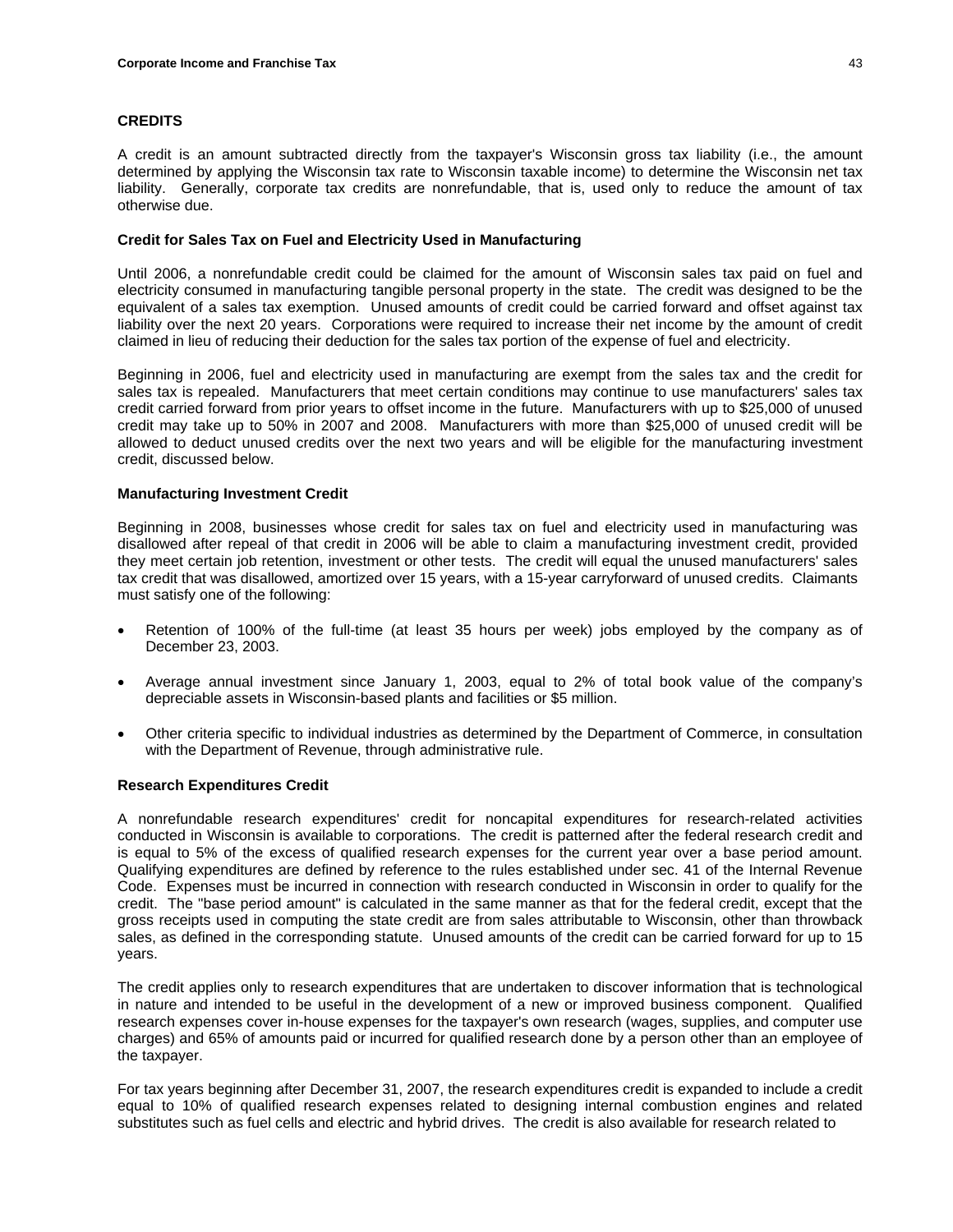designing vehicles powered by such engines and for research on improving production processes for such engines and vehicles.

### **Research Facilities Credit**

The research facilities credit applies to capital investments to construct and equip new research facilities or to expand existing facilities located in Wisconsin. The credit is equal to 5% of the amount of qualified investment in tangible depreciable property that is not replacement property.

The rules relating to the credit are similar to the rules for the research expenditures credit. The credit is nonrefundable, and unused amounts of credit may be carried forward and offset against tax liability over the next 15 years. Corporations must increase their net income by the amount of credit claimed in lieu of reducing their deduction for research expenses or reducing their basis in the property.

# **Supplement to Federal Historic Rehabilitation Credit**

A nonrefundable credit is available to encourage the rehabilitation of historic buildings in Wisconsin. The state supplemental credit is equal to 5% of qualified rehabilitation expenditures, as defined under sec. 48 (g) of the Internal Revenue Code, to substantially rehabilitate certified historic buildings for use in a trade or business. This program is more fully discussed in the chapter on "Individual Income Tax."

# **Development Zone, Airport Development Zone, Development Opportunity Zone, Enterprise Zone Jobs Credit, Enterprise Development Zone, and Agricultural Development Zone Credits**

Credits are available to corporate taxpayers who are certified by the Department of Commerce to participate in the Wisconsin development zone, airport development zone, development opportunity zone, enterprise zone, enterprise development zone, and agricultural development zone programs.

The *development zone program* provides credits to taxpayers that locate or expand a trade or business activity within a development zone. A development zone is an economically distressed area designated as a development zone by the Wisconsin Department of Commerce. The Department is authorized to designate 22 zones. All 22 zones have been designated, with authorized tax credits of \$38.155 million. These zone designations are in effect for a period of seven to ten years. Certified businesses are provided with a maximum amount of tax benefits and may claim the development zone credits up to that amount.

The Department of Commerce was authorized by 2005 Act 487 to designate an area as an *airport development zone* if certain criteria are met. An airport development zone may not be in an area that is a development zone, a development opportunity zone or an enterprise zone. The designation is effective for 84 months. Total income and franchise tax credits for each zone may not exceed \$3 million, and total tax benefits for all zones may not exceed \$9 million.

Under the *development opportunity zone* program, corporations, except insurance companies, conducting economic activities in this type of zone may claim tax credits allocated to them. These zones have a duration of three years. Six zones with \$29.4 million in tax credits have been authorized. Four of the six zones created have expired. Corporations locating or expanding their operations within the development opportunity zones are also eligible to claim an investment credit that equals 2.5% of the purchase of depreciable tangible personal property (or 1.75% of the price if the property has been expensed under sec. 179 of the Internal Revenue Code).

A *capital investment credit* is available for certain businesses located in the Beloit and Milwaukee development opportunity zones and, beginning in 2006, to businesses in airport development zones equal to 3% of qualified purchases of depreciable tangible personal property and amounts expended to acquire, construct, rehabilitate or remodel qualified real property.

For tax years beginning on or after July 1, 2007, a refundable *enterprise zone jobs credit* against income and franchise taxes for certified business located in an enterprise zone is available. The credit has three components: (1) a payroll component based on changes in the claimant's payroll over a base year; (2) a component available only to claimants whose entire property and payroll is in the enterprise zone, which is based on the sum of the claimant's payroll and basis of property; and (3) a component based on the amount a claimant pays for training to upgrade the skills of full-time employees who work in the enterprise zone.

The Department of Commerce is authorized to designate no more than 10 enterprise zones and may not designate an area as an enterprise zone if the area exceeds 50 acres. A designation may be in effect for no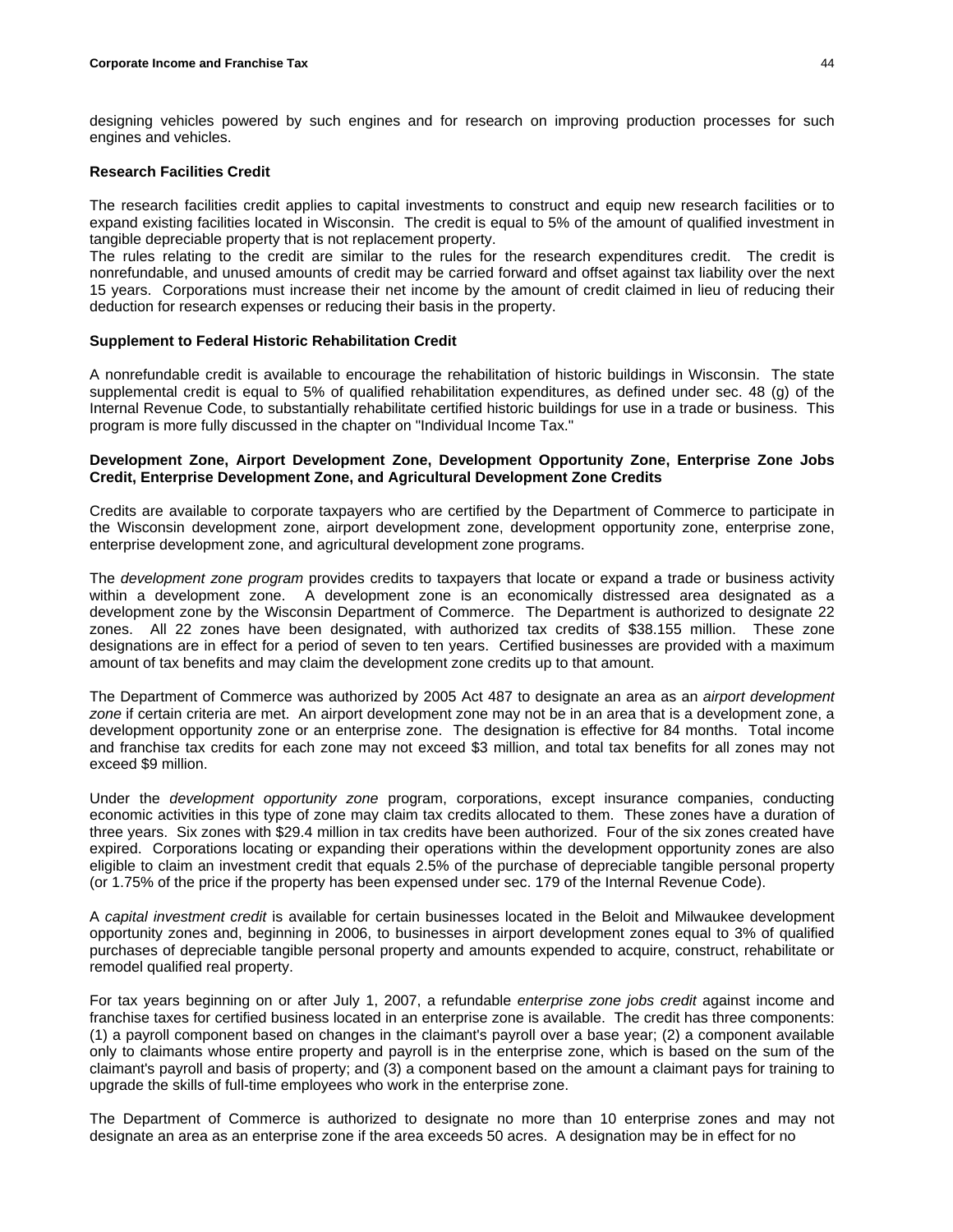more than 12 years. In determining whether to designate an area as an enterprise zone, the Department of Commerce must consider indicators of the area's economic need, infrastructure and energy support, the rate of business development, existing resources available to the area, and the effect of designation on other initiatives and programs to promote economic and community development in the area, such as job training and the creation of high-paying jobs.

*Enterprise development zones* are areas in which businesses are permitted to operate and receive tax credits. A business planning to conduct economic activity in a specific area of the state can apply with the Department of Commerce to have the area designated as an enterprise development zone. Designation for a period of seven years is based on criteria relating to high unemployment and poverty, declining property values and declining population. The Department of Commerce has authority to designate up to 98 enterprise development zones; at least 10 of the zones must be for environmental remediation. Each zone is allocated a maximum of \$3 million credits, so that total credits under the program may total as much as \$294 million. Sixty-one enterprise development zones have been authorized with \$146 million of credit allocated. Of the 61 zones designated, 32 have reached the 7-year expiration date.

Beginning in 2003, the Department of Commerce may certify one zone as an *agricultural development zone*. The area must be located in a rural municipality and the zone designation will be in effect for ten years. The area may be certified for up to \$5 million of credits. Four regions, made up of 18 counties, were designated as the agricultural development zone.

For all of these zones, the credit for creation or retention of full-time jobs and for environmental remediation in a zone is comprised of the following components:

- Up to \$8,000 for each full-time job created or retained by a member of a target group;
- Up to \$6,000 for each full-time job created or retained and filled by a person who is not a member of a target group; and
- Up to 50% of amounts spent for environmental remediation.

A member of a target group includes a person employed in unsubsidized or trial jobs under the Wisconsin Works program, a person qualifying for the Wisconsin Works health plan or child assistance, a vocational rehabilitation referral, an economically disadvantaged veteran, an economically disadvantaged ex-convict, a social security insurance recipient, a food stamp recipient or a dislocated worker.

# **Dairy and Livestock Farm Investment Credit**

A nonrefundable credit is available for 10% of expenses to modernize or expand a dairy or livestock farm. Dairy animals include heifers raised as replacement dairy animals. Livestock includes cattle (not including dairy animals), swine, poultry including farm raised pheasants but not including other farm raised game birds or ratites, fish that are raised in aquaculture facilities, sheep, and goats. The aggregate amount of credit that a taxpayer could claim is \$50,000 for expenses to construct, improve and acquire buildings or facilities and equipment, for dairy animal housing, confinement, feeding, milk production, and waste management. The credit may be claimed for taxable years that begin after December 31, 2003, and before January 1, 2010.

# **Technology Zone Credit**

A credit is available for businesses certified by the Department of Commerce and located in a technology zone. The Department of Commerce may certify up to eight technology zones, each for up to \$5 million in credits. All eight zones have been designated. Sixteen businesses have been certified for \$2.5 million.

The credit has the following components:

- The amount of real and personal property taxes imposed and paid in the taxable year;
- 15% of the first 12 months of wages for jobs created in a technology zone after certification; and
- 10% of certain capital investments made in a technology zone in the year.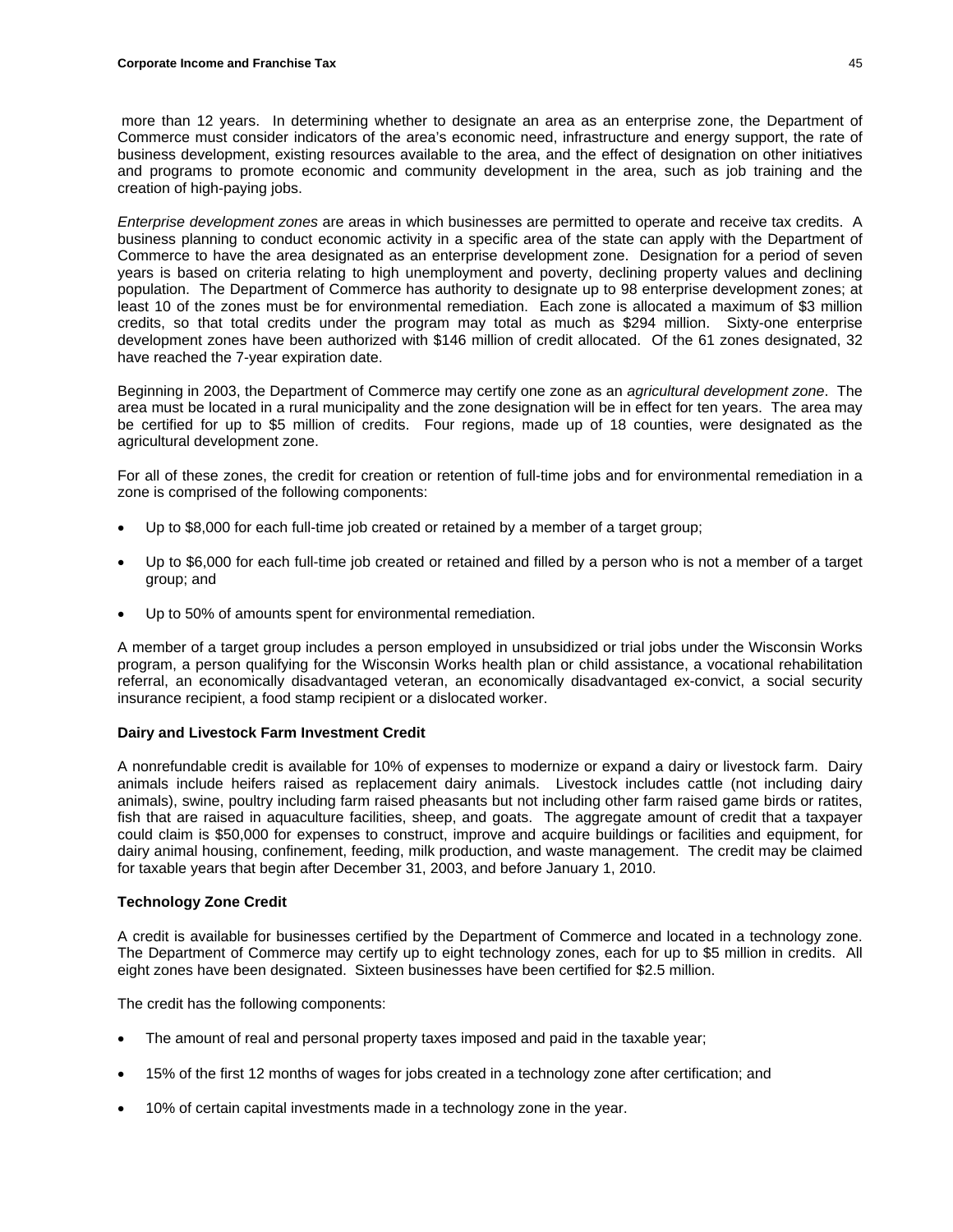### **Early Stage Seed Investment Credit**

Effective for taxable years beginning after 2004, an early stage seed investment credit is available for 25% of investments in qualified new business ventures that are certified by the Department of Commerce. To be eligible for credit, a qualified new business venture must meet certain requirements, including that it have its headquarters in the state, have less than 100 employees, at least 51% of whom are employed in the state, and have been in business for not more than seven consecutive years. A qualified new business venture must also be engaged in certain industries: manufacturing, agriculture, processing or assembling products, conducting research and development or developing new products or business processes. The total amount of credits that may be claimed is \$3.5 million per taxable year and \$35 million for all taxable years.

### **Farmland Tax Relief Credit**

A farmland tax relief credit equal to a percentage, established by the Department of Revenue, of property taxes accrued on farmland, exclusive of improvements, is allowed for owners of farmland. The maximum credit is \$1,500, and the credit is refundable. The credit percentage is set so that the amount expended for the credit for all claimants, individual and corporate, is \$15 million, adjusted for underspending or excess spending in the prior fiscal year. For tax year 2005, the percentage was 20%. The fiscal estimate in this section represents claims by corporate taxpayers. The credit is described in greater detail in the Individual Income Tax chapter.

### **Farmland Preservation Credit**

Corporations are eligible for Farmland Preservation Credits and must meet basically the same requirements as individual taxpayers (see Individual Income Tax chapter). Household income for corporations is defined as the sum of net corporate income, any business loss carryforward allowed under sec. 71.26 (4), Wis. Stats., and the household income of each corporate shareholder including the income of spouse, dependents, and other members of the household. Corporations must include in their household income farm depreciation in excess of \$25,000, all nonfarm depreciation, and nonfarm business losses. The credit is refundable.

#### **Community Development Finance Credit**

Corporations that make contributions to the Wisconsin Housing and Economic Development Authority (WHEDA) and, in the same year, purchase common stock in the Community Development Finance Company may claim a credit. The credit is equal to 75% of the cost of common stock or a partnership interest purchased in the Community Development Finance Company. The base for computing the credit is limited to the value of the claimant's contribution to WHEDA. The credit is nonrefundable and unused amounts of credit can be carried forward and offset against tax liability over the next 15 years. Taxpayers must increase their income by the amount of the credit claimed in lieu of reducing their deduction for the contribution to WHEDA.

#### **Insurance Security Fund Assessments**

Chapter 646, Wisconsin Statutes, provides a credit against state taxes, including the corporate income and franchise tax, for certain assessments levied on insurance companies by the Wisconsin Insurance Security Fund. The fund is designed to protect policyholders in cases where their insurance company has failed and is in the process of liquidation. Where the available assets and reserves of failed insurers are inadequate to meet claims, the fund may assess insurance companies doing business in the state, with some exceptions (e.g., fraternal benefit societies). Such assessments are eligible for a 100% tax credit if they cannot be recovered through higher premiums. This can occur if premiums are fixed for a particular line of business. Credits claimed by foreign insurance companies and domestic life companies would be offset against the premiums tax. Thus, the only offsets against the income and franchise tax would be for credits claimed by domestic property and casualty companies. The tax credit is nonrefundable and must be claimed in equal installments over a five-year period, beginning with the year following the one in which the assessment is made.

#### **Health Insurance Risk-Sharing Plan Assessments Credit**

An income and franchise tax credit and a license fee credit are available for insurers that pay assessments for the Health Insurance Risk-Sharing Plan (HIRSP). HIRSP offers health insurance coverage to individuals with adverse medical histories and to others who cannot obtain affordable health insurance coverage from the private sector. HIRSP is funded by premiums paid by participants, assessments paid by insurance companies, and a pro rata reduction in billed charges of health care providers. The amount of the credit for all insurers cannot exceed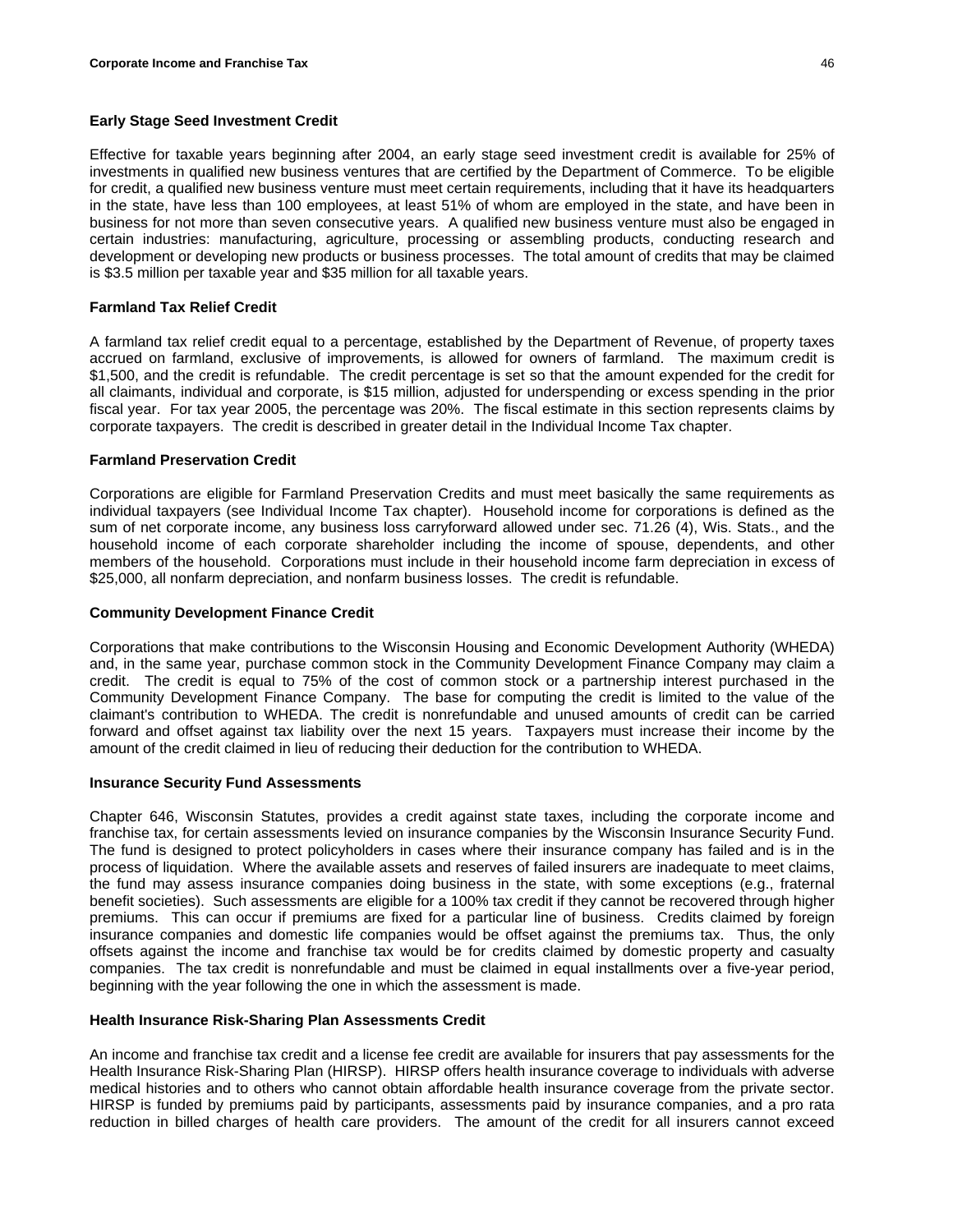\$5,000,000 per year.The credits apply to taxable years beginning after December 31, 2005, but the credits for the 2006 and 2007 tax years may not be claimed until taxable years beginning after December 31, 2007.

### **Film Production Credits**

For tax years beginning after December 31, 2007, several tax credits will be available for expenses related to film production activities for productions accredited by the Department of Commerce. The credits include:

- A film production services income and franchise tax credit. The credit is equal to 25% of salary or wages paid for services rendered in Wisconsin to produce an accredited production, and paid to employees who were residents of Wisconsin when they were paid. The credit for salary or wages paid must not exceed an amount equal to the first \$25,000 of salary or wages paid to each of the claimant's employees, not including the salary or wages paid to the claimant's two highest paid employees. The credit is also equal to 25% of production expenditures, as defined in the bill, paid by the claimant in the taxable year to produce an accredited production.
- A sales and use tax credit, for taxes that the claimant paid in the taxable year on the purchase of tangible personal property and taxable services that are used directly in an accredited production.
- A film production company investment credit. A claimant may claim a credit against income and franchise taxes, up to the amount of the taxes, for the first three taxable years that the claimant is doing business in Wisconsin as a film production company, an amount equal to 15% of the purchase price of depreciable, tangible personal property, and the amount expended to acquire, construct, rehabilitate, remodel or repair real property.

The portion of the credit applicable to production expenditures is refundable. The remainder of the credits may be carried forward for 15 years.

# **Broadband Internet Equipment Exemption and Credit**

The sales and use tax exemption and income tax credit created by 2005 Act 479 apply to the purchase of "Internet equipment used in the broadband market." This equipment is defined to be equipment that is capable of transmitting data packets or Internet signals at speeds of at least 200 kilobytes per second in either direction. For a purchaser of Internet equipment used in the broadband market to receive the sales and use tax exemption, the purchaser must certify to the Department of Commerce, that the purchaser will, by July 1, 2009, make an investment that is reasonably calculated to increase broadband Internet availability in Wisconsin and the Department of Commerce must certify the purchaser as eligible for the exemption. The purchases cannot take place before July 1, 2007, which is when the sales and use tax exemption takes effect.

For a purchaser of Internet equipment used in the broadband market to receive the income tax credit, the purchaser must have claimed the sales and use tax exemption described above and be certified by the Department of Commerce as eligible for the tax credit. The total amount of sales and use tax exemptions and income tax credits may not exceed \$7.5 million.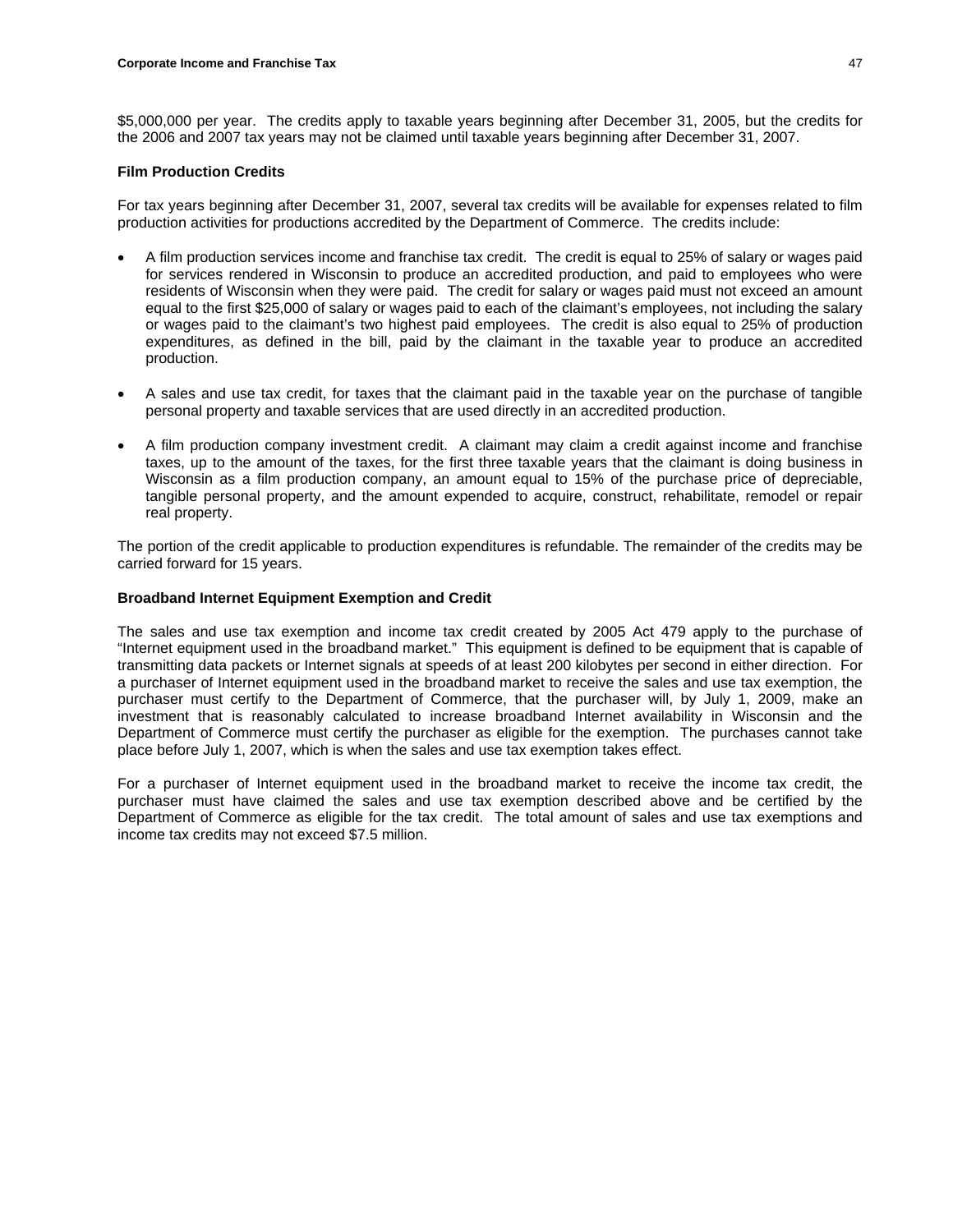# **RECYCLING SURCHARGE**

### **Introduction**

Effective for tax years beginning on or after January 1, 2000, Wisconsin imposes a recycling surcharge on all nonfarm businesses with gross receipts of at least \$4 million. The surcharge is imposed at a rate of 3% on gross tax liability for corporations and 0.2% of net business income for noncorporate business entities. The maximum surcharge is \$9,800 and the minimum is \$25. Noncorporate farms are exempt from the surcharge if their gross receipts from farming are no more than \$4,000,000; they pay a surcharge of \$25 if not exempt. The surcharge does not apply to entities not required to file an income tax return.

Revenues from the recycling surcharge are deposited in the segregated recycling fund and used to fund local government recycling and solid waste management programs and private business efforts to develop recycled products or markets related to these products. Collections for FY06 were \$19.5 million.

**TABLE 1 RECYCLING SURCHARGE EXEMPTION DEVICES SUMMARY**

| <b>Exemption Devices</b>                           | Statutory Reference*         | <b>FY06 Fiscal Effect</b> |
|----------------------------------------------------|------------------------------|---------------------------|
| <b>Exemptions from Taxation</b>                    |                              |                           |
| <b>Exempt Corporations</b>                         | s 77.93 (1)                  | Not available             |
| Exempt Individuals, Estates, and Trusts            | s 77.93 (2)                  | Not available             |
| \$4 Million Gross Receipts Exemption               | s 77.93 (1) and 77.94 (1)(b) | \$17,200,000              |
| Members of the Clergy and Certain Religious Groups | s 77.92 (5)                  | Minimal                   |
| <b>Special Treatment</b>                           |                              |                           |
| \$9,800 Surcharge Limit                            | s 77.94 (1)                  | \$9,700,000               |
| Farming Surcharge of \$25                          | s 77.94 (1)                  | Minimal                   |

\* References to sections of the 2005 Wisconsin Statutes.

# **EXEMPTIONS FROM TAXATION**

#### **Exempt Corporations**

Corporations that are exempt from the corporate income and franchise tax under sec. 71.26 (1), Wis. Stats., and that have no unrelated business income reportable under sec. 71.24 (1m), Wis. Stats., are exempt from the surcharge. This exemption applies to not-for-profit entities.

# **Exempt Individuals, Estates, and Trusts**

Only persons who file a form indicating a profit or loss from a trade or business for federal income tax purposes are subject to the recycling surcharge. The surcharge does not apply to natural persons, estates or trusts that are not required to file a return because their income is less than the filing requirements under Subchapter I or II of Chapter 71, Wis. Stats. In addition, persons who are not employees as defined in section 3121 (d)(3) of the Internal Revenue Code are exempt from the surcharge.

### **\$4 Million Gross Receipts Exemption**

Businesses with less than \$4 million of gross receipts are exempt from the surcharge.

# **Members of the Clergy and Certain Religious Groups**

Members of the clergy and members of certain recognized religious groups who perform services or duties as defined by section 1402(c)(4) and (5) of the Internal Revenue Code are exempt from the temporary recycling surcharge.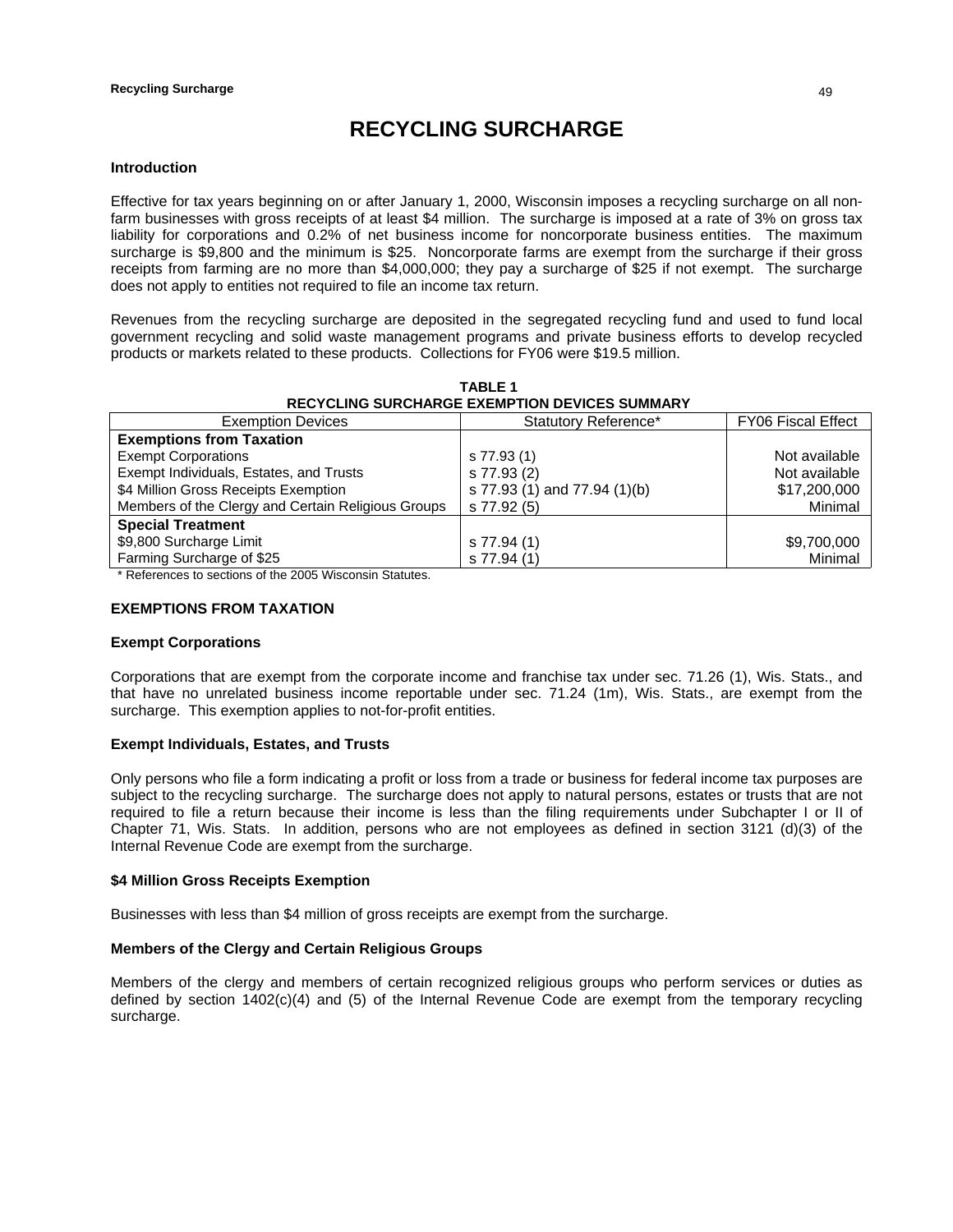# **SPECIAL TREATMENT**

#### **\$9,800 Surcharge Limit**

The maximum surcharge that any taxpayer will pay is limited to \$9,800. This is considered an exemption device because the amount of surcharge that is collected is less than it would be had the surcharge been collected under the existing rates without the maximum.

# **Farming Surcharge of \$25**

All natural persons, estates, trusts, partnerships, and limited liability companies that are engaged in farming, except entities that have gross receipts from farming of no more than \$4 million, are subject to a surcharge of \$25 regardless of the amount of net farm profit. It is believed that very few noncorporate farms have gross receipts of at least \$4 million and are subject to the surcharge.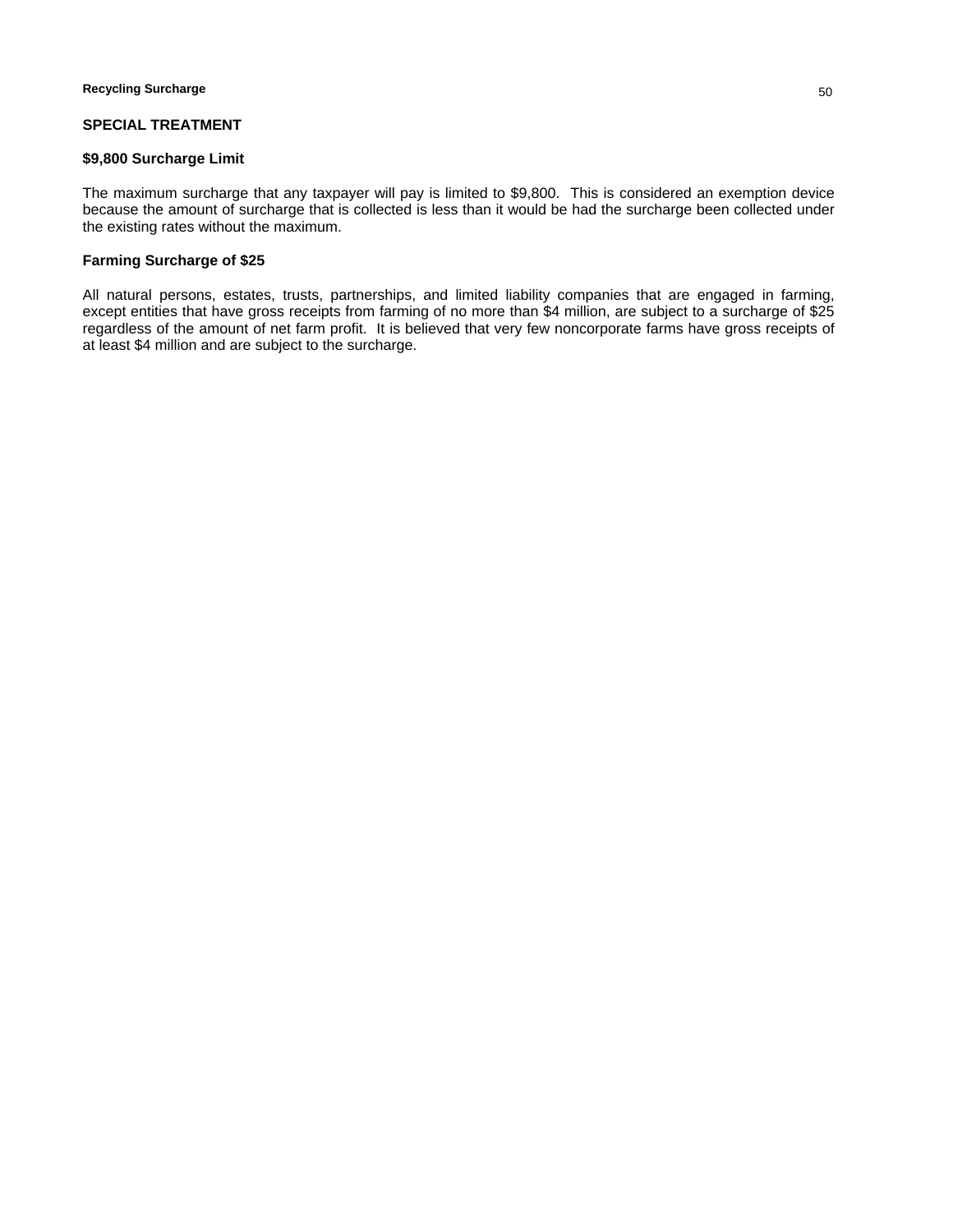# **SALES AND USE TAX**

### **Introduction**

Wisconsin imposes a 5% tax on the sale or use of most items of tangible personal property and on the sale of selected services. The state first imposed a 3% selective sales and use tax in 1962 but replaced it with a 4% general sales and use tax in 1969. The current 5% rate has been in effect since 1982.

The original 3% tax was selective in that goods subject to the tax were specifically identified in the statutes: household furnishings, motor vehicles, jewelry, tobacco, fermented malt beverages, intoxicating liquors, and food sold in restaurants were taxable. The general tax imposed in 1969, in contrast to the selective tax, falls on sales of all tangible personal property, except property specifically exempted by law. The sales tax remains selective in its treatment of services, imposed only on those services the law enumerates as taxable.

Numerous changes to the sales tax base have been made over the years. Exemptions are discussed in detail in the latter half of this chapter and estimates of fiscal effects are provided. Expansions of the sales and use tax base include:

- Cigarettes (1975);
- Cable television, including installation (1975);
- Interstate telephone and telegraph services, and landscaping and lawn maintenance services (1982);
- Magazines other than those sold by subscription (1983);
- Telephone company central office equipment and coin-operated telephone services (1996);
- Telephone answering and messaging services, and telecommunications services terminating in and billed to a service address in the state (1997).

The 5% sales tax is imposed on retailers for the privilege of selling, leasing or renting tangible personal property that is not specifically exempt from tax. In addition, a 5% use tax is imposed on the storage, use or other consumption in this state of tangible personal property that is purchased out-of-state and is not specifically exempt. The use tax complements the sales tax in that, without a use tax, consumers would be able to avoid sales tax by purchasing goods out-of-state. Thus, the use tax ensures that the sales tax does not place Wisconsin merchants at a competitive disadvantage compared with those in other states.

# **Taxable Services**

The law imposes a sales tax on selected services. Unlike tangible personal property, sales of which are taxable unless specifically exempt, services are not subject to the sales tax unless enumerated in the statutes. The following services are taxable:

- Rooms or lodging for less than one-month by hotelkeepers, motel operators, and other persons furnishing accommodations to the public.
- Admissions to amusement, athletic, entertainment or recreational events or places. Admissions to places or events that are educational in nature, such as museums or zoos, and admissions to county fairs are exempt from sales tax.
- Telecommunications services originating or terminating in Wisconsin and charged to a service address in the state, including coin-operated telephone services, and Internet access services. Prepaid telephone cards or authorization numbers are taxed at the time of purchase; services obtained through the use of cards or authorization numbers are not taxable.
- Laundry, dry cleaning, pressing, and dyeing services, except when performed on raw materials or goods in process destined for sales, when performed on cloth diapers by a diaper service, and when performed by the customer through the use of coin-operated, self-service machines.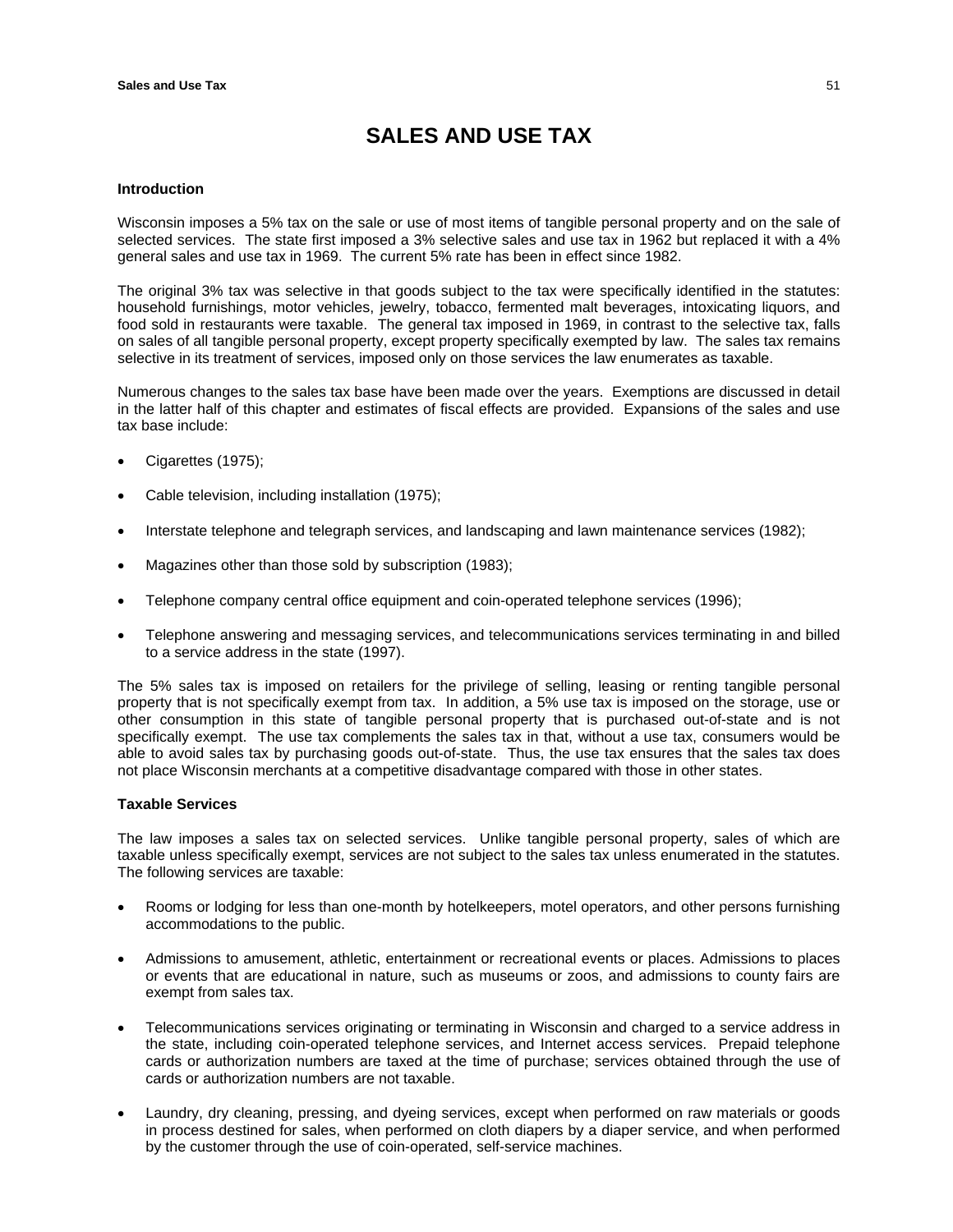- Photographic services, including the processing, printing, and enlarging of film, and the services of photographers for the taking, reproducing, and sale of photographs.
- Parking or providing parking space for motor vehicles and aircraft, and docking or providing storage space for boats.
- The repair, inspection, and maintenance of tangible personal property, and the installation of tangible personal property, except when such installation constitutes a capital improvement to real property.
- The production, printing or imprinting of tangible personal property for consumers who furnish directly or indirectly the materials used in such processes.
- Cable television services, including installation charges.
- Landscaping and lawn maintenance services.
- Telephone answering and messaging services.

#### **Local Taxes**

The law allows counties and a professional football stadium districts to impose a 0.5% local sales and use tax and a professional baseball park district to impose a 0.1% sales and use tax. These local taxes are imposed on the same tax base as the state sales and use tax. As of July 1, 2006, 59 counties impose the 0.5% county sales and use tax.

The Southeast Wisconsin Professional Baseball Park District imposed a 0.1% sales tax in Milwaukee, Ozaukee, Racine, Washington, and Waukesha Counties in 1996. Proceeds from this tax are used to finance Miller Park, the Milwaukee Brewers' home field. This tax will be discontinued upon retirement of the bonds issued to finance the ballpark and the funding of a maintenance and capital improvement fund for the ballpark.

The Green Bay-Brown County Professional Football Stadium District imposed a 0.5% sales tax in Brown County in 2000 to finance the renovation of Lambeau Field. This tax will be discontinued upon retirement of the bonds issued to finance the stadium and the funding of a maintenance and capital improvement fund for the stadium.

Table 1 lists the state's 72 counties, the local sales taxes applicable in each county, the effective date of the county sales tax, and the combined state and local sales tax rate.

# **Administration and Collections**

Sales tax is imposed on the gross receipts from retail sales; use tax is imposed on the amount paid for a product that is subject to sales tax but for which the seller does not collect sales tax. Each retailer is responsible for paying sales tax, regardless of whether it is identified on the bill and collected directly from the customer. Every business that makes taxable sales is required to obtain a seller's permit from the department and pay a \$20 business tax registration fee, which covers permits for alcohol, cigarette, and other taxes.

Retailers are permitted to retain a portion of the taxes they collect as compensation for the costs they incur in collecting the tax. Since 1997 the retailer's discount has been 0.5% of the amount of tax liability if taxes are paid timely, with a minimum discount of \$10 per filing period. Retailers file monthly, quarterly or annually, depending on the amount of tax owed.

In contrast to the sales tax which is paid by the seller, use tax is paid by the purchaser. Corporations may file a use tax return or report use tax on their corporate income and franchise tax returns. Private individuals typically report their use tax liability on their individual income tax returns.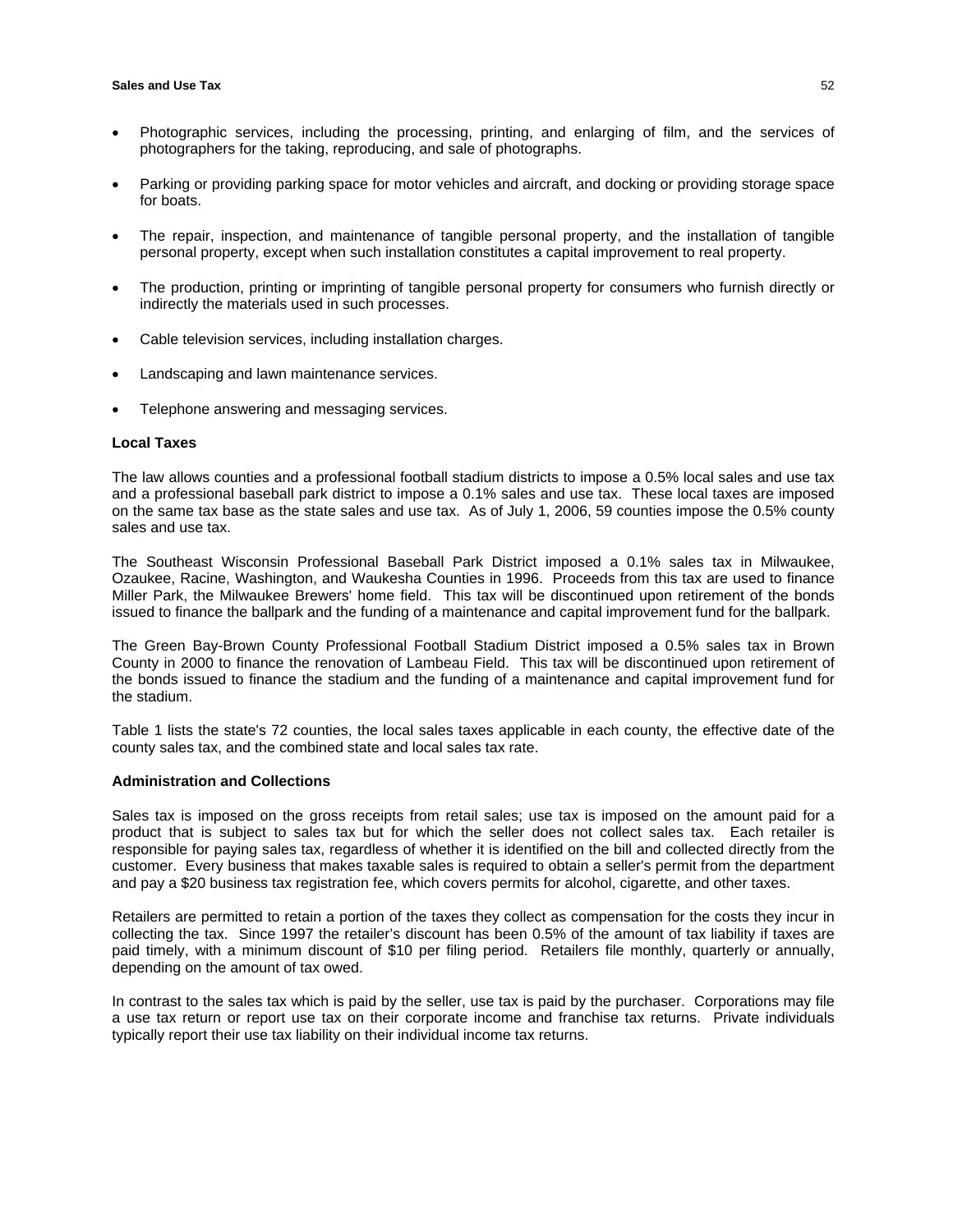|                 |                    | Combined        |             |                                    | Combined        |
|-----------------|--------------------|-----------------|-------------|------------------------------------|-----------------|
|                 | <b>Local Taxes</b> | State-Local     |             | <b>Local Taxes</b>                 | State-Local     |
| County          | (Effective Date)   | <b>Tax Rate</b> | County      | (Effective Date)                   | <b>Tax Rate</b> |
| Adams           | County (1/1/94)    | 5.5%            | Marathon    | County (4/1/87)                    | 5.5%            |
| Ashland         | County (4/1/88)    | 5.5%            | Marinette   | County (10/1/01)                   | 5.5%            |
| Barron          | County (4/1/86)    | 5.5%            | Marquette   | County (4/1/89)                    | 5.5%            |
| <b>Bayfield</b> | County (4/1/91)    | 5.5%            | Menominee   | None                               | 5.0%            |
| <b>Brown</b>    | Football (11/1/00) | 5.5%            | Milwaukee   | County (4/1/91), Baseball (1/1/96) | 5.6%            |
| <b>Buffalo</b>  | County (4/1/87)    | 5.5%            | Monroe      | County (4/1/90)                    | 5.5%            |
| <b>Burnett</b>  | County (4/1/89)    | 5.5%            | Oconto      | County (7/1/94)                    | 5.5%            |
| Calumet         | None               | 5.0%            | Oneida      | County (4/1/87)                    | 5.5%            |
| Chippewa        | County (4/1/91)    | 5.5%            | Outagamie   | None                               | 5.0%            |
| Clark           | None               | 5.0%            | Ozaukee     | County (4/1/91), Baseball (1/1/96) | 5.6%            |
| Columbia        | County (4/1/89)    | 5.5%            | Pepin       | County (4/1/91)                    | 5.5%            |
| Crawford        | County (4/1/91)    | 5.5%            | Pierce      | County (4/1/88)                    | 5.5%            |
| Dane            | County (4/1/91)    | 5.5%            | Polk        | County (4/1/88)                    | 5.5%            |
| Dodge           | County (4/1/94)    | 5.5%            | Portage     | County (4/1/89)                    | 5.5%            |
| Door            | County (4/1/88)    | 5.5%            | Price       | County (1/1/93)                    | 5.5%            |
| Douglas         | County (4/1/91)    | 5.5%            | Racine      | Baseball (1/1/96)                  | 5.1%            |
| Dunn            | County (4/1/86)    | 5.5%            | Richland    | County (4/1/89)                    | 5.5%            |
| Eau Claire      | County (1/1/99)    | 5.5%            | Rock        | None                               | 5.0%            |
| Florence        | County (7/1/06)    | 5.5%            | <b>Rusk</b> | County (4/1/87)                    | 5.5%            |
| Fond du Lac     | None               | 5.0%            | St. Croix   | County (4/1/87)                    | 5.5%            |
| Forest          | County (4/1/95)    | 5.5%            | Sauk        | County (4/1/92)                    | 5.5%            |
| Grant           | County (4/1/02)    | 5.5%            | Sawyer      | County (4/1/87)                    | 5.5%            |
| Green           | County (1/1/03)    | 5.5%            | Shawano     | County (4/1/90)                    | 5.5%            |
| Green Lake      | County (7/1/99)    | 5.5%            | Sheboygan   | None                               | 5.0%            |
| Iowa            | County (4/1/87)    | 5.5%            | Taylor      | County (7/1/99)                    | 5.5%            |
| Iron            | County (4/1/91)    | 5.5%            | Trempealeau | County (10/1/95)                   | 5.5%            |
| <b>Jackson</b>  | County (4/1/87)    | 5.5%            | Vernon      | County (1/1/97)                    | 5.5%            |
| Jefferson       | County (4/1/91)    | 5.5%            | Vilas       | County (4/1/88)                    | 5.5%            |
| Juneau          | County (4/1/92)    | 5.5%            | Walworth    | County (4/1/87)                    | 5.5%            |
| Kenosha         | County (4/1/91)    | 5.5%            | Washburn    | County (4/1/91)                    | 5.5%            |
| Kewaunee        | None               | 5.0%            | Washington  | County (1/1/99), Baseball (1/1/96) | 5.6%            |
| La Crosse       | County (4/1/90)    | 5.5%            | Waukesha    | Baseball (1/1/96)                  | 5.1%            |
| Lafayette       | County (4/1/01)    | 5.5%            | Waupaca     | County (4/1/89)                    | 5.5%            |
| Langlade        | County (4/1/88)    | 5.5%            | Waushara    | County (4/1/90)                    | 5.5%            |
| Lincoln         | County (4/1/87)    | 5.5%            | Winnebago   | None                               | 5.0%            |
| Manitowoc       | None               | 5.0%            | Wood        | County (1/1/04)                    | 5.5%            |

**TABLE 1 LOCAL SALES AND USE TAXES AND COMBINED STATE-LOCAL TAX RATE BY COUNTY JULY 1, 2006**

Collections of sales and use taxes have increased as the economy has grown and Wisconsin personal incomes have increased. In addition, the state tax rate was increased in 1969 to 4% and to 5% in 1982 and the tax base has been changed. Collections increased from \$83 million in FY65 to \$4,128 million in FY06. Sales and use taxes provided 14% of general purpose tax revenues in FY65, but that share had increased to 34% in FY06.

Table 2 shows the source of sales and use taxes by type of business. In calendar year 2005, 59.0% of sales and use taxes were collected from businesses engaged in retail trade while service industries accounted for 12.6%.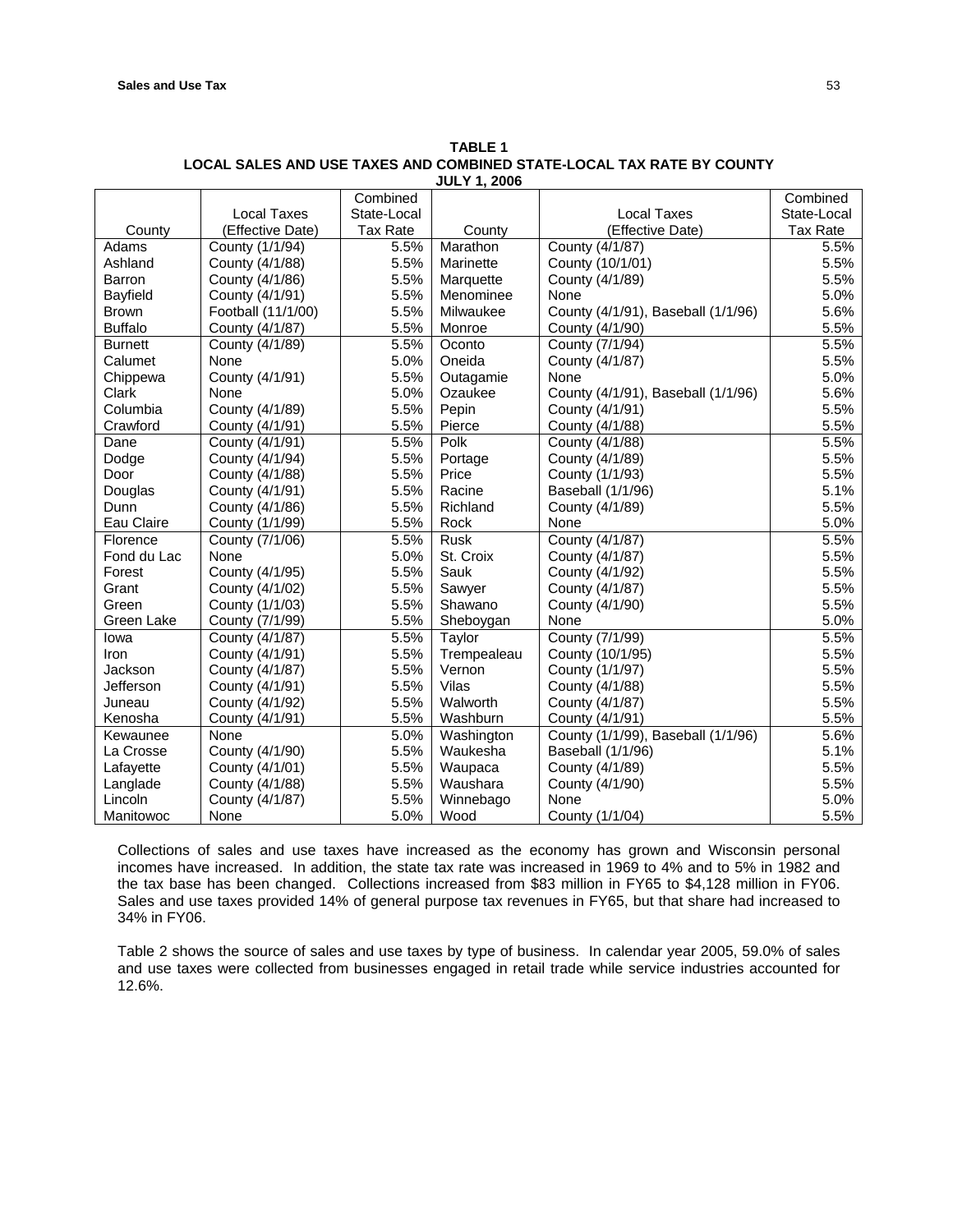| <b>NAICS</b> | Descriptions                                               | <b>Filers</b> | <b>Total Taxes</b> |
|--------------|------------------------------------------------------------|---------------|--------------------|
| 11           | Agricultural, Forestry, Hunting, and Fishing               | 1,340         | \$4,545,677        |
| 233, 235     | Construction                                               | 7,134         | 104,487,302        |
| 221, 454     | Utilities and Other Fuel Dealers                           | 276           | 252,449,539        |
|              | SUBTOTAL: INFORMATION AND COMMUNICATIONS                   | 1,815         | \$272,471,891      |
| 511          | Publishing                                                 | 672           | 15,663,083         |
| 512          | Motion Picture, Video, and Sound Industries                | 152           | 2,196,015          |
|              | Broadcasting, Telecommunications, and Information          |               |                    |
| 513, 5141    | Services                                                   | 991           | 254,612,793        |
|              | SUBTOTAL: MANUFACTURING                                    | 6,879         | \$158,215,559      |
| 311, 312     | Food, Beverage, and Tobacco Manufacturing                  | 216           | 4,159,550          |
| 21, 32       | Raw Materials Manufacturing, including Quarrying           | 1,252         | 36,942,397         |
| 324-327      | Chemical and Nonmetallic Mineral Product Manufacturing     | 467           | 16,761,846         |
| 33           | Mechanical, Machinery, Industrial, and Other Manufacturing | 4,944         | 100,351,766        |
|              | SUBTOTAL: RETAIL TRADE                                     | 75,094        | \$2,373,789,984    |
| 722          | Food Services and Drinking Places (Restaurants and Bars)   | 14,732        | 313,862,457        |
| 711          | Performing Arts, Spectator Sports, and Related Industries  | 994           | 18,127,306         |
| 713          | Amusement, Gambling, Recreation Industries                 | 1,374         | 22,115,628         |
| 441          | Automobiles and Other Motor Vehicles                       | 4,264         | 454,904,919        |
| 447100       | Gasoline Stations (including convenience stores with gas)  | 1,767         | 58,454,683         |
| 448          | <b>Clothing and Accessories Stores</b>                     | 2,552         | 117,932,841        |
| 443          | <b>Electronic and Appliance Stores</b>                     | 1,176         | 72,118,841         |
| 445          | Food and Beverage Stores                                   | 3,271         | 167,601,134        |
| 442, 444     | Furniture and Home Furnishings Stores                      | 5,298         | 319,891,551        |
| 446          | <b>Health and Personal Care Stores</b>                     | 655           | 33,353,290         |
| 451          | Sporting Goods, Hobby, Book, and Music Stores              | 3,219         | 57,277,216         |
| 452, 453     | <b>General Merchandise Stores</b>                          | 1,391         | 379,032,328        |
| 453 et al.   | <b>Other Store Retailers</b>                               | 29,557        | 323,443,573        |
| 453, 454     | <b>Nonstore Retailers</b>                                  | 4,844         | 35,674,216         |
|              | SUBTOTAL: SERVICES                                         | 50,262        | \$508,416,479      |
| 721          | Hotels, Motels, and Other Traveler Accommodations          | 3,663         | 71,098,098         |
| 52, 55       | Banking, Insurance, and Other Finance Activities           | 964           | 16,116,692         |
| 561          | <b>Administrative and Support Services</b>                 | 1,405         | 19,285,208         |
| 62           | <b>Health Care and Social Assistance Services</b>          | 2,349         | 7,397,860          |
| 812          | Personal and Household Services                            | 14,373        | 100,187,110        |
| Various      | <b>Business Services</b>                                   | 9,409         | 82,267,266         |
| 811          | Repair and Maintenance Services                            | 9,412         | 75,192,475         |
| 5411, 5412   | <b>Professional Services</b>                               | 543           | 1,350,812          |
| 5413         | Architectural, Engineering, and Related Services           | 251           | 1,120,710          |
| 5415         | <b>Computer System Services</b>                            | 2,579         | 41,083,337         |
| 54           | <b>Scientific and Other Services</b>                       | 987           | 7,622,620          |
| 532          | <b>Rental and Leasing Services</b>                         | 3,675         | 83,101,826         |
| 531          | Real Estate Services (Rental, Management, Appraisal)       | 652           | 2,592,463          |
|              | SUBTOTAL: WHOLESALE                                        | 4,881         | \$212,672,821      |
| 421          | Durable Goods - Wholesale                                  | 3,165         | 184,778,001        |
| 422          | Nondurable Goods - Wholesale                               | 1,716         | 27,894,820         |
|              | <b>MISCELLANEOUS</b>                                       | 986           | \$138,123,628      |
| 48           | Transportation                                             | 986           | 7,739,209          |
|              | <b>TOTAL</b>                                               | 148,667       | \$4,025,172,880    |

**TABLE 2 WISCONSIN SALES AND USE TAXES BY NAICS, 2005** 

# **Calculations of Exemptions**

This report describes each sales tax exemption and, where feasible, provides an estimate of its fiscal effect in FY06. In general, fiscal effects were estimated by obtaining or estimating the gross receipts from retail sales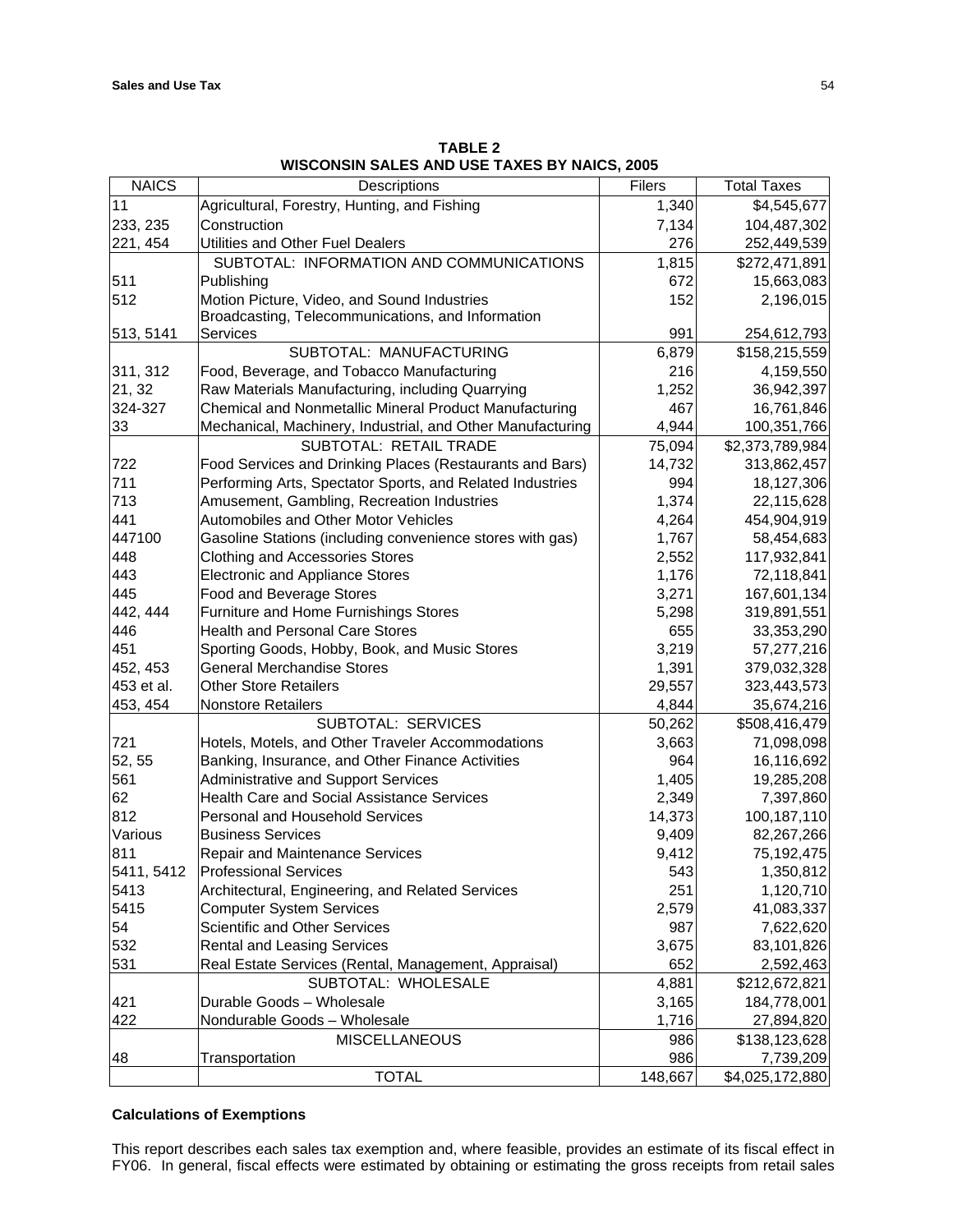for the most recent year available and adjusting those receipts to FY06 levels using income and price data. When possible, estimates are based on data specific to Wisconsin obtained from state and federal agencies and trade organizations with statewide membership or information. For some exemptions, state-specific data are not available; the fiscal effects of these exemptions were estimated from national sales data using Wisconsin's percentage of the nation's population, personal income or a similar indicator. For some exemptions, data on which to base an estimate are not available. For others, no estimate is made because the state is precluded from taxing the sale – for example, sales to the federal government, which are exempt under the U.S. Constitution.

The significance of these exemptions may be viewed from the perspective of actual sales and use tax collections, which were \$4,128 million in FY06. Thus, the exemption of "food, food products, and beverages," which is estimated to cost \$550 million in foregone tax revenues, represents over 13% of sales and use tax collections.

| Exemption                                               | Statutory Reference*                            | FY06 Fiscal   |
|---------------------------------------------------------|-------------------------------------------------|---------------|
|                                                         |                                                 | Effect        |
| <b>Exemptions for Property Sold Primarily to</b>        |                                                 |               |
| <b>Households</b>                                       |                                                 |               |
| Food, Food Products, and Beverages                      | Sec. 77.54 (20) and (20m)                       | \$550,000,000 |
| Meals Furnished by Institutions of Higher Education     | Sec. 77.54 (20) (c) 5.                          | 4,300,000     |
| Water Sold Through Mains                                | Sec. 77.54 (17)                                 | 18,100,000    |
| Fuel and Electricity for Residential Use                | Sec. 77.54 (30) (a) 1. and 2.                   | 127,200,000   |
| Manufactured Homes and Mobile Homes Used as Primary     | Sec. 77.51 (4) (b) 6. and 7., (15) (b) 5 and 6, |               |
| Housing                                                 | 77.54 (31)                                      | 1,300,000     |
| Motor Fuels                                             | Sec. 77.54 (11)                                 | 403,000,000   |
| Newspapers, Periodicals, and Shoppers Guides            | Sec. 77.54 (15)                                 | 15,300,000    |
| <b>Caskets and Burial Vaults</b>                        | Sec. 77.54 (21)                                 |               |
|                                                         |                                                 | 4,500,000     |
| U.S. and State of Wisconsin Flags                       | Sec. 77.54 (46)                                 | Minimal       |
| Coin-Operated Laundry and Dry Cleaning Services         | Sec. 77.52 (2) (a) 6.                           |               |
|                                                         |                                                 | 1,300,000     |
| <b>Cloth Diapers and Diaper Services</b>                | Sec. 77.51 (1m) and (3m), 77.52 (2) (a) 6.      | Minimal       |
|                                                         | and 77.54 (40)                                  |               |
| Gun Club Admissions and Membership Fees                 | 77.52 (2) (a) 2. b.                             | Effective     |
|                                                         |                                                 | 7/1/07        |
| <b>Exemptions Related to Health Care</b>                |                                                 |               |
| Prescription Drugs and Medicines (excluding Insulin)    | Sec. 77.54 (14)                                 | 116,000,000   |
| Insulin and Equipment Used in the Treatment and Testing | Sec. 77.54 (14m) and (28)                       |               |
| of Diabetes                                             |                                                 | 15,400,000    |
| Medical Devices (inc. Wheelchairs, Home Oxygen          | Sec. 77.54 (14s) and (22)                       |               |
| Equipment)                                              |                                                 | 13,100,000    |
| Meals Provided by Nursing Homes, Community-Based        | Sec. 77.54 (20) (c) 4.                          | Not available |
| Residential Facilities and Hospitals, and Food Sold in  |                                                 |               |
| <b>Retirement Homes</b>                                 |                                                 |               |
| <b>Exemptions Related to Farming</b>                    |                                                 |               |
| <b>Tractors and Farm Machinery</b>                      | Sec. 77.54 (3) (a)                              | 25,400,000    |
| Personal Property and Supplies Used in Farming          | Sec. 77.54 (3m)                                 | 108,000,000   |
| <b>Electricity Used in Farming</b>                      | Sec. 77.54 (30) (a) 3.                          | 7,800,000     |
| Fuel Used in Farming                                    | Sec. 77.54 (30) (a) 5.                          | 9,100,000     |
| Veterinary Services and Medicines for Farm Livestock    | Sec. 77.52 (2) (a) 10. and                      | 6,900,000     |
|                                                         | 77.54 (33)                                      |               |
| Semen for Livestock Breeding                            | Sec. 77.54 (27)                                 | 2,700,000     |
| Milkhouse Supplies                                      | Sec.77.54 (34)                                  | 5,800,000     |
| <b>Exemptions Related to General Business</b>           |                                                 |               |
| Machinery and Equipment Used in Manufacturing           | Sec. 77.54 (5) (d) and (6) (a)                  | 145,000,000   |
| Fuel and Electricity Used in Manufacturing              | Sec. 77.54 (30) (a) 6. Effective 1/1/06         |               |
|                                                         |                                                 | 28,000,000    |
| Tangible Personal Property Consumed in Manufacturing    | Sec. 77.54 (2)                                  | Not available |
| Component Parts of Shoppers Guides, Newspapers, and     | Sec. 77.54 (2m)                                 | Not available |
| Periodicals                                             |                                                 |               |

**TABLE 3 SALES AND USE TAX EXEMPTION DEVICES SUMMARY**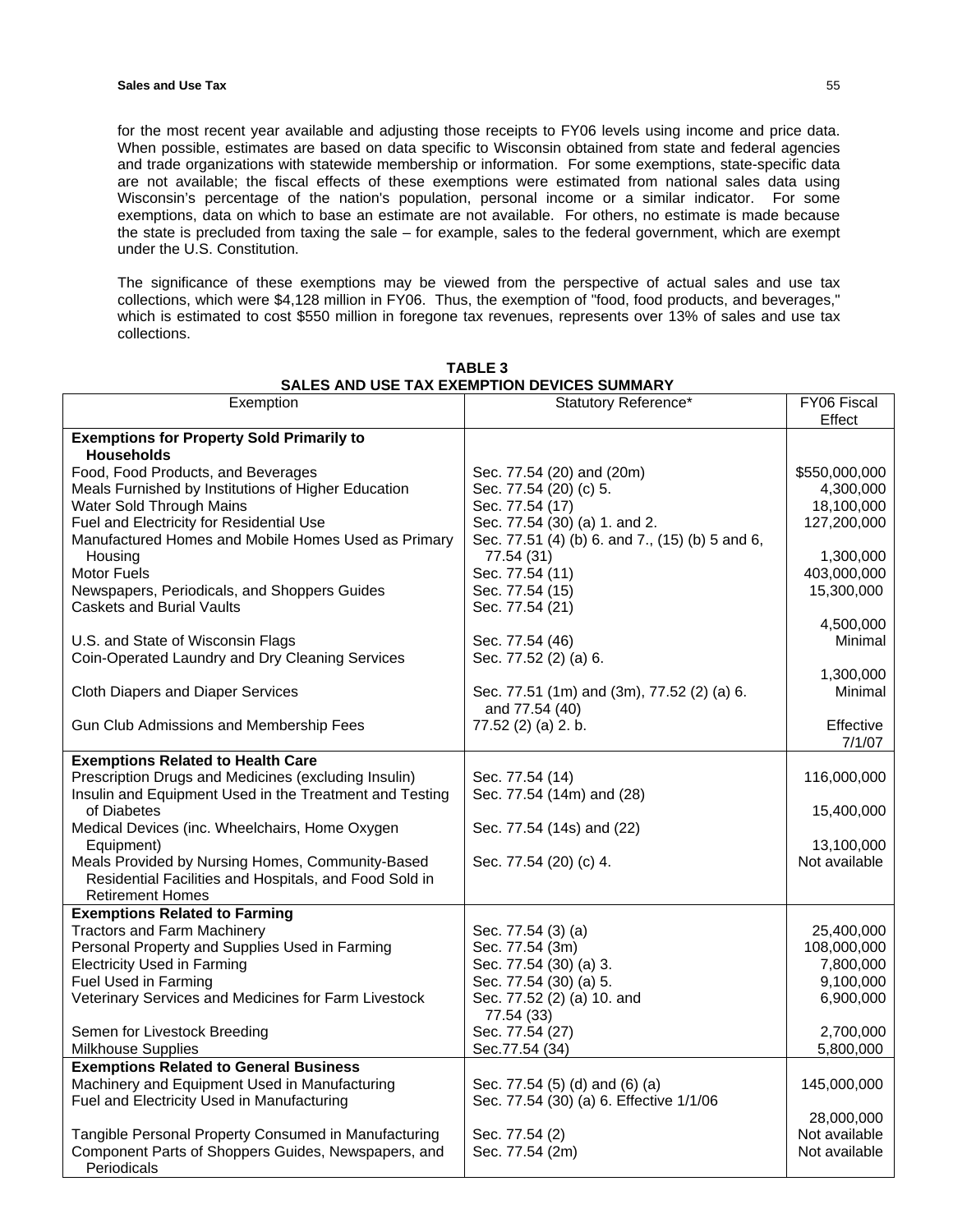| <b>TABLE 3 (continued)</b>                  |
|---------------------------------------------|
| SALES AND USE TAX EXEMPTION DEVICES SUMMARY |

| ONLLO MIND OOL TAA LALIIII TION DEVIOLO OOMINAIVI<br>Exemption  | Statutory Reference*          | FY06 Fiscal Effect |
|-----------------------------------------------------------------|-------------------------------|--------------------|
| Fuels Converted to Electric Energy, Gas or Steam by Utilities   | Sec. 77.54 (6) (c)            | Not available      |
| Waste Treatment Facilities and Machinery and Equipment Used in  | Sec. 77.54 (5) (c), (26) and  | Not available      |
| Recycling                                                       | (26m)                         |                    |
| Logging Equipment                                               | Sec. 77.54 (39)               | 500,000            |
| Equipment Used in the Production of Maple Syrup                 | Sec. 77.54 (29)               | Minimal            |
| Wood Residue Used as Fuel in a Business Activity                | Sec. 77.54 (30) (a) 4.        | 170,000            |
| Building Materials, Equipment, and Supplies Used in the         | Sec. 77.54 (41)               | Not available      |
| <b>Construction of Professional Sports Stadiums</b>             |                               |                    |
| Live Game Birds and Clay Pigeons                                | Sec. 77.54 (47)               | 200,000            |
| Trucks, Tractors, Buses, and Other Vehicles Sold to             | Sec. 77.54 (5) (b)            | 19,000,000         |
| <b>Common or Contract Carriers</b>                              |                               |                    |
| Rolling Stock Used in Railroad Operations                       | Sec. 77.54 (12)               | 1,200,000          |
| <b>Commercial Vessels and Barges</b>                            | Sec. 77.54 (13)               | 2,100,000          |
| Containers, Labels, Sacks, Cans, Boxes, and Other Packaging and | Sec. 77.54 (6) (b)            | Not available      |
| <b>Shipping Materials</b>                                       |                               |                    |
| Motion Picture and TV Film and Advertising Materials            | Sec. 77.54 (23m)              | 9,200,000          |
| <b>Restaurant Employee Meals</b>                                | Sec. 77.54 (20) (c) 4m.       | Not available      |
| Tangible Personal Property Purchased for Resale but             | Sec. 77.56 (3)                | Not available      |
| Donated to a Nonprofit Organization                             |                               |                    |
| Prepaid Telephone Cards and Authorization Numbers               | Sec. 77.54 (46m)              | Minimal            |
| Broadband Equipment for Rural Areas                             | Sec. 77.51 (6m) and 77.54     |                    |
|                                                                 | (48) Effective 7/1/07         | -0-                |
| Sales to Affiliated Companies                                   | Sec. 77.54 (49)               | Not available      |
| <b>Exemptions for Government Agencies and Nonprofit</b>         |                               |                    |
| <b>Organizations</b>                                            |                               |                    |
| Sales to the Federal Government and Its Agencies                | Sec. 77.55 (1)                | Not available      |
| Sales to State and Local Governments and Schools                | Sec. 77.54 (9a) (a)–(em), (g) | 295,000,000        |
|                                                                 | and $(h)$                     |                    |
| Religious, Charitable, Scientific, and Educational              | Sec. 77.54 (9a)(f)            | 137,000,000        |
| Organizations                                                   |                               |                    |
| Lunches and Other Tangible Personal Property Sold by            | Sec. 77.54 (4)                | 10,400,000         |
| <b>Elementary and Secondary Schools</b>                         |                               |                    |
| Admissions to Elementary and Secondary School Activities        | Sec. 77.54 (9)                | 800,000            |
| Admissions to State Parks and Camping Fees                      | Sec. 77.54 (10)               | 700,000            |
| <b>Admissions to Certain Historical Museums</b>                 | Sec. 77.54 (10)               | 23,000             |
| Admissions to County Fairs                                      | Sec. 77.52 (2) (a) 2.         | Not available      |
| Volunteer Fire Department Equipment                             | Sec. 77.54 (16)               | Minimal            |
| <b>Copies of Public Records</b>                                 | Sec. 77.54 (32)               | Minimal            |
| Sales by American Legion Baseball Teams                         | Sec. 77.54 (35)               | Not available      |
| Snowmobile Trail Grooming Equipment                             | Sec. 77.54 (38)               | Minimal            |
| Charges for 911 and E-911 Emergency Telephone Systems           | Sec. 77.51 (15) (b) 7. and    | 1,200,000          |
|                                                                 | 77.54 (37)                    |                    |
| Sales of Animal Identification Tags and Samples by the          | Sec. 77.54 (42)               | 4,000              |
| Department of Agriculture, Trade and Consumer Protection        |                               |                    |
| <b>Public Benefits Fees</b>                                     | Sec. 77.54 (44)               | 6,200,000          |
| One-time License or Right to Purchase Admissions to             | Sec. 77.54 (45)               | 30,000             |
| <b>Professional Football Games</b>                              |                               |                    |
| Motor Vehicles Loaned to Driver Education Programs              | Sec. 77.56 (2)                | Minimal            |
| Interstate Commerce                                             | Sec. 77.54 (1)                | Not available      |
| Property Used in Wisconsin by Nonresidents                      | Sec. 77.53 (17)               | Not available      |
| Nonresidents' Boats Berthed in Boundary Waters                  | Sec. 77.53 (17m)              | Not available      |
| Nonresidents' Aircraft Hangared in Wisconsin                    | Sec. 77.53 (17r)              | Not available      |
| Goods Brought into the State by New Residents                   | Sec. 77.53 (18)               | Not available      |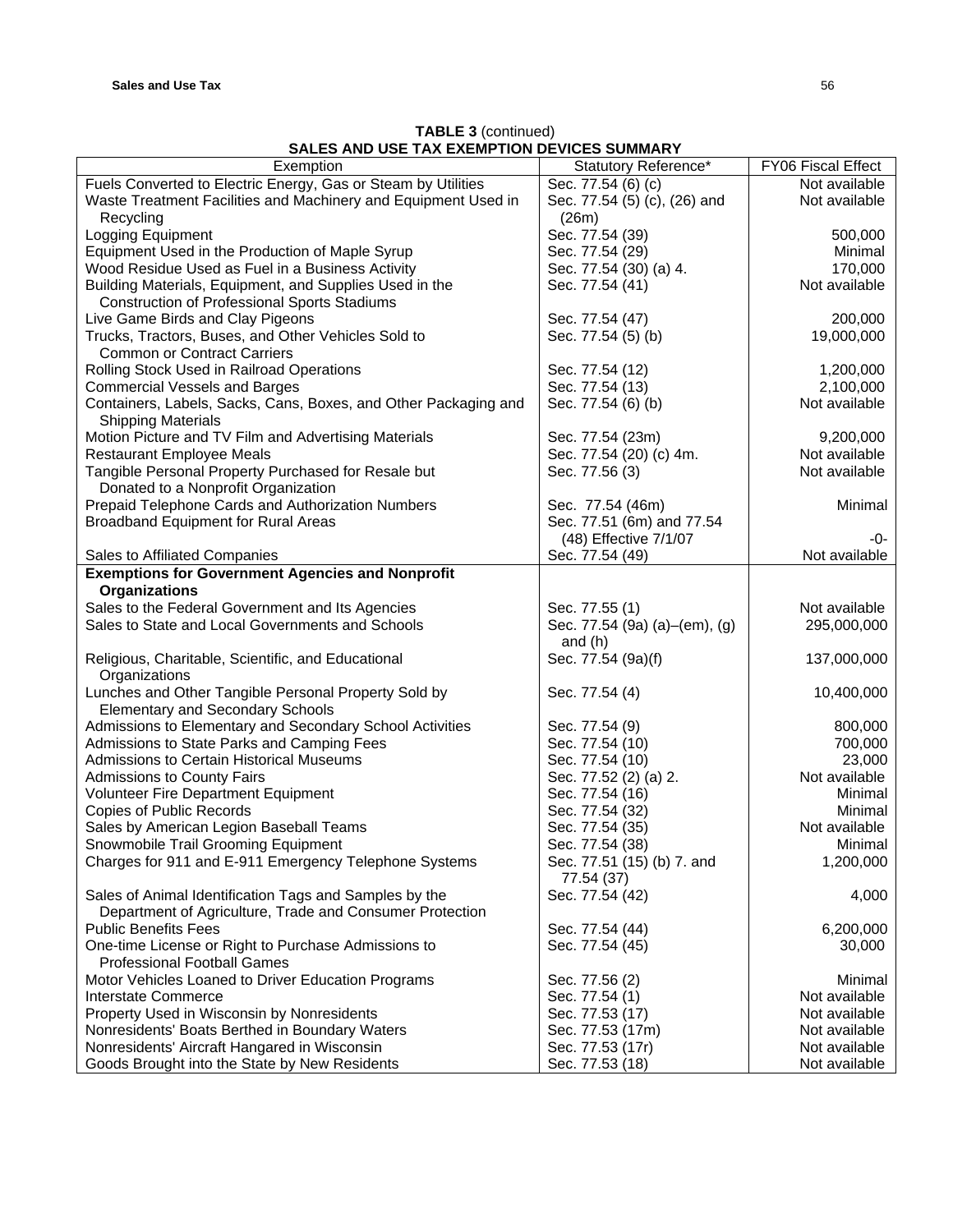| SALES AND USE TAX EXEMPTION DEVICES SUMMARY                    |                                |                           |  |
|----------------------------------------------------------------|--------------------------------|---------------------------|--|
| Exemption                                                      | Statutory Reference*           | <b>FY06 Fiscal Effect</b> |  |
| <b>Exemptions for Nonresidents and for Use in Other States</b> |                                |                           |  |
| Property Purchased for Use Outside the State                   | Sec. 77.55 (3)                 | Not available             |  |
| Aircraft, Motor Vehicles, and Truck Bodies Sold for Use        | Sec. 77.54 (5)(a)              | Not available             |  |
| Outside the State                                              |                                |                           |  |
| Property Sold to Out-of-State Common or Contract Carriers      | Sec. 77.55 (2) and (2m)        | Not available             |  |
| Printed Advertising Material Used Outside the State            | Sec. 77.54 (25)                | Not available             |  |
| Temporary Storage of Printed Materials                         | Sec. 77.54 (43)                | Not available             |  |
| <b>Definitional and Miscellaneous Exemptions</b>               |                                |                           |  |
| <b>Exemptions That Further Define Retail Sales</b>             | See text                       | Not available             |  |
| Labor Input into Construction                                  | Sec. 77.51 (4) (c) 4. and      | 715,000,000               |  |
|                                                                | 77.52 (2) (a) 10.              |                           |  |
| Trade-Ins and Lemon Law Refunds                                | Sec. 77.51 (4) (a) 3., (b) 3m. | 123,000,000               |  |
|                                                                | and (15) (b) 4m.               |                           |  |
| <b>Transportation Charges</b>                                  | Sec. 77.51 (4) (b) 5. and      | Not available             |  |
|                                                                | $(15)(b)$ 3.                   |                           |  |
| <b>Occasional Sales</b>                                        | Sec. 77.54 (7) and (7m)        | Not available             |  |
| <b>Auction Sales</b>                                           | Sec. 77.51 (9) (e)             | Not available             |  |
| Retailer's Discount                                            | Sec. 77.61 (4) (c)             | 23,800,000                |  |

**TABLE 3** (continued)

\* References are to the 2003-04 Wisconsin Statutes.

# **EXEMPTIONS FOR PROPERTY SOLD PRIMARILY TO HOUSEHOLDS**

#### **Food for Home Consumption**

Sales of food, food products, and beverages purchased for home consumption are exempt from sales tax. However, items such as candy, soda water beverages, beer, wine, and liquor are taxable. Sales of food, food products, and beverages from vending machines are treated as exempt sales for home consumption. When exempt food items are packaged with taxable items, the package is exempt if at least 50% of the price is attributable to the exempt items. Food for direct consumption on the premises, such as meals sold in restaurants, cafes, and cafeterias are taxable.

### **Meals Furnished by Institutions of Higher Education**

Sales of meals, food, and beverages furnished by public and private institutions of higher education are exempt from sales tax if they are furnished to students enrolled in that institution or under an agreement with a National Football League team.

#### **Water Sold Through Mains**

Sales of water delivered through mains and sales of water by public and private water utility districts are exempt from the sales tax.

# **Fuel and Electricity for Residential Use**

All sales for residential use of coal, fuel oil, propane, steam, peat, fuel cubes produced from solid waste, and sales of wood used for fuel for residential use are exempt from sales tax. Sales of electricity and natural gas for residential use billed from November through April are also exempt from sales tax.

#### **Manufactured Homes and Mobile Homes Used as Primary Housing**

Thirty-five percent of the sales price of a new mobile home to be used as primary housing is exempt from sales tax if the home is at least 45 feet in length or is transported in two sections with a total area of 984 square feet. Sales of used mobile homes used as primary housing and meeting the size requirements are fully exempt. A portion of the sales price of a manufactured home, equal to either 35% of the price or the gross receipts less the amount attributable to materials, is also exempt.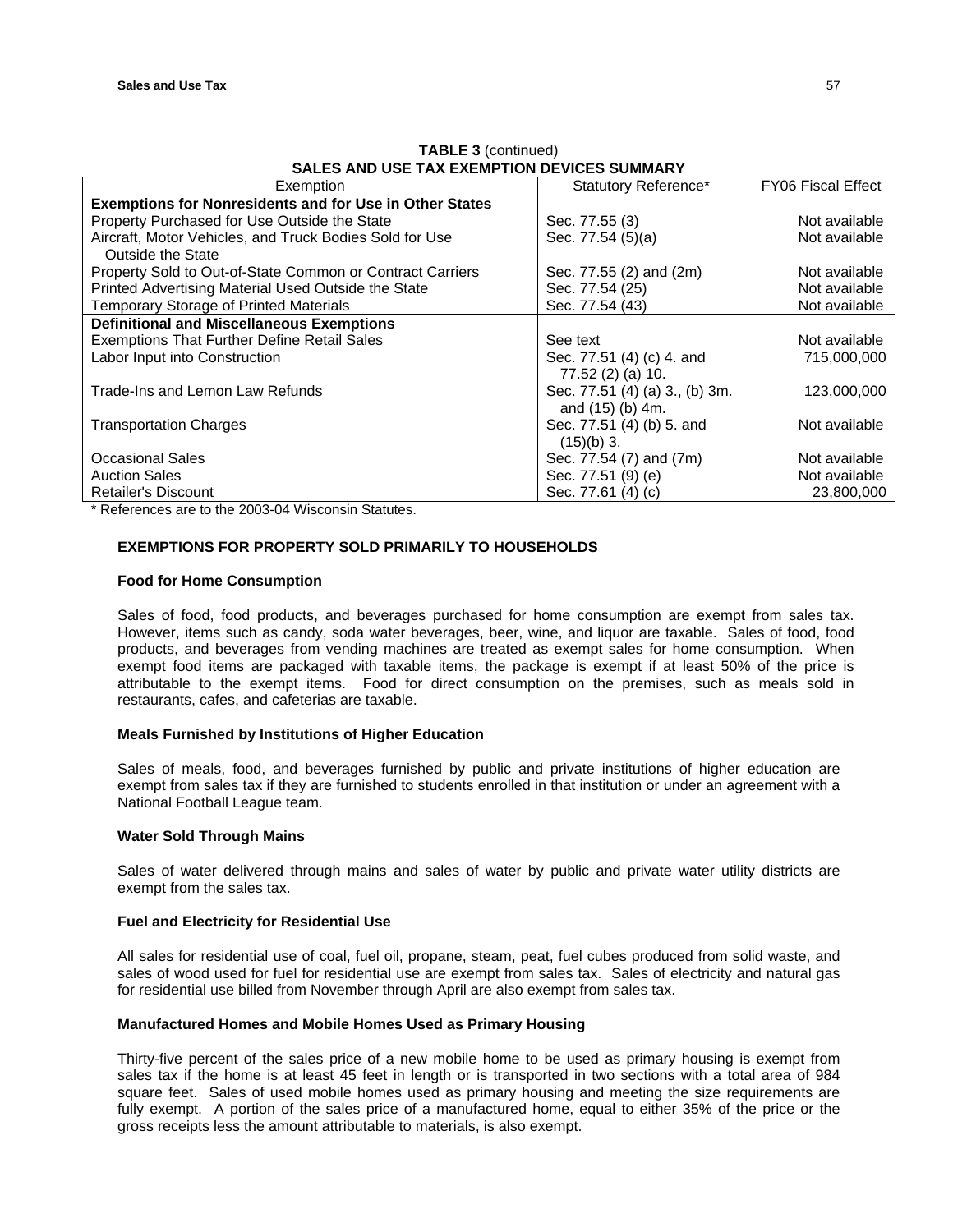# **Motor Fuels**

Sales of motor fuels that are subject to the state motor fuel excise tax are exempt from the sales tax. Exempt fuels include gasoline, commercial, and general aviation fuel, and diesel fuel.

### **Newspapers, Periodicals, and Shoppers Guides**

Sales of newspapers, periodicals sold by subscription, and shoppers guides that distribute at least 48 issues in a 12-month period are exempt from sales tax. The exemption for newspapers and periodicals is generally limited to those published four or more times per year; periodicals issued at intervals not exceeding six months by an educational association or tax-exempt religious, charitable, scientific or educational organization are also exempt.

### **Caskets and Burial Vaults**

Sales of caskets and burial vaults are exempt from sales tax.

# **United States of America and State of Wisconsin Flags**

Sales of U.S. and Wisconsin flags are exempt from sales tax.

# **Coin-Operated Laundry and Dry Cleaning Services**

Laundry, dry cleaning, pressing, and dyeing services performed by customers using coin-operated equipment are exempt. These services are also exempt when performed on raw materials or goods in process destined for sale.

### **Cloth Diapers and Diaper Services**

Gross receipts from the sale or rental of cloth diapers and gross receipts of diaper services are exempt.

# **Gun Club Admissions and Memberships**

Sales of admissions, including memberships, by a gun club are exempt beginning July 1, 2007, if the gun club is a nonprofit organization and if the gun club provides safety classes approved by the Department of Natural Resources to at least 25 individuals in the calendar year. Gun clubs include trapshooting, skeet-shooting, sporting-clay, hunting, rod and gun, hunting and fishing, and conservation clubs.

# **EXEMPTIONS RELATED TO HEALTH CARE**

#### **Prescription Drugs and Medicines**

Sales of medicines are exempt from sales and use tax if the medicines are: (1) prescribed for treatment by an authorized person or dispensed by a registered pharmacist; (2) furnished by a licensed physician, surgeon, podiatrist or dentist to his own patient; (3) furnished by a hospital for treatment of patients on the orders of a licensed physician, surgeon, podiatrist or dentist; (4) sold to a licensed physician, surgeon, podiatrist or dentist for treatment of patients; (5) sold to this state or a political subdivision or any municipal corporation thereof for use in treatment of human beings or furnished by a medical facility maintained by the state; (6) furnished for the treatment of a human being by a medical facility or clinic maintained by the state or a political subdivision or any municipal corporation thereof, or (7) furnished without charge to a physician, surgeon, nurse anesthetist, advanced practical nurse, osteopath, dentist, podiatrist or optometrist if the medicine may not be dispensed without a prescription.

#### **Insulin and Equipment Used in the Treatment and Testing of Diabetes**

Insulin and apparatus used for the injection of insulin, other equipment used to treat diabetes, and equipment and supplies used to measure blood sugar levels are exempt from sales tax.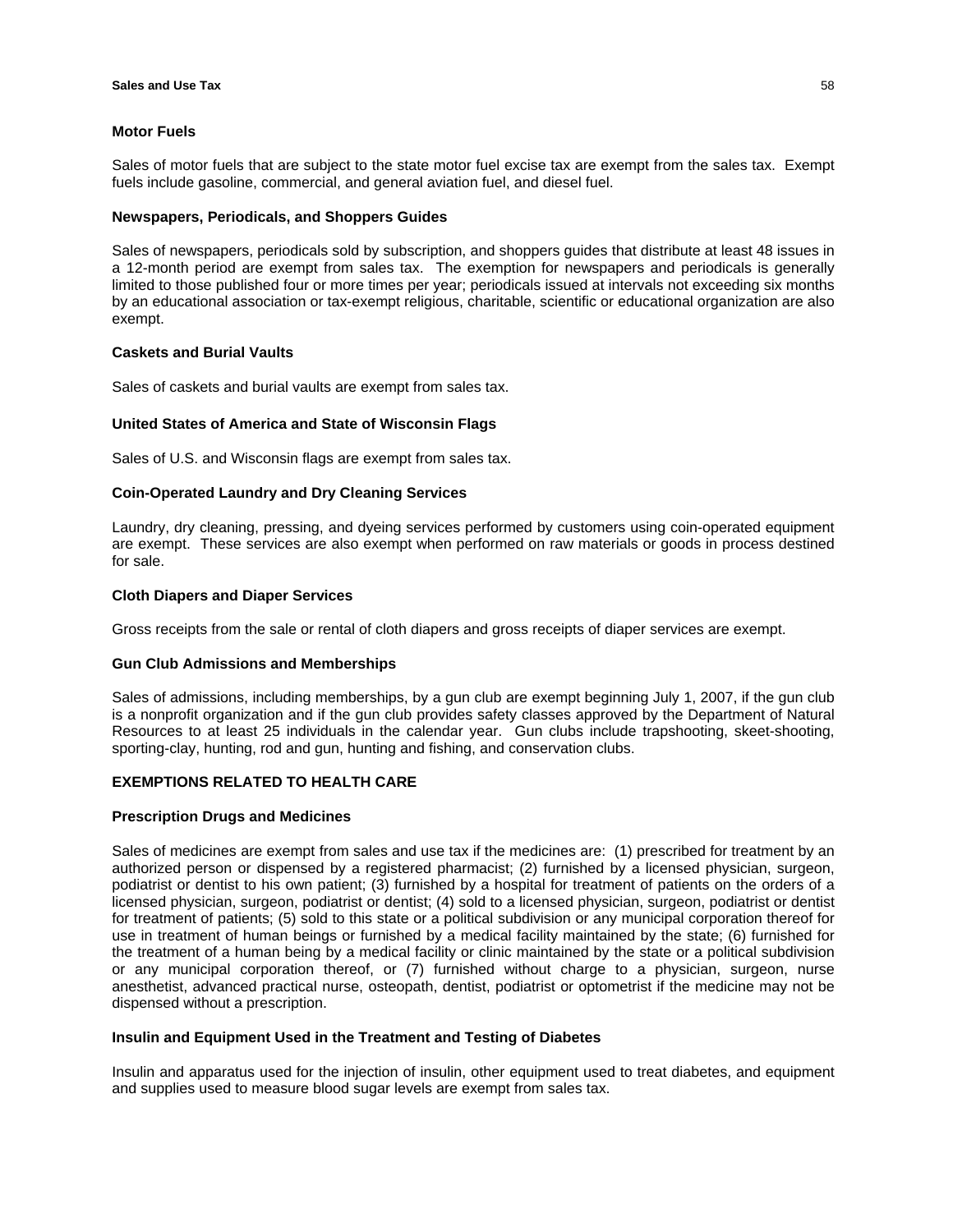#### **Medical Devices**

Medical devices, including repair parts and accessories, are exempt from sales tax. Exempt devices include wheelchairs and crutches; artificial limbs, eyes, and teeth; prescription eye glasses; hearing aids; equipment used to administer prescription oxygen; prescription antiembolism hose and stockings; and adaptive equipment to enable a handicapped person to enter, operate, and leave a motor vehicle.

### **Meals Provided by Nursing Homes, Community-Based Residential Facilities and Hospitals, and Food Sold in Retirement Homes**

Sales of meals and food by and served on the premises of hospitals, sanatoriums, nursing homes, communitybased residential facilities, day care centers, and retirement homes are exempt from the sales tax. A "retirement home" is a nonprofit residential facility where three or more unrelated adults or their spouses have their principal residence and where support services, including meals from a common kitchen, are available to residents.

### **EXEMPTIONS RELATED TO FARMING**

#### **Tractors and Farm Machinery**

Sales of tractors and farm machinery, including accessories, attachments, and parts used directly in farming are exempt from sales tax. The exemption does not apply to motor vehicles for highway use, such as cars and trucks. Act 336 (2005), which takes effect July 1, 2007, expanded the exemption to include sales of tangible personal property that is used exclusively and directly, or is consumed or loses its identity, in the business of agriculture or silviculture.

#### **Personal Property and Supplies Used in Farming**

Sales of seeds; plants; feed; fertilizer; soil conditioners; animal bedding; sprays, pesticides, and fungicides; breeding and other livestock; farm work stock; baling twine and baling wire; containers; and plastic bags, sleeves, and sheeting used to store or cover hay or silage are exempt from sales tax.

#### **Electricity Used in Farming**

Electricity sold for use in farming is exempt from sales tax.

#### **Fuel Used in Farming**

Fuel sold for use in farming is exempt from sales tax.

#### **Veterinary Services and Medicines for Farm Livestock**

Sales of services provided by veterinarians for animal health care, breeding or training of livestock, and sales of medicines used to treat farm livestock, are exempt from sales tax.

#### **Semen for Livestock Breeding**

The sale of semen used for the artificial insemination of livestock is exempt from sales tax.

#### **Milkhouse Supplies**

Sales of milkhouse supplies used exclusively in producing and handling milk on dairy farms are exempt from sales tax.

# **EXEMPTIONS RELATED TO GENERAL BUSINESS**

#### **Machinery and Equipment Used in Manufacturing**

The sale and use of machines and specific processing equipment and repair parts used exclusively and directly by a manufacturer in the manufacturing process are exempt from sales tax. Generally, manufacturing is defined as the production by machinery from existing materials of a new article of tangible personal property with a different form, use or name. Mobile mixing and processing units, including the vehicles on which they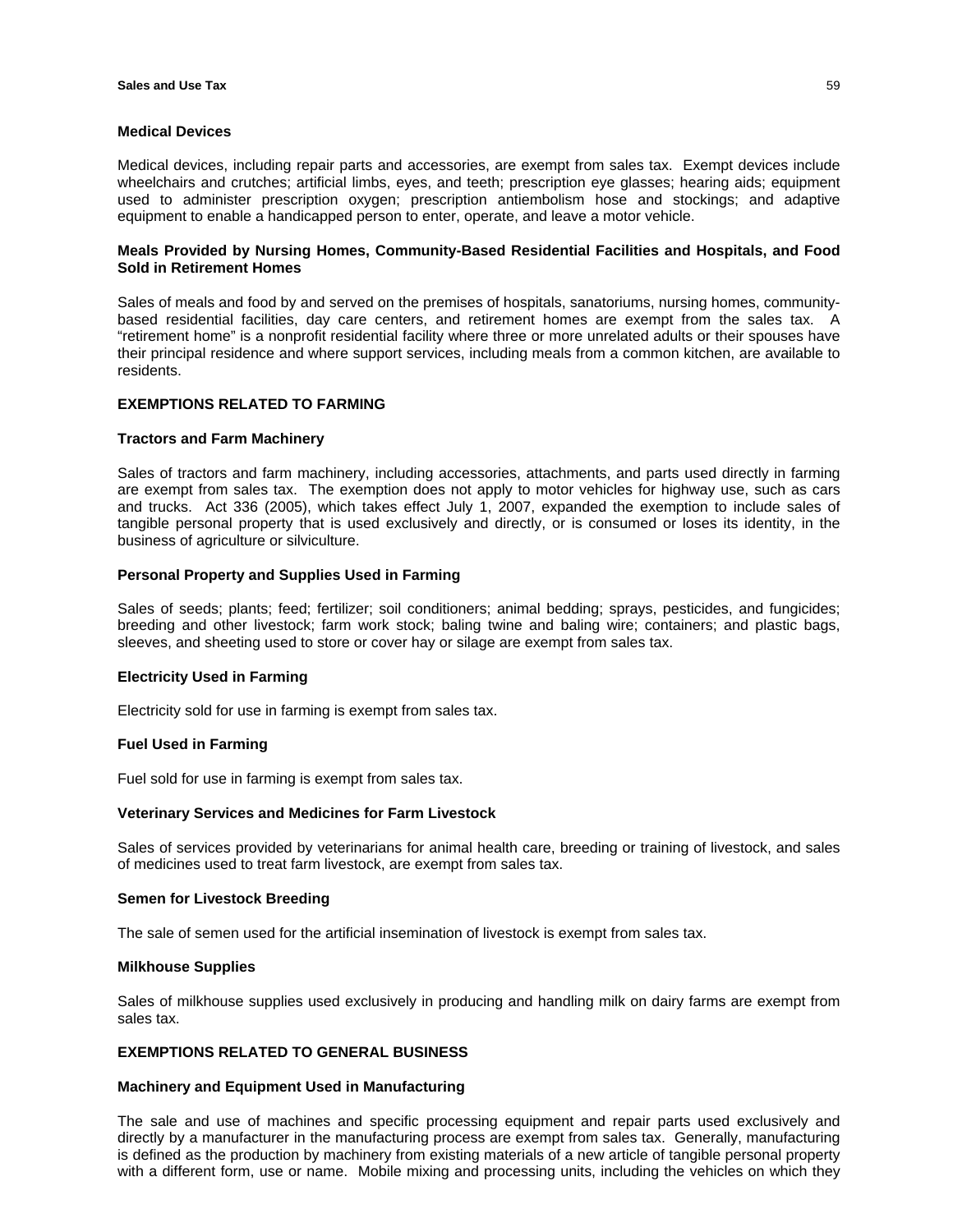are mounted, are also exempt manufacturing machinery and equipment.

#### **Fuel and Electricity Used in Manufacturing**

Fuel and electricity used in manufacturing tangible personal property are exempt from sales and use tax as of January 1, 2006. Prior law provided a corporate income and franchise tax credit for sales and use tax paid on fuel and electricity used in manufacturing.

### **Tangible Personal Property Consumed in Manufacturing**

Tangible personal property, typically raw materials and other inputs, that is consumed, destroyed or loses its identity in manufacture of finished goods is exempt from sales tax.

#### **Component Parts of Shoppers Guides, Newspapers, and Periodicals**

Materials and services that become component parts of shoppers guides, newspapers, and periodicals are exempt from sales tax.

# **Fuels Converted to Electric Energy, Gas or Steam by a Utility**

Fuels converted to electric energy, gas or steam by a utility are exempt from sales tax.

# **Waste Treatment Facilities and Machinery and Equipment Used in Recycling**

Sales and installation of waste treatment (pollution control) facilities, replacement parts, and chemicals and supplies used in operating a waste treatment facility are exempt from the sales tax. The exemption applies to expenditures by governmental units, private industry and their construction contractors for sewage treatment plants, holding ponds, and similar facilities. The sale and use of machinery and equipment and repair parts used exclusively and directly for waste reduction or recycling activities are exempt. Also exempt are motor vehicles used exclusively and directly in recycling that are not required to be licensed for highway use. The activities qualifying for the exemption include those that reduce the amount of solid waste generated, recover energy from solid waste, and reuse, recycle or compost solid waste. Some recycling machinery is also exempt as manufacturing machinery.

# **Logging Equipment**

Off-highway, heavy mechanical equipment used in the harvesting or processing of raw timber products in the field by loggers is exempt from sales tax.

# **Equipment Used in the Production of Maple Syrup**

Equipment used in the production of maple syrup is exempt from sales tax.

### **Wood Residue Used as Fuel in a Business Activity**

The sale of residue from the harvesting of timber for use as a fuel in a business activity is exempt from sales tax.

### **Building Materials, Equipment, and Supplies Used in the Construction of Professional Sports Stadiums**

Sales of building materials, equipment, and supplies used solely in the construction of a sports stadium built or used by a professional sports team are exempt from the sales tax. This exemption applies to the Miller Park constructed by the Southeast Wisconsin Professional Baseball Park District and to Lambeau Field constructed by the Green Bay-Brown County Professional Football Stadium District.

### **Live Game Birds and Clay Pigeons**

Sales of live game birds and clay pigeons to licensed bird hunting preserves are exempt. Also exempt are sales of clay pigeons to a shooting facility if the shooting facility pays sales tax on its charges for shooting or the shooting facility is a nonprofit organization whose charges for shooting are exempt occasional sales.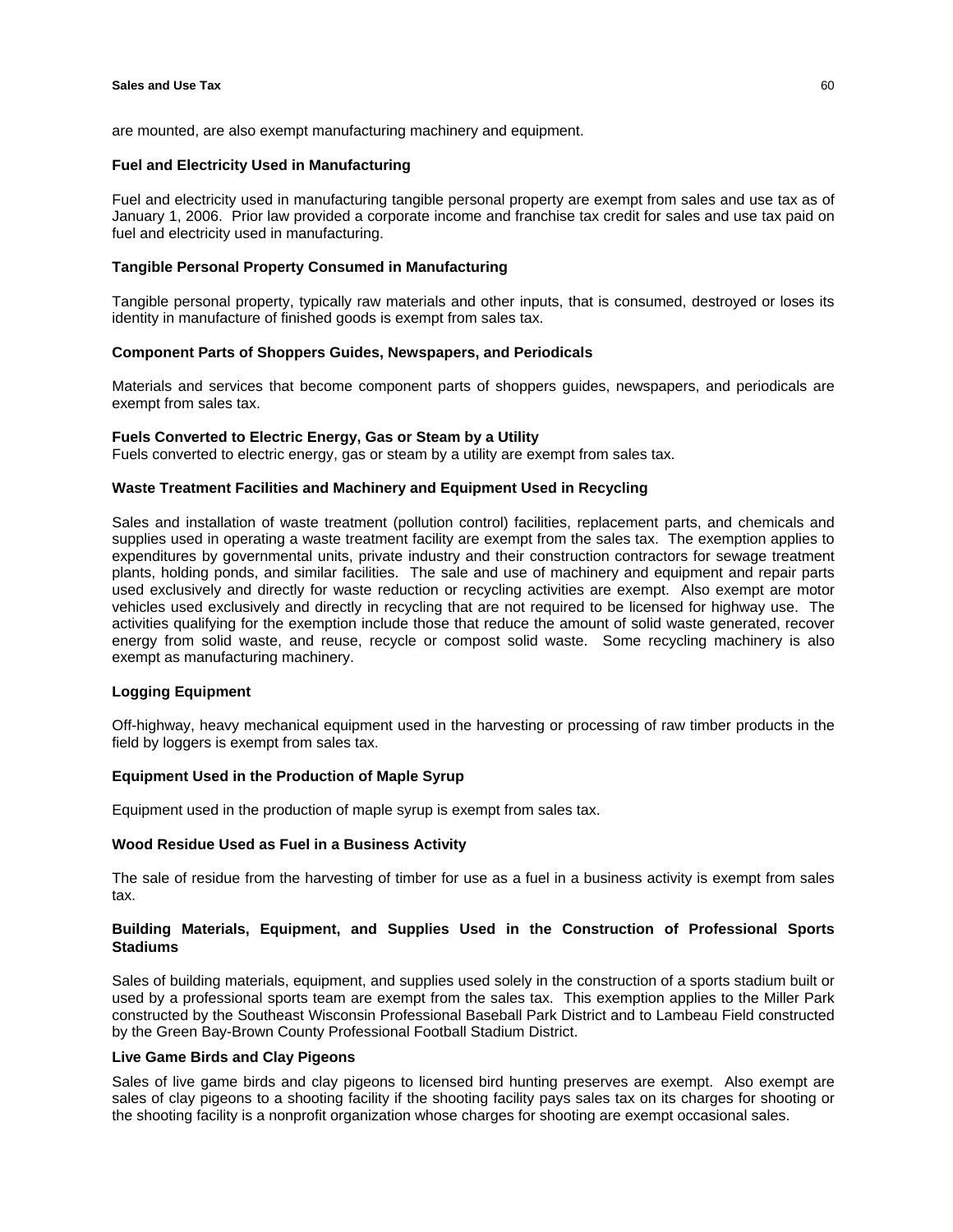### **Trucks, Tractors, Buses, and Other Vehicles Sold to Common or Contract Carriers**

Sales of trucks, truck tractors, buses, trailers and semi-trailers and accessories, parts, and supplies sold to common or contract carriers are exempt from sales tax. This exemption applies to urban mass transportation, bus and trucking companies, and other contract carriers.

### **Rolling Stock Used in Railroad Operations**

Sales of locomotives, freight cars, and other rolling stock as well as accessories, attachments, and fuel and lubricants used in railroad operations are exempt from sales tax.

### **Commercial Vessels and Barges**

Sales, storage, use or other consumption of commercial vessels and barges in excess of 50 tons and primarily engaged in interstate or foreign commerce or commercial fishing are exempt from sales tax. Accessories, parts, and fuel for these vessels are also exempt from sales tax.

# **Containers, Labels, Sacks, Cans, Boxes, and Other Packaging and Shipping Materials**

Sales of containers, labels, sacks, cans, boxes, and other packing, packaging, and shipping materials, if such materials are used to transfer merchandise to customers, are exempt from sales tax. Packing, packaging, and shipping materials, including meat casings, for use in meat packing, packaging or shipping meat are exempt from sales tax regardless of whether such materials are used to transfer merchandise to customers.

# **Motion Picture and TV Film and Advertising Materials**

The sale, lease, rental or storage, use or other consumption of motion picture films and of advertising material sold, leased or rented to movie theaters or radio or television stations is exempt from sales tax.

#### **Restaurant Employee Meals**

Meals that are provided by a restaurant to the restaurant's employee during the employee's work hours are exempt from sales tax.

# **Tangible Personal Property Purchased for Resale but Donated to a Nonprofit Organization**

Property purchased tax-free for resale or under a valid exemption certificate and later donated to a nonprofit organization is exempt from use tax.

#### **Prepaid Telephone Cards and Authorization Numbers**

Services obtained by the use of a prepaid telephone card or authorization number are exempt from sales tax if sales tax was paid on the card or authorization number at the time it was purchased.

#### **Broadband Equipment for Rural Areas**

Sales of Internet equipment used in the broadband market if the purchaser certifies to the Wisconsin Department of Commerce that the purchaser will, within 24 months after July 1, 2007, make an investment that is reasonably calculated to increase broadband availability in the state.

# **Sales to Affiliated Companies**

Sales of taxable services and tangible personal property that is physically transferred to the purchaser if the seller and purchaser of such services and property are of the same affiliated group under the Internal Revenue Code and are eligible to file a consolidated federal income tax return.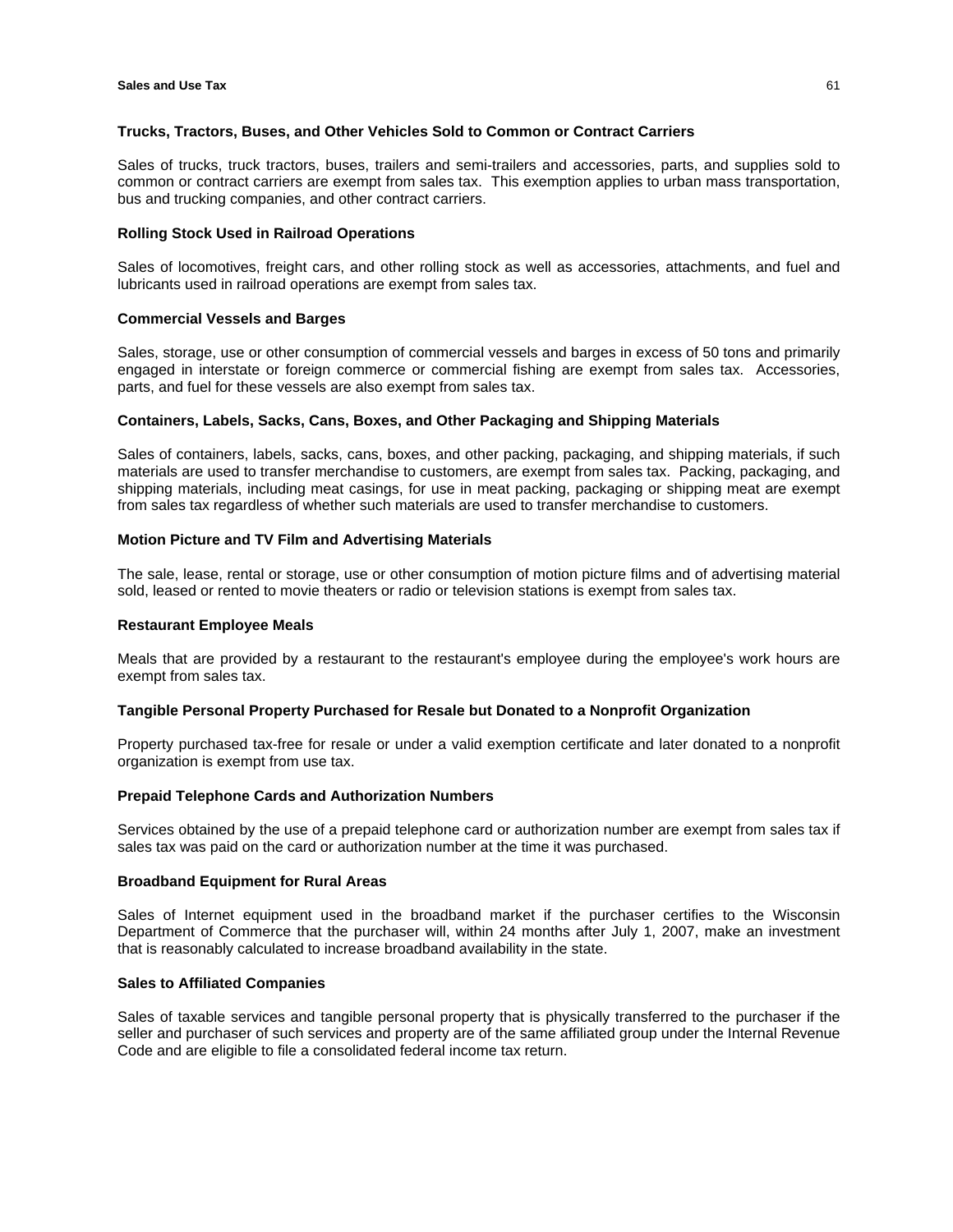### **EXEMPTIONS FOR GOVERNMENT AGENCIES AND NONPROFIT ORGANIZATIONS**

#### **Sales to the Federal Government and Its Agencies**

Sales of goods and services to the federal government or to any of its incorporated or unincorporated agencies or instrumentalities are exempt from sales tax. Taxing purchases by the federal government would violate the U.S. Constitution.

# **Sales to State and Local Governments and Schools**

Sales of tangible personal property and taxable services to the state or any of its agencies are exempt. Also exempt are sales to the University of Wisconsin Hospitals and Clinics Authority, the Wisconsin Aerospace Authority, the Health Insurance Risk-sharing Plan Authority, and the Fox River Navigational System Authority. In addition, sales to county, city, village, and town governments; school districts; local exposition districts; local cultural arts districts; joint local water authorities; sewerage commissions; and metropolitan sewerage districts are exempt from sales tax.

#### **Sales to Religious, Charitable, Scientific, and Educational Organizations**

The gross receipts from sales to, and the storage, use or other consumption of tangible personal property and taxable services by any corporation, community chest, foundation or association organized and operated exclusively for religious, charitable, scientific or educational purposes or for the prevention of cruelty to children or animals, except specified hospital service corporations, are exempt from sales tax if no part of the net income of the organization inures to the benefit of any private person.

#### **Lunches and Other Tangible Personal Property Sold by Elementary and Secondary Schools**

Sales of tangible personal property by public or private elementary and secondary schools are exempt from sales tax.

### **Admissions to Elementary and Secondary School Activities**

Sales of tickets or admissions to public and private elementary and secondary school activities are exempt from the sales tax, if the net proceeds are used for educational, religious or charitable purposes. The exemption includes revenue from admission fees to high school sporting events, school plays, and other school activities.

#### **Admissions to State Parks and Camping Fees**

Admission fees and camping fees at state park and state forest recreational areas are exempt from sales tax.

### **Admissions to Certain Historical Museums**

Admissions to a museum operated by a nonprofit corporation under a lease agreement with the State Historical Society are exempt from sales tax. This exemption applies only to the Circus World Museum in Baraboo.

#### **Admissions to County Fairs**

Admissions to county fairs are exempt from sales tax.

### **Volunteer Fire Department Equipment**

Sales of fire trucks and other fire-fighting equipment to volunteer fire departments are exempt from sales tax. This exemption includes hoses, exhaust fans, generators, ladders, and other firefighting equipment.

# **Copies of Public Records**

Charges by a governmental authority for copies of public records, including fees for searches, are exempt from sales tax.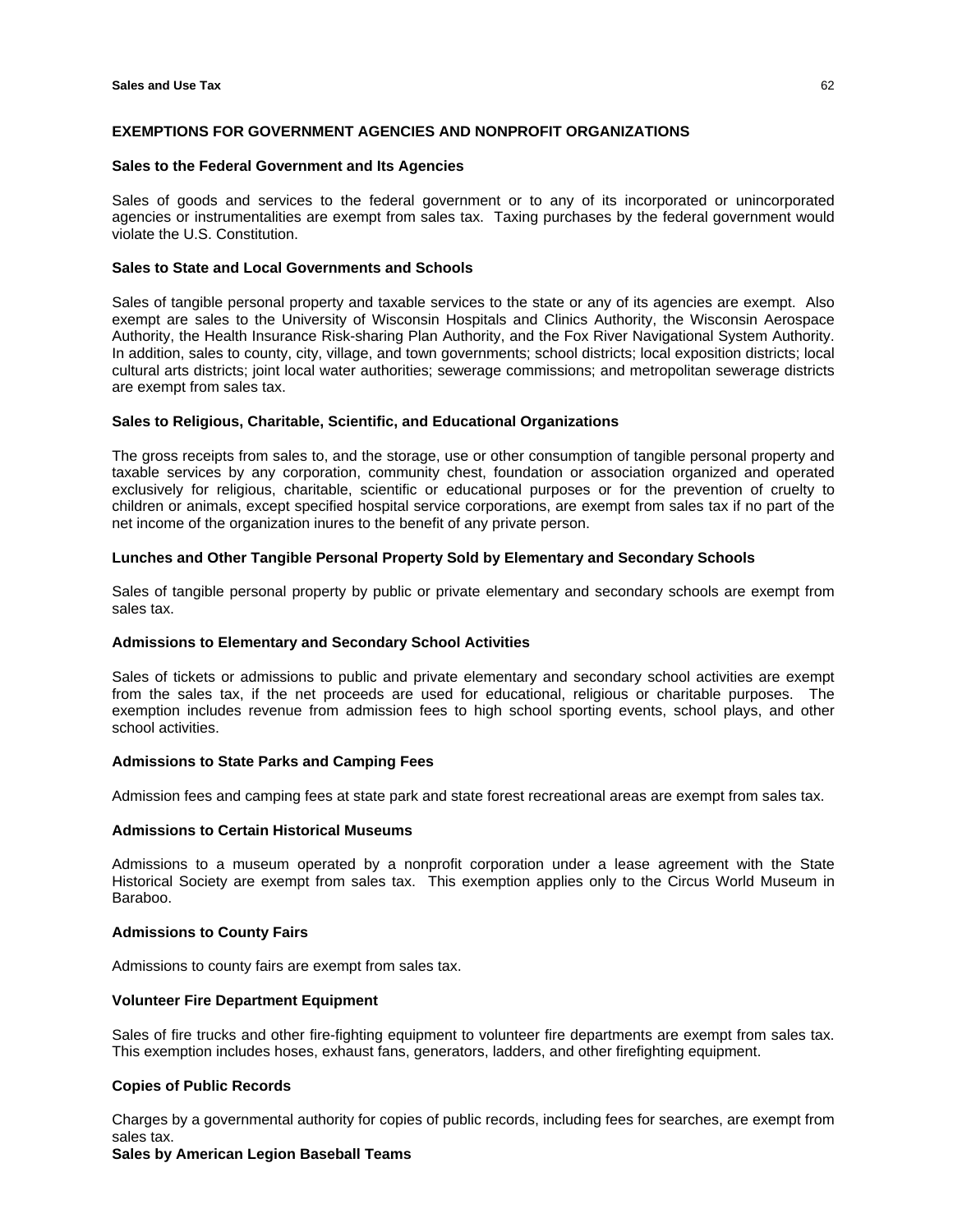### **Sales and Use Tax** 63

Sales of tangible personal property, tickets, and admissions by American Legion baseball teams are exempt from sales tax.

### **Snowmobile Trail Grooming Equipment**

Snowmobile trail groomers and attachments are exempt from sales tax when purchased by snowmobile clubs for use in maintaining the state system of snowmobile trails. To qualify for the exemption, an organization must meet at least three times a year and have at least 20 members.

#### **Charges for Emergency Telephone Systems**

Charges levied by a county or group of counties to finance an emergency (911) telephone system are exempt from sales tax. Charges imposed by the Public Service Commission of Wisconsin (PSCW) to fund implementation of enhanced (E911) emergency services are also exempt. The PSCW set the E911 charge at \$0.83 per month for the three years beginning in December 2005.

# **Sales of Animal Identification Tags and Samples by the Department of Agriculture, Trade and Consumer Protection**

Sales by the Wisconsin Department of Agriculture, Trade and Consumer Protection of animal identification tags to persons who are required or authorized to use those identification tags and sales of standard samples representing product or commodity grades are exempt from sales tax.

# **Public Benefits Fees**

Public benefits fees are exempt from sales tax. These fees are surcharges on residential and commercial electric bills used to fund low-income energy assistance and energy conservation and efficiency programs.

# **One-Time License or Right to Purchase Admissions to Professional Football Games**

The sale by a municipality, a local professional football stadium district or a professional football team of a one-time license or similar right to purchase admission to at least three games at a football stadium in a season is exempt from sales tax. The exemption applies to the sale of admission rights whose proceeds are used to finance renovation of Lambeau Field in Green Bay.

#### **Motor Vehicles Loaned to Driver Education Programs**

The loan by an automobile dealer of a motor vehicle for a driver education program conducted by a school or school district is exempt from use tax.

# **EXEMPTIONS FOR NONRESIDENTS AND FOR USE IN OTHER STATES**

### **Interstate Commerce**

Tangible personal property shipped in interstate commerce is not subject to sales tax. The fiscal effect of this exemption has not been estimated because taxing such property is prohibited by the U.S. Constitution.

# **Property Used in the State by Nonresidents**

Tangible personal property brought into the state by nonresidents of Wisconsin for their own use, storage or other consumption while temporarily in Wisconsin is exempt from use tax. However, if the property is used to conduct a trade, business or profession, or used in the performance of personal services for wages or fees, the value of the property is subject to the tax.

### **Nonresidents' Boats Berthed in Boundary Waters**

Generally, a boat that is owned by a resident of another state and berthed in Wisconsin is subject to use tax, if the owner did not pay sales tax when purchasing the boat. However, the boat is exempt from use tax if: (1)

the boat owner is a resident of a state contiguous to Wisconsin, (2) the boat is berthed in boundary waters adjacent to the owner's state of residence, and (3) the purchase of the boat was an exempt occasional sale.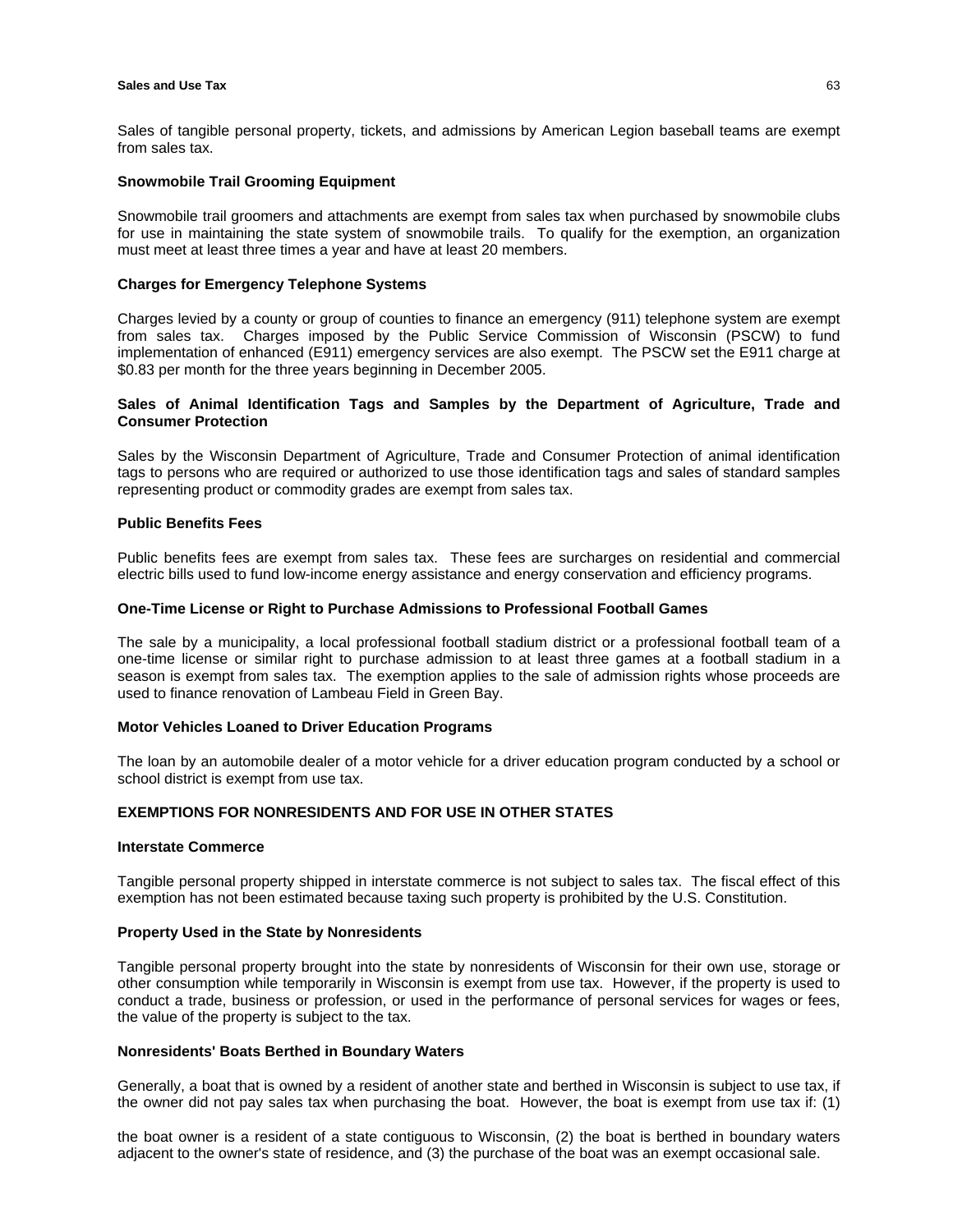#### **Nonresidents' Aircraft Hangared in Wisconsin**

Aircraft purchased in another state by a nonresident individual or business and kept in a hangar in Wisconsin is exempt from use tax.

#### **Goods Brought into the State by New Residents**

Household goods purchased outside of Wisconsin but brought into the state by new residents are exempt from use tax if the goods are purchased 90 or more days prior to the date the person moves to Wisconsin. This exemption applies to all household goods, including automobiles and other registered vehicles, purchased for personal use.

#### **Property Purchased for Use Outside the State**

Sales of tangible personal property are exempt from use tax, if purchased for use solely outside this state and delivered to a forwarding agent, export packer or other person engaged in the business of preparing goods for export or arranging for their exportation, and actually delivered to a port outside the continental limits of the United States prior to first use of the property.

#### **Aircraft, Motor Vehicles, and Truck Bodies Sold for Use Outside the State**

Sales of aircraft, motor vehicles, and truck bodies to nonresidents who will not use such units in Wisconsin are exempt from the sales tax. This exemption also applies to aircraft, motor vehicles, and truck bodies sold to foreign governments and to certified carriers of people or property in interstate or foreign commerce.

#### **Property Sold to Out-of-State Common or Contract Carriers**

Sales of tangible personal property to common or contract carriers engaged primarily in trucking and sales to railroad companies are exempt from sales tax, if the property is shipped to a destination outside this state. For example, Wisconsin is a major producer of railroad ties and all shipments of railroad ties out of state are exempt from sales tax.

#### **Printed Advertising Material Used Outside the State**

Sales of printed advertising materials produced in Wisconsin and sold to purchasers for use only outside the state are exempt from sales tax. For example, advertising leaflets, which are printed and purchased in the state but distributed only in a neighboring state, are not subject to sales tax.

#### **Temporary Storage of Printed Materials**

The temporary storage of raw materials that are incorporated into printed materials to be transported outside Wisconsin, and thereafter used solely outside Wisconsin, are exempt from sales and use tax. An example of printed materials qualifying for the exemption would be paper purchased by a company from an out-of-state vendor and delivered to a Wisconsin printer that prints catalogs for the purchaser, if the catalogs are distributed only outside Wisconsin.

# **DEFINITIONAL AND MISCELLANEOUS EXEMPTIONS**

# **Exemptions That Further Define Retail Sales**

The purpose of this exemption report is to estimate the cost to the state of providing specific exemptions to the sales tax for items that would otherwise be taxable. A retail sale is defined as one where the buyer makes a purchase with no intention of resale. By law, retail sales are subject to the sales tax, unless otherwise provided by law. However, some sections of the statutes clarify the definition of a retail sale to exclude certain transactions from tax. For these sections no fiscal estimates have been made because sales of these items are not retail sales.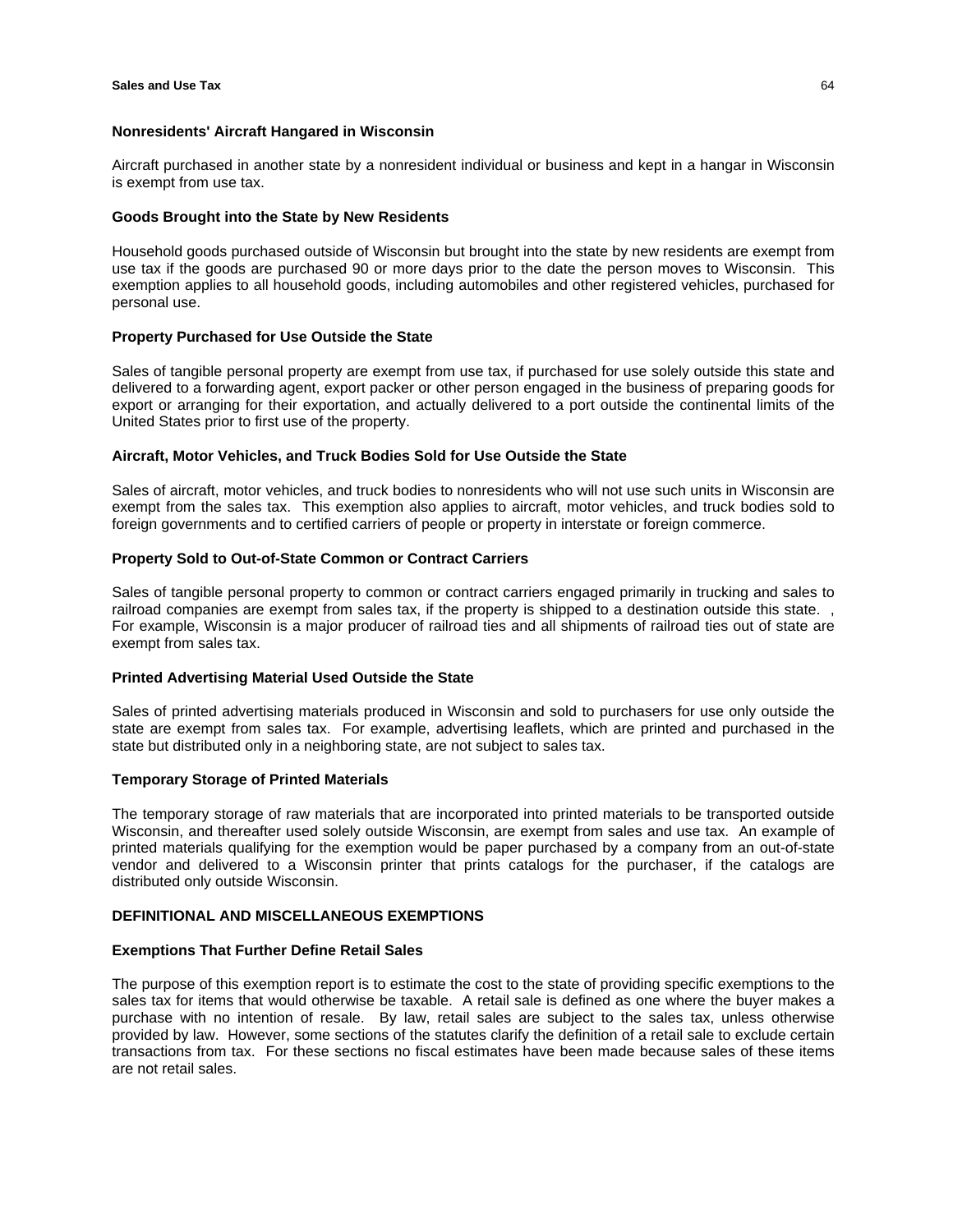The following transactions fall into this category:

- Charges for interest, financing or insurance when such charges are stated separately. [Sec. 77.54 (8)].
- Transfer of property to a corporation upon its organization solely in consideration for the issuance of its stock. [Sec. 77.51 (14g) (a)].
- Contributions of property to a newly-formed partnership solely in consideration for a partnership interest. [Sec. 77.51 (14g) (b)].
- Contributions of property to a limited liability company upon its organization solely in consideration for a membership interest. [Sec. 77.51 (14g) (bm)].
- Transfer of property to a corporation for the issuance of its stock pursuant to a merger or consolidation. [Sec. 77.51 (14g) (c)].
- Transfer of property to a limited liability company for a membership interest pursuant to a merger. [Sec. 77.51 (14g) (cm)].
- Distribution of property by a corporation to its stockholders as a dividend or in liquidation. [Sec. 77.51 (14g) (d)].
- Distribution of property by a partnership to its partners in liquidation. [Sec. 77.51 (14g) (e)].
- Distribution of property by a limited liability company to its members in liquidation. [Sec. 77.51 (14g)(em)].
- Repossession of property when the only consideration is cancellation of the purchaser's obligation to pay the balance of the purchase price. [Sec. 77.51 (14g) (f)].
- Transfers of property in a reorganization in which no gain or loss is recognized for Wisconsin franchise or income tax purposes under sections 71.301 to 71.368. [Sec. 77.51 (14g) (g)].
- Accounts that are found to be worthless, uncollectible, and charged off for income tax purposes. [Sec. 77.51 (4) (b)4 and 77.52 (6)].
- The portion of a sales price that is either refunded in cash or credit as a result of property returned. [Sec. 77.51 (4) (b)2].
- The transfer of electric transmission facilities to a transmission company. [Sec. 77.51 (14g) (fm)].

# **Labor Input into Construction**

Materials used in construction are subject to sales tax; however, the value added by construction contractors is not taxed. Construction is a volatile sector of the economy and, as a result, the value of this exemption fluctuates from year to year.

# **Trade-Ins and Lemon Law Refunds**

In transactions in which a product is traded in on the purchase of a product of greater value, sales tax is applied only to the difference between the values of the two products. The estimate applies only to trade-ins of automobiles and trucks; it does not include trade-ins of boats, mobile homes, household appliances or other items. Also, a customer purchasing a replacement vehicle with a lemon law refund may apply the value of the original trade-in to the purchase of the replacement vehicle.

# **Transportation Charges**

Transportation charges are exempt from sales tax if the charges are stated separately, and if the transportation occurs after the purchaser takes possession of the property.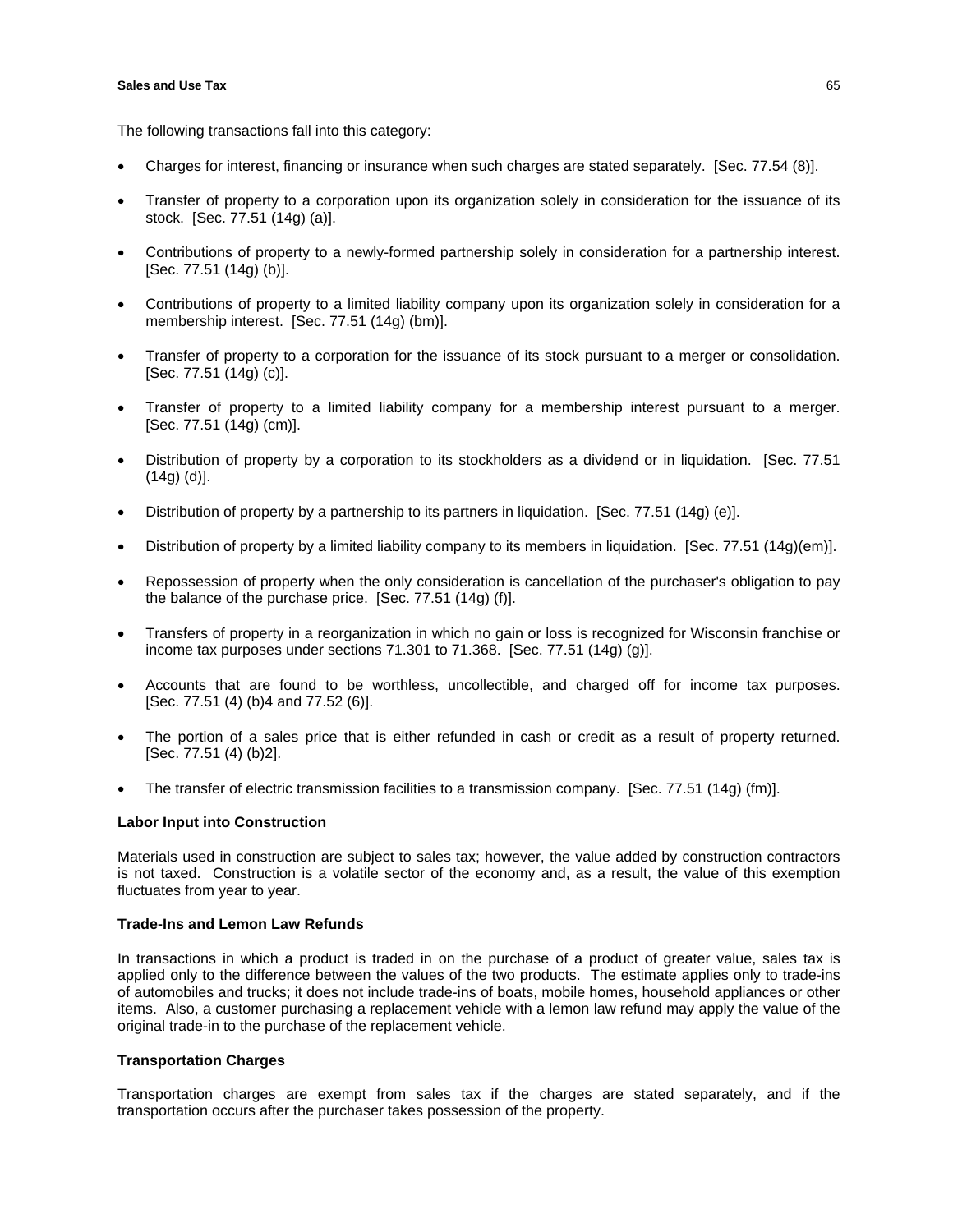#### **Occasional Sales**

Occasional sales are sales by persons other than those offering goods for sale in the ordinary course of business. Taxable occasional sales include sales of automobiles, aircraft, trailers, semi-trailers, snowmobiles, all-terrain vehicles, and mobile homes not exceeding 45 feet in length, registered in the state, and boats registered in the state or in the U.S. However, these occasional sales are exempt only if the transfer is to a spouse, parent or child, or the spouse of a parent or child, and if the item had previously been registered in Wisconsin, or in the case of boats, registered in the state or in the U.S. Also, the transfer of a motor vehicle from an individual to a corporation solely owned by that individual is exempt. Occasional sales of tangible personal property or services by a neighborhood association, church, civic group or similar nonprofit organization are generally exempt from sales tax if total payments for entertainment or other expenses do not exceed \$500 and the organization's annual receipts do not exceed \$25,000.

### **Auction Sales**

Gross receipts from auctions of farm personal property or household goods that are not held at regular intervals are exempt from sales tax.

#### **Retailer's Discount**

Retailers may retain 0.5% of their tax liability or a minimum of \$10 per filing period as compensation for the costs of collecting and remitting sales taxes.

### **SERVICES NOT SUBJECT TO TAX**

Services are exempt from sales tax unless the statutes specifically impose the tax. Data are not available to estimate the total cost of not taxing services. However, the following table shows certain services that are not subject to sales tax and provides an estimate of the potential fiscal effect. The table does not include services that are specifically exempted from tax by law and discussed in previous sections, such as coin-operated laundry services, diaper services, veterinary services for farm animals, and labor services in construction.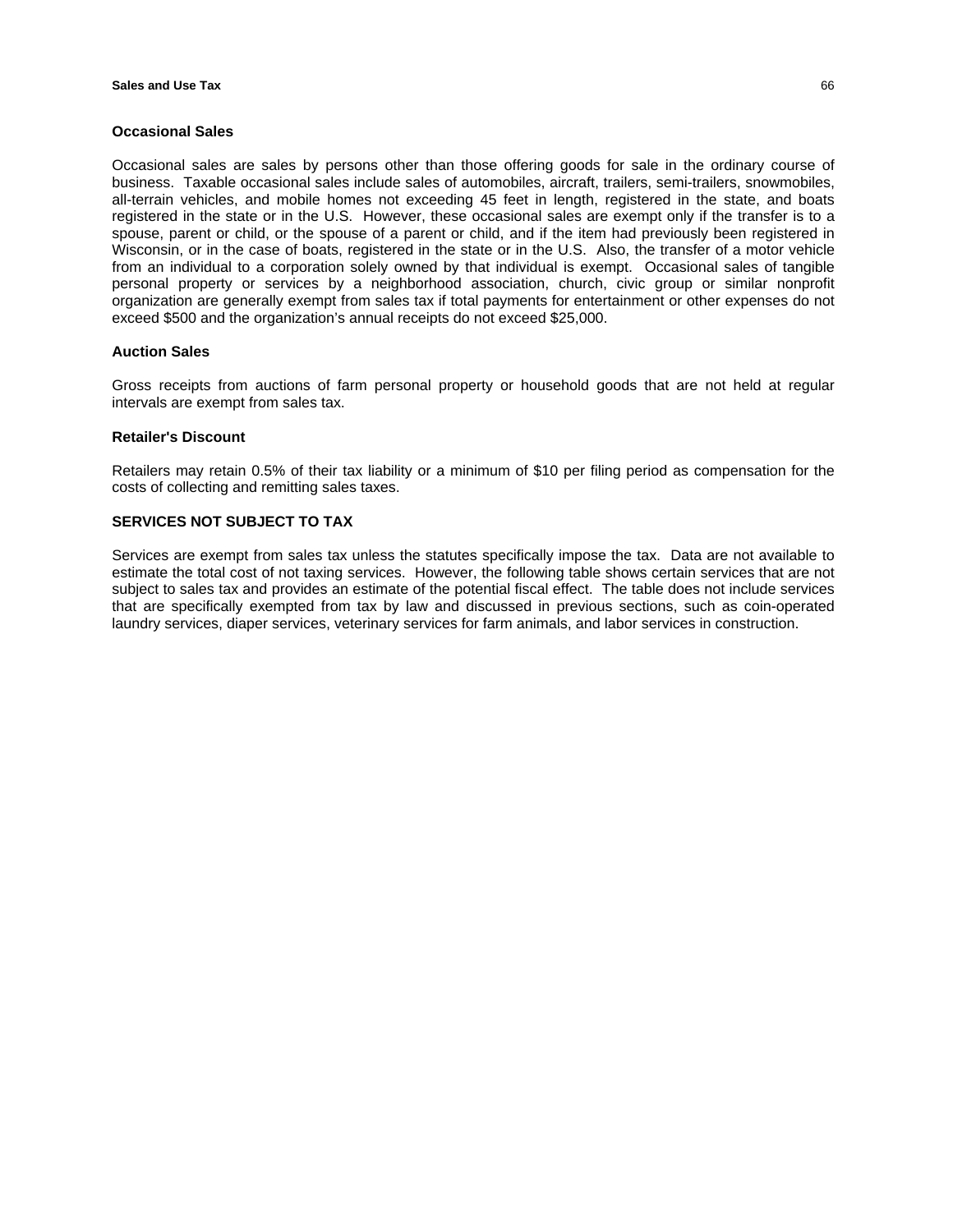| SALES AND USE TAX EXEMPTIONS-SERVICES                                  |                    |  |  |
|------------------------------------------------------------------------|--------------------|--|--|
| Exemption                                                              | FY06 Fiscal Effect |  |  |
| <b>Personal and Recreational Services</b>                              |                    |  |  |
| Beauty, Barber, Nail, and Other Personal Care Services                 | \$28,000,000       |  |  |
| Funeral Services, excluding Caskets and Vaults                         | 8,900,000          |  |  |
| Dues and Fees Paid to Business Associations and Fraternal              | 13,500,000         |  |  |
| Organizations                                                          |                    |  |  |
| <b>Health Clubs</b>                                                    | 11,500,000         |  |  |
| Admissions to Educational Events and Places                            | 6,200,000          |  |  |
| <b>Veterinary Services for Pets</b>                                    | 15,300,000         |  |  |
| <b>Auto and Travel Clubs</b>                                           | 2,500,000          |  |  |
| <b>Professional Services</b>                                           |                    |  |  |
| Services of Physicians, Dentists, and Other Health Professionals       | 495,000,000        |  |  |
| <b>Legal Services</b>                                                  | 119,000,000        |  |  |
| Architectural, Engineering, Testing Laboratory, and Surveying Services | 63,000,000         |  |  |
| <b>Accounting Services</b>                                             | 51,000,000         |  |  |
| <b>Tax Preparation Services</b>                                        | 4,000,000          |  |  |
| <b>Business Services</b>                                               |                    |  |  |
| Computer Services (inc. data processing and custom programming)        | 123,000,000        |  |  |
| Management, Scientific, and Technical Consulting Services              | 60,000,000         |  |  |
| Scientific Research and Development Services                           | 16,000,000         |  |  |
| <b>Employment Placement Services</b>                                   | 4,800,000          |  |  |
| <b>Public Relations</b>                                                | 2,900,000          |  |  |
| <b>Credit Rating and Collection Services</b>                           | 6,800,000          |  |  |
| <b>Investigation and Security Services</b>                             | 17,100,000         |  |  |
| <b>Services Related to Real Property</b>                               |                    |  |  |
| <b>Commissions to Real Estate Brokers</b>                              | 50,000,000         |  |  |
| Repair of Real Property                                                | 38,000,000         |  |  |
| Interior Design                                                        | 2,100,000          |  |  |
| <b>Janitorial Services</b>                                             | 24,700,000         |  |  |
| Disinfecting and Exterminating                                         | 3,000,000          |  |  |
| Sewerage Services                                                      | 25,300,000         |  |  |

**TABLE 4 SALES AND USE TAX EXEMPTIONS-SERVICES**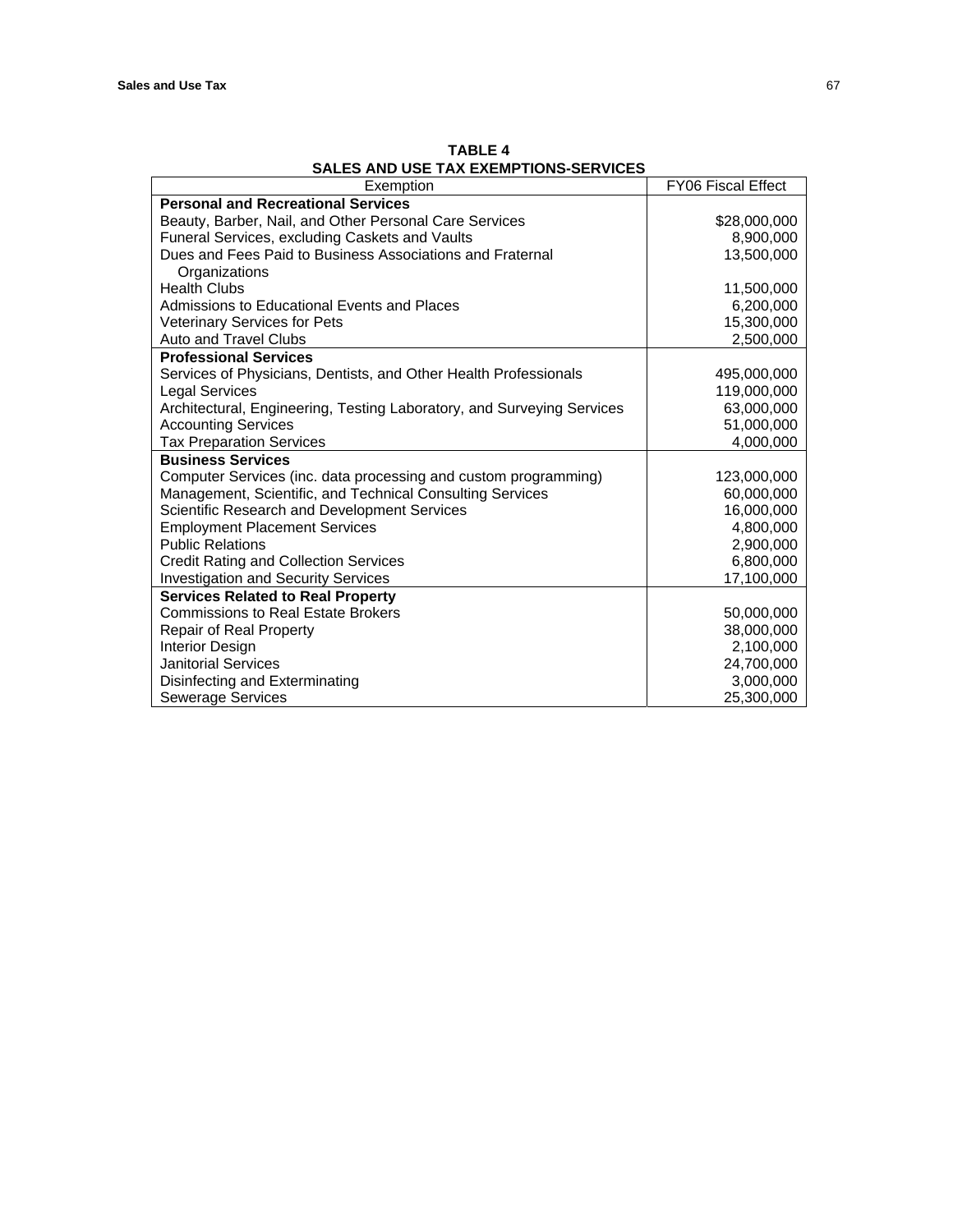### **Introduction**

Chapter 76 of the Wisconsin Statutes provides for the taxation of certain insurance companies by the Commissioner of Insurance on the basis of premiums or net investment income. Insurance business subject to taxation under Chapter 76, Wis. Stats., is not subject to the corporate income and franchise tax under Chapter 71, Wis. Stats., and vice versa. Some types of insurance companies are not subject to taxation under either chapter.

The tax imposed by Chapter 76, Wis. Stats., may apply to all insurance companies, foreign (companies organized outside Wisconsin) as well as domestic (organized in Wisconsin). The corporate franchise tax applies to domestic fire and casualty insurers and the nonlife business of domestic life insurers.

Insurers exempt from taxation under both Chapters 71 and 76, Wis. Stats., include: fraternal or mutual benefit societies; town mutual insurance companies (except that fire dues are payable equal to 2% of the fire premiums); voluntary benefit plans for injury or death of students; self-insurers (except that fire dues are payable equal to 2% of the premiums that would have been charged by authorized insurers); the State Property Insurance Fund (except for fire dues on nonstate-owned property); and the Wisconsin Health Care Liability Plan and Patients Compensation Fund.

Insurance companies subject to the corporate income and franchise tax are subject to the same tax rate as that imposed on all other corporations subject to the tax, except that the tax is limited to 2% of premiums. The tax rates for insurance companies subject to taxation under Chapter 76, Wis. Stats., vary depending on the type of insurance business. In addition, because of the "reciprocal and retaliatory" statutes, Wisconsin taxation of foreign insurance companies (companies organized outside the state) is dependent on the taxation of Wisconsin-organized insurance companies in the domicile of such foreign companies. For example, the Wisconsin taxation of a New York company doing business in Wisconsin is dependent on the New York taxation of a Wisconsin company doing business in New York.

The Wisconsin "retaliatory" statute provides, in essence, that when the taxes/fees imposed by another state or country on insurers organized under Wisconsin laws doing business in that state or country are greater than the taxes or fees imposed by Wisconsin on those foreign insurers doing business in Wisconsin, then Wisconsin will tax insurers organized under the laws of the other state or country at the same higher rate.

The Wisconsin "reciprocal" statute provides that insurers organized under the laws of other states, territories or districts of the United States (but not other countries) shall not pay taxes, fees or licenses to Wisconsin greater than the taxes, fees or licenses imposed by the other state, territory or district on similar Wisconsin insurers doing business there. The reciprocal statute does not result in pure reciprocity because it does not apply to insurance companies organized in other countries, and it does not permit payment of less than the Wisconsin statutory tax on life insurance, fire dues (2% fire department dues), and certain fees. In addition, it requires a minimum tax of 0.375% on fire and ocean marine premiums.

Because some Wisconsin companies do insurance business in all other states, territories or districts of the United States, the effect of the reciprocity and retaliation statutes is that few U. S. fire or casualty insurers are taxed at the rates provided in the Wisconsin Statutes (except the 0.375% minimum tax on fire and ocean marine premiums). In general, the "retaliatory" statutes applicable to insurers organized in other countries cannot be applied because of limitations imposed by international treaties between the United States and the insurer's domiciliary country or because of practical problems of application or computation. Thus, non-U S. insurers are taxed at the Wisconsin statutory rate. The statutory rates are as follows: fire, 2.375%; ocean marine, 0.5%; casualty, 2%; domestic life (over \$750 million in force), 2%; domestic life (\$750 million or less in force), 3.5% of gross income (this tax plus a valuation fee is subject to a maximum of 2% of net taxable premiums); nondomestic life, 2%; and nondomestic accident and health, 2%.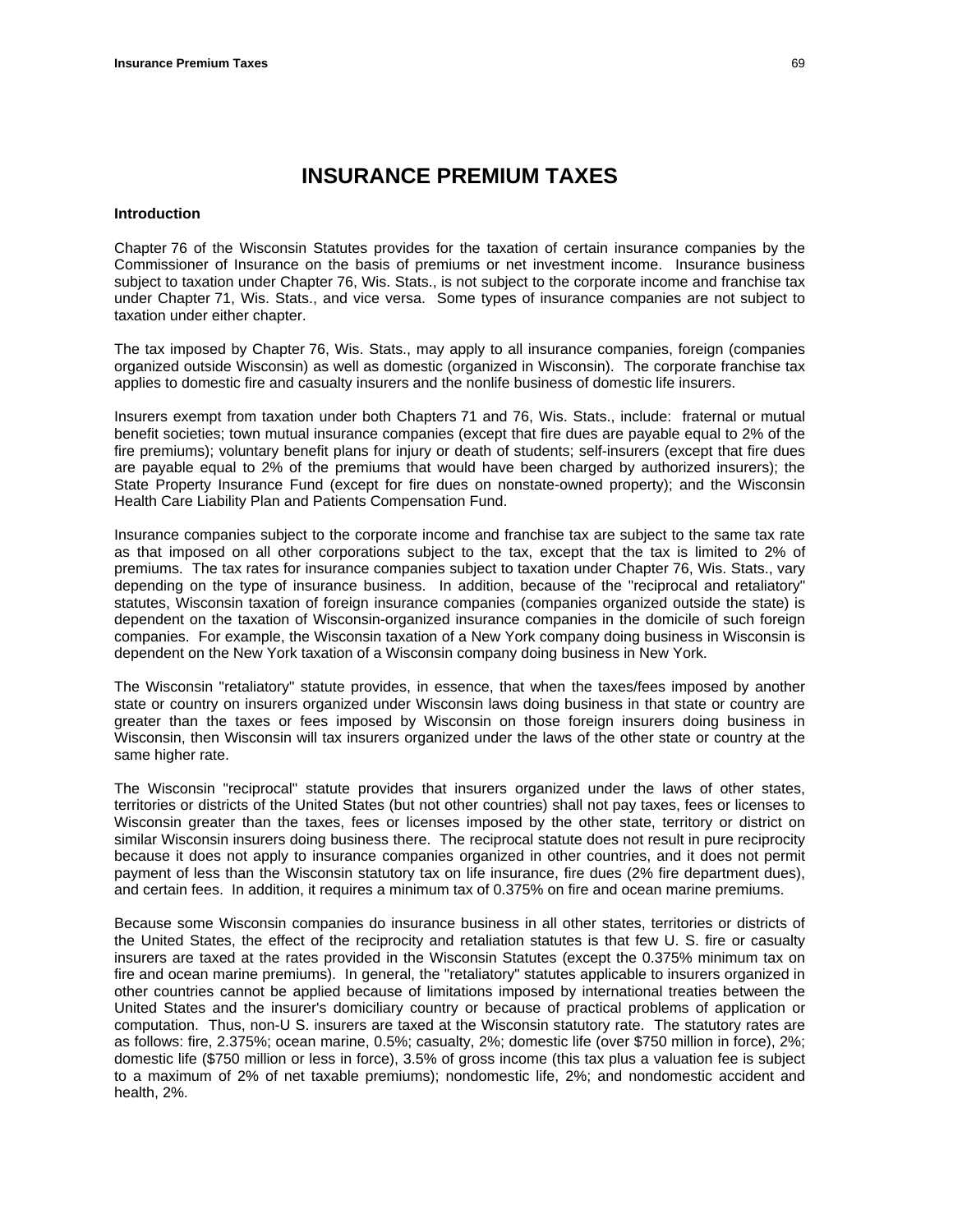For the premium tax, the base is gross premiums received for direct insurance less return premiums and cancellations and policyholder dividends from savings and gains on direct insurance in Wisconsin. Direct insurance includes all insurance other than reinsurance. Under reinsurance, an insurer shares the risk and premiums with other insurers.

General purpose tax collections from the insurance premiums taxes in FY 2006 were \$126.1 million. This excludes \$16.2 million of fire department dues which, beginning in FY82, were changed from general purpose to program revenue. Fire department dues are distributed to local units of government, while other insurance company taxes are part of the state general fund.

| <b>Insurance Premium Taxes Summary</b>                                                                                                                                                                                                                            |                                                                              |                                                      |  |
|-------------------------------------------------------------------------------------------------------------------------------------------------------------------------------------------------------------------------------------------------------------------|------------------------------------------------------------------------------|------------------------------------------------------|--|
| <b>Exemption Device</b>                                                                                                                                                                                                                                           | Statutory Reference <sup>1</sup>                                             | FY06 Fiscal Effect                                   |  |
| <b>Exemptions from Taxation</b><br>Town Mutual Insurance Companies<br>Domestic Fire, Marine, and Casualty Companies<br>Fraternal Life Insurance Companies                                                                                                         | s. 76.61<br>ss. 76.60 and 76.63 (1)<br>s. 76.65                              | \$1,428,000<br>\$209,981,000<br>\$4,613,000          |  |
| <b>Exemptions From Base</b><br>Return Premiums and Cancellations on Direct Insurance<br>Exemptions from the Domestic Life Insurance Company Gross<br>Income Tax Base<br>Exemptions from the Foreign and Domestic Life Insurance<br>Company Gross Premium Tax Base | ss. 76.60, 76.62 and<br>76.63 (1)<br>s. 76.65(1)<br>s. 76.65(2)              | See Footnote 2<br>\$0<br>$$1,117,000^3$              |  |
| <b>Special Treatment</b><br>Limit on Gross Income Tax of Domestic Life Insurance<br>Companies with \$750 Million or Less of Insurance in Force<br>"Retaliatory" Statute<br>"Reciprocity" Statute                                                                  | s. 76.65(1)<br>s. 76.66<br>s. 76.67                                          | None<br>Not Available<br>\$40,800,000                |  |
| <b>Credits</b><br>Credit to Domestic Life Insurers for Personal Property Taxes<br>Credit to Insurers to Recoup Security Fund Assessments<br>Credit to Insurers for Certified Capital Investment<br>Health Insurance Risk-sharing Pool Assessment Credit           | s. 76.69<br>s.646.51(7)<br>s. 76.635 (2)<br>ss. 71.28 (5g) and 71.47<br>(5g) | \$679,000<br>$$0**$<br>\$5,037,000<br>See Footnote 4 |  |

1. References to sections of the 2005 Wisconsin Statutes.

2. Included in estimates for exemption for domestic, fire, marine, and casualty companies and for "reciprocity" statute.

3. Fiscal effect for domestic insurers only. Fiscal effect for foreign corporations included in the estimate for "reciprocity" statute.

The provision does not take effect until after FY 2006. Therefore there is no FY06 fiscal effect.

# **EXEMPTIONS FROM TAXATION**

#### **Town Mutual Insurance Companies**

Town mutual insurance companies organized under or subject to Chapter 612 of the Wisconsin Statutes are not subject to taxation or license fees under Chapter 76, Wis. Stats. They are subject, however, to a fire dues tax of 2% of direct fire premiums. A town mutual insurance corporation may be organized by at least 100 adults, each of whom has a separate insurable risk within a prescribed territory. The territory may not exceed eight contiguous counties; however, the Commissioner of Insurance may allow a broader territory not larger than sixteen contiguous counties. A town mutual may insure members against loss or damage from any cause to any property in which a member has an interest, including insurance against loss of use or loss of income from property. The insurance of crops and other property against loss due to windstorm or hail are restricted and must be reinsured. Town mutual insurers may insure policy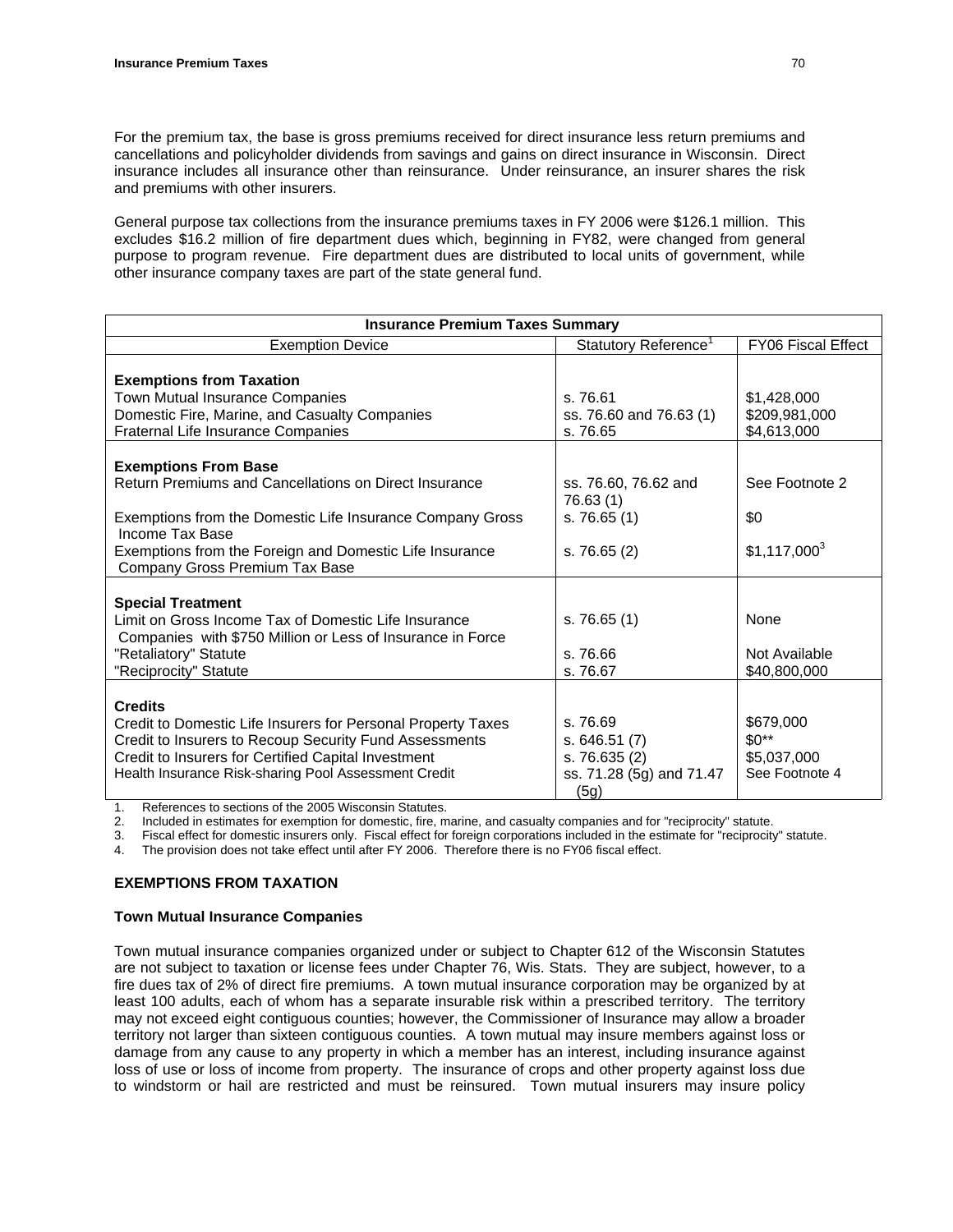holders from liability, errors and omissions and medical payments and other supplemental coverage when reinsured.

### **Domestic Fire, Marine and Casualty Companies**

Wisconsin-organized insurance companies insuring fire, marine, and casualty risks are not subject to Wisconsin premium taxation with the exception of mortgage guaranty insurers. Companies not subject to the premiums tax are subject to the corporation franchise tax. They are subject to a fire dues tax of 2% of direct fire premiums written. Casualty risks also include all lines of accident and health insurance written by life companies, fraternal insurers, health maintenance organizations, limited service health organizations, and health medical dental indemnity insurers.

# **Fraternal Life Insurance Companies**

All corporations transacting life insurance business in Wisconsin are subject to taxation under Chapter 76, Wis. Stats., except fraternal insurers organized and operating under Chapter 614 of the Wisconsin Statutes. A fraternal insurer must have a lodge system and a representative form of government. It must exist solely for the benefit of its members and their beneficiaries and solely for any lawful social, intellectual, educational, charitable, benevolent, moral, fraternal, patriotic or religious purposes for the benefit of its members or the public, carried on through voluntary activity of its members in their local lodges or through institutional programs of the fraternal insurer or its lodges. It may carry only life and accident and health lines of insurance.

### **EXEMPTIONS FROM BASE**

### **Return Premiums and Cancellations on Direct Insurance**

For the tax on fire, marine, and casualty insurance premiums, the tax base is defined as gross premiums as calculated under section 76.62, Wis. Stats. This section provides that all license fees and taxes levied under any provision of law upon gross premiums other than life insurance premiums shall be based on gross premiums received for direct insurance, less return premiums and cancellations, and returns from savings and gains on all insurance, other than reinsurance by the insurer during the preceding year in this state.

Reinsurance, whereby one insurer shares a portion of the premium in return for a sharing of a portion of the risk with another insurer, is not subject to taxation unless the original insurer fails to pay the premiums tax. The fiscal effect of this exemption for domestic companies is included in the exemption from taxation for domestic fire, marine, and casualty companies; for foreign companies, it is included in the estimate for the "reciprocity" statute.

#### **Exemptions from the Domestic Life Insurance Company Gross Income Tax Base**

The tax base for domestic (Wisconsin organized) life insurance companies (which may affect only those companies with \$750 million or less of insurance in force) is gross income from all sources, except:

- 1. interest required to provide and maintain reserves according to the laws of Wisconsin, and
- 2. premiums collected on policies of insurance and contracts for annuities.

The gross income, net of the above deductions, is subject to a factor with the numerator being net investment income applicable to life insurance and annuities and the denominator being total net investment income.

# **Exemptions from the Foreign and Domestic Life Insurance Company Gross Premium Tax Base**

The tax base for foreign life insurance companies, which is also applicable to domestic life insurance companies having more than \$750 million of insurance in force and may affect those with \$750 million or less of insurance in force, is gross premiums on all policies or contracts of insurance on the lives of residents of Wisconsin less all sums apportioned to premium-paying policies on the lives of residents of Wisconsin from annual distributions of profits, savings, earnings or surplus that have been either paid in cash or applied in partial payment of premiums. Because of long-standing administrative construction,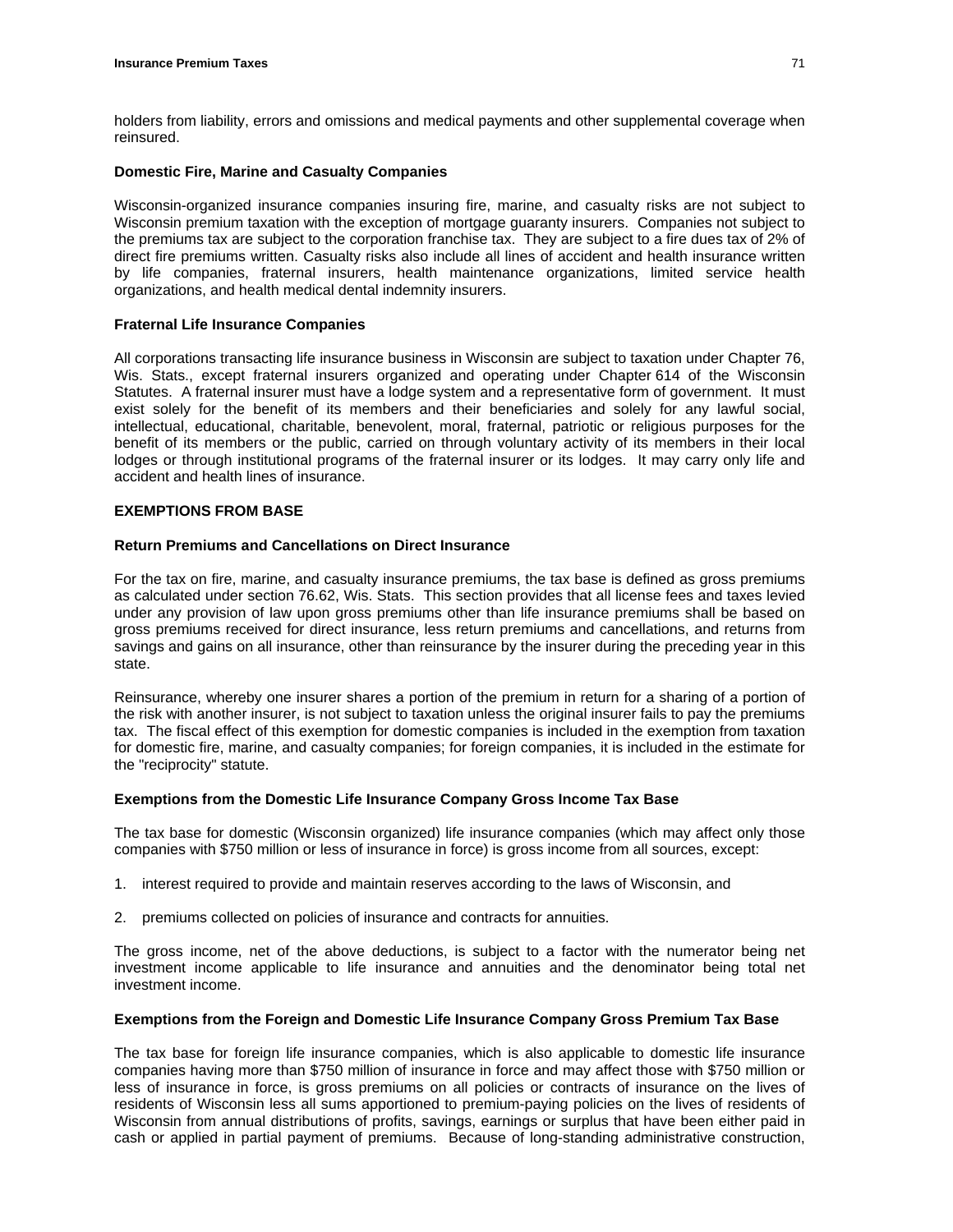considerations received for annuity contracts are not considered premiums on policies or contracts of insurance and, thus, are not taxable under section 76.65 (2), Wis. Stats. The fiscal effect shown is that for domestic insurers; the fiscal effect for foreign companies is included in the estimate for the "reciprocity" statute.

# **SPECIAL TREATMENT**

# **Limit on Gross Income Tax of Domestic Life Insurance Companies with \$750 Million or Less of Insurance in Force**

For domestic life insurance companies with \$750 million or less of insurance in force, the tax based on 3.5% of gross income (less deductions) cannot exceed the annual license fee that would have been payable had it been operating as a foreign company (in which case the tax would be 2% of gross premiums, after deducting the preceding tax exemption device). This limit had no fiscal effect in FY06.

# **"Retaliatory" Statute**

The Wisconsin "retaliatory" statute may result in an increase in Wisconsin fees, thus it might not be considered a tax exemption device. However, to the extent that the statutes of other states provide tax exemption devices for insurance companies organized in Wisconsin doing business in such states, the Wisconsin "retaliatory" statute could also allow such tax exemption devices to insurance companies doing business in Wisconsin. The fiscal effect of these other states' statutes are included in the estimate for the "reciprocity" statute.

# **"Reciprocity" Statute**

To the extent that insurance companies organized in Wisconsin operating in the United States outside Wisconsin are subject to taxation to a lesser extent than otherwise provided by Wisconsin law, the Wisconsin "reciprocity" statute may provide reduced taxation for non-Wisconsin companies organized in the United States for business transacted in Wisconsin. The limitations of the "reciprocity" statute are described in the introduction.

# **CREDITS**

# **Credit to Domestic Life Insurers for Personal Property Taxes**

Domestic life insurance companies are allowed a premiums tax credit of 50% of general property taxes paid on personal property in Wisconsin used in the operation of business and not held primarily for investment purposes. The credit is limited to 25% of the license fee for domestic life insurers.

# **Credit to Insurers to Recoup Security Fund Assessments**

The Insurance Security Fund Board administers the security fund established by Chapter 646, Wis. Stats., to provide a mechanism for protecting insureds in the event of liquidation of insurers and to assess the costs of such protection among insurers. Section 646.51 (7), Wis. Stats., provides for tax credits of 20% of security fund assessments in each of the five calendar years following the year the assessment was paid when premium rates are fixed so that it is not possible for the insurer to increase its premium rates to recoup the assessment. Domestic insurers may take tax credits only for the proportion of their business assessed which is fixed, such that it is impossible to raise premiums. Such policies are referred to as "noncancellable" in the insurance business and represent a small portion of the total insurance written. Nondomestic insurers may take tax credits subject to the provision of the retaliatory and reciprocal statutes (sections 76.66 and 76.67, Wis. Stats.)

# **Credit to Insurers for Certified Capital Investment**

Since FY99 certain insurers operating in Wisconsin are allowed to take a premium tax credit for investment in certified capital companies as defined in s. 560.30 Wis. Stats. The purpose of the credit is to encourage insurers to make venture capital for companies operating in Wisconsin. Section 76.635 (2) Wis. Stats. provides for tax credits of up to 10% of the amount of the certified investment each year, until the entire available credit is used.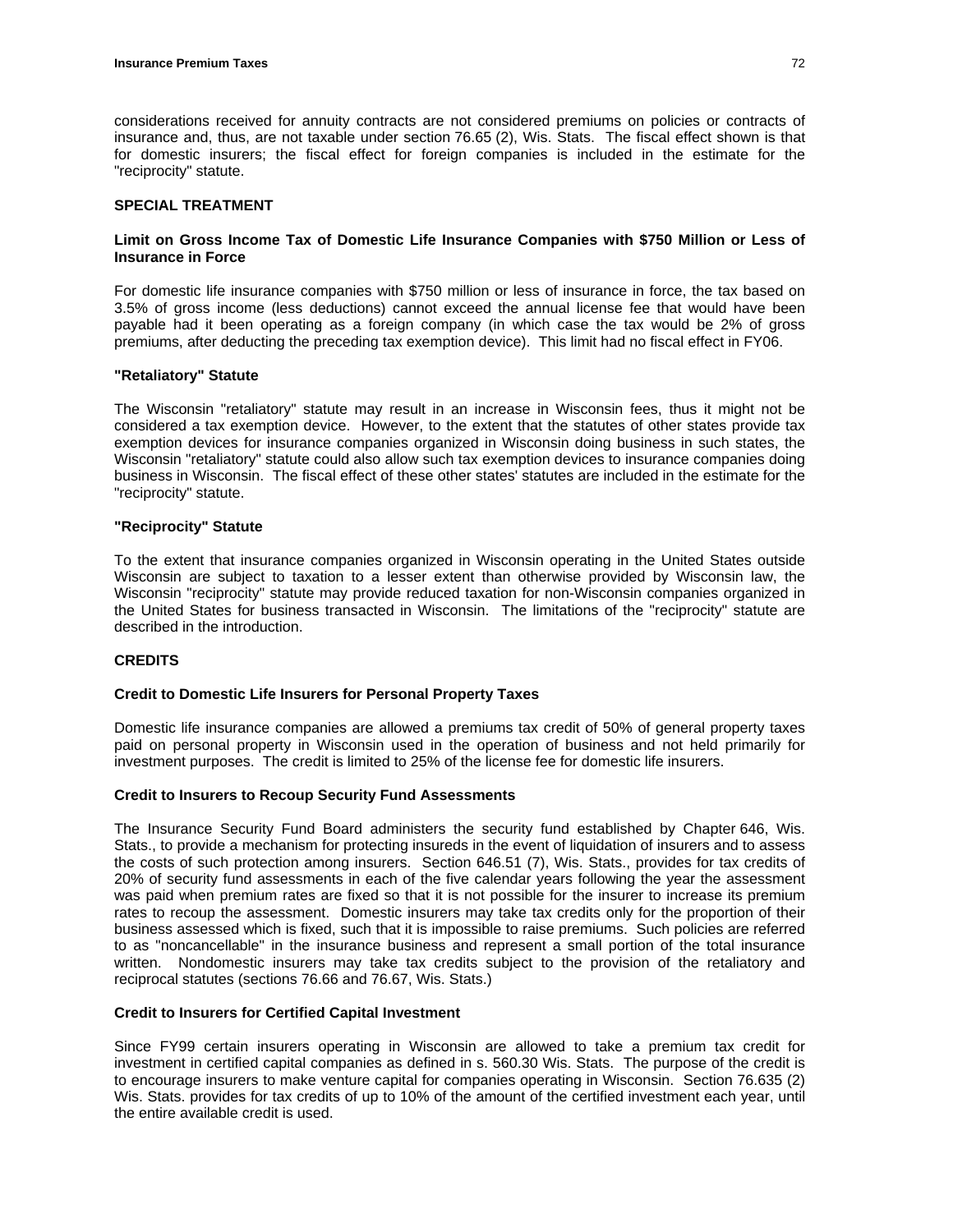An income and franchise tax credit and a license fee credit are available for insurers that pay assessments for the Health Insurance Risk-Sharing Plan (HIRSP). HIRSP offers health insurance coverage to individuals with adverse medical histories and to others who cannot obtain affordable health insurance coverage from the private sector. HIRSP is funded by premiums paid by participants, assessments paid by insurance companies, and a pro rata reduction in billed charges of health care providers. The amount of the credit for all insurers cannot exceed \$5,000,000 per year.The credits apply to taxable years beginning after December 31, 2005, but the credits for the 2006 and 2007 tax years may not be claimed until taxable years beginning after December 31, 2007.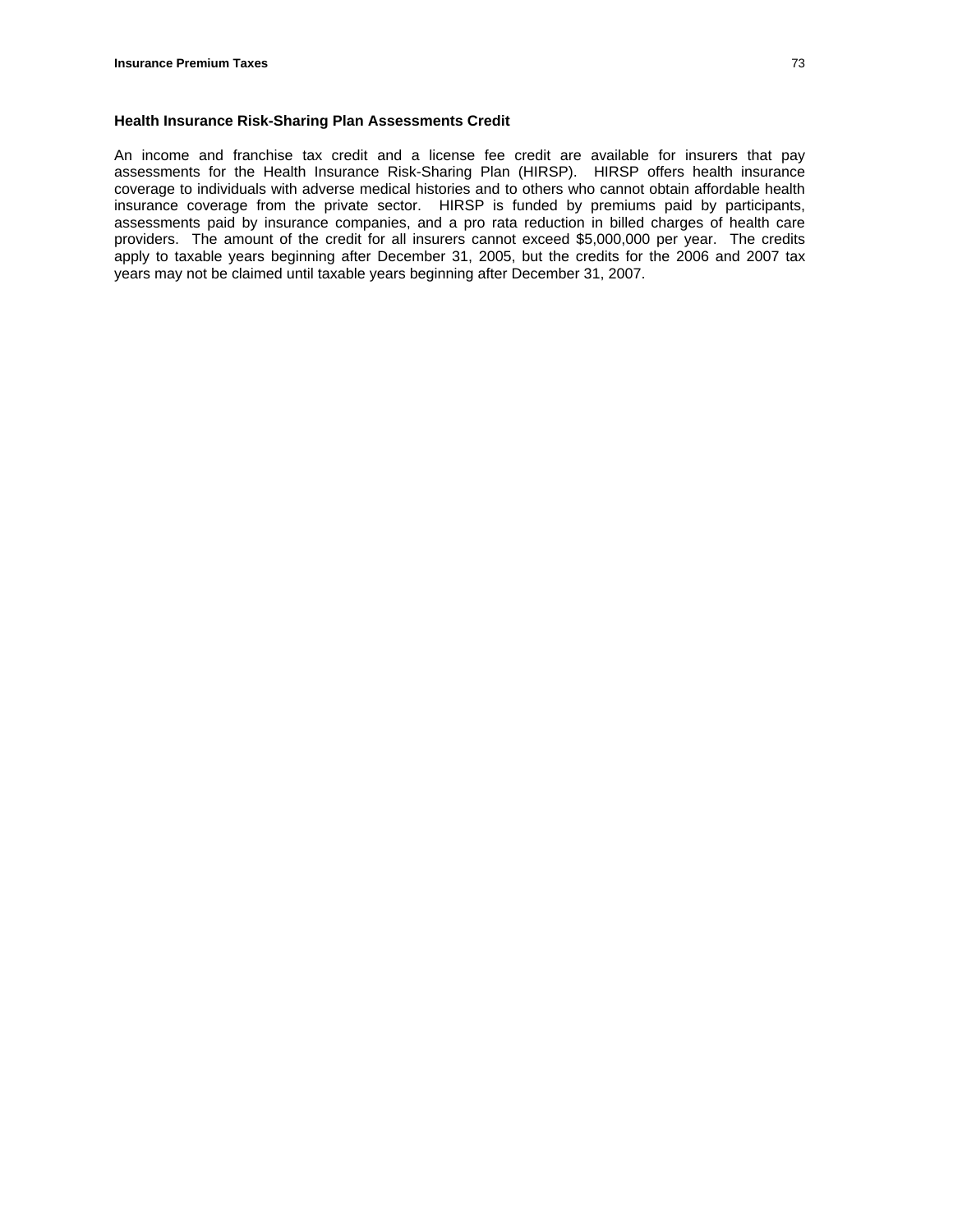# **PROPERTY TAX**

Local governments, including municipalities, counties, school districts, technical college districts and special districts, levy a tax on most real property (land and improvements) and selected types of personal property in the state. In addition, the state levies a forestry tax, the proceeds of which are deposited to the state conservation fund.

The property tax is the largest source of state and local tax revenues in Wisconsin. In 2006, \$8.3 billion of property taxes were collected in the state as follows: \$3.6 billion by school districts, \$2.0 billion by municipalities, \$1.7 billion by counties, \$0.6 billion by technical colleges and \$0.4 billion by all other taxing jurisdictions (including tax incremental financing districts, special districts and the state forestry tax).

Property tax rates are commonly expressed in terms of dollars per \$1,000 of property value, which is referred to as the mill rate. For taxes levied in 2005 and collected in 2006, the statewide average net tax rate was 18.361 mills (1.8361%) after consideration of the \$469.3 million of property taxes paid by the state through the school levies credit. The total taxable value of property upon which the 2005/2006 levy was imposed was \$428 billion.

Owners of several kinds of exempt real property are required to report to the municipality in which the property is located an estimated fair market value of the exempt property as of January 1 of each even-numbered year. Municipalities submit these reports to the Department of Revenue, which tabulates the data and estimates the total value of tax exempt real property by category of owner.

While the estimated value of certain real property is to be reported, owners of most exempt personal property, ranging from household furnishings and crops to certain housing authorities, cemeteries, and archaeological sites, are not required to file annual reports. In addition, legislation enacted in 1996 repealed the reporting requirement for the state, municipalities, school districts, and certain special purpose districts. Also, the value of federal property is not reported. Thus, the report focuses on exempt private real property.

# **Real Property Tax Exemption Value Data**

The "Taxation District Exemption Summary Report" on page 78 summarizes data for the municipalities that filed reports with the Department of Revenue by December 1, 2006. Of the total 1,908 taxation districts, 248 had not filed as of that date.

To estimate total values for each category of property, the number of parcels in each value cell for a category is multiplied by the midpoint of the range of values for that cell, and the results summed. Thus, for the "place of worship" classification, the 142 parcels in the \$1 to \$10,000 range multiplied by \$5,000 is added to the 974 parcels in the \$10,001 to \$100,000 range multiplied by \$55,000, and so on for each value category and each classification. Based on this aggregation, the value of the 19,483 exempt parcels in the summary report is \$21.5 billion.

An adjustment was made for the 248 municipalities that had not filed. First, the total taxable value of the towns among the 248 non-filers was determined. This value was multiplied by 1.76%, which is the percent of total taxable property reported by the filing towns to be exempt. Similar computations were made for the villages and cities among the non-filers. The average exemption rate for villages was 4.48% and for cities it was 8.37%. Based on this approach, the value of exempt real property in the non-filing municipalities was added to the \$21.5 billion for the municipalities that filed, producing a total of nearly \$22.5 billion.

Table 1 shows the percentage of total exempt property by purpose for 2006, and the estimated value of that property. The percentages, which are based on the reports filed by taxation districts, are used to allocate the estimated \$22.5 billion in exempt property by purpose.

Table 1 shows that, of the estimated \$22.5 billion of exempt private property, "place of worship" is the largest category with 32.9% of the total, or about \$7.4 billion of exempt property. "Non-profit hospitals" is the second largest category with 11.9%, or about \$2.7 billion of exempt property. "Public benefit" is the third largest category with 10.3% or \$2.3 billion of exempt property. This category includes the properties owned by YMCAs, YWCAs, Scouts and similar organizations. "Grades K-12" and "Private Colleges" comprise 7.5% and 6.7% respectively of exempt property, equal to a combined \$3.2 billion of exempt property value.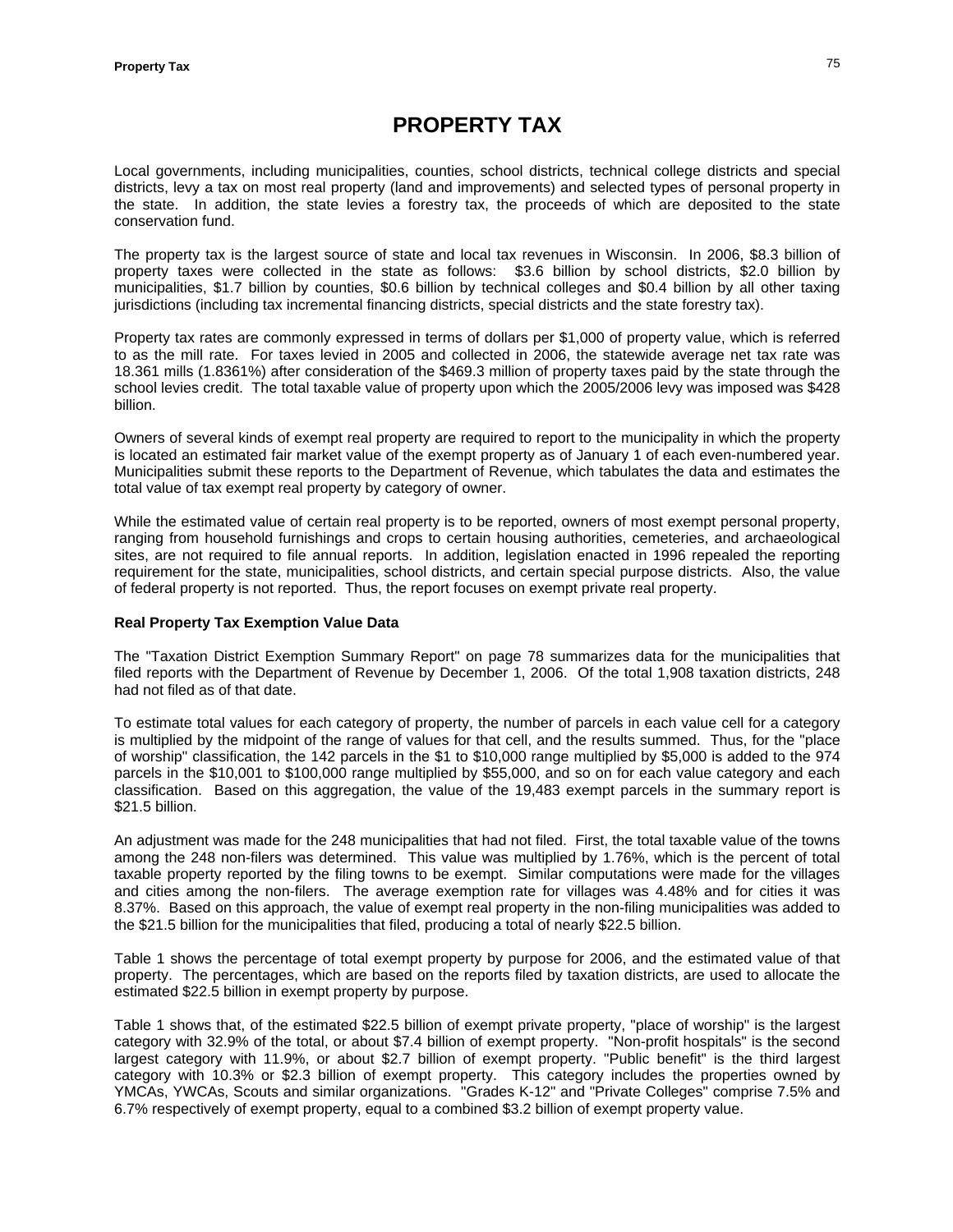| ESTIMATED VALUE OF EXEMPT PRIVATE REAL PROPERTY, 2006 | <b>Percent Total</b> |       |                           |          |
|-------------------------------------------------------|----------------------|-------|---------------------------|----------|
| <b>Purpose of Property</b>                            |                      |       | Exempt Value (\$ Million) |          |
| <b>RELIGIOUS:</b>                                     |                      |       |                           |          |
| Place of worship                                      | 32.8%                |       | \$7,365                   |          |
| Church - Other                                        |                      |       | \$962                     |          |
|                                                       | 4.3%                 |       |                           |          |
| <b>SUBTOTAL</b><br>EDUCATIONAL:                       |                      | 37.1% |                           | \$8,327  |
|                                                       |                      |       |                           |          |
| Grades K-12                                           | 7.5%                 |       | \$1,695                   |          |
| Private College                                       | 6.7%                 |       | \$1,508                   |          |
| <b>Educational - Other</b>                            | 3.2%                 |       | \$710                     |          |
| <b>SUBTOTAL</b>                                       |                      | 17.4% |                           | \$3,913  |
| <b>MEDICAL FACILITY:</b>                              |                      |       |                           |          |
| Non-profit Hospital, incl religious                   | 11.9%                |       | \$2,682                   |          |
| <b>Medical Research Foundation</b>                    | 0.1%                 |       | \$18                      |          |
| Medical - Other                                       | 2.5%                 |       | \$563                     |          |
| <b>SUBTOTAL</b>                                       |                      | 14.5% |                           | \$3,263  |
| <b>HOUSING:</b>                                       |                      |       |                           |          |
| Nursing Home, inc. religious                          | 4.4%                 |       | \$997                     |          |
| Retirement Home, inc. religious                       | 4.3%                 |       | \$976                     |          |
| Housing - Other                                       | 6.6%                 |       | \$1,488                   |          |
| <b>SUBTOTAL</b>                                       |                      | 15.4% |                           | \$3,461  |
|                                                       |                      |       |                           |          |
| PUBLIC BENEFIT                                        |                      | 10.3% |                           | \$2,310  |
| <b>OTHER</b>                                          |                      | 5.3%  |                           | \$1,180  |
|                                                       |                      |       |                           |          |
| <b>TOTAL</b>                                          |                      | 100%  |                           | \$22,454 |

TABLE 1 ESTIMATED VALUE OF EXEMPT PRIVATE REAL PROPERTY, 2006

# **Personal Property**

Most personal property, such as household furniture and furnishings, machinery and equipment used in manufacturing, computer equipment, pollution abatement equipment and inventories are exempt from the property tax. This section estimates the value of selected categories of personal property owned by businesses.

*Machinery and equipment used in manufacturing.* The exemption of machinery and equipment used in manufacturing greatly reduces the property tax burden on manufacturers. In 2006, \$1.34 billion of manufacturing machinery and equipment was taxable. Assuming that 10% of all manufacturing machinery and equipment is taxable, approximately \$12.0 billion of machinery and equipment is currently exempt from tax.

*Waste Treatment Facilities*. Certain facilities used to treat wastes are exempt from general property taxation. A waste treatment facility is property used for the treatment of industrial waste materials, including particulates, gas, solids, liquids and other superfluous products. Qualifying facilities must remove, alter or store waste materials. The exemption is available to utilities, manufacturers and commercial businesses. The Department estimates that approximately \$2.5 billion of manufacturing and commercial waste treatment property is exempted. An estimate of the amount of utility waste treatment property that is exempted is not available.

*Computer Equipment*. Wisconsin provides property tax exemptions for certain computer equipment. Exempt from tax are: mainframe computers, minicomputers, personal computers, networked personal computers, servers, terminals, monitors, disk drives, electronic peripheral equipment, tape drives, printers, basic operational programs, systems software, prewritten software, faxes and cash registers. The exemption does not apply to copiers, custom software, equipment embedded with computerized components or telephone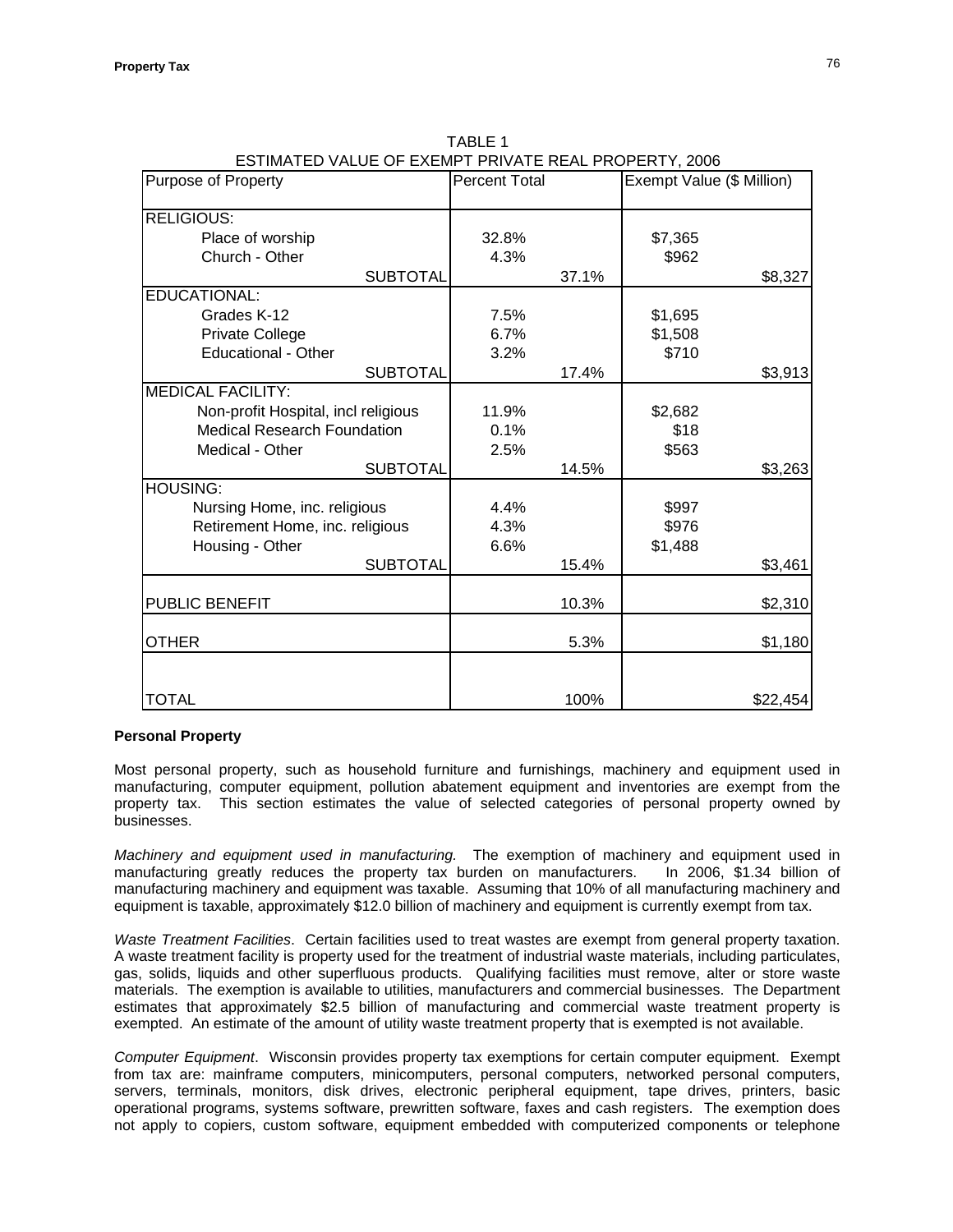systems. Special payments are made to affected local governments to compensate for the lost tax base. In 2005, approximately \$3.2 billion in computer equipment was exempted, and the corresponding computer aid payments paid in fiscal year 2006 totaled \$67.7 million.

For these three personal property exemptions for which the Department has information to make an estimate, the total exempt value is \$17.7 billion.

# **Effect of Exempt Property on Tax Rates**

Table 2 examines the extent to which property tax rates could be reduced if the exempt property whose value is estimated in this report were subject to tax. The table shows the estimated 2006 average net property tax rates for towns, villages, cities, and statewide, as well as tax rates calculated under the assumption that the estimated \$22.5 billion of exempt private real property and \$17.7 billion of exempt personal property are added to the tax rolls. The analysis assumes that there would be no change in the overall level of state and federal aids and no change in total property tax levies.

Table 2 indicates that, if the reported exempt private real and personal property had been placed on the tax roll in 2005/06, the statewide average net property tax rate would have declined by 8.6% from \$18.36 to \$16.79 per \$1,000 of value. Under this scenario, total net tax rates in cities, villages, and towns would have been lower by 12.6%, 8.6%, and 3.2%, respectively. The larger impact in cities and villages reflects the fact that exempt property – schools, hospitals, public housing – is more likely to be located in urban than in rural areas.

| <b>For Property in:</b> | <b>Actual Effective</b><br>Rate (\$) | Rate if Exempt Private Real and Personal<br><b>Property Were Taxable</b> | Percentage<br>Change (%) |
|-------------------------|--------------------------------------|--------------------------------------------------------------------------|--------------------------|
| <b>Cities</b>           | \$20.90                              | \$18.28                                                                  | $-12.6\%$                |
| Villages                | 18.61                                | 17.01                                                                    | $-8.6%$                  |
| Towns                   | 15.14                                | 14.67                                                                    | $-3.2%$                  |
| Statewide Average       | 18.36                                | 16.79                                                                    | $-8.6%$                  |

TABLE 2 AVERAGE NET TAX RATES FOR 2005, COLLECTED IN 2006 (PER \$1,000 VALUE)

## **Evaluation**

There are several limitations to the estimates provided in this chapter. First, the reported data are incomplete because reports from 248 taxation districts, which include 190 towns, 46 villages and 12 cities, had not been received by the time the report was prepared, and the value of exempt property in these districts had to be estimated. In addition, because the value is reported in ranges, our use of a midpoint could be over or underestimating the true average value of the exempt properties even for those who did report. Also, the value of exempt machinery and equipment had to be estimated. In addition, the value of exempt federal, state, and local government property is not included in this report.

Second, there may be systematic underestimation of exempt property values reported for at least two reasons: (1) a lack of knowledge of the value of often highly-specialized property, which has not been on the market in many years and which is not likely to be offered for sale in the foreseeable future, and (2) a desire to minimize the perceived benefit of the tax exemption for political reasons. However, the data were not audited and, therefore, underestimation cannot be confirmed.

Due to the limitations of these data, care should be taken in using them to represent exempt property values. Care should also be taken in comparing these data to prior years' reports due to the changes in 1996 in reporting requirements and reporting forms.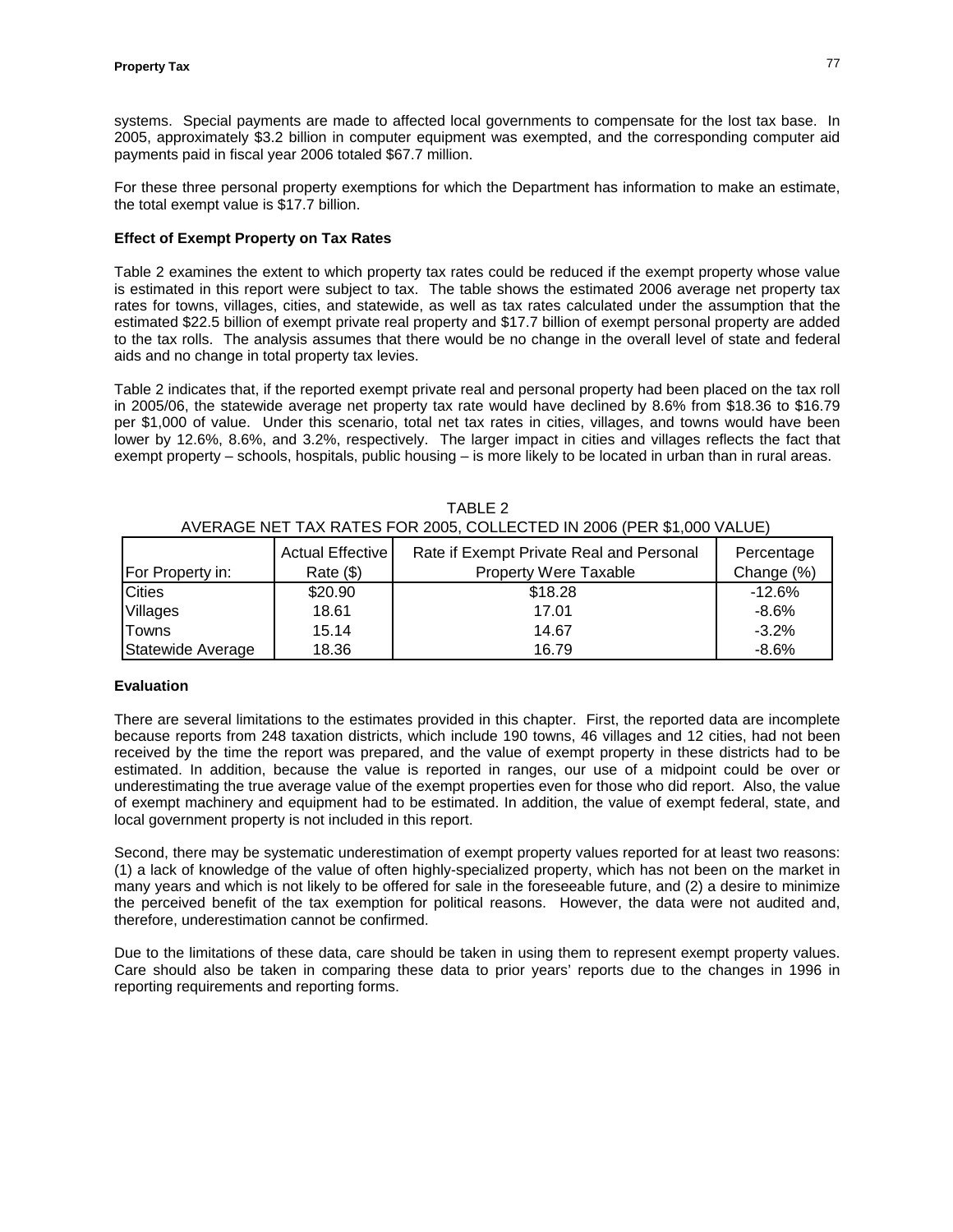# **TAXATION DISTRICT EXEMPTION SUMMARY REPORT FOR 2006 (S. 70.337(2), Wis. Stats.)**

See instructions on bottom of form.

|                                          | <b>FOR</b>               |             | OF           |              |                           |               |               |                |               |                |                   |
|------------------------------------------|--------------------------|-------------|--------------|--------------|---------------------------|---------------|---------------|----------------|---------------|----------------|-------------------|
| <sub>CO</sub><br><b>MUN</b>              |                          | $T-V-C$     |              |              | NAME OF TAXATION DISTRICT |               |               | NAME OF COUNTY |               |                |                   |
|                                          |                          |             |              |              |                           |               |               |                |               |                |                   |
| INDICATE NUMBER OF PROPERTIES BY PURPOSE |                          |             |              |              |                           |               |               |                |               |                |                   |
| OF PROPERTY WITHIN EACH VALUE CATEGORY   |                          |             |              |              |                           |               |               |                |               |                |                   |
|                                          |                          | 2           | 3            | 4            | 5                         | 6             |               | 8              | 9             | 10             |                   |
|                                          | $$1-$                    | $$10.001 -$ | $$100.001 -$ | $$200.001 -$ | \$500,001-                | $$1,000,001-$ | $$3,000,001-$ | $$6,000,001-$  | \$12,000,001- | Over           | Total No. of      |
| <b>PURPOSE OF PROPERTY</b>               | \$10,000                 | \$100,000   | \$200,000    | \$500,000    | \$1,000,000               | \$3,000,000   | \$6,000,000   | \$12,000,000   | \$25,000,000  | \$25,000,000   | <b>Properties</b> |
|                                          |                          |             |              |              |                           |               |               |                |               |                |                   |
| <b>WORSHIP</b>                           | 142                      | 974         | 897          | ,260         | 977                       | 1125          | 298           | 71             | 18            | 28             | 5,790             |
| <b>CHURCH-OTH</b>                        | 540                      | 1.049       | 439          | 248          | 92                        | 98            | 42            | 11             | 4             | 2              | 2,525             |
| <b>EDU, K-12</b>                         | 38                       | 129         | 110          | 99           | 105                       | 145           | 53            | 33             | 14            | 10             | 736               |
| <b>COLLEGE</b>                           | 21                       | 102         | 71           | 52           | 25                        | 41            | 42            | 24             | 12            | 17             | 407               |
| <b>EDU-OTH</b>                           | 45                       | 154         | 82           | 122          | 75                        | 53            | 28            | 8              | 3             | 5              | 575               |
| <b>HOSPITAL</b>                          | 31                       | 140         | 22           | 17           | 17                        | 29            | 18            | 19             | 36            | 39             | 368               |
| <b>MED RSCH</b>                          | 0                        | 0           | $\mathbf 0$  | 0            | 2                         |               |               |                | 0             | 0              | 5                 |
| <b>MED-OTH</b>                           | 26                       | 107         | 28           | 30           | 30                        | 23            | 14            | $\overline{ }$ | 11            | 3              | 279               |
| <b>NURSING</b>                           | 9                        | 14          | 5            | 9            | 12                        | 35            | 26            | 31             | 17            | $\overline{4}$ | 162               |
| <b>RETIRE</b>                            | $\overline{\phantom{a}}$ | 32          | 123          | 48           | 29                        | 51            | 42            | 18             | 12            | 5              | 367               |
| <b>HOUSE-OTH</b>                         | 39                       | 950         | 995          | 406          | 143                       | 146           | 41            | 14             | ⇁             | 6              | 2,747             |
| <b>BENEFIT</b>                           | 548                      | 1043        | 423          | 391          | 187                       | 205           | 68            | 25             | 8             | 18             | 2,916             |
| <b>OTHER</b>                             | 866                      | 902         | 316          | 251          | 128                       | 87            | 24            | 19             | 6             |                | 2,606             |
| <b>TOTAL NO. OF PROPERTIES</b>           | 2,312                    | 5,596       | 3,511        | 2,933        | 822. ا                    | 2,039         | 697           | 281            | 148           | 144            | 19,483            |

| NAME OF CLERK (please print) | TELEPHONE NUMBER |
|------------------------------|------------------|
|                              |                  |

## **INSTRUCTIONS**

Enter the number of exempt properties in your municipality in each value range by purpose or use of property. You can gather this information from the PC-220 forms which are filed by the property owner. A parcel with more than 1 building and more than 1 use should be recorded for each use. Example: For a parcel with a church valued at \$500,000 and a parsonage valued at \$150,000 enter 1 property in the 1<sup>st</sup> value category under WORSHIP and enter 1 property in the 11<sup>th</sup> value category under HOUSE-OTH.

Enter the total number of properties by organization category in the right hand column.

Enter the total number of properties within each value range in the total line at the bottom.

Enter the name and telephone number of the person completing this form.

**P-C 226 (R. 7-01)** 

Note: You should send form PC-227 to organizations reporting to be subject to taxation under sections 511 to 515 of the IRC (see s. 70.339, Wis. Stats.). Complete and mail this form by July 1 to:

Wisconsin Department of Revenue Bureau of Local Financial Assistance P. O. Box 8933 Madison, WI 53708-8933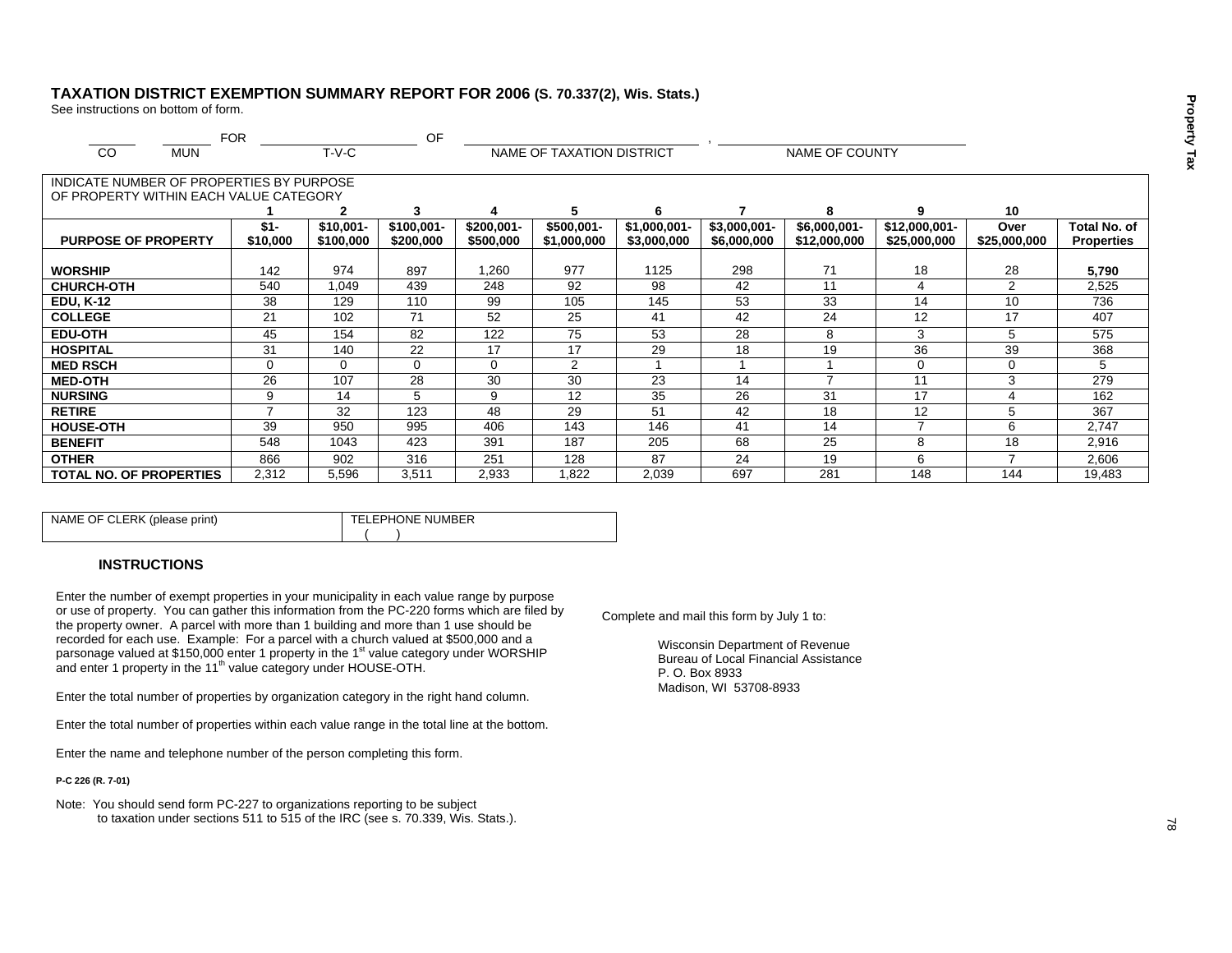# **FOREST CROP AND MANAGED FOREST LAWS**

The Forest Crop and Managed Forest Laws extend special property tax treatment to owners of qualifying forest land. The Forest Crop Law was enacted in 1927 as a means of promoting private forestry in the state. The law was closed to new entrants when the Managed Forest Law went into effect in 1986.

# **Historical Background**

At one time, Wisconsin was a major timber producer. However, by the early 1920s, much of the state's forest land had been cut-over and/or damaged by fire. Since these lands generated little or no income, owners became unable or unwilling to pay their property taxes. In addition, since these lands were often unsuitable for other uses, counties were unable to sell the land at tax sales, obliging them to assume ownership. Increasing amounts of county-owned, and thus tax exempt, land shifted ever increasing amounts of taxes onto other property owners. This created a fiscal crisis for many local governments.

While farmers pay their annual taxes from the net proceeds of annual crops, forest land owners pay their annual taxes even though their crop may only be harvested after many years. It was thought that reducing the annual tax burden on forest land owners would prevent further land abandonment and, perhaps, encourage reforestation. Local governments, however, were unwilling to forgo the taxes they collected on forest land.

The solution was an amendment to the uniformity in taxation clause of the state constitution which created an exception for forest land. The amendment was approved in 1927. Later that year, the Forest Crop Law (FCL) was enacted, under which land owners paid a flat, annual fee per acre and a severance tax when timber is harvested. A similar program for owners of small forest plots, the Woodland Tax Law (WTL), was enacted in 1954. The Managed Forest Law (MFL) program was enacted in 1985 to replace the FCL and WTL.

# **Provisions of the Forest Crop Law (FCL)**

Under the FCL, an owner of a complete quarter-quarter section (typically 40 acres) in a town or village could petition the Department of Natural Resources (DNR) to enroll that land in the program. If the DNR determined that forestry was the best use for the land and that a stand of merchantable timber would be produced within a reasonable period of time, the land was entered under the program. Enrollment contracts were for 25 or 50 years, at the landowner's option. The owner was required to practice forestry, to notify the DNR of timber harvests, to allow state appraisals of harvested products, and to permit public access for hunting and recreation. FCL land is exempt from property taxes. In lieu of taxes, owners must make an annual "acreage share" payment to the town or village. Owners are also required to pay a severance tax to the DNR equal to 10% of the value of any forest products that are harvested. Certain penalties can also be imposed if the owner fails to comply with the contract or if the owner withdraws the land from the program before expiration of the contract.

1. Acreage Share. This payment is made by the owner to the municipality where the land is located. The municipality retains 80% and remits 20% to the county. On land entered prior to 1972 the payment is \$0.10 per acre. On "special provision" land (entered from 1949 to 1963 and outside DNR fire control boundaries) the payment is \$0.20 per acre. On land entered since 1972, the payment for 2004 to 2013 is \$1.66 per acre, computed as \$0.20 times the following ratio:

> Aggregate Land Value in the State in  $2002 = $87,508,935,500 = 8.2988$ Aggregate Land Value in the State in 1972 = \$10,544,826,600

This rate is recalculated every 10 years. The next recalculation will be made in 2012.

- 2. State Contribution. Annually, the DNR pays \$0.20 per acre to the municipality where FCL land is located. The municipality keeps 80% of this payment and shares 20% with the county.
- 3. Severance Tax. Every year, the DNR establishes values for the various types of timber harvested across the state. These values are used to calculate the value of timber harvested from FCL land. The severance tax is 10% of the value of the timber harvested, except that no severance taxes are assessed on "special provision" lands. From the proceeds, the DNR keeps an amount equal to the total payments it has made to the municipality on that parcel. Any excess is paid to the municipality, which keeps 80% of the payment and shares 20% with the county.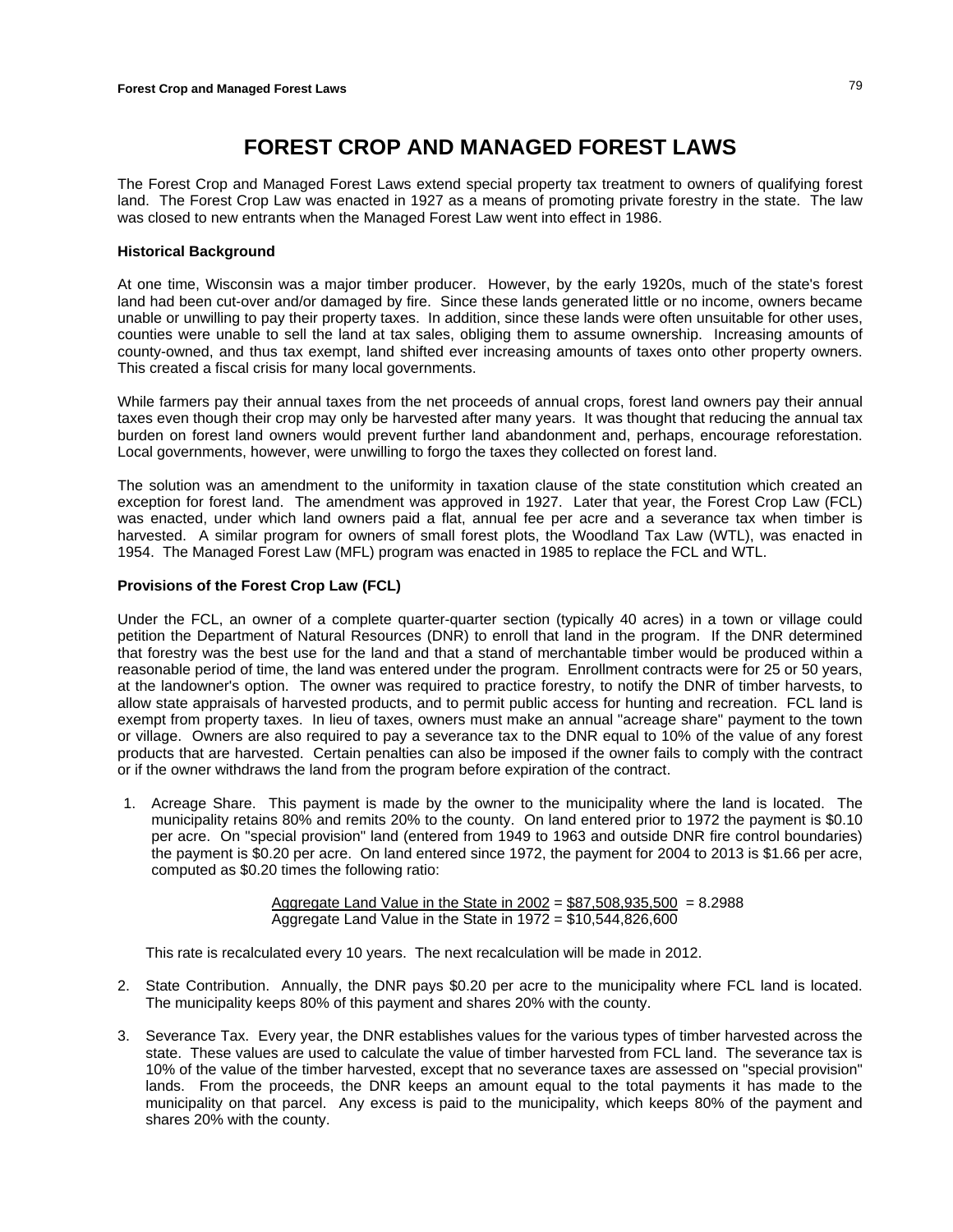- 4. Withdrawal Tax. Land can be withdrawn from the FCL program at the owner's option or, if the owner violates the contract, by DNR order. Either way, a withdrawal tax must be paid. This tax equals the sum, for the years the contract was in effect, of the differences between the amount of real estate taxes that would have been levied on the land and the acreage shares and severance taxes actually paid. Each year's difference is also subject to simple (not compound) interest at 12% per year (5% for pre-1977 contracts) for each year the real estate tax has been deferred. From the proceeds, the DNR keeps an amount equal to the total payments it has made to the municipality on that parcel. Any excess is paid to the municipality, which keeps 80% and shares 20% with the county.
- 5. Termination Tax. When a contract expires and the land is not enrolled under the MFL program, a termination tax of 10% of the value of the standing timber is assessed. From the proceeds, the DNR keeps an amount equal to the total payments it has made to the municipality on that parcel. Any excess is paid to the municipality, which keeps 80% of the payment and shares 20% with the county.

## **Provisions of the Managed Forest Law (MFL)**

An owner of ten or more contiguous forest acres may apply for entry into the MFL program. As of April 28, 2004, the land can be in any municipality (previously, land in cities could not be enrolled). If the DNR finds that at least 80% of the parcel is actually producing or capable of producing at least 20 cubic feet of merchantable timber per acre per year, and that the land is not developed in a way incompatible with the practice of forestry, the DNR issues an order entering the land under the program. Landowners sign a 25- or 50-year contract. They must follow a forest management plan. In general, they also must permit public access for hunting and recreation. However, landowners can close up to 160 acres to public access (of which no more than 80 acres can be on land for which MFL orders took effect before April 28, 2004) by paying an annual closure fee.

- 1. Acreage Share. For MFL orders that took effect before April 28, 2004, the payment from 2004 to 2008 is \$0.83 per acre, equal to the original payment (\$0.74 per acre) multiplied by the ratio of the average statewide tax per acre on agricultural, swamp and waste, taxable forest land, and other land payable in 2002 divided by the corresponding average for 1986. For MFL orders that took effect on or after April 28, 2004, the payment for 2005 to 2008 will be \$1.46 per acre, equal to the average equalized value per assessed acre of taxable forest land in 2003 (\$1,455) times the net statewide tax rate for 2003/04 (20.0105 mills) times 5%. Both acreage share payments will be recalculated in 2007, with the revised rate effective for payments in 2009. Acreage share payments are made by the owner to the municipality, which keeps 80% and shares 20% with the county.
- 2. Closure Fee. For MFL orders that took effect before April 28, 2004, the payment from 2004 to 2008 is \$1.12 per acre, equal to the original payment (\$1.00 per acre) multiplied by the same ratio used to adjust the acreage share payment. For MFL orders that took effect on or after April 28, 2004, the payment for 2005 to 2008 will be \$5.82 per acre, equal to the average equalized value per assessed acre of taxable forest land in 2003 (\$1,455) times the net statewide tax rate for 2003/04 (20.0105 mills) times 20%. Both closure fee rates will be recalculated in 2007, with the revised rates effective for payments in 2009. The closure fee is in addition to the acreage share payment. The fee is collected by municipalities, which retain none of the proceeds. Through the property tax settlement process, all closure fees are paid to the DNR for deposit in the state Conservation Fund. DNR uses this money in its land acquisition and resource management activities.
- 3. State Contribution. The DNR pays the municipality 20 cents per year for each MFL acre. The municipality keeps 80% and shares 20% with the county.
- 4. Yield Tax. The yield (severance) tax for MFL land is 5% of the value of the merchantable timber cut. Yield taxes are assessed by and collected by the DNR. Except for FCL conversions, for MFL orders that took effect on or after April 28, 2004, the yield tax is waived on harvests in the first 5 years. Beginning on July 1, 2004, DNR remits 100% of any yield taxes to the municipality where the timber was harvested (previously, DNR retained 50% of the yield tax). The municipality keeps 80% of the payment and shares 20% with the county.
- 5. Non-compliance Fee. Effective April 28, 2004, a non-compliance fee of \$250 was established. When DNR determines that an MFL land owner has not complied with the management plan, the municipality is notified. The fee is collected by the municipality where the land is located. The municipality keeps 80% of the fee and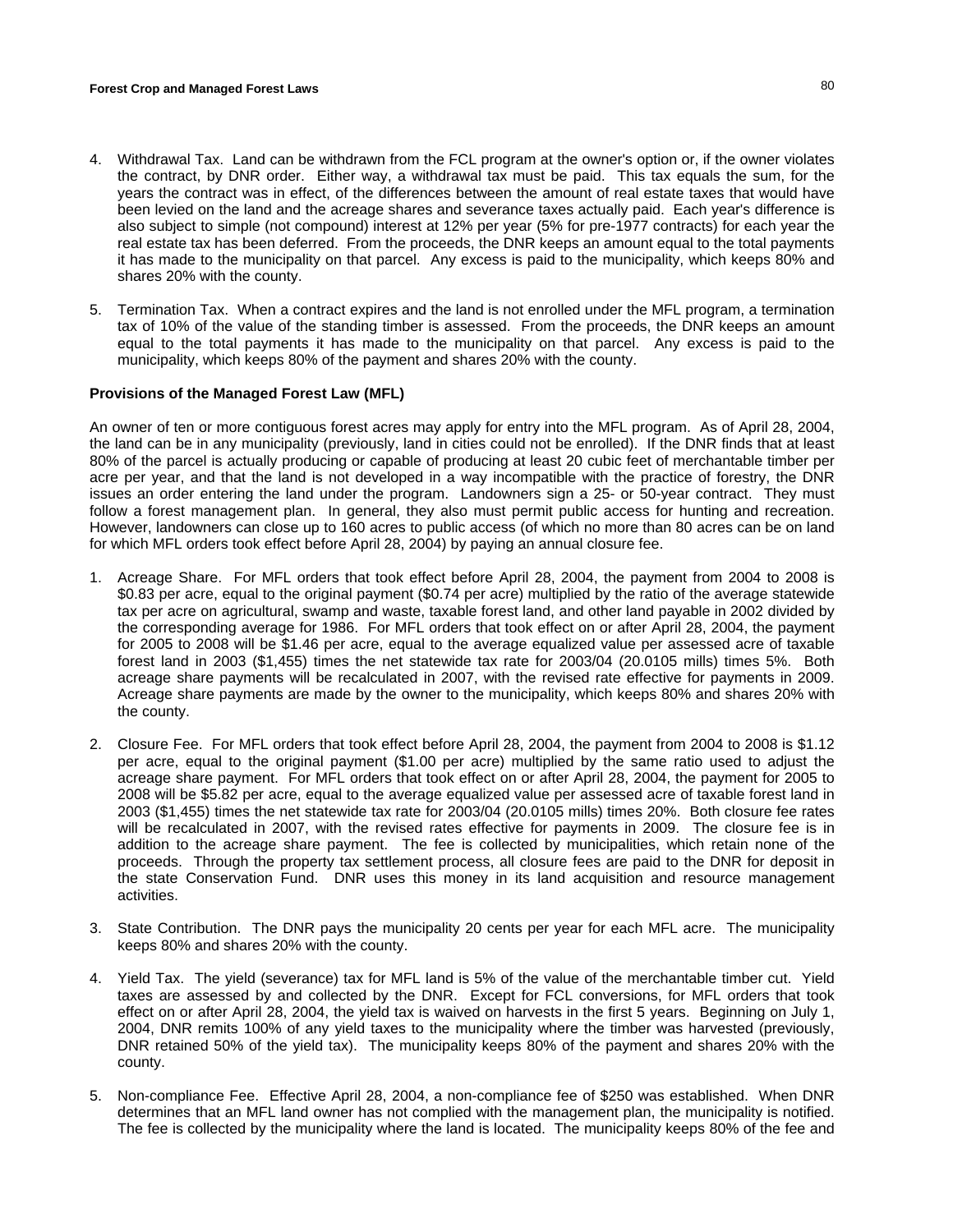shares 20% with the county.

- 6. Withdrawal Fee. Effective April 28, 2004, the DNR will assess a fee of \$300 on all withdrawals from the MFL program that occur before the expiration of the MFL contract period. DNR retains the entire fee.
- 7. Withdrawal Tax. On withdrawal from the MFL program during an initial order, the land owner must pay the greater of (a) the product of the net assessed value tax rate in the year prior to withdrawal times the assessed value of the land in the year prior to withdrawal times the number of years the land was under an MFL order minus the acreage share and yield taxes paid; or (b) 5% of the stumpage value of the merchantable timber on the land. On withdrawals from the MFL program on renewed MFL orders, the calculation under (a) above is made from the year of the renewal. Beginning on July 1, 2004, DNR remits 100% of any withdrawal taxes to the municipality where the land is located (previously, the DNR retained 50% of the tax). The municipality keeps 80% of the payment and shares 20% with the county.
- 8. Contract Expiration. When a contract expires and is not renewed, the land becomes subject to the property tax.

# **Measuring the Tax Reduction under Forest Tax Programs**

In Table 1, the tax that would have been paid on land enrolled under the forest tax laws is termed the "Initial Tax Reduction." It was estimated by (1) multiplying the average net tax per acre on taxable forest land in each municipality by the number of acres enrolled under the forest tax laws in that municipality, and (2) summing these figures across the state for each forest tax law. The amount per acre is the state total under the forest tax law divided by state total acreage enrolled under that program.

TABLE 1

| FINANCIAL ANALYIS OF FOREST TAX LAWS, 2005/06 |                 |          |                           |          |  |  |
|-----------------------------------------------|-----------------|----------|---------------------------|----------|--|--|
|                                               | Forest Crop Law |          | <b>Managed Forest Law</b> |          |  |  |
| Item                                          | Amount (\$)     | Per Acre | Amount                    | Per Acre |  |  |
| Initial Tax Reduction                         | \$6,800,318     | \$20.34  | \$66,730,630              | \$23.96  |  |  |
| Landowner Payments:                           |                 |          |                           |          |  |  |
| Acreage shares                                | 239,968         | 0.72     | 2,420,587                 | 0.87     |  |  |
| Closure fees                                  |                 | 0.00     | 2,476,106                 | 0.89     |  |  |
| Severance/yield taxes                         | 745,604         | 2.23     | 2,524,664                 | 0.91     |  |  |
| <b>Termination taxes</b>                      | 195,150         | 0.58     |                           | 0.00     |  |  |
| Withdrawal taxes                              | 659,155         | 1.97     | 2,911,343                 | 1.04     |  |  |
| <b>Total Landowner</b>                        | \$1,839,877     | \$5.50   | \$10,332,700              | \$3.71   |  |  |
| Payments                                      |                 |          |                           |          |  |  |
| Net Tax Reduction                             | \$4,960,441     | \$14.84  | \$56,397,730              | \$20.25  |  |  |
| Acres enrolled                                | 334,362         |          | 2,784,888                 |          |  |  |

The "Initial Tax Reductions" for 2005/06 were \$20.34 per acre under the FCL and \$23.96 per acre under the MFL. Landowner payments (excluding the MFL non-compliance and withdrawal fees, for which data are not available) are subtracted from the "Initial Tax Reduction" to determine the "Net Tax Reduction." As Table 1 shows, the "Net Tax Reductions," or tax savings, in 2005/06 were about \$5.0 million, or \$14.84 per acre under the FCL and about \$56.4 million, or \$20.25 per acre under the MFL. The total net tax reduction under the programs is about \$61.4 million, or about 83% of the total initial tax reduction of about \$73.5 million.

Since their equalized value is zero (due to being tax-exempt), forest tax laws indirectly affect property taxes by shifting part of the tax burden to other property owners and through a redistribution of school equalization aids compared to what the distribution would be if there were no forest tax laws. These effects are not reflected in Table 1 and are not analyzed in this report.

# **Evaluation**

The number of privately owned acres enrolled under the various forest tax law programs and the average property tax on taxable forest land for selected years are shown on Table 2.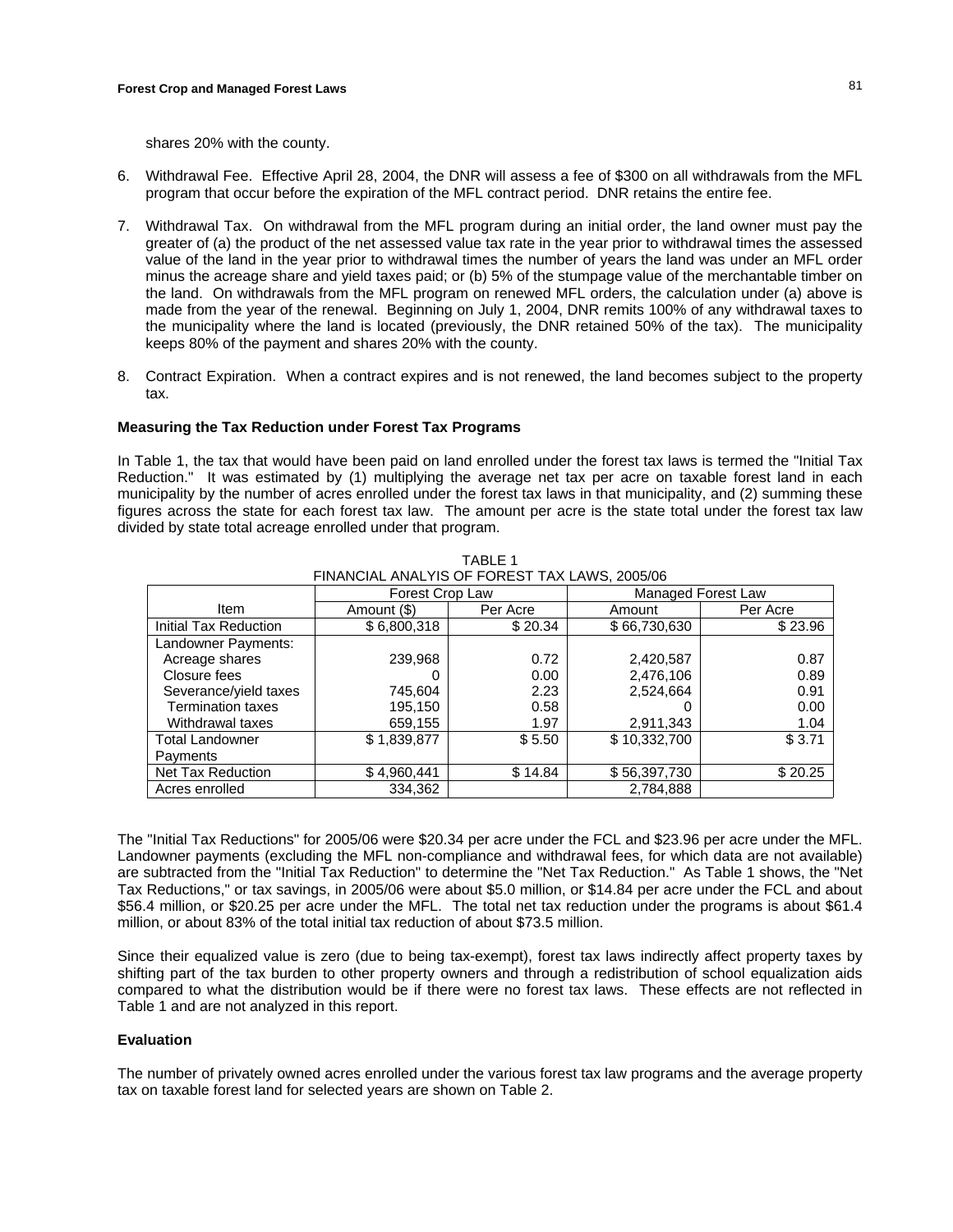|      |          |           |            |                    | Average Property Tax |
|------|----------|-----------|------------|--------------------|----------------------|
|      | Woodland | Forest    | Managed    | <b>Total Acres</b> | per Acre of Taxable  |
| Year | Tax Law  | Crop Law  | Forest Law | Enrolled           | <b>Forest Land</b>   |
| 1960 | 60.431   | 361.211   | 0          | 421,642            | \$0.52               |
| 1965 | 107.431  | 490.154   | 0          | 597,585            | 0.56                 |
| 1970 | 154.185  | 643.514   | 0          | 797.699            | 0.87                 |
| 1975 | 158,302  | 951,808   | 0          | 1,110,110          | 1.42                 |
| 1980 | 256.349  | 1,287,833 | 0          | 1.544.182          | 3.31                 |
| 1985 | 447.851  | 1,468,912 | 0          | 1,916,763          | 5.90                 |
| 1990 | 472,236  | 1,452,194 | 372,102    | 2,296,532          | 6.87                 |
| 1995 | 302,338  | 1,406,718 | 804,269    | 2,513,325          | 7.76                 |
| 2000 | 55.507   | 471.727   | 1.971.474  | 2,498,708          | 12.90                |
| 2001 |          | 447.673   | 2.079.062  | 2,526,735          | 15.73                |
| 2002 |          | 428.790   | 2.231.154  | 2,659,944          | 17.96                |
| 2003 | 0        | 400.716   | 2,417,023  | 2,817,739          | 20.65                |
| 2002 | 0        | 356,226   | 2,629,513  | 2,985,739          | 23.26                |
| 2005 | 0        | 334.362   | 2.784.889  | 3.119.251          | 23.53                |

**TABLE 2 ACRES ENROLLED AND AVERAGE PROPERTY TAX ON FOREST LAND, 1960 - 2005**

Sources:

Acreage: 1960-1985: Wisconsin Department of Natural Resources, Forestry Tax Unit. 1990-2005: State totals from Statements of Assessment filed with the Wisconsin Department of Revenue.

Tax per Acre: Calculated by the Wisconsin Department of Revenue for land in the "forest" class.

Although these forest land tax programs have probably increased the amount of timber harvested in the state, the extent to which such harvests can be attributed to the special tax laws is not known. Regardless, property taxes remain a major concern for forest land owners. Increasing demand for forest land for recreational and vacation home uses has led to significant increases in market values for such land. For a forest land owner interested in pursuing forestry, enrolling the land under the MFL is an increasingly attractive way to ease the tax burden. Recent MFL law changes which require enrollees to follow management plans and impose penalties for failure to follow those plans reduces the chances that enrollees will use MFL as a means of reducing taxes while waiting to sell the land for non-forestry purposes.

A considerable portion of the state's privately owned forest land is not enrolled under a forest tax law. Of the approximately 10 million acres of forest land in private ownership, only about 31% is enrolled under the forest tax laws. Some of the 69% non-enrolled land is likely being used to grow a merchantable timber crop. Information is not available to determine why those owners have not enrolled their land under the programs given the substantial reduction in taxes they would obtain by doing so.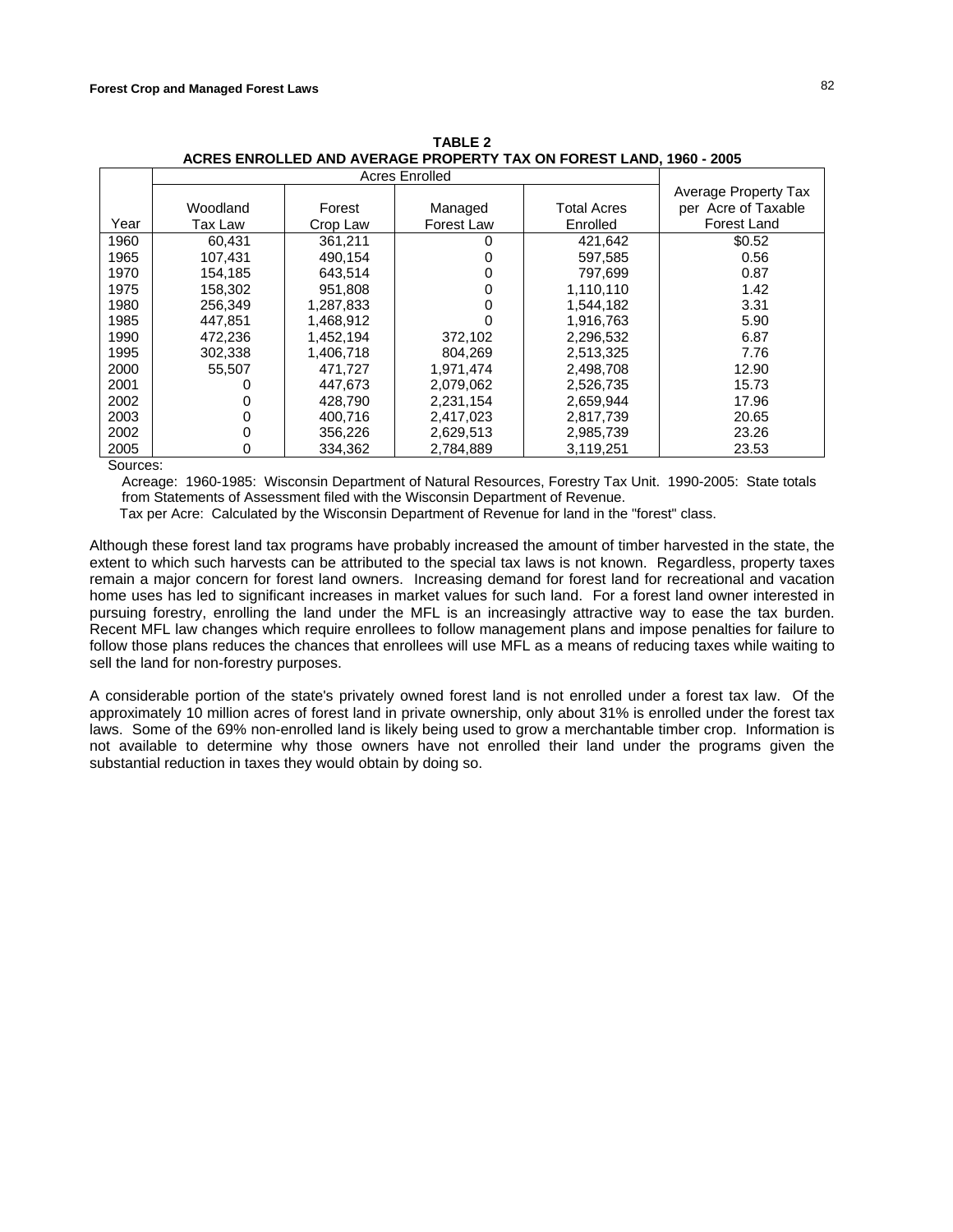# **REAL ESTATE TRANSFER FEE**

#### **Introduction**

The real estate transfer fee was enacted, effective in 1969, in response to the repeal of the federal stamp tax. It applies to transfers of real estate ownership interests located in Wisconsin.

All real estate conveyances not excluded or exempted by statute are subject to the fee. Payment of the fee is the responsibility of the seller ("grantor") of the property interest. The rate is 30 cents for each \$100 of value or fraction thereof. On conveyances that are gifts or for nominal consideration, value is the estimated price of the property had it been sold on the open market. On other conveyances, value is the full consideration paid for the property plus any liens on the property.

Value data from real estate transfer fee returns are the Department of Revenue's main source of information for determining changes in the fair market value of real property in the state. This information is used in the annual process of determining assessment/sales ratios and equalized values.

## **Collections**

The fee is payable to the county register of deeds when the deed or instrument of conveyance is recorded. However, the fee for land contracts is due when the land contract is recorded. Completion of a real estate transfer return and payment of the appropriate fee is usually a prerequisite for the register of deeds to record the transaction. Monthly, the county transfers 80% of the fees to the Department of Revenue. The state's share of the fees during FY06 was about \$80.4 million and counties' share was about \$20.1 million.

## **Analysis of Exemptions**

The primary data source for the value of real estate transfers exempt from the real estate transfer fee consists of fee returns filed with the Department of Revenue in calendar year 2005 on which an exemption was claimed. A fiscal effect is difficult to estimate for some exemptions because a transfer return is not required or there is no consideration for the transfer. The fiscal effects shown below are for the portion of the real estate transfer fee paid to the state. The effect on county revenues is one-fourth of the state fiscal effect.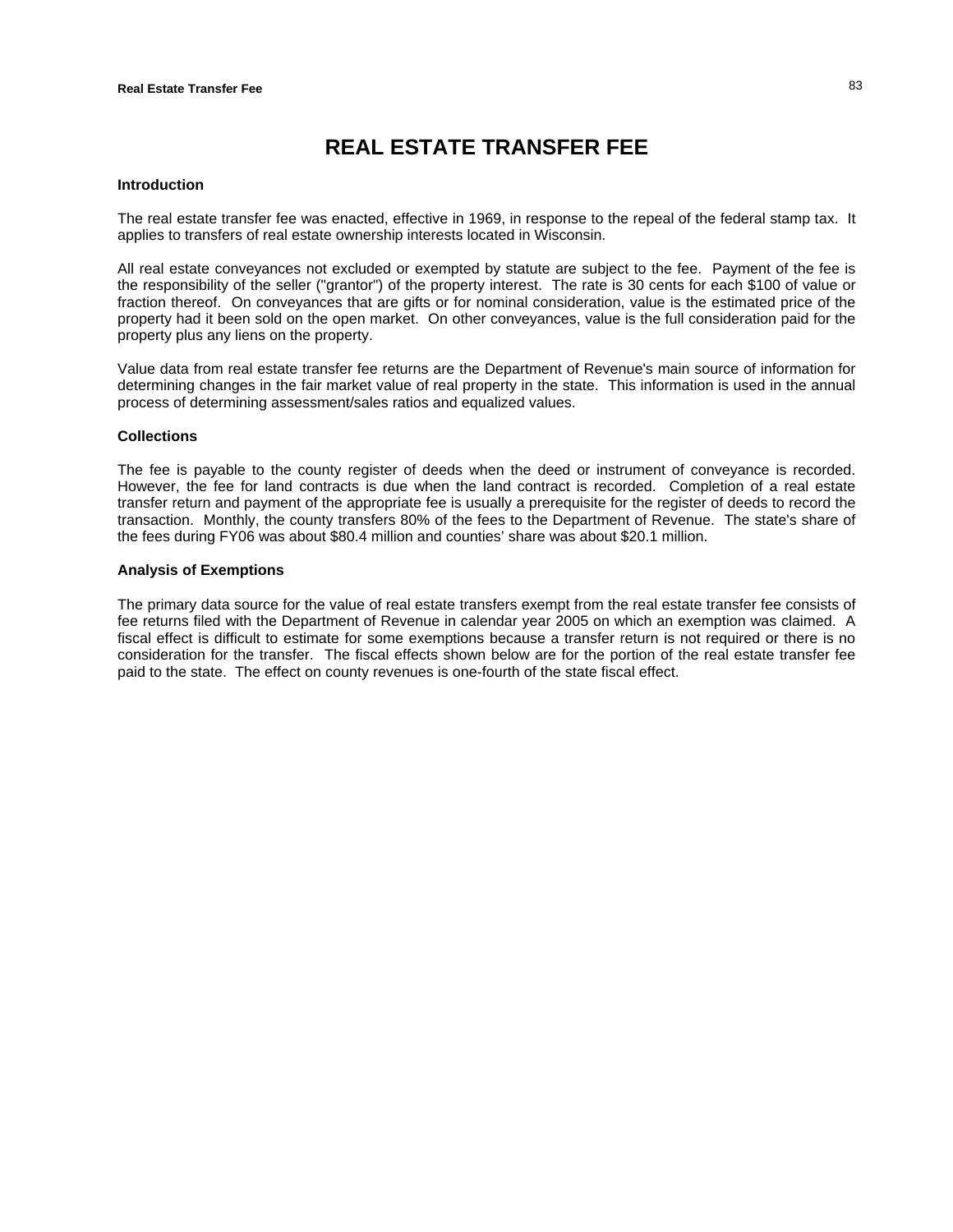| <b>Exemption Device</b>                                                | Statutory Reference*            | <b>FY06 Fiscal Effect</b> |
|------------------------------------------------------------------------|---------------------------------|---------------------------|
| Easements                                                              | s. 77.21(1)                     | Not available             |
| Leases for less than 99 Years                                          | s. 77.21(1)                     | Not available             |
| Conveyances Prior to October 1, 1969                                   | s. 77.25(1)                     | \$33,000                  |
| Conveyances by Government Bodies                                       | s. 77.25 (2)                    | 396,000                   |
| <b>Gifts to Governments</b>                                            | s. 77.25 (2g)                   | 32,000                    |
| Land Dedications and Highways                                          | s. 77.25 (2r)                   | 1,000                     |
| Confirmation, Correction, or Reformation of Prior<br>Conveyances       | s. 77.25 (3)                    | 1,951,000                 |
| Conveyances for Delinquent Taxes                                       | s. 77.25 (4)                    | 105,000                   |
| Conveyances on Partition                                               | s. 77.25 (5)                    | 182,000                   |
| Conveyances Pursuant to Certain Business Mergers<br>or Reorganizations | s. 77.25 (6), (6d), (6m)        | 640,000                   |
| Conveyances by Subsidiary Corporation to Parent                        | s. 77.25 (7)                    | 234,000                   |
| Conveyances Between Family Members                                     | s. 77.25 (8) and (8m)           | 8,907,000                 |
| Conveyances Between Agent and Principal                                | s. 77.25 (9)                    | 1,452,000                 |
| Conveyances to Release Debt                                            | s. 77.25 (10)                   | 353,000                   |
| Conveyances to Designate TOD Beneficiary                               | s. 77.25 (10m)                  | None                      |
| Conveyances by Will, Descent, or Survivorship                          | s. 77.25 (11)                   | 239,000                   |
| Conveyances by Nonprobate Transfer on Death                            | s. 7725 (11m)                   | None                      |
| Conveyances on Condemnation                                            | s. 77.25 (12)                   | 51,000                    |
| Real Estate Valued at \$100 or Less                                    | s. 77.25 (13)                   | 1,000                     |
| Conveyances by or in Lieu of Foreclosure                               | s. 77.25 (14)                   | 1,528,000                 |
| Conveyances Between Business Entities and Their<br>Owners              | s. 77.25 (15), (15m), and (15s) | 4,403,000                 |
| <b>Conveyances to Certain Trusts</b>                                   | s. 77.25 (16)                   | 5,990,000                 |
| <b>Fulfillment of Land Contract</b>                                    | s. 77.25 (17)                   | None                      |
| Transfers to a Local Exposition District                               | s. 77.25 (18)                   | None                      |
| Conveyances from a Fiduciary to an Unincorporated                      | s. 77.25 (20)                   | None                      |
| Nonprofit Association                                                  |                                 |                           |
| <b>Electric Transmission Facilities and Land Rights</b>                | s. 77.25 (21)                   | None                      |

**TABLE 1 REAL ESTATE TRANSFER FEE EXEMPTION DEVICES SUMMARY**

\*References to sections of the 2005 Wisconsin Statutes.

## **Easements**

Easements are excluded from the definition of conveyances subject to the real estate transfer fee. No real estate transfer fee return is therefore required for easements.

## **Leases for Less than 99 Years**

Leases for less than 99 years are excluded from the definition of conveyances subject to the real estate transfer fee. No real estate transfer fee return is therefore required for leases of less than 99 years.

## **Conveyances Prior to October 1, 1969**

Conveyances made prior to October 1, 1969 (the date the fee went into effect) are exempt from the fee and from filing a transfer fee return. The fiscal effect is therefore understated.

# **Conveyances by Government Bodies and Gifts to Governments**

Conveyances from the United States, the state of Wisconsin or from an instrumentality, agency, or subdivision of either, are exempt from the fee. Such conveyances are also exempt from filing a real estate transfer fee return unless the governmental entity is also a lender for the transaction. Since most sales by government entities are exempt from filing a real estate transfer fee return, the fiscal effect is understated. In addition, conveyances in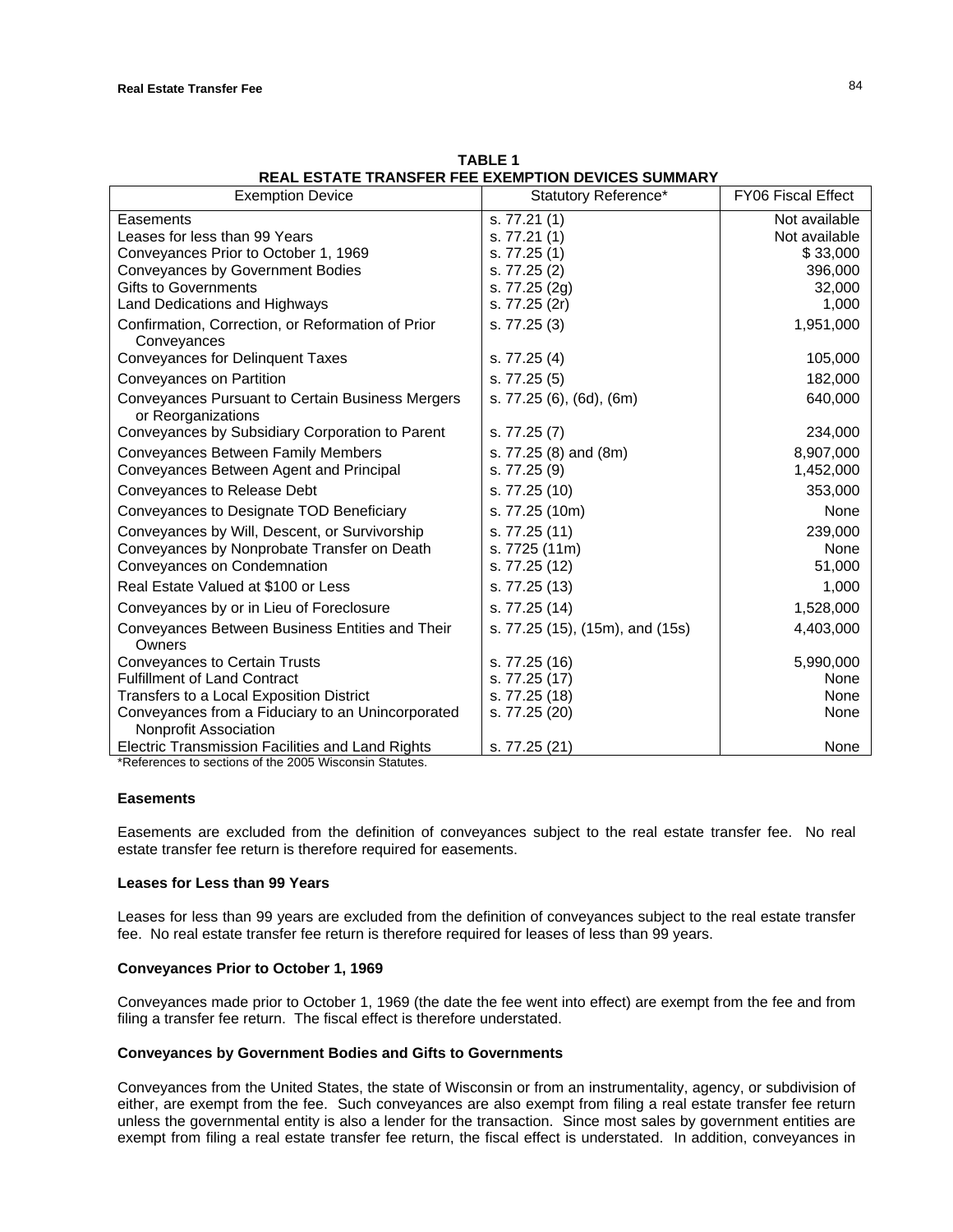# **Real Estate Transfer Fee** 85

the form of gifts to the United States, the state of Wisconsin, or to an instrumentality, agency, or subdivision of either, are exempt from the fee.

#### **Land Dedications and Highways**

Conveyances or dedication in a subdivision plat or certified survey for the purpose of a road, street or highway to the United States, the state of Wisconsin or to an instrumentality, agency or subdivision of either are exempt from both the fee and from filing a transfer fee return. Because these transfers are exempt from filing a transfer fee return, the fiscal effect is understated.

### **Confirmation, Correction, or Reformation of Prior Conveyances**

Conveyances that confirm, correct or reform a conveyance previously recorded for nominal, inadequate or no consideration are exempt from the fee.

#### **Conveyances for Delinquent Taxes**

Conveyances on sales for delinquent taxes or assessments are exempt from the fee and are also exempt from filing a transfer fee return. Therefore, the fiscal effect is understated.

#### **Conveyances on Partition**

Conveyances on partition of real estate that belongs to several persons as co-owners to those persons are exempt from the fee.

#### **Conveyances Pursuant to Certain Business Mergers or Reorganizations**

Conveyances pursuant to mergers of corporations are exempt from the fee. For purposes of the real estate transfer fee, mergers of corporations include the combination of two or more corporations, nonstick corporations, limited liability companies, limited partnerships, or any combination thereof. Conveyances pursuant to partnerships reorganizing as limited liability partnerships are exempt from the fee. Conveyances pursuant to conversions of limited partnerships, limited liability companies, business corporations, and non-stock corporations to other forms of business are exempt from the fee if, after the conversion, the ownership interests in the new entity are identical to the ownership interests in the entity immediately preceding the conversion.

# **Conveyances by Subsidiary Corporation to Parent**

Conveyances by a subsidiary corporation to its parent for no consideration, nominal consideration or in sole consideration of cancellation, surrender or transfer of capital stock are exempt from the fee.

#### **Conveyances Between Family Members**

Conveyances between husband and wife, parent and child, stepparent and stepchild, parent and son-in-law or parent and daughter-in-law for nominal or no consideration are exempt from the fee.

## **Conveyances Between Agent and Principal**

Conveyances between agent and principal or from a trustee to a beneficiary without actual consideration are exempt from the fee.

#### **Conveyances to Release Debt**

Conveyances to provide or release security for a debt or obligation are exempt from the fee. However, for original land contracts filed before August 1, 1992, a transfer fee will be assessed when the documents relating to fulfillment of the land contract are filed.

# **Conveyances by Nonprobate Transfer on Death and to Designate TOD Beneficiaries**

Conveyances of real property that is solely owned, owned by spouses as survivorship marital property, or owned by two or more persons as joint tenants and that is transferred without probate to designated "transfer on death"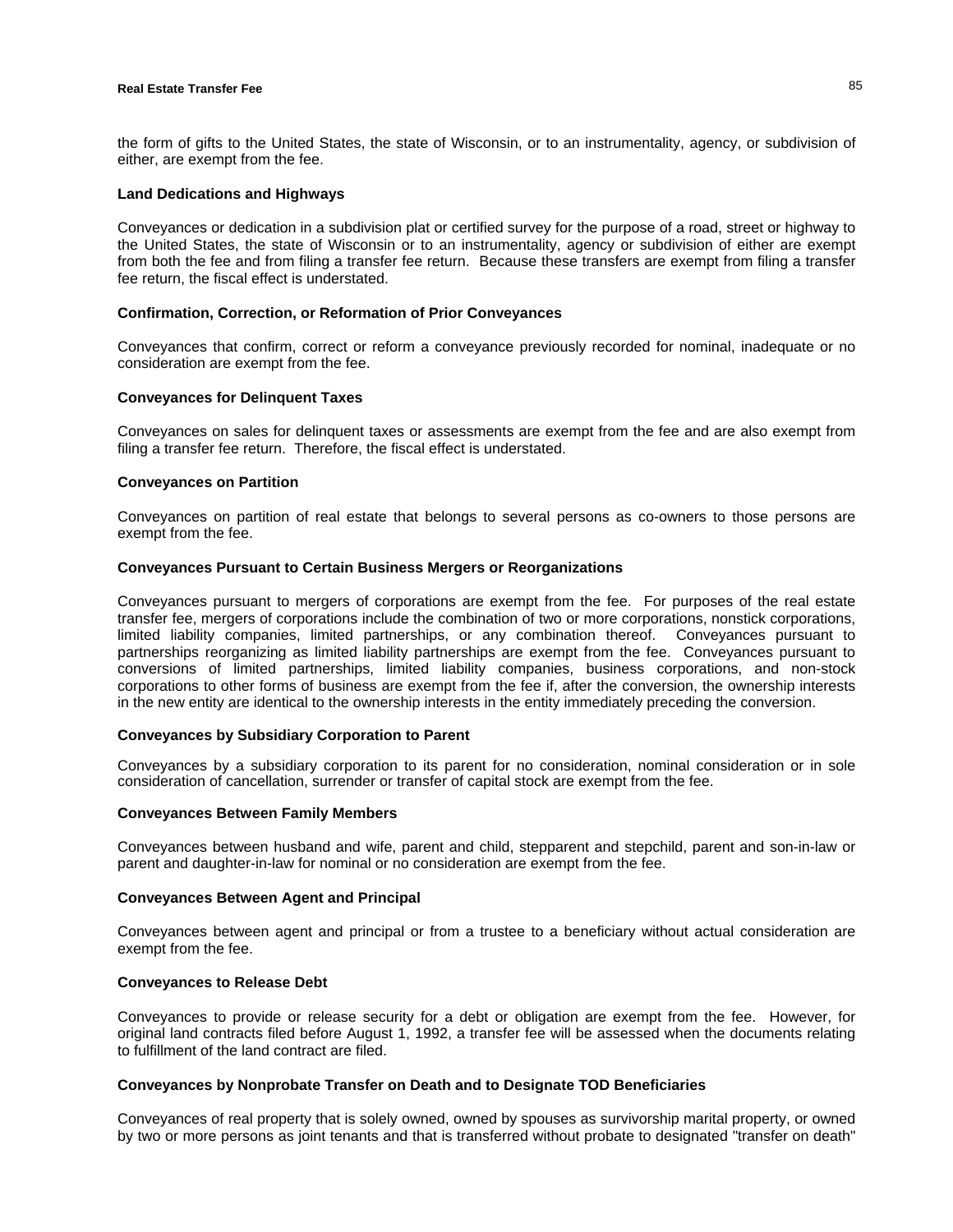beneficiaries are exempt from fee. In addition, conveyances solely to designate a "transfer on death" beneficiary are exempt from fee.

## **Conveyances by Will, Descent, or Survivorship**

Conveyances by will, descent or survivorship are exempt from the fee and exempt from filing a real estate transfer fee return. The fiscal effect is therefore understated.

## **Conveyances on Condemnation**

Conveyances pursuant to or in lieu of condemnation are exempt from the fee.

## **Real Estate Valued at \$100 or Less**

Conveyances of real estate having a value of \$100 or less are exempt from the fee.

## **Conveyances by or in Lieu of Foreclosure**

Conveyances under a foreclosure or a deed in lieu of a foreclosure to a person holding a mortgage or to a seller under a land contract are exempt from the fee.

# **Conveyances Between Business Entities and Their Owners**

Conveyances between a corporation and its shareholders, a partnership and one or more of its partners or a limited liability company (LLC) and its members are exempt if the transfer is for no consideration other than the assumption of debt or stock or other interest in the business entity and all of the stock or other ownership interest is owned by persons who are related to each other as spouses, lineal ascendants or descendants, siblings, or spouses of siblings. Corporations and LLCs are eligible for the exemption only if the business entity has owned the property for at least three years.

### **Conveyances to Certain Trusts**

Conveyances to a trust are exempt if a transfer from the grantor to the beneficiary of the trust would be exempt under other provisions of the real estate transfer fee law (sec. 77.25, Wis. Stats.).

# **Fulfillment of Land Contract**

The recording of deeds in fulfillment of a land contract is exempt from the real estate transfer fee if the proper fee was paid when the land contract was recorded. (The fee on land contracts filed before August 1, 1992, is deferred until the contract is fulfilled. The fee on land contracts filed after July 31, 1992, is due when the contract is filed.) The intent of this provision is to prevent two fees from being imposed on the same land contract transaction. Therefore, this exemption does not reduce state revenues.

### **Transfers to a Local Exposition District**

Transfers of property to a local exposition district organized under Subchapter II of Chapter 229, Wis. Stats., are exempt from the fee.

### **Conveyances from a Fiduciary to an Unincorporated Nonprofit Association**

Conveyances from a fiduciary which held property for the benefit of an unincorporated nonprofit association to the unincorporated nonprofit association in the association's own name are exempt.

## **Electric Transmission Facilities and Land Rights**

Conveyances of transmission facilities or land rights for transmission facilities by a utility company to a transmission company in exchange for securities in the transmission company are exempt from the real estate transfer fee.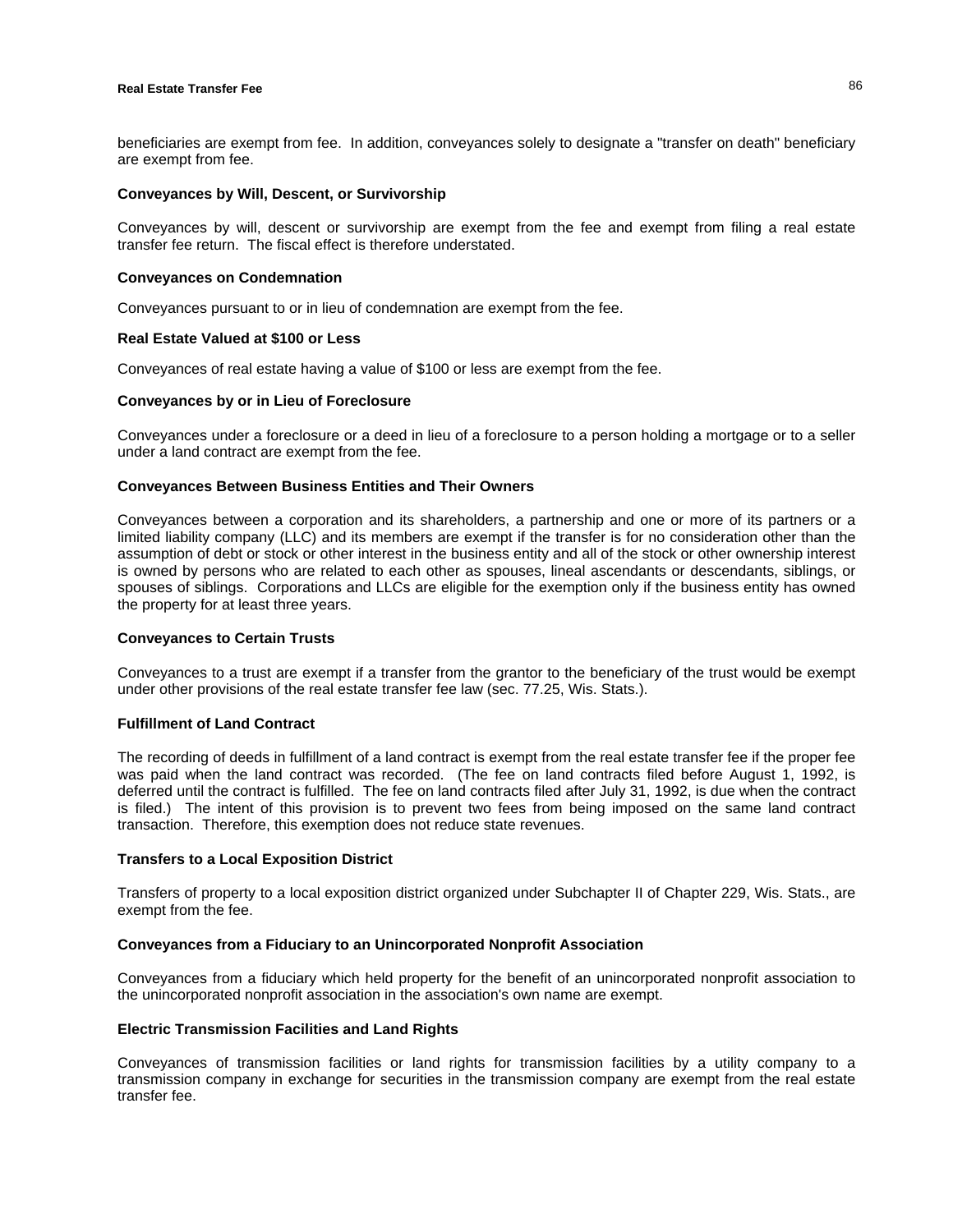# **TAXATION OF PUBLIC UTILITIES**

## **Background**

Until the early 1900s, each municipality valued and taxed public utility property located within its borders. In 1905, the state began valuing and taxing railroad property under the "unitary" concept whereby each railroad was valued as a whole, as opposed to separate values in each municipality. In addition, railroad taxes were calculated using the state average tax rate instead of local tax rates. In 1908, street railway companies and associated light, heat, and power companies were brought under state taxation. In 1917, other light, heat, and power companies with property in more than one municipality were brought under this system. Light, heat, and power companies were taxed at local rates until 1929, when the state average rate was applied. This system of taxation was extended to airlines in 1946 and to pipelines in 1950.

Some utilities are taxed on the basis of their gross receipts instead of their property. Rural electric cooperatives, created in the 1930s, were originally taxed on their property. In 1939, they were switched to a tax based on gross revenues. In 1985, private light, heat, and power companies were switched to a tax based on gross revenues. Telephone companies were taxed on their gross revenues until 1998, when they began a switchover, completed in 2000, to a property tax.

Special rules apply to a utility whose property is located in a single municipality. A utility whose primary business is the retail sale of electricity and which has all of its property and customers in one municipality is taxed locally under the general property tax. A utility whose primary business is the wholesale sale of electricity is taxed locally under the property tax if its generating capacity is less than 50 megawatts and taxed under the state gross revenues tax if its generating capacity is 50 megawatts or more.

Total state utility tax collections in FY06 were \$296 million. Taxes on railroads and airlines were deposited in the transportation fund; other utility tax collections, totaling \$275 million, were general purpose revenues and accounted for 2.3% of GPR taxes. Table 1 shows utility tax collections in FY06 for gross revenues and ad valorem taxpayers.

| FIVO UTILITT TAA GULLEGITUNS                   |               |  |  |  |  |
|------------------------------------------------|---------------|--|--|--|--|
| Utility by Type of Tax                         | Collections   |  |  |  |  |
| <b>Gross Revenues</b>                          |               |  |  |  |  |
| Carlines                                       | \$279,758     |  |  |  |  |
| <b>Electric Cooperative Associations</b>       | 8,105,591     |  |  |  |  |
| Municipal Light, Heat, and Power               | 2,439,336     |  |  |  |  |
| Private Light, Heat, and Power                 | 189.063.268   |  |  |  |  |
| <b>Ad Valorem - Unit Value</b>                 |               |  |  |  |  |
| Airlines                                       | 4,715,171     |  |  |  |  |
| <b>Conservation and Regulation Companies</b>   | 87,985        |  |  |  |  |
| <b>Municipal Electric Association Projects</b> | 1,504,469     |  |  |  |  |
| <b>Pipelines</b>                               | 10,654,789    |  |  |  |  |
| Railroads                                      | 16,448,600    |  |  |  |  |
| Ad Valorem - Tangible Property Value           |               |  |  |  |  |
| <b>Telephone Companies</b>                     | 62,996,656    |  |  |  |  |
| <b>TOTAL</b>                                   | \$296,295,623 |  |  |  |  |

#### **TABLE 1 FY06 UTILITY TAX COLLECTIONS**

# **Taxation Methods**

Under the gross revenues tax, a company's tax liability is its gross revenues allocated to Wisconsin multiplied by a specified tax rate. Carlines are taxed at 3% of their gross revenues. Rural electric cooperatives are taxed at 3.19% of their retail gross revenues. Private light, heat, and power companies are taxed at 0.97% of their revenues from gas services and 3.19% of their retail gross revenues from electric and other services (primarily steam and water). For rural electric cooperatives and private light, heat, and power companies, the tax rate on gross revenues from wholesale electric sales from 2004 to 2009 will be 1.59%.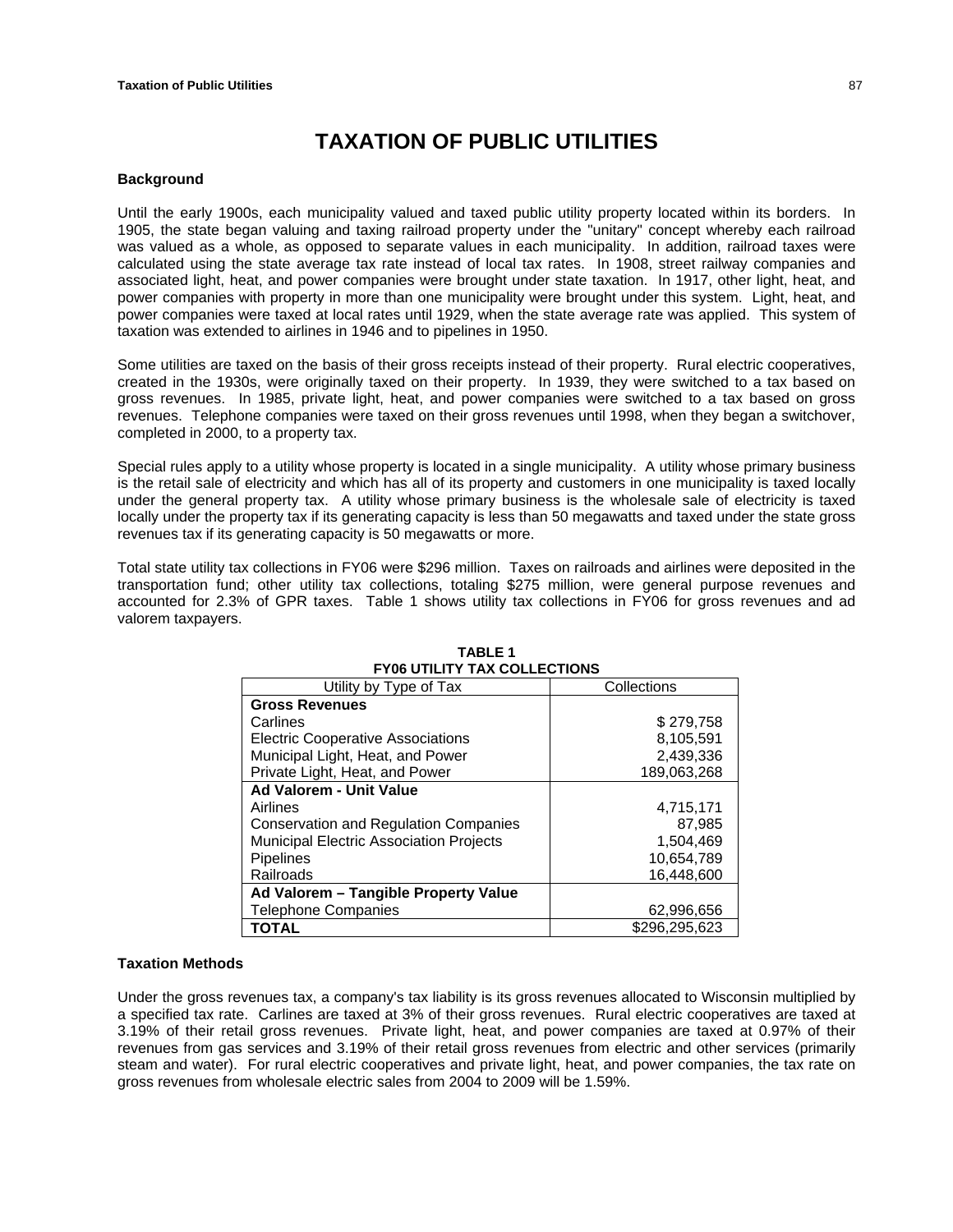Under the ad valorem tax, utilities other than telephone companies are taxed on the basis of the portion of their unit value allocated to Wisconsin. This method is applied to railroads, airlines, pipelines, and conservation and regulation companies. Municipal electric association projects (power systems owned by two or more municipal light, heat, and power companies) make an in-lieu of tax payment based on this method. The utility's value allocated to Wisconsin is multiplied by the net statewide average tax rate to determine the utility's tax liability. The net statewide average tax rate is calculated by dividing the total statewide property taxes levy minus the school levies credit by the statewide full market value of taxable property.

Under the telephone property tax, the real and tangible personal property of each telephone company in each municipality is taxed at the prior year's net tax rate applicable in that municipality.

**TABLE 2** 

| <b>PUBLIC UTILITIES TAX EXEMPTION DEVICES SUMMARY</b>                             |                                        |                           |  |  |  |  |
|-----------------------------------------------------------------------------------|----------------------------------------|---------------------------|--|--|--|--|
| <b>Exemption Device</b>                                                           | Statutory Reference *                  | <b>FY06 Fiscal Effect</b> |  |  |  |  |
| <b>Gross Revenues Exemptions</b>                                                  |                                        |                           |  |  |  |  |
| Power Purchased by Private Light, Heat, and Power<br>Companies                    | s. 76.28 (1) (d)                       | \$1,896,000               |  |  |  |  |
| Power Purchased by Electric Cooperatives                                          | s. 76.48 $(1g)(d)$                     | 5,228,000                 |  |  |  |  |
| <b>Public Benefits Charges</b>                                                    | ss. 76.28 (1) (d) and 76.48<br>(1g)(d) | 22,000                    |  |  |  |  |
| Transmission Company Revenues from Wisconsin-<br>taxed Utilities                  | s. $76.28(1)(d)$                       | 7,313,000                 |  |  |  |  |
| <b>Ad Valorem Exemptions</b>                                                      |                                        |                           |  |  |  |  |
| <b>Hub Airlines</b>                                                               | s. 70.11 (42)                          | Not available             |  |  |  |  |
| Motor Vehicles - Generally                                                        | s. 76.025(1)                           | 230,000                   |  |  |  |  |
| Motor Vehicles - Telephone Companies                                              | s. 76.81                               | Not available             |  |  |  |  |
| Treatment Plant and Pollution Abatement Equipment -<br>Generally                  | s. $76.025(1)$                         | 256,000                   |  |  |  |  |
| Treatment Plant and Pollution Abatement Equipment -<br><b>Telephone Companies</b> | s. 76.81                               | $\Omega$                  |  |  |  |  |
| Computers - Generally                                                             | s. 76.025(1)                           | 133,000                   |  |  |  |  |
| Computers - Telephone Companies                                                   | s. 76.81                               | 1,200,000                 |  |  |  |  |
| Fax Machines and Cash Registers - Generally                                       | s.76.025(1)                            | Not available             |  |  |  |  |
| Fax Machines and Cash Registers - Telephone<br>Companies                          | s. 76.81                               | Minimal                   |  |  |  |  |
| Telephone Company Property Used Less Than 50% for<br>Telephone Purposes           | ss. 70.112 (4) (b) and 76.81           | Minimal                   |  |  |  |  |

\* References are to the 2005 Wisconsin Statutes.

# **GROSS REVENUES EXEMPTIONS**

### **Power Purchased by Private Light, Heat, and Power Companies**

Private light, heat, and power companies may deduct from their gross revenues tax base an amount equal to the following percentages of their cost of power purchased for resale:

- 100% if:
	- the company purchased more than 50% of the power it sells, and
	- the power was not purchased from a company with an "affiliated interest" (i.e., neither company may have an ownership interest in the other ), and
	- the revenue from the purchased power was included in the seller's gross revenue as reported to the Wisconsin Public Service Commission (i.e., the seller is subject to Wisconsin's gross revenues tax).
- 50% if:
	- the company purchases more than 90% of its power, and
	- the company has less than \$50 million of gross revenues.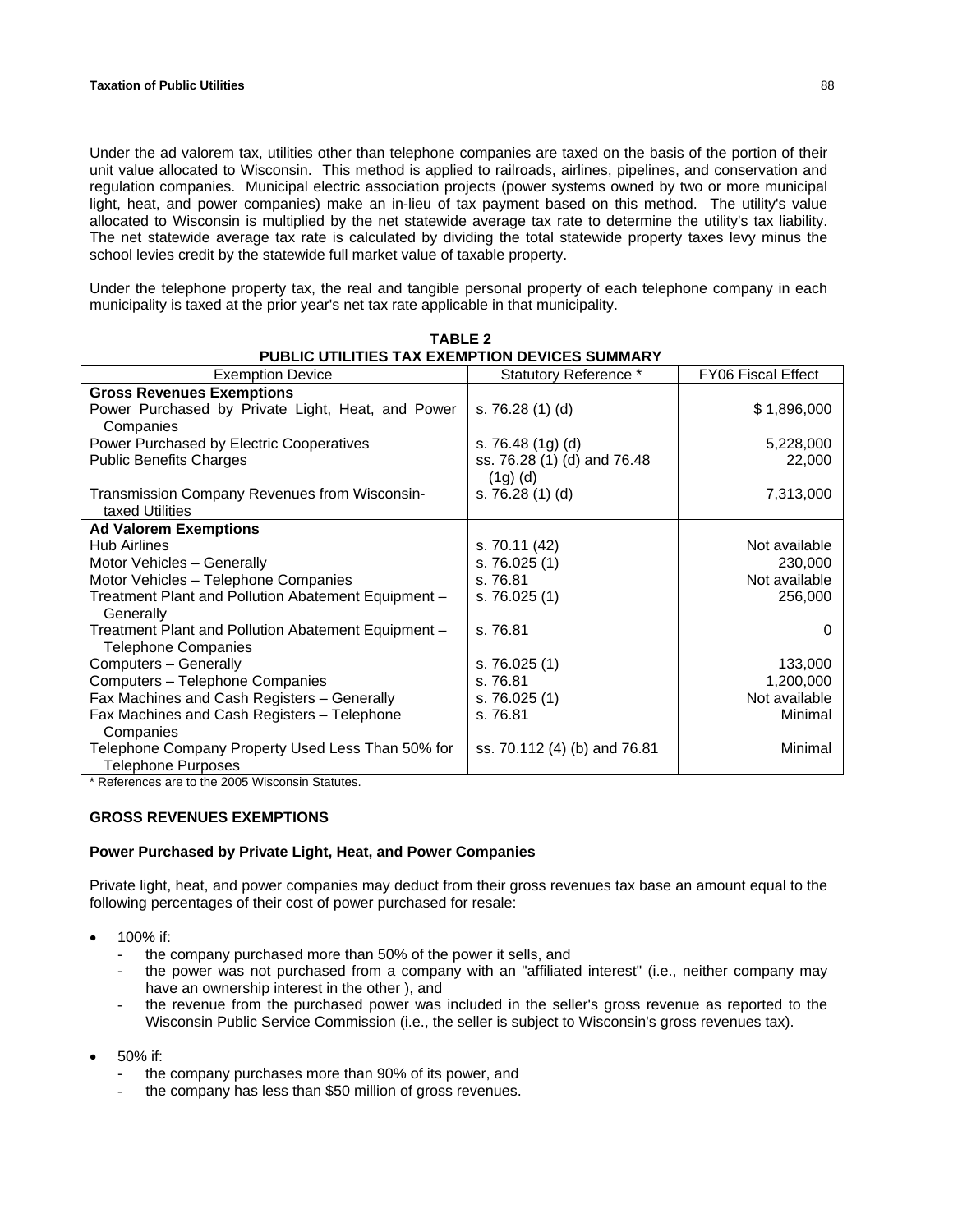# **Power Purchased by Electric Cooperatives**

Electric cooperatives may deduct from their gross revenues the cost of power purchased for resale if the cooperative meets one of the following tests:

- The cooperative purchases more than 50% of the power it sells, and the revenue from the purchased power is included in the seller's gross revenues, or
- The cooperative purchased more than 50% of the power it sold in 1987 from a seller located outside Wisconsin.

# **Public Benefits Charges**

Beginning in September 2000, private light, heat, and power companies' responsibilities for providing public benefits programs such as low-income energy assistance, energy conservation, and renewable energy assistance programs were transferred to the state. Funding for these programs is provided by a state-mandated public benefits charge on monthly utility bills. Utility companies remit the fees collected to the state. These public benefits charges are excluded from the revenues subject to the gross revenues tax. Since the fee is paid to the state, there is no state revenue loss.

Electric cooperatives and municipal electric companies can participate in the state program or operate their own public benefits programs. In either case, the programs are funded by a state-mandated public benefits charge on monthly utility bills. These public benefits charges are excluded from the revenues subject to the gross revenues tax. If the entity participates in the state program, fee collections are remitted to the state and there is no state revenue loss. If the entity operates its own program, there is a state revenue loss equal to the amount of the public benefits charge times the tax rate applicable to the utility service.

# **Transmission Company Revenues from Wisconsin-taxed Utilities**

When calculating its gross revenues, a transmission company may exclude revenues for services provided to: (1) electric cooperatives organized under Wisconsin law that provide wholesale service to their members, (2) municipal light, heat, and power companies based in Wisconsin, and (3) private light, heat, and power companies which are subject to the state's gross revenues tax.

# **AD VALOREM EXEMPTIONS**

### **Hub Airlines**

2001 Wisconsin Act 16 exempted property of a "hub airline" from the state ad valorem tax on airlines and from local property taxes. An airline qualified as a "hub airline" if in the prior year it (1) operated at least 45 common carrier flights each weekday to at least 15 non-stop destinations from a single airport in Wisconsin; or (2) it was headquartered in Wisconsin and operated, from single airport or combination of Wisconsin airports, at least 20 common carrier flights each weekday. Since exempt airlines are not required to file financial reports with the Department of Revenue, the data needed to estimate the effect of this exemption are not available.

# **Motor Vehicles – Generally**

Motor vehicles such as automobiles, trucks, and trailers owned by airline, pipeline, railroad, or conservation and regulation companies are exempt from the ad valorem utility tax but subject to registration fees in the same manner as other motor vehicles.

# **Motor Vehicles – Telephone Companies**

Motor vehicles owned by telephone companies are exempt from the telephone property tax but subject to registration fees in the same manner as other motor vehicles. Since telephone companies do not report the value, number, or type of motor vehicles, an estimate of the revenue loss under this exemption is not available.